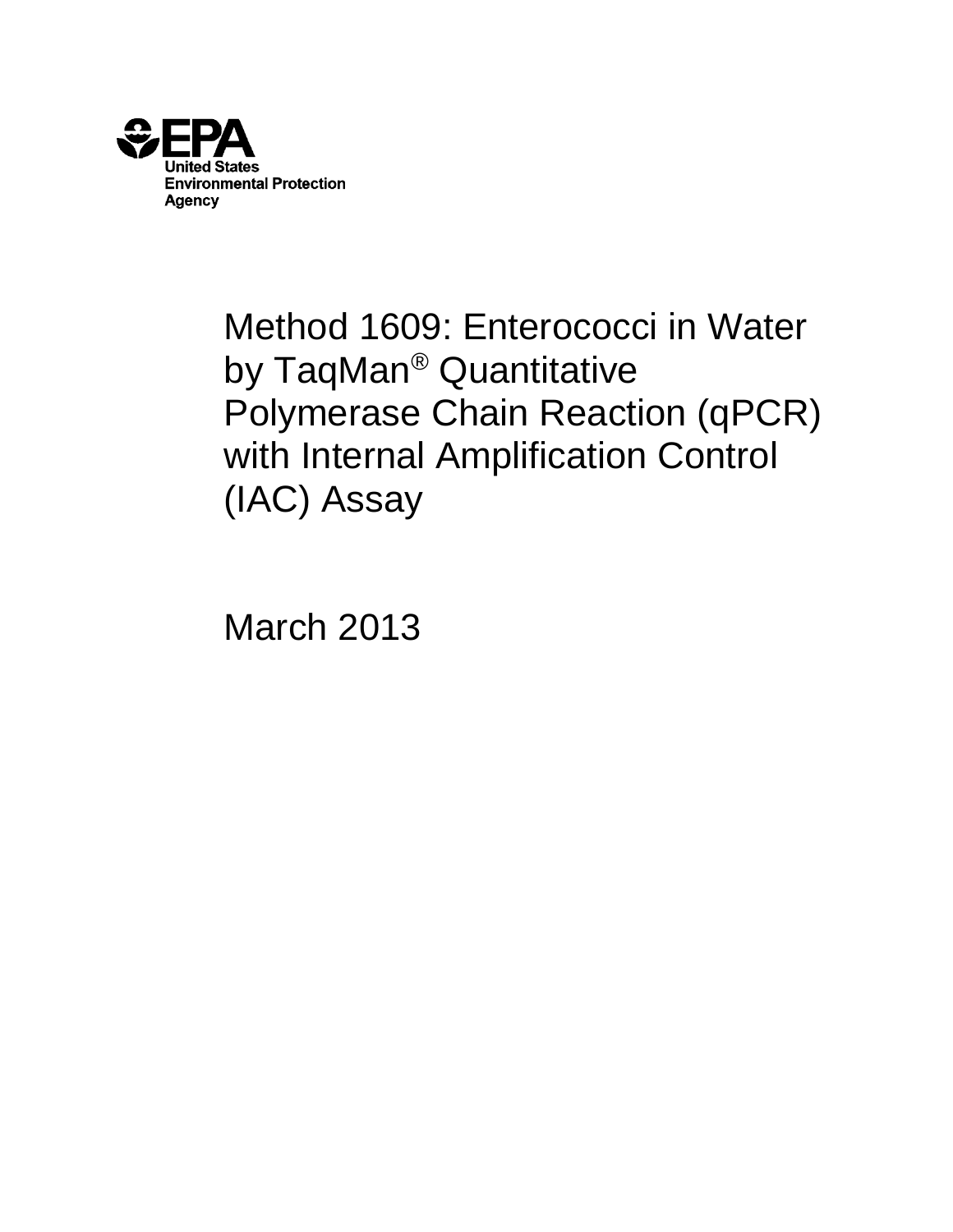U.S. Environmental Protection Agency Office of Water (4303T) 1200 Pennsylvania Avenue, NW Washington, DC 20460

EPA-820-R-13-005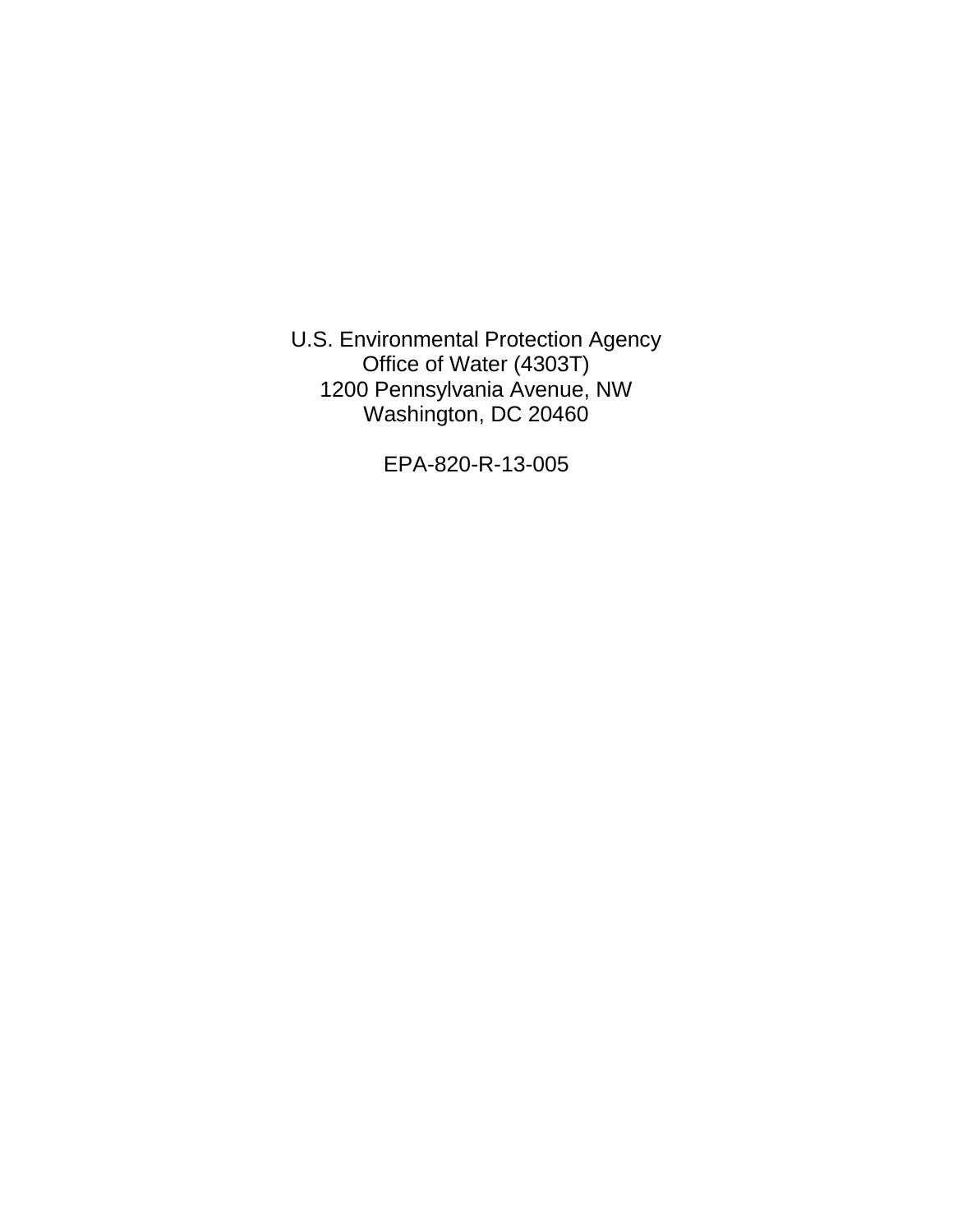# **Acknowledgments**

This method was developed under the direction of Rich Haugland, Kevin Oshima and Alfred P. Dufour of the U.S. Environmental Protection Agency's (EPA) Human Exposure Research Division, National Exposure Research Laboratory, Cincinnati, Ohio.

The following laboratories are gratefully acknowledged for their participation in the multi-laboratory validation of this method in fresh and marine waters:

#### Participant Laboratories

Marine ambient water multi-laboratory validation:

- BioVir: Rick Danielson and Rosie Newton
- Hampton Roads Sanitation District: Robin Parnell and Tiffany Elston
- Mycometrics: King-Teh Lin and Rose Lee
- Orange County Public Health Laboratory: Richard Alexander and Joe Guzman
- Orange County Water District: Donald Phipps and Menu Leddy
- San Francisco Public Water Utilities: Eunice Chern
- University of South Florida: Jody Harwood and Zachary Staley

Fresh ambient water multi-laboratory validation:

- BioVir: Rick Danielson and Rosie Newton
- Hampton Roads Sanitation District: Robin Parnell and Tiffany Elston
- New York State Department of Health: Ellen Braun-Howland and Stacey Chmura
- Orange County Water District: Donald Phipps and Menu Leddy
- Scientific Methods Incorporated: Fu-Chih Hsu and Rebecca Wong
- Texas A&M University College Station: Suresh Pillai and Charlotte Rambo
- University of Iowa Hygienic Lab: Nancy Hall, Greg Gingerich, and Lucy DesJardin
- Wisconsin State Lab of Hygiene: Sharon Kluender and Jeremy Olstadt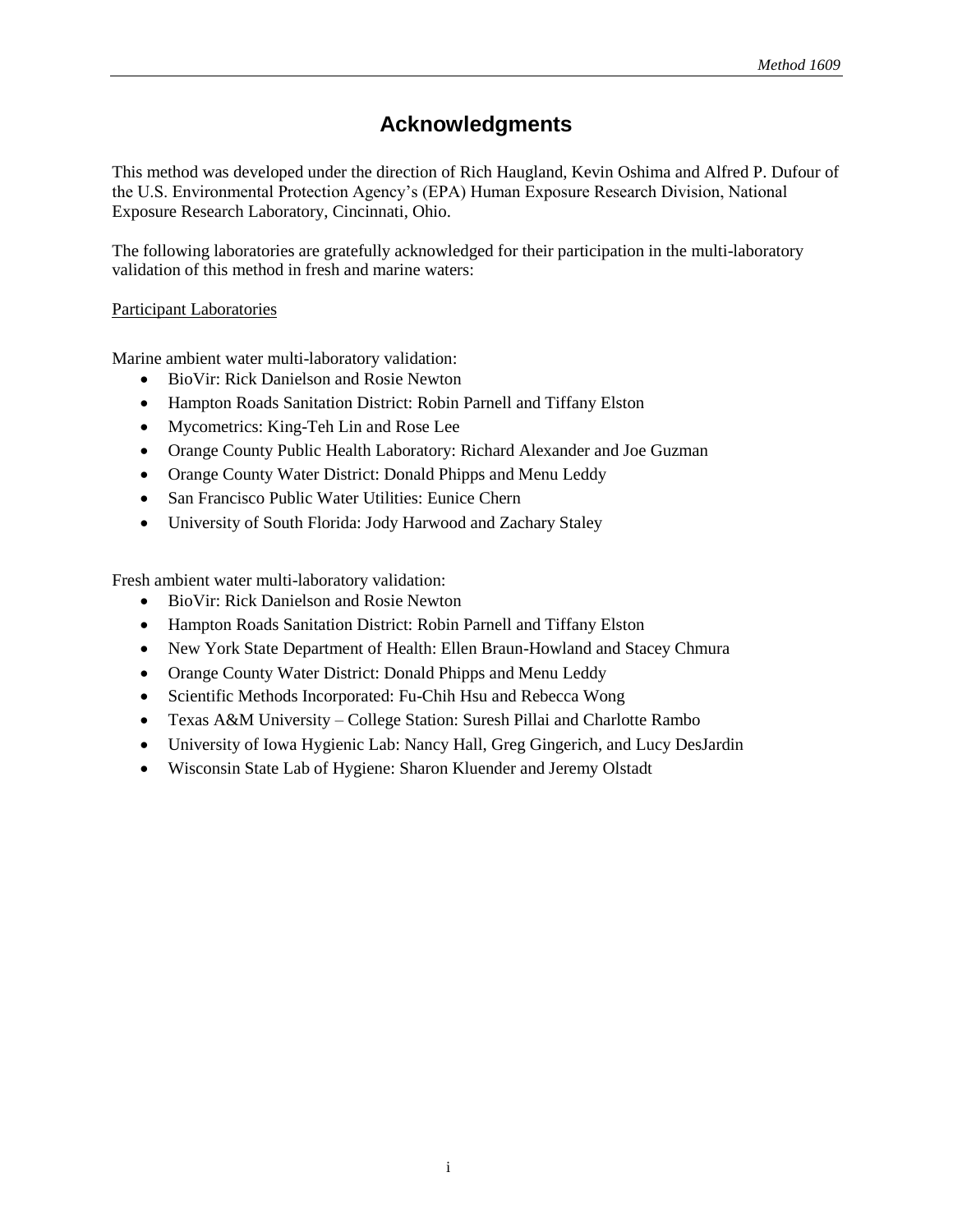# **Disclaimer**

Neither the United States Government nor any of its employees, contractors, or their employees make any warranty, expressed or implied, or assumes any legal liability or responsibility for any third party's use of apparatus, product, or process discussed in this method, or represents that its use by such a party would not infringe on privately owned rights. Mention of trade names or commercial products does not constitute endorsement or recommendation for use.

Questions concerning this method or its application should be addressed to:

 Robin K. Oshiro Engineering and Analysis Division (4303T) U.S. EPA Office of Water, Office of Science and Technology 1200 Pennsylvania Avenue, NW Washington, DC 20460 [oshiro.robin@epa.gov](mailto:oshiro.robin@epa.gov) or OSTCWAMethods@epa.gov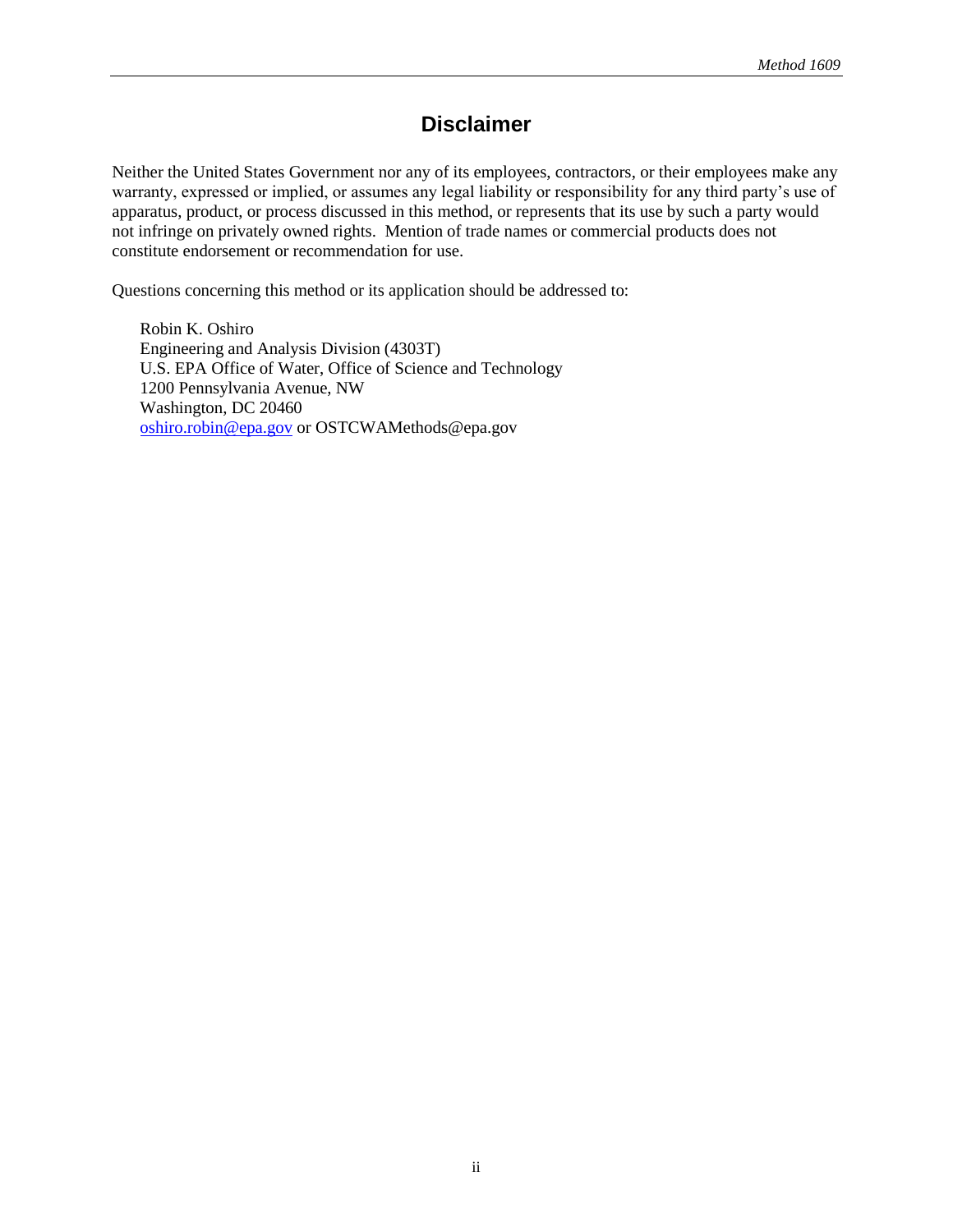#### **Introduction**

Enterococci are commonly found in the feces of humans and other warm-blooded animals. Although these organisms can be persistent in the environment, the presence of enterococci in water is an indication of fecal pollution and the possible presence of enteric pathogens. Epidemiological studies have led to the development of criteria for promulgating recreational water standards based on established relationships between the measured density of enterococci colony forming units (CFUs) in the water by culture based methods and the risk of gastrointestinal illness associated with swimming in the water (References 16.3, 16.8, 16.9, 16.10, and 16.11).

Method 1609 describes a quantitative polymerase chain reaction (qPCR) procedure for the detection of DNA from enterococci bacteria in ambient water matrices based on the amplification and detection of a specific region of the large subunit ribosomal ribonucleic acid (RNA) gene (lsrRNA, 23S rRNA) from these organisms. The advantage of Method 1609 over currently accepted culture methods that require 24 - 48 hours to obtain results is its relative rapidity. Results can be obtained by Method 1609 in 3 - 4 hours, allowing same-day notification of recreational water quality.

In Method 1609, water samples are filtered to collect enterococci on polycarbonate membrane filters. Following filtration, total deoxyribonucleic acid (DNA) is solubilized from the filter retentate using a bead beater. Enterococci target DNA sequences present in the clarified homogenate are detected by the real-time quantitative polymerase chain reaction (qPCR) technique using TaqMan® Environmental master mix PCR reagent and the TaqMan® probe system. The TaqMan® system signals the formation of PCR products by a process involving enzymatic hydrolysis of a fluorogenically labeled oligonucleotide probe when it hybridizes to the target sequence.

Method 1609 uses an arithmetic formula, the comparative cycle threshold  $(C_T)$  method, to calculate the ratio of *Enterococcus* lsrRNA gene copies (target sequences) recovered in total DNA extracts from water samples relative to those in similarly prepared extracts of calibrator samples containing a known quantity of *Enterococcus* cells. The target sequence ratio can be multiplied by the number of *Enterococcus* cells in the calibrator sample to obtain estimates of calibrator cell equivalents (CCE) in the water samples. The absolute quantity of target sequences in the calibrator sample extracts can also be determined and used in the comparative  $C_T$  method to obtain estimates of the target sequence copies or, together with *Enterococcus* cell numbers in the calibrator sample, to obtain CCE estimates with associated defined target sequences per CCE in the water samples.  $C_T$  values for sample processing control (SPC) sequences added in equal quantities to both the water filtrate and calibrator samples before DNA extraction are used to normalize results for potential differences in DNA recovery or to signal inhibition or fluorescence quenching of the PCR analysis caused by a sample matrix component or possible technical error. In addition, an internal amplification control (IAC) is added to each qPCR analysis for Enterococcus DNA and is co-amplified simultaneously with the target sequence; to specifically identify polymerase inhibition in the reactions.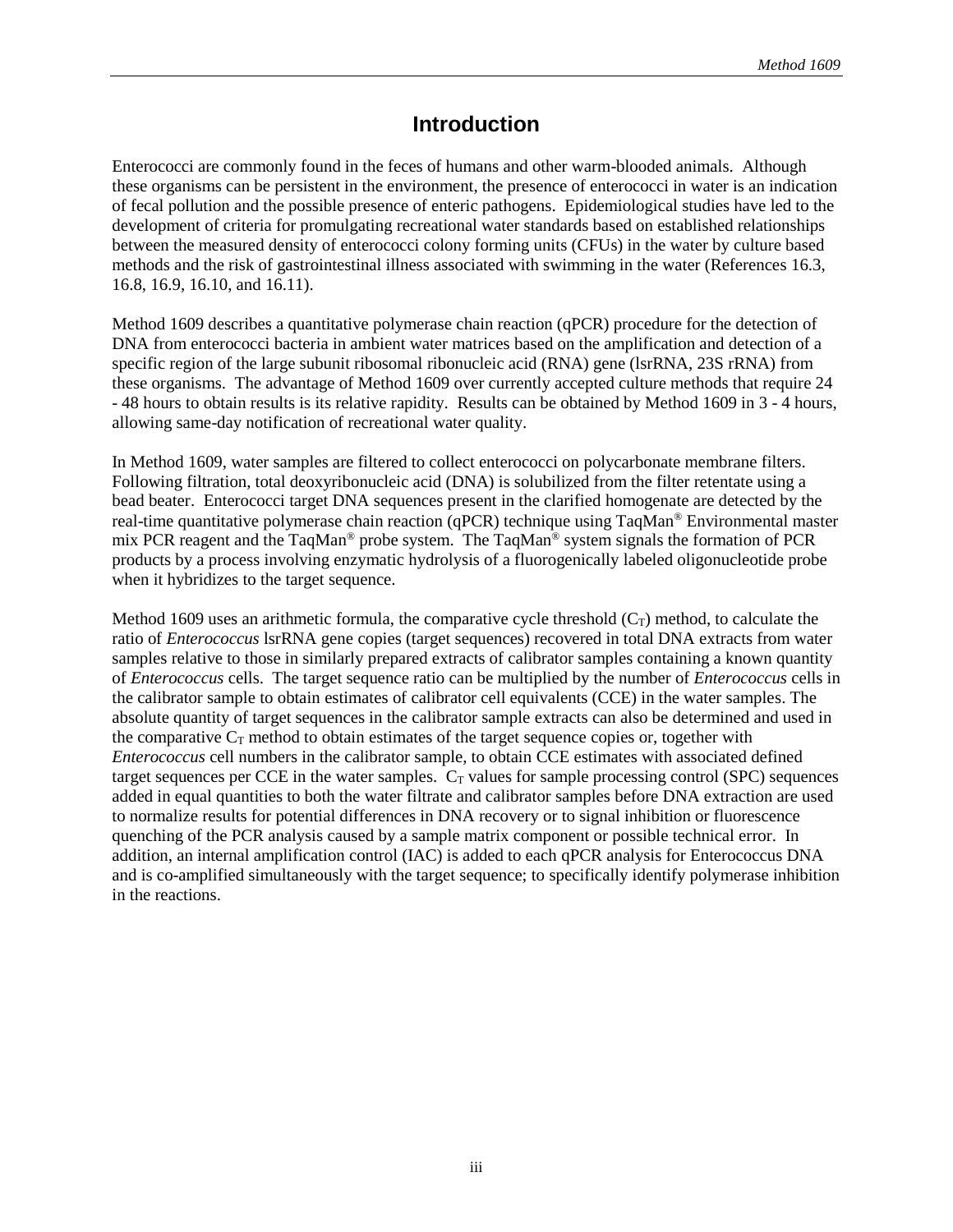# **Table of Contents**

| 1.0  |  |
|------|--|
| 2.0  |  |
| 3.0  |  |
| 4.0  |  |
| 5.0  |  |
| 6.0  |  |
| 7.0  |  |
| 8.0  |  |
| 9.0  |  |
| 10.0 |  |
| 11.0 |  |
| 12.0 |  |
| 13.0 |  |
| 14.0 |  |
| 15.0 |  |
| 16.0 |  |
| 17.0 |  |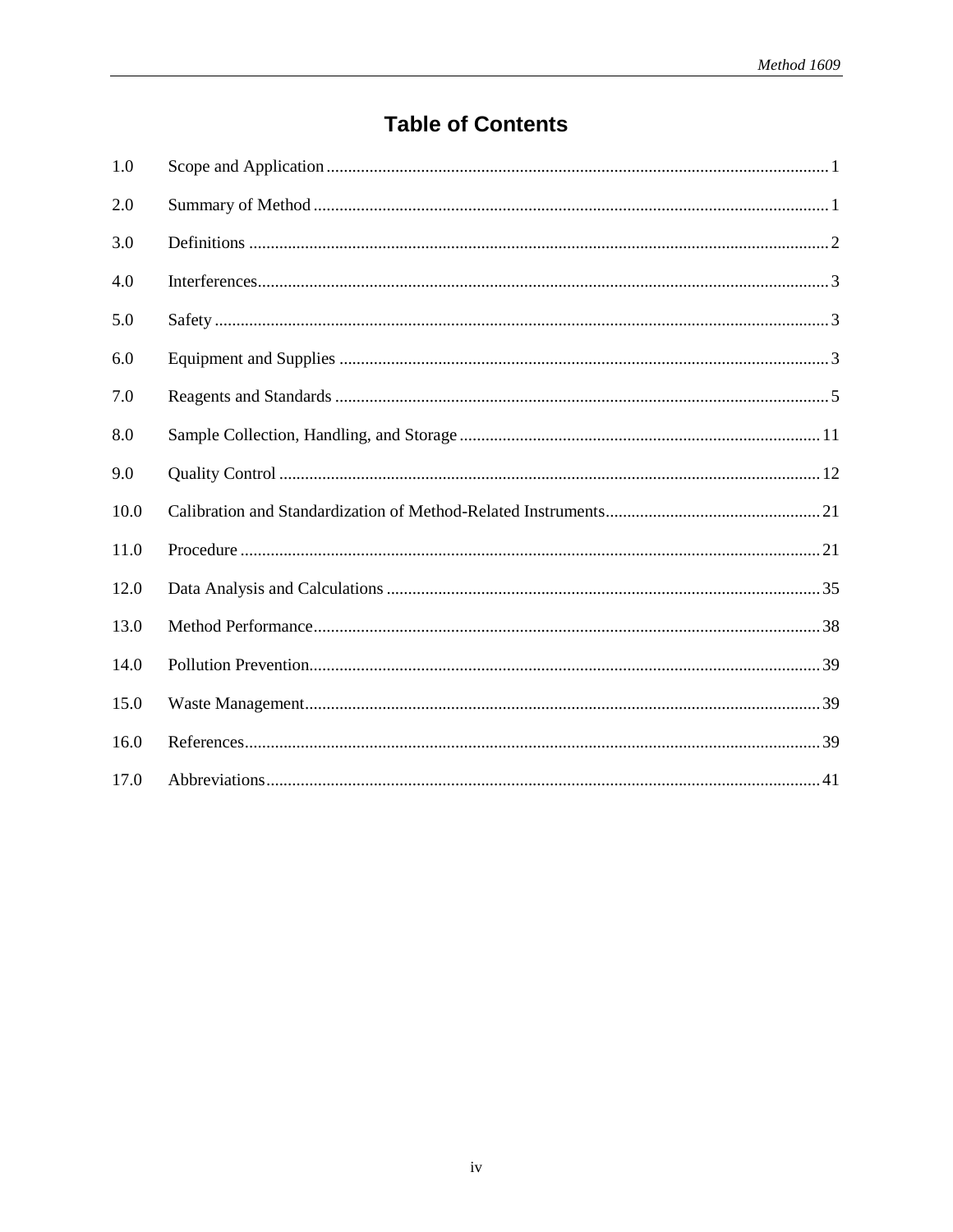# **List of Appendices**

- Appendix A: Part II (General Operations), Section A (Sample Collection, Preservation, and Storage)
- [Appendix B: Life Technologies StepOnePlus™, Applied Biosystems \(AB\) 7900, and AB](#page-54-0) 7500 Real-Time PCR System Operation
- [Appendix C: Cepheid Smart Cycler](#page-62-0)® Operation
- [Appendix D: Protocol for MPN Estimation of DNA Standard Concentrations](#page-66-0)
- Appendix E: How to Obtain DNA Standards from EPA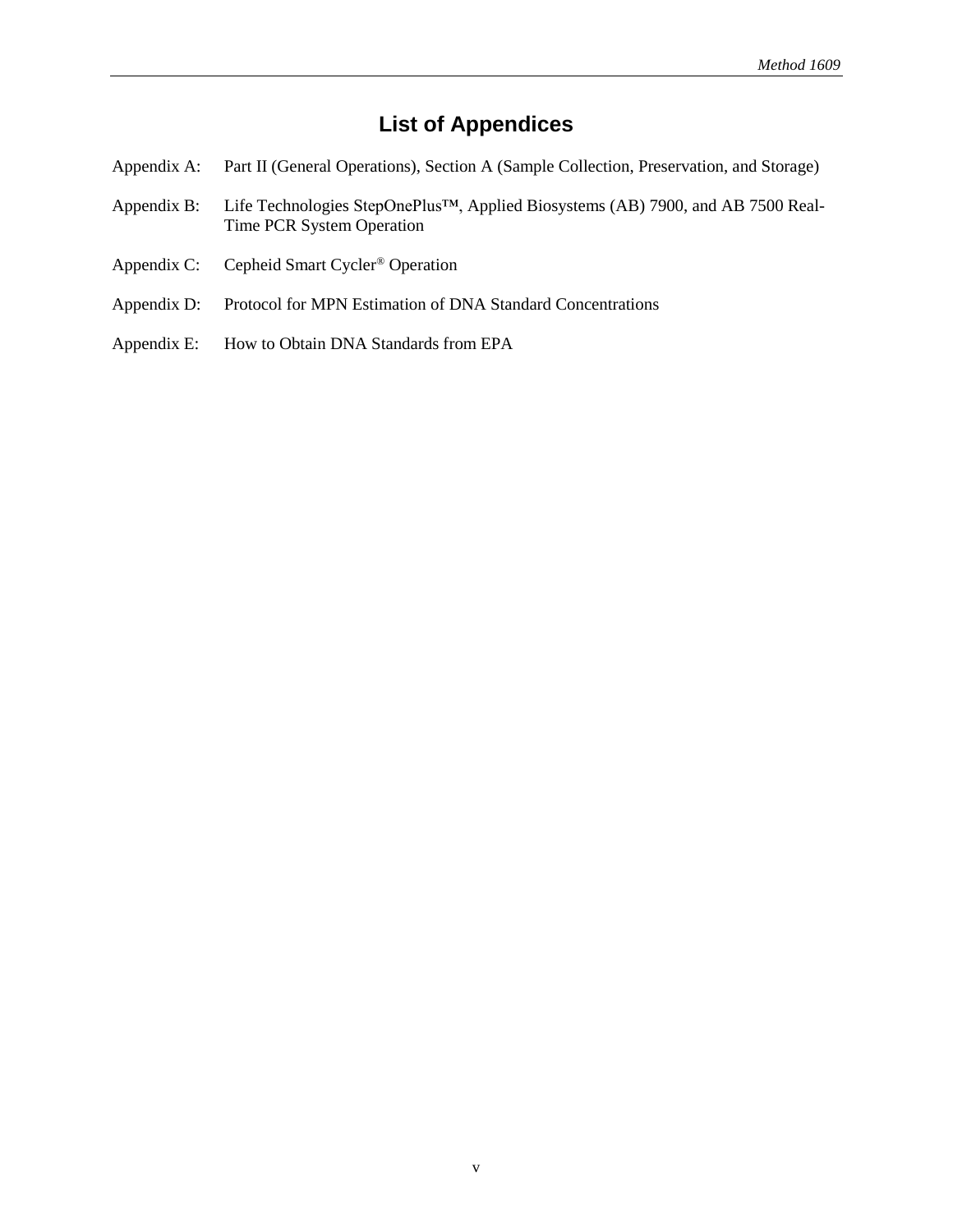# <span id="page-7-0"></span>**Method 1609: Enterococci in Water by Quantitative Polymerase Chain Reaction (qPCR) with Internal Amplification Control (IAC) Assay**

# **March 2013**

## **1.0 Scope and Application**

- **1.1** Method 1609 describes a qPCR procedure for the measurement of large subunit ribosomal RNA (lsrRNA, 23S rRNA) target gene sequences (target sequences) from all known species of enterococci bacteria in water. This method is based on the collection of enterococci on membrane filters, extraction of total DNA using a bead beater, and detection of enterococci target sequences in the supernatant by real-time polymerase chain reaction (PCR) using  $TaqMan^{\circledcirc}$ Environmental master mix PCR reagent and the TaqMan® probe system. The TaqMan® system signals the formation of PCR products by a process involving the enzymatic hydrolysis of a labeled fluorogenic probe that hybridizes to the target sequence.
- **1.2** The Method 1609 test is recommended as a measure of ambient marine and fresh recreational water quality. The significance of finding *Enterococcus* DNA target sequences in recreational water samples stems from the association between the density of these sequences and the reported occurrence of gastrointestinal (GI) illness associated with swimming observed in recent epidemiological studies (References 16.11, 16.13, and 16.14).
- **1.3** The variable recoveries observed during the validation studies should be taken into consideration when analyzing results from Method 1609. Guidance is provided in Section 9 of this document on how laboratories can monitor the initial and ongoing performance of the method in their hands. It is expected and has been observed that the performance of the method will improve as laboratories gain additional experience with it through continued practice.
- **1.4** This method assumes the use of an Applied Biosystems (AB) Sequence Detector as the default platform. (*Note*: Applied Biosystems is now Life Technologies). The Cepheid Smart Cycler® may also be used. The user should refer to the platform specific instructions for these instruments in the appendices. Users should thoroughly read the method in its entirety before preparation of reagents and commencement of the method to identify differences in protocols for different platforms.

# **2.0 Summary of Method**

 The method is initiated by filtering a water sample through a membrane filter. Following filtration, the membrane containing the bacterial cells and DNA is placed in a microcentrifuge tube with glass beads and buffer, and then shaken at high speed to extract the DNA into solution. The supernatant is used for PCR amplification and detection of target sequences using the TaqMan® Environmental master mix PCR reagent and probe system.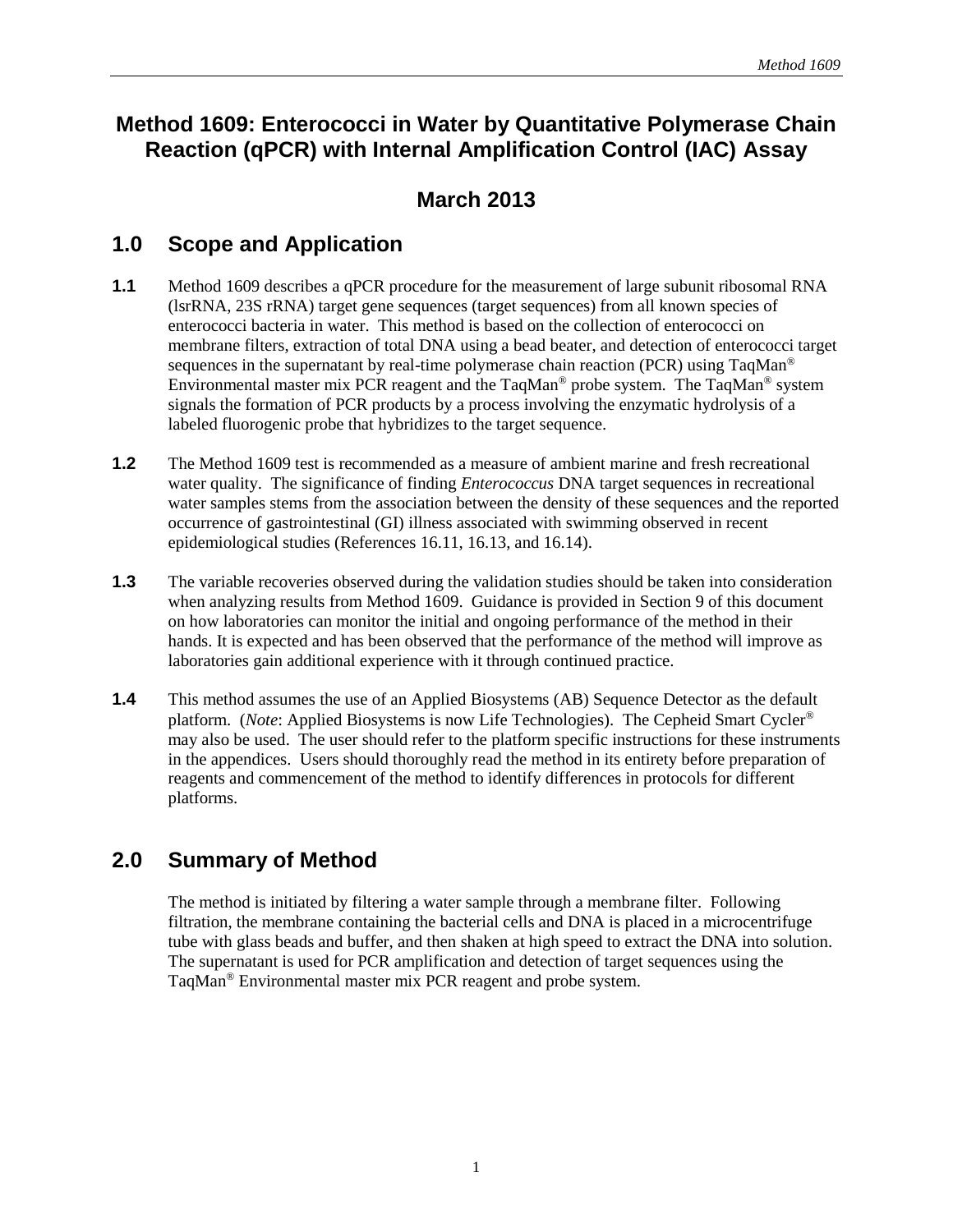# <span id="page-8-0"></span>**3.0 Definitions**

- **3.1** Enterococci: all species of the genus *Enterococcus* for which lsrRNA gene nucleotide sequences were reported in the GenBank database [\(http://www.ncbi.nlm.nih/gov/Genbank\)](http://www.ncbi.nlm.nih/gov/Genbank)) at the time of method development.
- **3.2** Target sequence: An approximately 94 base pairs (bp) segment of the *Enterococcus* lsrRNA gene containing nucleotide sequences that are homologous to both the primers and probe used in the *Enterococcus* qPCR assay and that is common only to species within this genus.
- **3.3** Sample processing control (SPC) sequence: A 77 bp segment of the ribosomal RNA gene operon, internal transcribed spacer region 2 of chum salmon, *Oncorhynchus keta* (*O. keta*) and other salmon spp.*,* containing nucleotide sequences that are homologous to the primers and probe used in the SPC qPCR assay. SPC sequences are added as part of a total salmon DNA solution in equal quantities to all water sample filtrate and calibrator samples prior to extracting DNA from the samples. The purpose of this control is to determine whether the sample was processed correctly and/or to identify and correct for sample matrix effects on total DNA recovery (as described in Section 9.12).
- **3.4** DNA standard: A purified, RNA-free and quantified and characterized *Enterococcus faecalis* (*E. faecalis*) strain ATCC® 29212™ genomic DNA preparation. *Note*: DNA standards are used to generate standard curves for determination of performance characteristics of the qPCR assays and instrument with different preparations of master mixes containing TaqMan® reagent, primers and probe as described in Section 9.10. Also used for quantifying target sequences in calibrator sample extracts as described in Section 12.4.
- **3.5** Calibrator sample: Samples containing defined added quantities of *E. faecalis* strain ATCC<sup>®</sup> 29212™ cells and SPC sequences that are extracted and analyzed in the same manner as water sample filtrates. Calibrator sample analysis results are used as positive controls for the *Enterococcus* target sequence and SPC qPCR assays and as the basis for target sequence quantification in water sample filtrates using the  $\Delta\Delta C_T$  comparative cycle threshold calculation method ( $\Delta\Delta C_{\text{T}}$  method) as described in Section 12.5. Analysis results of these samples provide corrections for potential daily or weekly method-related variations in *Enterococcus* cell lysis, target sequence recovery and PCR efficiency. qPCR analyses for SPC sequences from these samples are also used to correct for variations in total DNA recovery in the extracts of water sample filtrates that can be caused by contaminants in these filtrates, as described in Section 12.4, and/or to signal potentially significant PCR inhibition caused by these contaminants as described in Section 9.8.
- **3.6**  $\Delta\Delta C_{\text{T}}$  method: A calculation method derived by AB (Reference 16.1) for calculating the ratios of target sequences in two DNA samples (*e.g.,* a calibrator and water filtrate sample) that normalizes for differences in total DNA recovery from these samples using qPCR analysis  $C_T$  (cycle threshold) values for a reference (SPC) sequence that is initially present in equal quantities prior to DNA extraction.
- **3.7** Amplification factor (AF): A measure of the average efficiency at which target or SPC sequences are copied and detected by their respective primer and probe assays during each thermal cycle of the qPCR reaction that is used in the  $\Delta \Delta C_T$  method. AF values can range from 1 (0% of sequences copied and detected) to 2 (100% of sequences copied and detected) and are calculated from a standard curve as described in Section 12.3.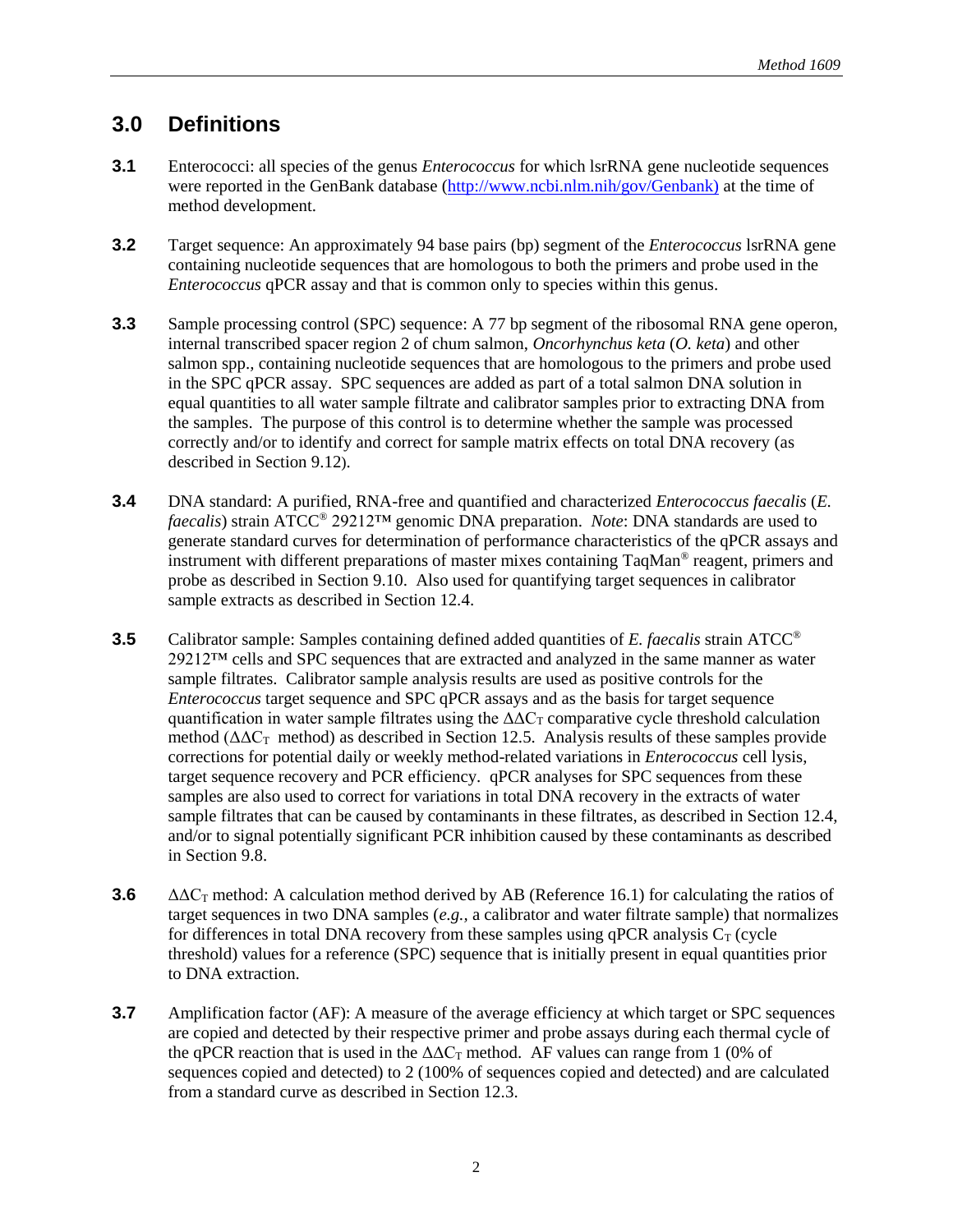<span id="page-9-0"></span>**3.8** Internal amplification control (IAC): A non-target DNA sequence that is used to help specifically identify false negative reactions or reduced amplification efficiency due to Taq DNA polymerase inhibition. For an explanation of this type of PCR interference, see Sections 4.0 and 9.13.

### **4.0 Interferences**

Water samples containing colloidal or suspended particulate materials can clog the membrane filter and prevent filtration. These materials can also interfere with the PCR analysis by inhibiting the enzymatic activity of the Taq DNA polymerase and/or by interfering with the annealing of the primer and probe oligonucleotides to sample target DNA, enzyme and/or by the quenching of hydrolyzed probe fluorescence and/or by reducing (or potentially facilitating) total DNA recovery.

# **5.0 Safety**

- **5.1** The analyst/technician must know and observe the normal safety procedures required in a microbiology and/or molecular biology laboratory while preparing, using, and disposing of cultures, reagents, and materials, and while operating sterilization equipment.
- **5.2** Where possible, facial masks should be worn to prevent sample contamination.
- **5.3** Mouth-pipetting is prohibited.

# **6.0 Equipment and Supplies**

- **6.1** Separated, and dedicated workstations for reagent preparation and for sample preparation, preferably with high efficiency particulate air (HEPA)-filtered laminar flow hoods and an Ultraviolet (UV) light source, each having separate supplies (*e.g.*, pipettors, tips, gloves, etc.). *Note*: While not recommended, the same workstation may be used for the entire procedure provided that it has been cleaned with bleach and UV sterilized as specified in Section 11.8.1 between reagent and sample preparation. Under recommended conditions, the two dedicated workstations should be in separate rooms with unidirectional workflow (*i.e.,* all reagents should be prepared before sample preparation and the reagent preparation room should not be re-entered after moving to the sample preparation room.
- **6.2** Balance capable of accuracy to 0.01 g
- **6.3** Extraction tubes: semi-conical, screw cap microcentrifuge tubes, 2.0 mL (*e.g.*, Sarstedt D-51588 or equivalent)
- **6.4** Glass beads, acid washed, 212 300 μm (*e.g.*, Sigma G-1277 or equivalent)
	- **6.4.1** May also be purchased in extraction tubes from various commercial vendors (*e.g.,* Gene-Rite S0205-50 or equivalent)
- **6.5** Autoclave, capable of achieving and maintaining 121<sup>o</sup>C [15 lb pounds per square inch (PSI)] for minimally 15 minutes (optional, *Note*: Avoid use of autoclaves that are routinely used for sterilizing biological materials. These autoclaves may contain target DNA contamination that has been generated by aerosolization of DNA from the previous materials. This DNA is not necessarily totally destroyed by the autoclaving process, and can contaminate your newly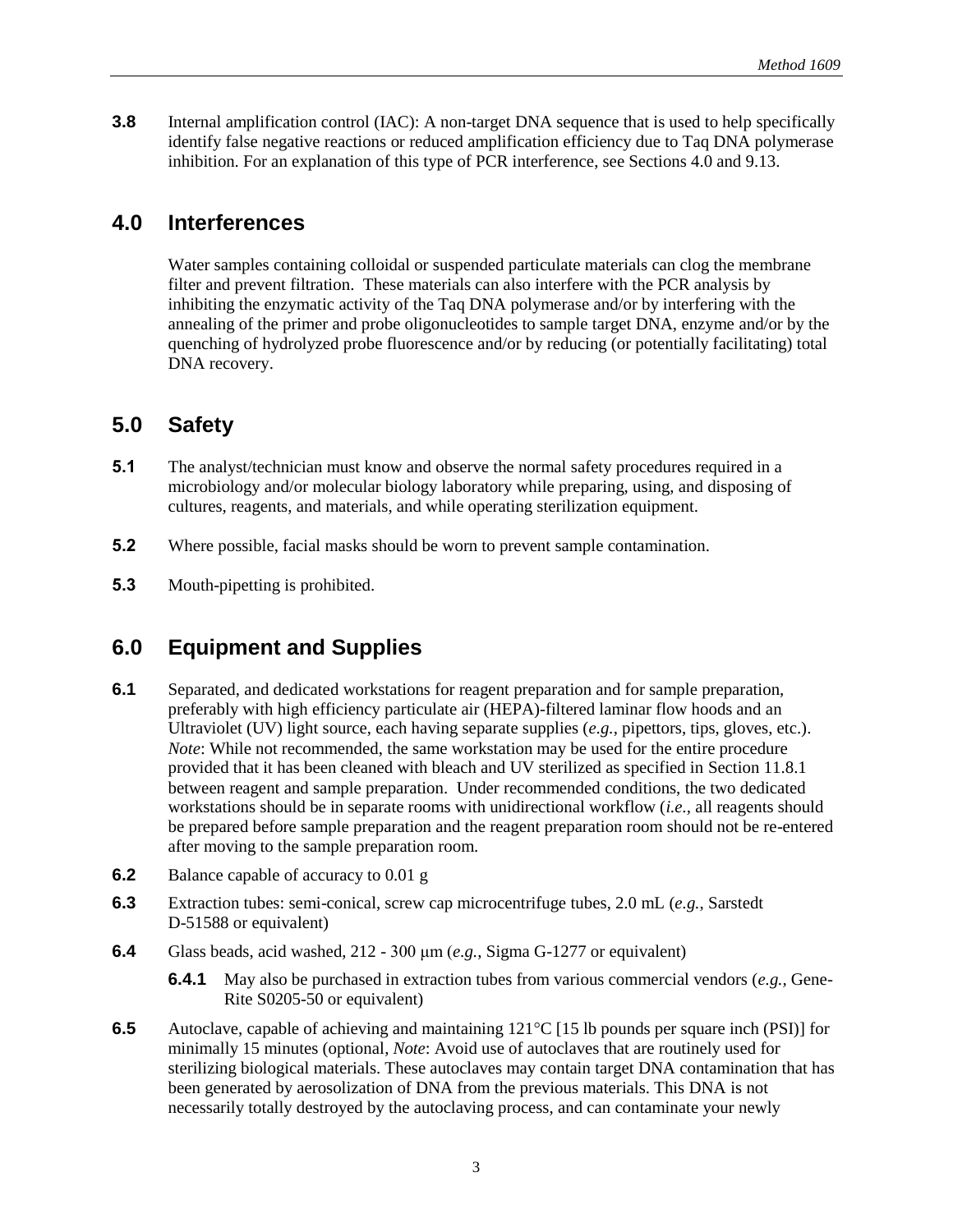sterilized materials. If a dedicated autoclave for sterilizing non-biological materials is not available, it may be preferable to either use disposable materials or sterilize reusable items with bleach and UV light treatment.)

- **6.6** Workstation for water filtrations, preferably a HEPA-filtered laminar flow hood with a UV light source. This can be the same as used for sample preparation, Section 6.1.
- **6.7** Sterile bottles/containers for sample collection
- **6.8** Membrane filtration units (filter base and funnel) for 47 mm diameter filters, sterile glass, plastic stainless steel, or disposable plastic (*e.g.*, Pall Gelman 4242, Nalgene CN 130-4045,CN 145- 0045, or equivalent), cleaned and bleach treated (rinsed with 10% v/v bleach, then 3 rinses with reagent-grade water), covered with aluminum foil or Kraft paper, and autoclaved or UVsterilized if non-disposable
- **6.9** Line vacuum, electric vacuum pump, or aspirator for use as a vacuum source. In an emergency or in the field, a hand pump or a syringe equipped with a check valve to prevent the return flow of air can be used.
- **6.10** Flask, filter, vacuum, usually 1 L, with appropriate tubing
- **6.11** Filter manifold to hold a number of filter bases
- **6.12** Flask for safety trap placed between the filter flask and the vacuum source
- **6.13** Forceps, straight or curved, with smooth tips to handle filters without damage, 2 pairs
- **6.14** Polycarbonate membrane filters, sterile, white, 47 mm diameter, with 0.45 μm pore size (*e.g.*, Millipore HTTP04700 or equivalent)

**6.14.1** May also be purchased in sterile single use membrane filter units from various commercial vendors (*e.g.,* Pall FMFNL 1050 or equivalent)

- **6.15** Graduated cylinders, 100 1000 mL, cleaned and bleach treated (rinsed with 10% v/v bleach, then 3 rinses with reagent-grade water), covered with aluminum foil or Kraft paper and autoclaved or UV-sterilized
- **6.16** Petri dishes, sterile, plastic or glass,  $100 \times 15$  mm with loose fitting lids
- **6.17** Disposable loops, 1 μL and 10 μL
- **6.18** Permanent ink marking pen for labeling tubes
- **6.19** Visible wavelength spectrophotometer capable of measuring at 595 nm
- **6.20** Single or multi-place bead beater (*e.g.*, Biospec Products Inc. 3110BX or equivalent).
- **6.21** Microcentrifuge capable of  $12,000 \times g$
- **6.22** Micropipettors with 10, 20, 200 and 1000 μL capacity. Under ideal conditions, each workstation should have a dedicated set of micropipettors (one micropipettor set for pipetting reagents not containing cells or DNA and one set for reagents containing DNA and test samples).
- **6.23** Micropipettor tips with aerosol barrier for 10, 20, 200 and 1000 μL capacity micropipettors. *Note*: All micropipetting should be done with aerosol barrier tips. The tips used for reagents not containing DNA should be separate from those used for reagents containing DNA and test samples. Each workstation should have a dedicated supply of tips.
- **6.24** Microcentrifuge tubes, low retention, clear, 1.7 mL (*e.g.*, GENE MATE C-3228-1 or equivalent)
- **6.25** Test tube rack for microcentrifuge tubes
- **6.26** Graduated conical centrifuge tubes, sterile, screw cap, 50 mL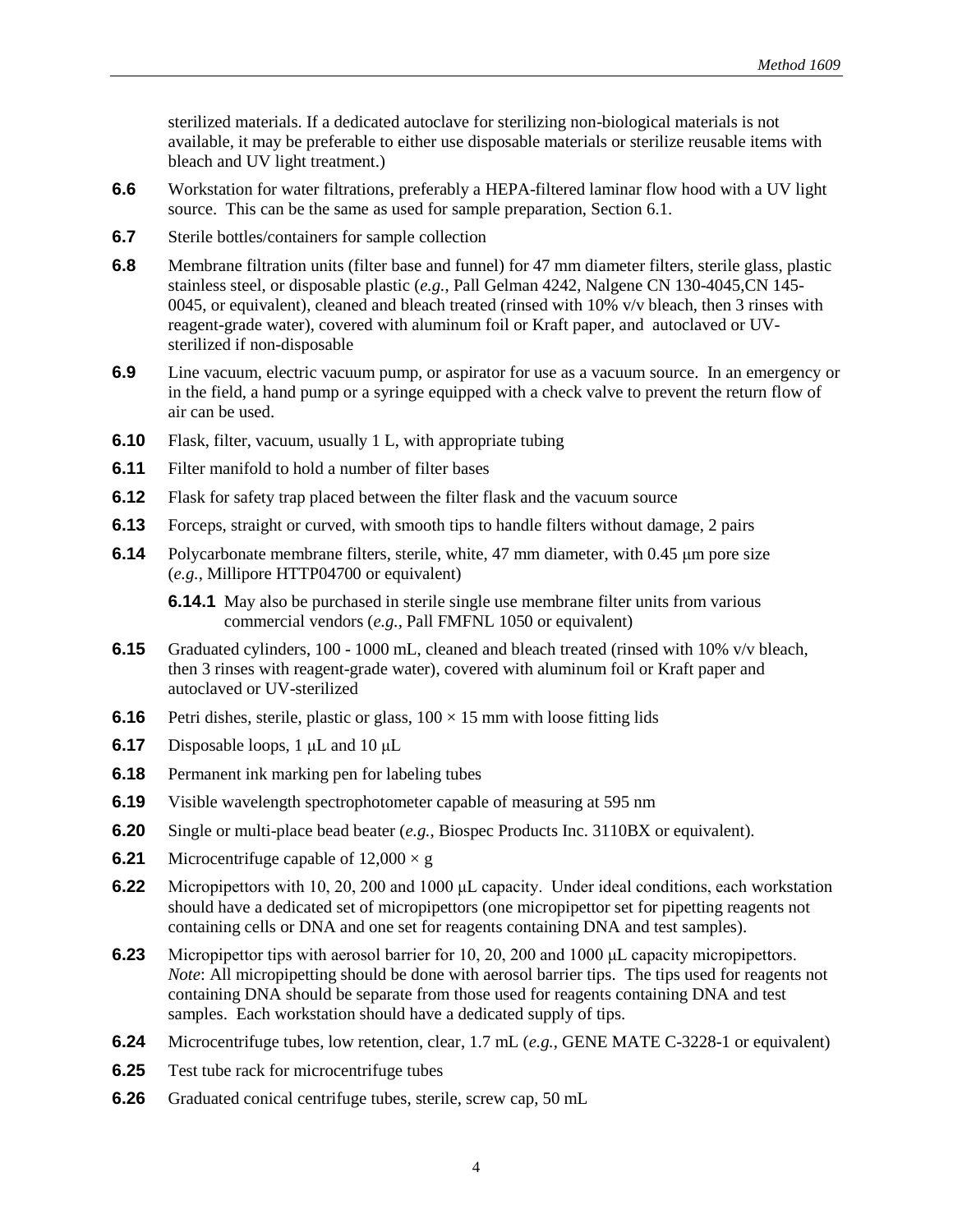- <span id="page-11-0"></span>**6.27** Test tubes, screw cap, borosilicate glass,  $16 \times 125$  mm
- **6.28** Pipet containers, stainless steel, aluminum or borosilicate glass, for glass pipets
- **6.29** Pipets, sterile, T.D. bacteriological or Mohr, disposable glass or plastic, of appropriate volume (disposable pipets preferable)
- **6.30** Vortex mixer (ideally one for each work station)
- **6.31** Dedicated lab coats for each work station
- **6.32** Disposable powder-free gloves for each work station
- **6.33** Refrigerator, 4°C (ideally one for reagents and one for DNA samples)
- **6.34** Freezer, -20°C and/or -80°C (ideally, one for reagents and one for DNA samples)
- **6.35** Ice, crushed or cubes for temporary preservation of samples and reagents
- **6.36** Printer (optional)
- **6.37** Data archiving system (*e.g.*, flash drive or other data storage system)
- **6.38** UV spectrophotometer capable of measuring wavelengths of 260 and 280 nm using small volume capacity (*e.g.,* 0.1 mL) cuvettes or NanoDrop® (ND-2000) spectrophotometer (or equivalent) capable of the same measurements at  $2 \mu L$  sample volumes
- **6.39** Life Technologies StepOnePlus™, or AB 7500 Real-Time PCR System
	- **6.39.1** Optical 96 well PCR reaction tray (*e.g.*, Life Technologies MicroAmp™ 4346906 or equivalent)
	- **6.39.2** Optical adhesive PCR reaction tray tape (*e.g.*, Life Technologies MicroAmp™ 4311971 or equivalent) or MicroAmp™ caps (*e.g.*, Applied Biosystems N8010534 or equivalent)
	- **6.39.3** Life Technologies StepOnePlus™, AB 7900, or AB 7500 Real-Time PCR System
- **6.40** Cepheid Smart Cycler® (optional to Section 6.39)
	- **6.40.1** Smart Cycler® 25 μL PCR reaction tubes (*e.g.*, Cepheid 900-0085 or equivalent)
	- **6.40.2** Rack and microcentrifuge for Smart Cycler® PCR reaction tubes. *Note*: Racks and microcentrifuge are provided with the Smart Cycler® thermocycler
	- **6.40.3** Cepheid Smart Cycler® System thermocycler

#### **7.0 Reagents and Standards**

*Note*: The *E. faecalis* stock culture (Section 7.8), Salmon DNA/extraction buffer (Section 7.12), and DNA extraction tubes (Section 7.18), may be prepared in advance.

- **7.1** Purity of Reagents: Use molecular grade reagents and chemicals in all tests
- **7.2** Control Culture
	- *E. faecalis* ATCC® 29212™

May also be purchased in a quantified form from commercial vendors (*e.g.*, bioMerieux 56005)

- **7.3** SPC DNA (source of SPC control sequences)
	- Salmon testes DNA (*e.g.*, Sigma D1626 or equivalent)
- **7.4** Phosphate Buffered Saline (PBS)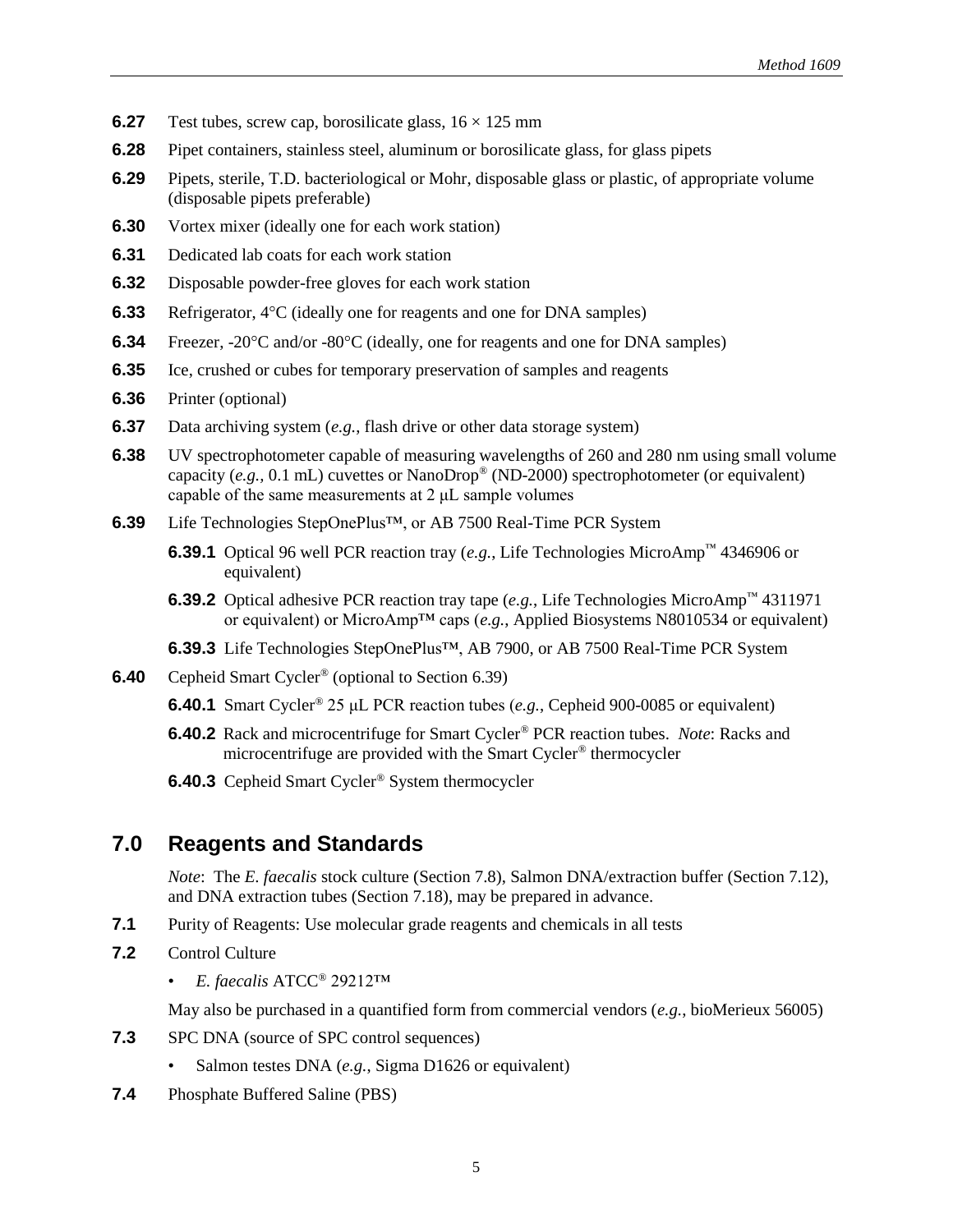**7.4.1** Composition:

| Component                          | Amount            |
|------------------------------------|-------------------|
| Monosodium phosphate $(NaH_2PO_4)$ | $0.58$ g          |
| Disodium phosphate $(Na_2HPO_4)$   | 2.50 g            |
| Sodium chloride                    | 8.50 <sub>g</sub> |
| Reagent-grade water                | 1.0 L             |

- **7.4.2** Dissolve reagents in 1 L of reagent-grade water in a flask and dispense in appropriate amounts for dilutions in screw cap bottles or culture tubes, and/or into containers for use as rinse water. Autoclave after preparation at  $121^{\circ}C$  (15 PSI) for 15 minutes. Final pH should be  $7.4 \pm 0.2$ .
- **7.4.3** May also be purchased pre-made from various commercial vendors (*e.g*., Fisher Scientific BP2438-4 or equivalent)
- **7.5** Brain heart infusion broth (BHIB)
	- **7.5.1** Composition:

| Component                            | Amount            |
|--------------------------------------|-------------------|
| Calf brains, infusion from $200.0 g$ | 7.7 g             |
| Beef heart, infusion from 250.0 g    | 9.8 <sub>g</sub>  |
| Proteose peptone                     | 10.0 <sub>g</sub> |
| Sodium chloride                      | 5.0 <sub>g</sub>  |
| Disodium phosphate $(Na_2HPO_4)$     | 2.5 g             |
| Dextrose                             | 2.0 g             |
| Reagent-grade water                  | 1.0 L             |

- **7.5.2** Add reagents to 1 L of reagent-grade water, mix thoroughly, and heat to dissolve completely. Dispense 10 mL volumes in screw cap  $16 \times 125$  mm tubes and autoclave at 121<sup>o</sup>C (15 PSI) for 15 minutes. Final pH should be  $7.4 \pm 0.2$ .
- **7.5.3** Dry reagents may also be purchased pre-mixed from various commercial vendors (*e.g.*, Bacto<sup>TM</sup> Brain Heart Infusion, Difco-BBL 237400 or equivalent) and dissolved with water and sterilized as in Section 7.5.2.
- **7.6** Brain heart infusion agar (BHIA)
	- **7.6.1** Composition:

BHIA contains the same components as BHIB with the addition of 15.0 g agar per liter of BHI broth.

- **7.6.2** Add agar to formula for BHIB provided above. Prepare as in Section 7.5.2. After sterilization, dispense 12 - 15 mL into  $100 \times 15$  mm petri dishes. Final pH should be  $7.4 \pm 0.2$ .
- **7.7** Sterile glycerol (used for preparation of *E. faecalis* stock culture as described in Section 7.8)
- **7.8** Preparation of *E. faecalis* (ATCC® 29212™) stock culture

Rehydrate lyophilized *E. faecalis* per manufacturer's instructions (for ATCC® stocks, suspend in 5 - 6 mL of sterile BHIB and incubate at 37°C for 24 hours). Centrifuge for 5 minutes at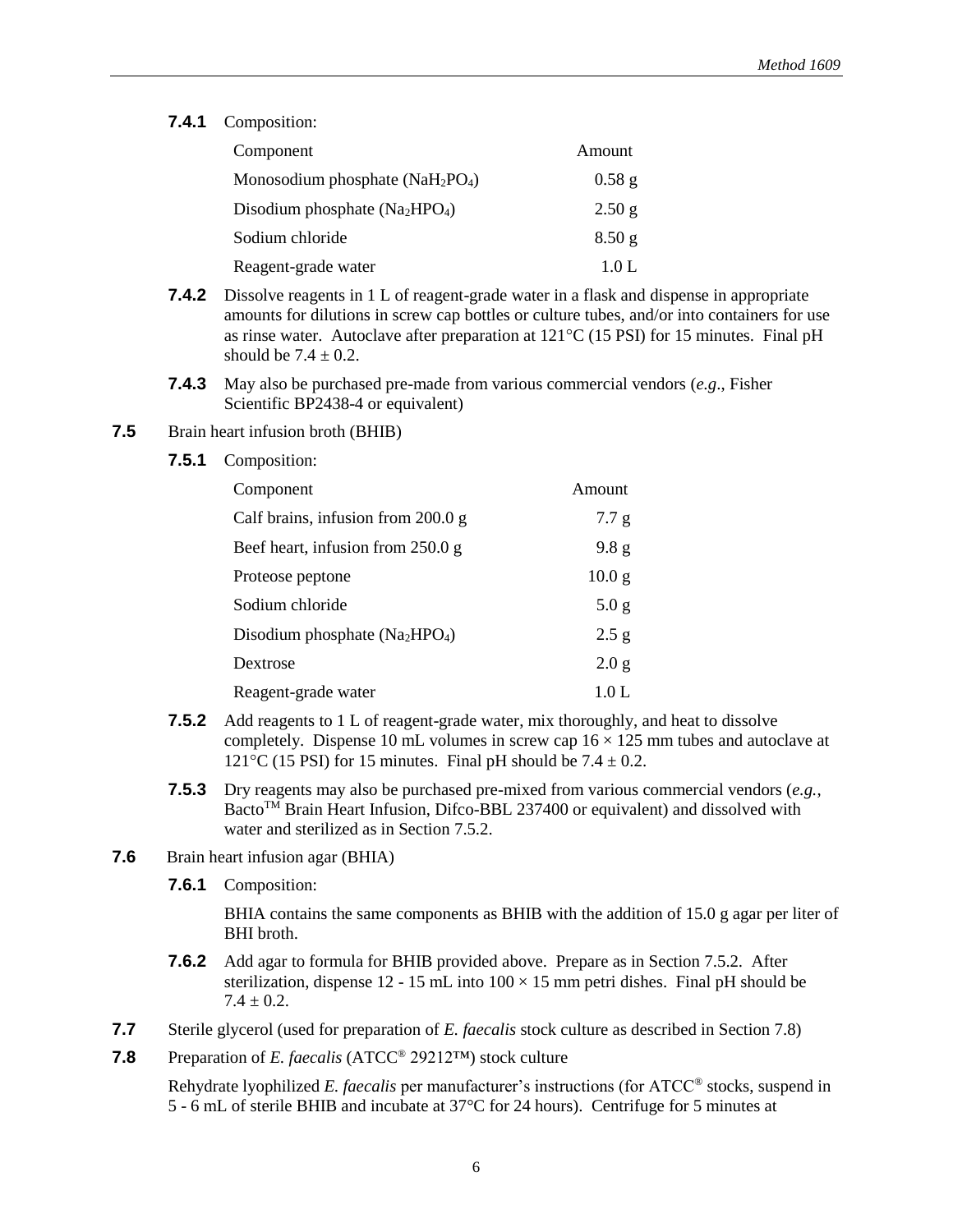$6000 \times g$  to create a pellet. Using a sterile pipet, discard supernatant. Resuspend pellet in 10 mL of fresh sterile BHI broth containing 15% glycerol and dispense in 1.5 mL aliquots in microcentrifuge tubes. Freeze at -20<sup>o</sup>C (short term storage) or -80<sup>o</sup>C (long term storage). *Note*: Aliquots of suspension may be plated (Section 11.1) to determine colony forming unit (CFU) concentration. It is advisable to verify the *E. faecalis* culture as described, for example, in Section 15 of EPA Method 1600.

- **7.9** PCR-grade water (*e.g.*, OmniPur 9602, EMD Chemicals 9610 or equivalent). Water must be DNA/DNase free.
- **7.10** Isopropanol or ethanol, 95%, for flame-sterilization
- **7.11** AE Buffer, pH 9.0 (*e.g.*, Qiagen 19077 or equivalent) (*Note*: pH 8.0 is acceptable)

Composition:

10 mM Tris-Cl (Tris-chloride)

0.5 mM EDTA (Ethylenediaminetetraacetic acid)

- **7.12** Salmon DNA/extraction buffer
	- **7.12.1** Composition:

Stock Salmon testes DNA (10 μg/mL) (Section 7.3)

AE Buffer (Section 7.11)

**7.12.2** Preparation of stock Salmon testes DNA: The recommended source of Salmon DNA is provided as a dried aggregate of purified high molecular weight genomic DNA. This material can be dissolved either in its entirety or a desired mass can be separated from the aggregate and dissolved. Add a volume in milliliters of AE buffer equal to the number of milligrams of DNA to be dissolved and stir, using a magnetic stir bar at low to medium speed, until dissolved (2 - 4 hours or longer, if necessary) followed by vigorous vortexing to obtain a homogeneous DNA solution. Dilute an aliquot of this solution to a concentration of  $\sim 10 \text{ µg/mL}$  using AE buffer. Determine concentration of this solution by optical density at 260 (OD<sub>260</sub>) reading in a spectrophotometer. An OD<sub>260</sub> of 0.2 is approximately equal to 10 μg/mL. This is your Salmon testes DNA working stock solution. Unused portions of the 1 mg/mL stock solution may be aliquoted and frozen at  $-20^{\circ}$ C.

 *Note*: For example, if the bottle contains 250 mg of dried DNA, add 250 mL AE buffer directly to the bottle. Cap tightly, and dissolve by at least 2 - 4 hours of gentle stirring followed by vigorous vortexing. The concentration should be about 1 mg/mL. Remove a 0.5 mL aliquot and dilute to 50 mL with AE buffer. The concentration should be about 10  $\mu$ g/mL. Check absorbance (OD<sub>260</sub>) and calculate actual DNA concentration using the assumption that 1 OD<sub>260</sub>, unit is equivalent to 50  $\mu$ g/mL DNA. Adjust this working stock to 10 μg/mL if necessary, either by further dilution or by adding additional 1 mg/mL stock, vortexing and rechecking  $OD_{260}$ . Aliquot portions of the adjusted working DNA stock and store at  $4^{\circ}$ C in refrigerator.

**7.12.3** Dilute Salmon testes DNA stock with AE buffer to make 0.2 μg/mL Salmon DNA/extraction buffer. Extraction buffer may be prepared in advance and stored at  $4^{\circ}C$ for a maximum of 1 week.

*Note*: Determine the total volume of Salmon DNA/extraction buffer required for each day or week by multiplying volume (600  $\mu$ L)  $\times$  total number of samples to be analyzed including controls, water samples, and calibrator samples. For example, for 18 samples,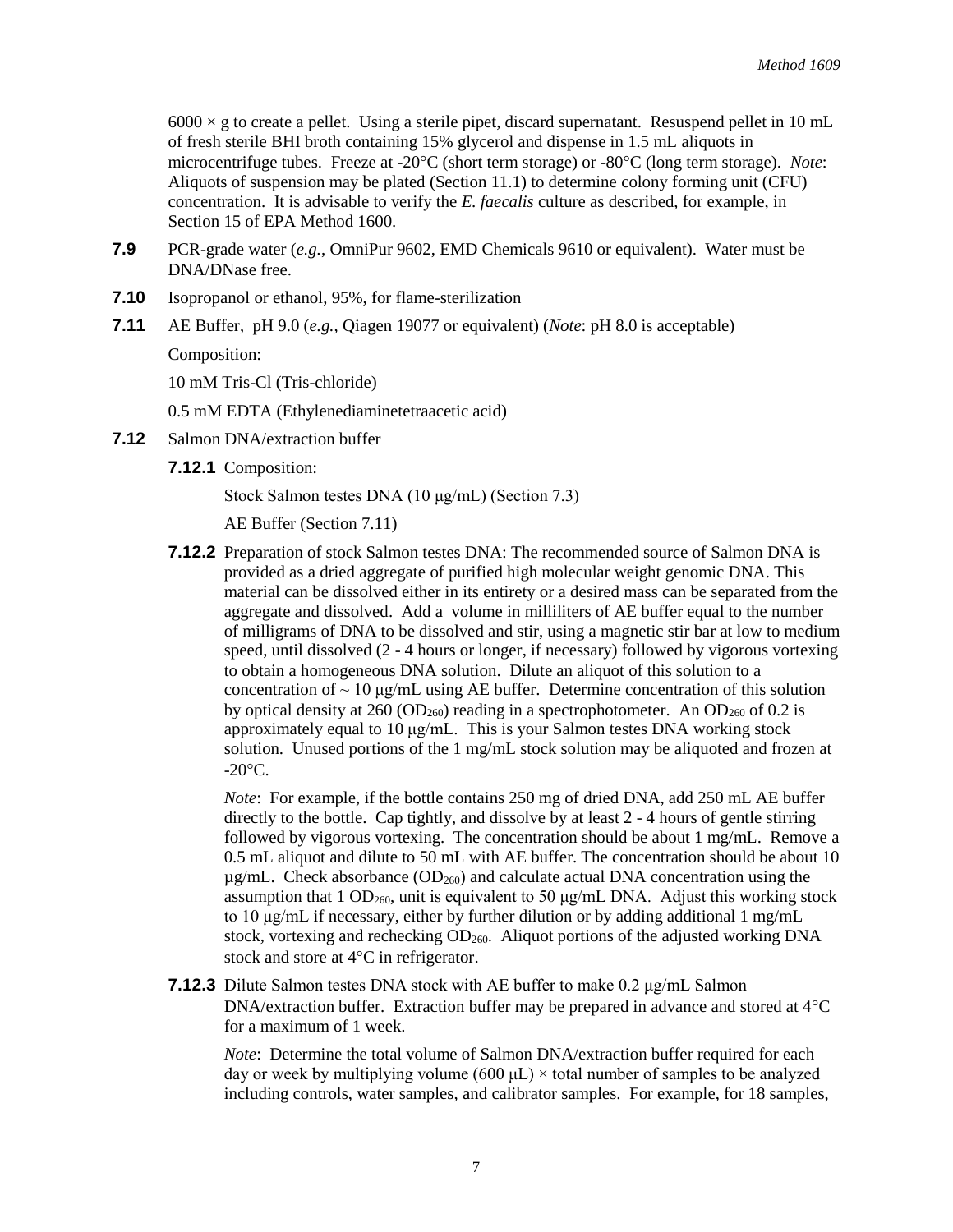prepare enough Salmon/DNA extraction buffer for 24 extraction tubes  $[(18 \div 6 = 3,$ therefore, 3 extra tubes for water sample filtration blanks (method blanks) and 3 extra tubes for calibrator samples)]. Note that the number of samples is divided by 6 because you should conduct one method blank for every 6 samples analyzed. Additionally, prepare excess volume to allow for accurate dispensing of 600 μL per tube, generally 1 extra tube. Thus, in this example, prepare sufficient Salmon/DNA extraction buffer for 24 tubes plus one extra. The total volume needed is 600  $\mu$ L × 25 tubes = 15,000  $\mu$ L. Dilute the Salmon testes DNA working stock 1:50, for a total volume needed (15,000 μL)  $\div$  50 = 300 μL of 10 μg/mL Salmon testes DNA working stock. The AE buffer needed is the difference between the total volume and the Salmon testes DNA working stock. For this example,  $15,000 \mu L - 300 \mu L = 14,700 \mu L$  AE buffer needed.

- **7.13** Bleach solution: 10% v/v bleach (or other reagent that hydrolyzes DNA), used for cleaning work surfaces
- **7.14** Sterile water (used as rinse water for work surface after bleaching)
- **7.15** TaqMan® Environmental PCR master mix 2.0 (*e.g.*, Life Technologies 4396838 or equivalent)
- **7.16** Bovine serum albumin (BSA), fraction V powder (*e.g.*, Sigma A-5611 or equivalent) Dissolve in PCR-grade water a concentration of 2 mg/mL.
- **7.17** Primer and probe sets: Primer and probe sets may be purchased from commercial sources. Primers should be desalted, probes should be HPLC (high-performance liquid chromatography) purified.
	- **7.17.1** *Enterococcus* primer and probe set (Reference 16.4):

Forward primer: 5'-GAGAAATTCCAAACGAACTTG

Reverse primer: 5'-CAGTGCTCTACCTCCATCATT

TaqMan® probe: [6-FAM]-5'-TGGTTCTCTCCGAAATAGCTTTAGGGCTA-TAMRA

**7.17.2** Salmon DNA primer and probe set (Reference 16.4):

Forward primer: 5'-GGTTTCCGCAGCTGGG

Reverse primer: 5'-CCGAGCCGTCCTGGTC

TaqMan® probe: [6-FAM]-5'-AGTCGCAGGCGGCCACCGT-TAMRA

**7.17.3** Internal Amplification Control (IAC) primer and probe set (Reference 16.4)

Primers: same as *Enterococcus* assay

UC1P1TaqMan® probe: [VIC]-5'-CCTGCCGTCTCGTGCTCCTCA-TAMRA

*Note*: If using a Smart Cycler or other platforms that do not have channels for reading VIC reporter dye, TET may be substituted for VIC as the reporter dye.

- **7.17.4** Preparation of primer/probes: Using a micropipettor with aerosol barrier tips, add AE buffer to the lyophilized primers and probe from the vendor to create stock solutions of 500 μM primer and 100 μM probe and dissolve by extensive vortexing. Pulse centrifuge to coalesce droplets. (*Note*: Some vendors, *i.e*., AB/Life Technologies, provide probes already in solution at 100  $\mu$ M concentration, part 450003). Store stock solutions at -20 $^{\circ}$ C.
- **7.18** DNA extraction tubes

*Note*: It is recommended that tube preparation be performed in advance of water sampling and DNA extraction procedures.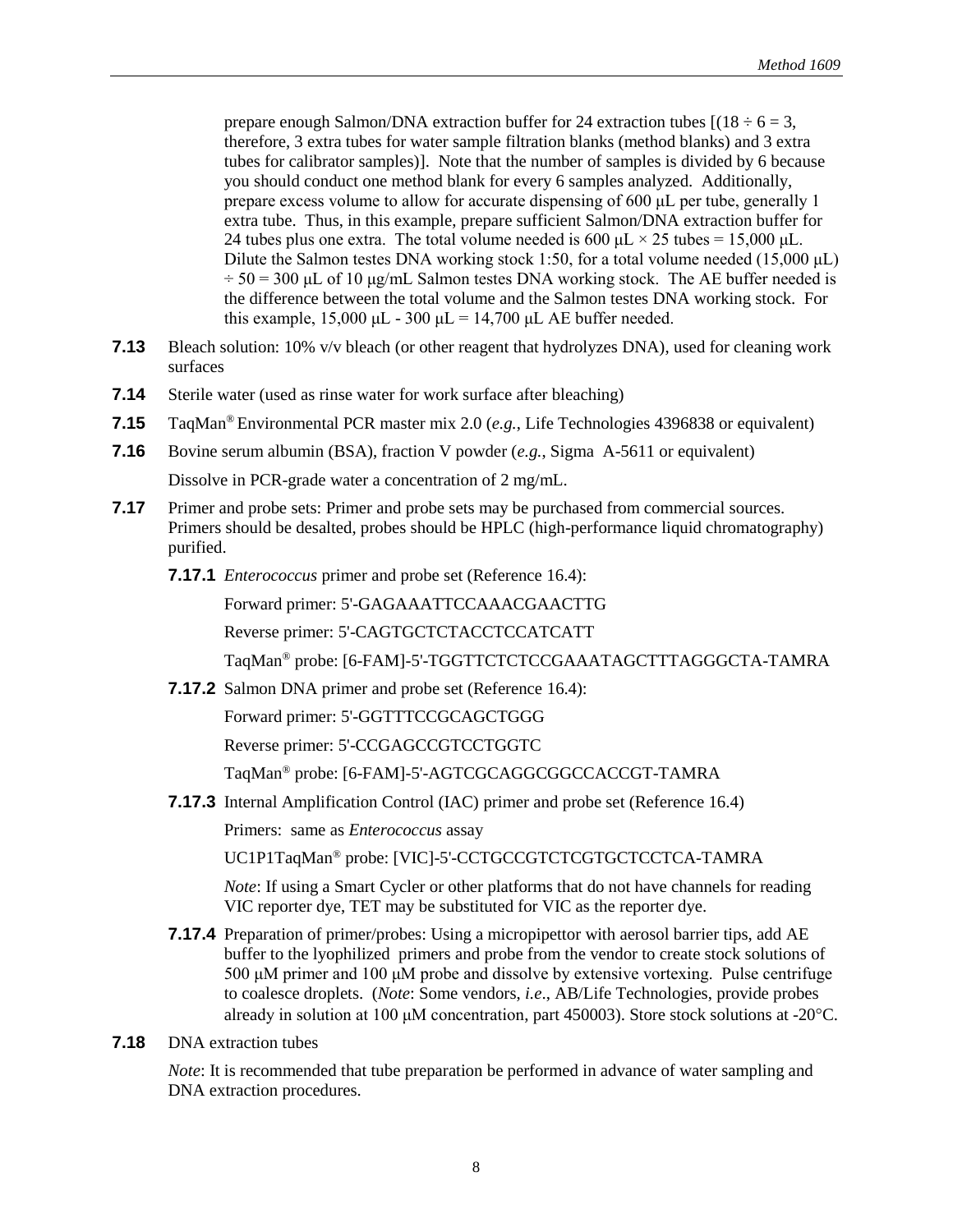Prepare 1 tube for each sample, and 1 extra tube for every 6 samples (*i.e*., for method blank) and Weigh  $0.3 \pm 0.01$  g of glass beads (Section

6.4) and pour into extraction tube. Seal the tube tightly, checking to make sure there are no beads on the O-ring of the tube. Check the tube for proper O-ring seating after the tube has been closed. Optional: Autoclave tubes at  $121^{\circ}C$  (15 PSI) for 15 minutes.

- **7.19** Purified, RNA-free quantified and characterized *E. faecalis* genomic DNA preparations or commercial synthetic plasmid DNA for use as standards used to generate a standard curve (see Sections 11.2 and 11.5).
- **7.20** RNase A (*e.g.*, Sigma Chemical R6513) or equivalent
	- **7.20.1** Composition:

RNase A Tris-Cl

NaCl

- **7.20.2** Dissolve 10 mg/mL pancreatic RNase A in 10 mM Tris-Cl (pH 7.5), 15 mM NaCl. Heat to 100°C for 15 minutes. Allow to cool to room temperature. Dispense into aliquots and store at -20<sup>o</sup>C. For working solution, prepare solution in PCR-grade water at concentration of  $5 \mu g/\mu L$ .
- **7.21** DNA extraction kit (Gene-Rite K102-02C-50 DNA-EZ® RW02 or equivalent). (*Note*: This kit is not required if using BioBalls).
- **7.22** Restriction enzyme: plasmid vector dependent (*e.g*., Pvu I for pIDTsmart cloning vector provided by Integrated DNA Technologies or Hind III for pCR2.1 cloning vector provided by EurofinsMWG/Operon). Alternative enzyme and/or plasmid vector combinations may be chosen on the basis that the enzyme must have a single recognition site within the plasmid vector and no recognition sites within the inserted template sequence.
- **7.23** IAC (Reference 16.4)

Brief description: The IAC5 template contains interspersed sequences that are homologous to the forward and reverse primers of several qPCR assays including the *Enterococcus* qPCR assay used in Method 1609. Each primer pair produces a 111 bp amplicon from this template that contains the UC1P1 probe recognition sequence and is slightly longer than the corresponding native target sequence amplicon (see Section 3.2). The IAC5 template can be ordered as a custom-synthesized gene from commercial vendors. In this process the template sequence (see below) is synthesized *in vitro*, ligated with a plasmid vector chosen by the vendor (*e.g*., pIDTSMART-KAN, Integrated DNA Technologies, Coralville IA or pCR2.1, EurofinsMWG/Operon, Huntsville AL) and cloned into *Escherichia coli.* The recombinant plasmid is recovered, purified and lyophilized by the commercial provider.

Template sequence $a,b$ : 5'-

TCATGCAAGTCGAGCGATGGAGAAATTCCAAACGAACTTGGGGGTTCTGAGAGGAAGGT GGTAGAGCACTGTTTCGGCATC**TGAGGAGCACGAGACGGCAGG**CTCGAGAATGATGGAG GTAGAGCACTGAAAAGGAAGATTAATACCGCATAGAGAATGTTATCACGGGAGACAAGT AGCGTGAAGGATGACGG

- <sup>a</sup> Enterococcus forward and reverse primer recognition sequences underlined
- <sup>b</sup> UC1P1 probe recognition sequence in bold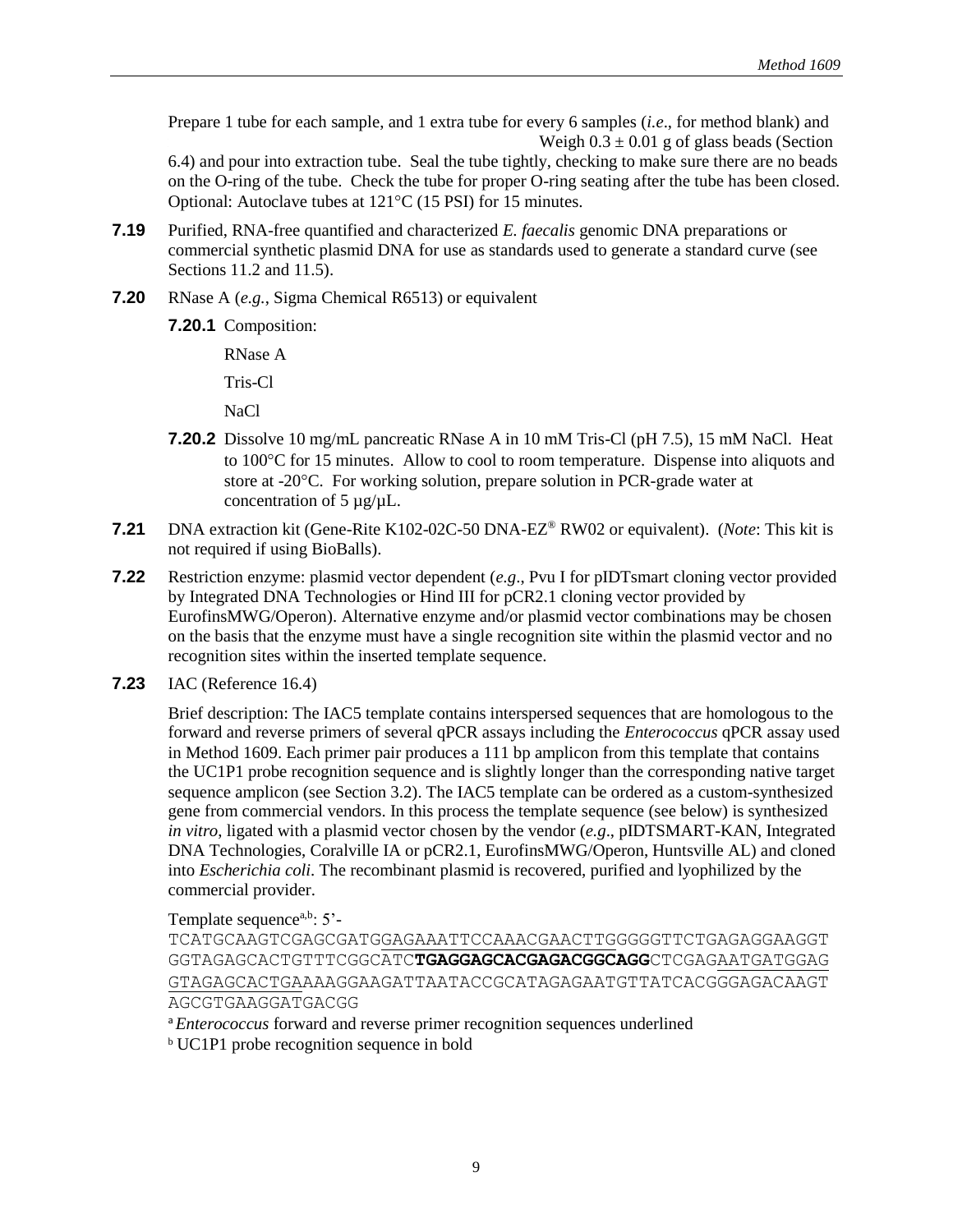#### **7.23.1** Calculation of IAC concentrations

- Centrifuge tube briefly and dissolve lyophilized plasmid (IAC) in AE buffer to make a concentration of 20  $\mu$ g/mL (*e.g.*, 2  $\mu$ g in 100  $\mu$ L). Incubate at room temperature for 30 minutes and then vortex for 20 seconds.
- o Check three, 2 µL aliquots of the dissolved plasmid for A260 and A280 absorbance using a spectrophotometer against an AE buffer blank and record average concentration. If the difference in expected and recorded concentrations is greater than 20% of expected (**Table 1**), stop protocol and recalculate dilutions provided in **Table 2**.

#### **Table 1. Example Calculation of Stock Plasmid Concentration**

| Molecular weight (from vendor)                                | 1337095               |
|---------------------------------------------------------------|-----------------------|
| Target sequence copy (TSC)/g: (avo # / mol. Wt)               | $4.50 \times 10^{17}$ |
| TSC/ng: molecules/g $\times$ 1 $\times$ 10 <sup>-9</sup> g/ng | $4.50 \times 10^{8}$  |
| Expected stock concentrations $(nq/\mu L)$                    | 20                    |
| Expected stock TSC concentrations (TSC/µL)                    | $9.01 \times 10^{9}$  |
| Mean NanoDrop concentration                                   |                       |

#### **7.23.2** IAC linearization by restriction enzyme digestion

- o Mix restriction enzyme buffer to make appropriate concentration (see Section 7.22 for enzyme choices and follow enzyme manufacturer's instructions for selection and dilution of appropriate buffer) and 20 units of restriction enzyme and add PCR-grade water to achieve a final volume of 40  $\mu$ L.
- o Add 10 µL (or 200 ng equivalent volume) of dissolved IAC plasmid stock. (*Note*: Follow the manufacturer instructions, adjusting AE buffer volumes so that your final concentration is  $2 \times 10^4$  TSC/ $\mu$ L.)
- o Mix gently and incubate at 37ºC for 1 hour to digest DNA.
- o Dilute with AE buffer to bring the IAC/restriction enzyme digest volume up to 90 µL.
- o In appropriately labeled 1.7 mL low retention microcentrifuge tubes, perform serial dilutions of the digested plasmid stock using AE buffer to achieve final digested plasmid DNA concentration 2 x  $10^4$  TSC/ $\mu$ L ( $2 \times 10^{-5}$  dilution). Store digested plasmid stock and  $2 \times 10^{-1}$  -  $2 \times 10^{-4}$  dilutions at -80°C. Store the  $2 \times 10^{-5}$  dilution in the refrigerator.

#### **Table 2. Initial Dilution of Digested IAC Plasmid Stock**

|                                                                                 | IAC TSC/µL          | IAC TSC/2 µL        |
|---------------------------------------------------------------------------------|---------------------|---------------------|
| Digested stock TSC concentrations:                                              | $1.0 \times 10^{9}$ | $2.0 \times 10^{9}$ |
| Dilute 20 µL of stock w/80 µL AE $(2 \times 10^1 \text{ dim})$                  | $2.0 \times 10^{8}$ | $4.0 \times 10^{8}$ |
| Dilute 100 µL of $2 \times 10^{-1}$ diln w/ 900 µL AE $(2 \times 10^{-2}$ diln) | $2.0 \times 10^{7}$ | $4.0 \times 10^{7}$ |
| Dilute 100 µL of $2 \times 10^{-2}$ diln w/ 900 µL AE $(2 \times 10^{-3}$ diln) | $2.0 \times 10^{6}$ | $4.0 \times 10^{6}$ |
| Dilute 100 µL of $2 \times 10^{-3}$ diln w/ 900 µL AE $(2 \times 10^{-4}$ diln) | $2.0 \times 10^{5}$ | $4.0 \times 10^{5}$ |
| Dilute 100 µL of $2 \times 10^{-4}$ diln w/ 900 µL AE $(2 \times 10^{-5}$ diln) | $2.0 \times 10^{4}$ | $4.0 \times 10^{4}$ |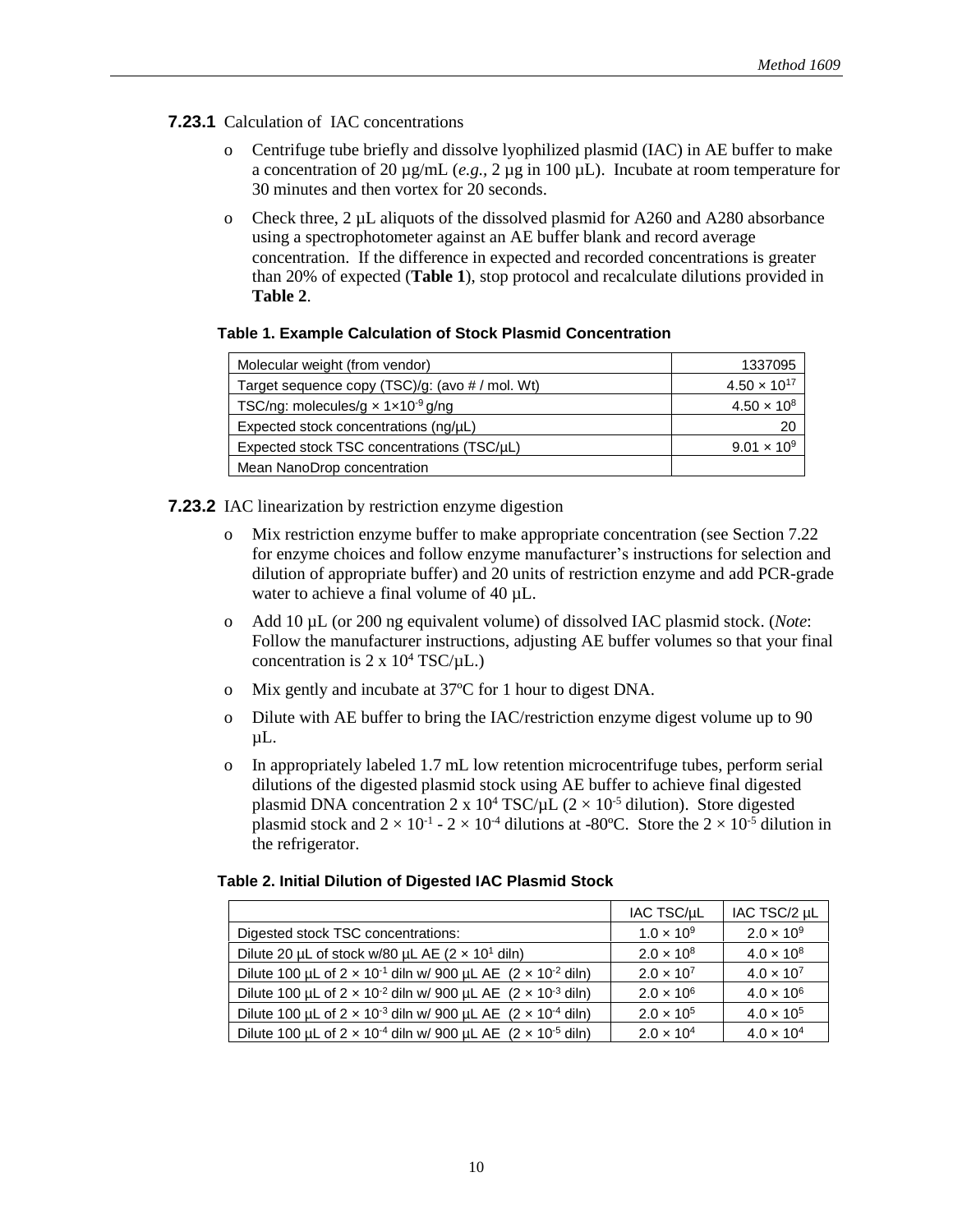#### <span id="page-17-0"></span>**7.23.3** Preparation of IAC working stocks

Perform serial dilutions of the  $2 \times 10^5$  dilution to prepare working stocks as indicated in **Table 3**.

#### **Table 3. Example Preparation of IAC Working Stocks**

|                                                                                   | IAC TSC/µL          | IAC TSC/2 µL        |
|-----------------------------------------------------------------------------------|---------------------|---------------------|
| Dilute 1000 µL of $2 \times 10^{-5}$ diln w/ 9000 µL AE $(2 \times 10^{-6}$ diln) | $2.0 \times 10^{3}$ | $4.0 \times 10^{3}$ |
| Dilute 1000 µL of $2 \times 10^{-6}$ diln w/ 9000 µL AE $(2 \times 10^{-7}$ diln) | $2.0 \times 10^{2}$ | $4.0 \times 10^{2}$ |
| Dilute 2500 uL of $2 \times 10^{-7}$ diln w/ 7500 uL AE $(8 \times 10^{-7}$ diln) | $5.0 \times 10^{1}$ | $1.0 \times 10^{2}$ |

o Prepare Entero/IAC master mix and each of the four dilutions  $(2 \times 10^{-5}, 2 \times 10^{-6},$  $2 \times 10^{-7}$ , and  $8 \times 10^{-7}$ ) of IAC using basic recipe shown in **Table 4**. *Note*: Prepare 60 µL of each IAC dilution to allow for three reactions per dilution.

#### **Table 4. Example Preparation of Master Mix**

|                                                 | Per Rxn     | Per 3 Rxn   |
|-------------------------------------------------|-------------|-------------|
| Environmental master mix                        | 12.5 µL     | $37.5$ µL   |
| BSA (2 mg/mL)                                   | $2.5$ µL    | 7.5 uL      |
| Primer/probe working stock (see Section 11.8.3) | $3.0 \mu L$ | $9.0$ uL    |
| <b>IAC</b> dilutions                            | $2u$ L      | $6.0 \mu L$ |

- o In PCR plate set up three reactions with each master mix containing 20 µL of master mix and 5  $\mu$ L of AE buffer and analyze.
- o Check slope of  $C_T$  results from the 4 dilutions of IAC in the master mix (see Sections 9.10 and 12.4) and check  $C_T$  results of reactions containing each dilution to determine which dilution produces  $C_T$  values in an acceptable range ( $C_T = 30 - 34$ ). Dilutions giving  $C_T$  values in this range are acceptable as IAC working stocks. If none of the dilutions are within this range or if slope is substantially different from that of the Enterococcus assay, repeat preparation of IAC plasmid dilutions and/or prepare new IAC primer/probe working stock and reanalyze.
- o Split the remainder of the IAC working stock(s) into aliquots (*e.g*., enough for one week of analyses each) in non-retentive tubes. Aliquots should be stored at -20ºC.

#### **8.0 Sample Collection, Handling, and Storage**

- 8.1 Sampling procedures are briefly described below. Adherence to sample preservation procedures and holding time limits is critical to the production of valid data. Samples not collected according to these procedures should not be analyzed.
- **8.2** Sampling Techniques

Samples are collected by hand or with a sampling device if the sampling site has difficult access such as a dock, bridge or bank adjacent to a surface water. Composite samples should not be collected, since such samples do not display the range of values found in individual samples. The sampling depth for surface water samples should be 6 - 12 inches below the water surface. Sample containers should be positioned such that the mouth of the container is pointed away from the sampler or sample point. After removal of the container from the water, a small portion of the sample should be discarded to provide head space for proper mixing before analyses.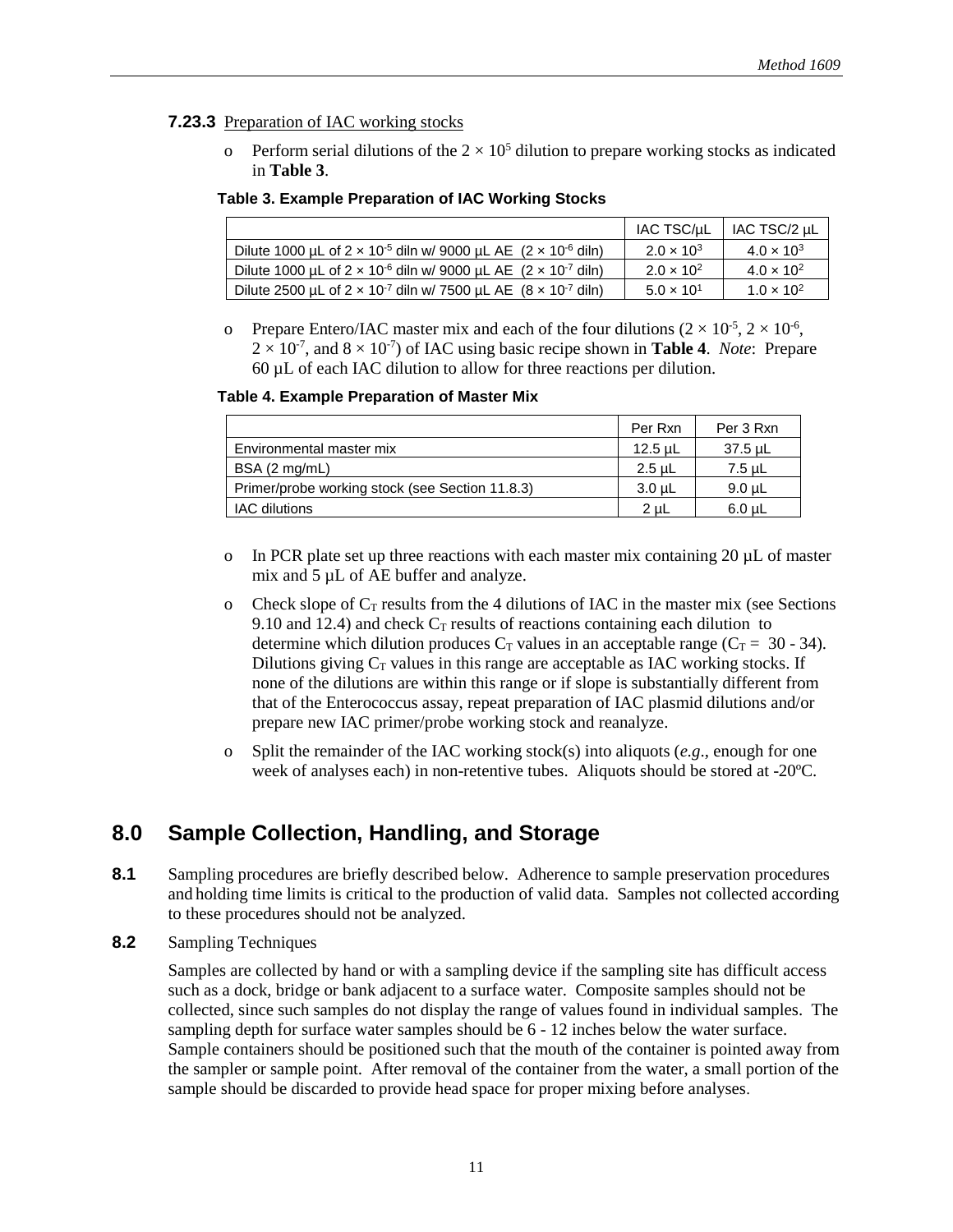<span id="page-18-0"></span>**8.3** Storage Temperature and Handling Conditions

Ice or refrigerate water samples at a temperature of  $\langle 10^{\circ}$ C during transit to the laboratory. Do not freeze the samples. Use insulated containers to assure proper maintenance of storage temperature. Ensure that sample bottles are tightly closed and are not totally immersed in water during transit.

**8.4** Holding Time Limitations

Examine samples as soon as possible after collection. Do not hold samples longer than 6 hours between collection and initiation of filtration.

#### **9.0 Quality Control**

- **9.1** Each laboratory that uses Method 1609 is required to operate a formal quality assurance (QA) program that addresses and documents instrument and equipment maintenance and performance, reagent quality and performance, analyst training and certification, and records storage and retrieval. Additional recommendations for QA and quality control (QC) procedures for microbiological laboratories are provided in Reference 16.2.
- **9.2** The minimum analytical OC requirements for the analysis of samples using Method 1609 include an initial demonstration of laboratory capability through performance of initial DNA standard curve (Section 9.10) and calibrator sample analyses (Section 9.11) followed by initial precision and recovery (IPR) analyses (Section 9.3). Ongoing demonstration of laboratory capability should be demonstrated through performance of the ongoing precision and recovery (OPR) analysis (Section 9.4) and matrix spike (MS) analysis (Section 9.5), and the routine analysis of positive control (Section 9.6), no template controls (NTCs [Section 9.7]), method blanks (Section 9.8), media sterility checks (Section 9.9), DNA standard curves (Section 9.10), calibrator samples (Section 9.11), and SPCs (Section 9.12). For the IPR, OPR and MS analyses, it is necessary to spike samples with either laboratory-prepared spiking suspensions as described in Section 11.3 or BioBalls as described in Section 11.4.
- **9.3** Initial precision and recovery (IPR) The IPR analyses are used to demonstrate acceptable method performance (recovery and precision) and should be performed by each laboratory before the method is used for monitoring field samples. An IPR should be performed by each analyst. The IPR analyses are performed as follows:
	- **9.3.1** Prepare two or three calibrator samples and at least four reference (PBS) matrix spike samples with same number of cells as indicated in Section 11.3. Preparation of calibrator and reference (PBS) matrix spike samples with BioBalls is described in Section 11.4. Extract calibrator and reference (PBS) matrix spike samples as indicated in Section 11.3 and analyze as indicated in Sections  $11.7 - 11.9$ . Calculate the calibrator cell equivalents (CCEs) in the reference (PBS) matrix spike samples according to Section 12. *Note*: Prepare calibrator samples from the same source of cells used to prepare the reference (PBS) matrix spike samples, *i.e.,* for samples spiked with laboratory-prepared cell suspensions, use the same laboratory-prepared cell suspensions used to prepare calibrator samples; for samples spiked with BioBalls, use the same lot of BioBalls to prepare calibrator and reference (PBS) matrix spike samples.
	- **9.3.2** Calculate the percent recovery (R) for each IPR sample according to the Method 1609 Calculation Excel file using the appropriate spreadsheets "Laboratory-prepared" or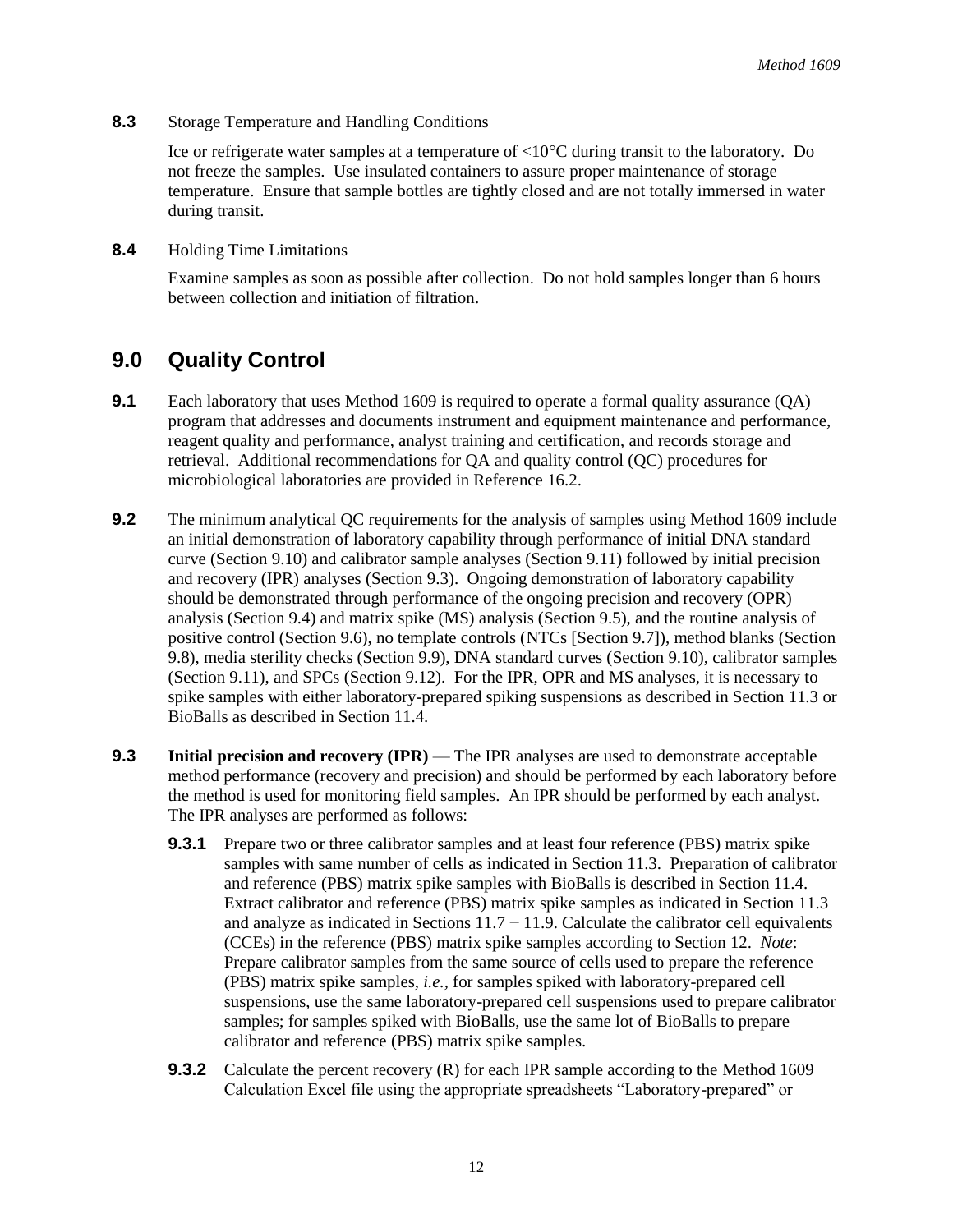"BioBalls" for samples spiked with laboratory-prepared spiking suspensions or BioBalls, respectively.

- **9.3.3** Using the percent recoveries of the four analyses, calculate the mean percent recovery and the relative standard deviation (RSD) of the recoveries. The RSD is the standard deviation divided by the mean, multiplied by 100.
- **9.3.4** Compare the mean recovery and RSD with the corresponding IPR criteria in **Table 5**. If the mean and RSD for recovery of enterococci meet acceptance criteria, system performance is acceptable and analysis of field samples may begin. If the mean recovery or the RSD fall outside of the required range for recovery, system performance is unacceptable. In this event, identify the problem by evaluating each step of the analytical process, media, reagents, and controls, correct the problem and repeat the IPR analyses. *Note*: Updates in this method (from Method 1611) for preparing laboratory spikes should improve performance, and meeting the criteria established using BioBalls should also be a goal for laboratory spikes.

| <b>Spike Type</b>    | <b>IPR Mean Recovery (%)</b> | IPR RSD $(\%)$ | <b>OPR Recovery (%)</b> |
|----------------------|------------------------------|----------------|-------------------------|
| Lab-prepared         | Detect - 2.897               | 126            | Detect $-3.064$         |
| BioBall <sup>®</sup> | $22 - 197$                   | 104            | Detect $-256$           |

**Table 5. Calculated IPR Acceptance Criteria at 550 CFU** 

- **9.4 Ongoing precision and recovery (OPR)** To demonstrate ongoing control of the analytical system, the laboratory should routinely process and analyze reference (PBS) matrix spike samples. The laboratory should minimally analyze one OPR sample once a week that samples are analyzed. The OPR analysis is performed as follows:
	- **9.4.1** Prepare one reference (PBS) matrix spike and two or three calibrator samples as indicated in Sections 9.3.1 and 11.3 (calibrator samples can be same as those used for weekly analyses). Preparation of calibrator and reference (PBS) matrix spike samples with BioBalls is described in Section 11.4. Filter and process the OPR sample according to the procedures in Section 11 and calculate the target sequences in the samples according to Section 12.
	- **9.4.2** Calculate the percent recovery (R) for the OPR sample according to the Method 1609 Calculation Excel file using the appropriate spreadsheets "Laboratory-prepared" or "BioBalls" for samples spiked with laboratory-prepared spiking suspensions or BioBalls, respectively.
	- **9.4.3** Compare the OPR result (percent recovery) with the corresponding OPR recovery criteria in Table 5, above. If the OPR result meets the acceptance criteria for recovery, method performance is acceptable and analysis of field samples may continue. If the OPR result falls outside of the acceptance criteria, system performance is unacceptable. In this event, identify the problem by evaluating each step of the analytical process, reagents, and controls, correct the problem and repeat the OPR analysis.
	- **9.4.4** As part of the laboratory QA program, results for OPR and IPR samples should be charted and updated records maintained in order to monitor ongoing method performance. The laboratory should also develop a statement of accuracy for Method 1609 by calculating the average percent recovery (R) and the standard deviation of the percent recovery ( $s_r$ ). Express the accuracy as a recovery interval from R -  $2s_r$  to R +  $2s_r$ .
- **9.5 Matrix spikes (MS)** MS analyses are performed to determine the effect of a particular matrix on enterococci recoveries. The laboratory should analyze one MS sample when recreational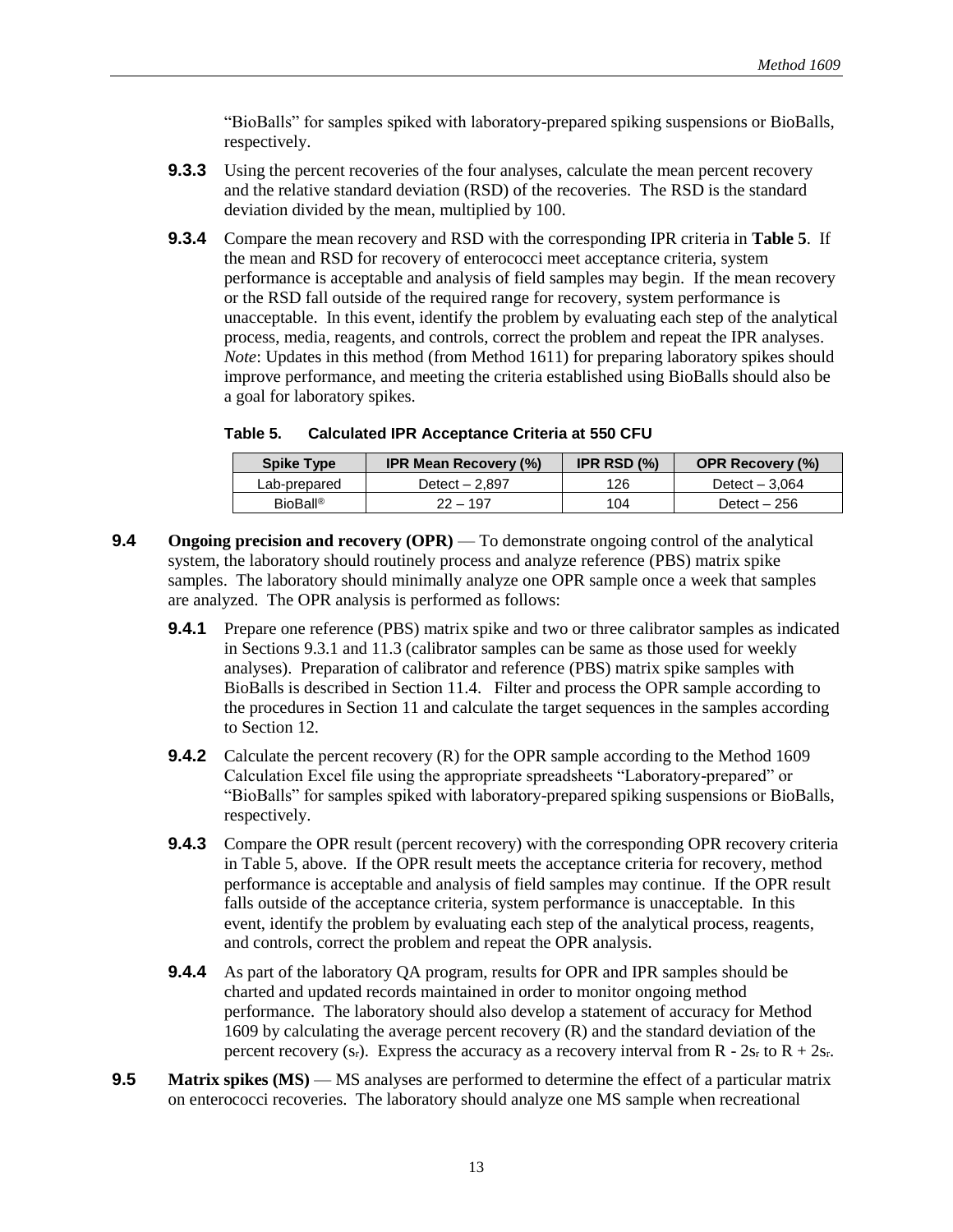water samples are first received from a source from which the laboratory has not previously analyzed samples. Subsequently, 5% of field samples (1 per 20) from a given source should include a MS sample. MS samples must be accompanied by the analysis of an unspiked field sample sequentially collected from the same sampling site or of another unspiked aliquot of the same field sample. The MS analysis is performed as follows:

- **9.5.1** Filter two, field samples (See Section 11.6.4) that were sequentially collected from the same site or different aliquots of the same field sample as described in Section 11.6. One sample will remain unspiked and will be analyzed to determine the background or ambient concentration of enterococci for calculating MS recoveries (Section 9.5.3). The other sample will serve as the MS sample and will be spiked with *E. faecalis* ATCC® 29212™ according to the spiking procedure in Section 11.3 or Section 11.4 if using BioBalls. *Note*: For matrix spiking, filter the same volume as was filtered for the field samples.
- **9.5.2** Extract both the unspiked and spiked field samples according to the procedures in Section 11.7 and analyze in parallel with two or three calibrator sample extracts as described in Section 11.3 or Section 11.4 if using BioBalls.
- **9.5.3** For the MS sample, calculate the number of CCE and/or target sequences according to Section 12 and adjust based on any background enterococci CCE and/or target sequences calculated in the same manner in the unspiked matrix sample.
- **9.5.4** Calculate the percent recovery (R) for the MS sample (adjusted based on ambient enterococci in the unspiked sample) according to the Method 1609 Calculation Excel File using the appropriate spreadsheets "Laboratory-prepared" or "BioBalls" for samples spiked with laboratory-prepared spiking suspensions or BioBalls, respectively. *Note*: recovery results for sample containing ambient enterococci in the unspiked sample that are  $\geq$  the spike density should be excluded from this analysis (Reference 16.12)
- **9.5.5** Compare the MS result (percent recovery) with the appropriate method performance criteria in **Table 6**. If the MS recovery meets the acceptance criteria, system performance is acceptable and analysis of field samples from this disinfected wastewater source may continue. If the MS recovery is unacceptable and the OPR sample result associated with this batch of samples is acceptable, a matrix interference may be causing the poor results. If the MS recovery is unacceptable, all associated field data should be flagged. *Note*: Updates in this method (compared to Method 1611) for preparing laboratory spikes should improve performance, and meeting criteria established using BioBalls should also be a goal for laboratory spikes.
- **9.5.6** Laboratories should record and maintain a control chart comparing MS recoveries for all matrices to batch-specific and cumulative OPR sample results analyzed using Method 1609. These comparisons should help laboratories recognize matrix effects on method recovery and may also help to recognize inconsistent or sporadic matrix effects from a particular source.

| <b>Matrix</b> | <b>Spike Type</b>    | MS Recovery (%)  | $MS$ RPD $^{1}$ (%) |
|---------------|----------------------|------------------|---------------------|
|               | Lab-prepared         | Detect $-13,513$ | 243                 |
| <b>MW</b>     | BioBall <sup>®</sup> | Detect - 181     | 145                 |
|               | Lab-prepared         | Detect $-6,268$  | 918                 |
| <b>FW</b>     | <b>BioBall®</b>      | Detect $-330$    | 275                 |

**Table 6. Calculated MS Precision and Recovery Acceptance Criteria at 550 CFU** 

<sup>1</sup> Relative percent difference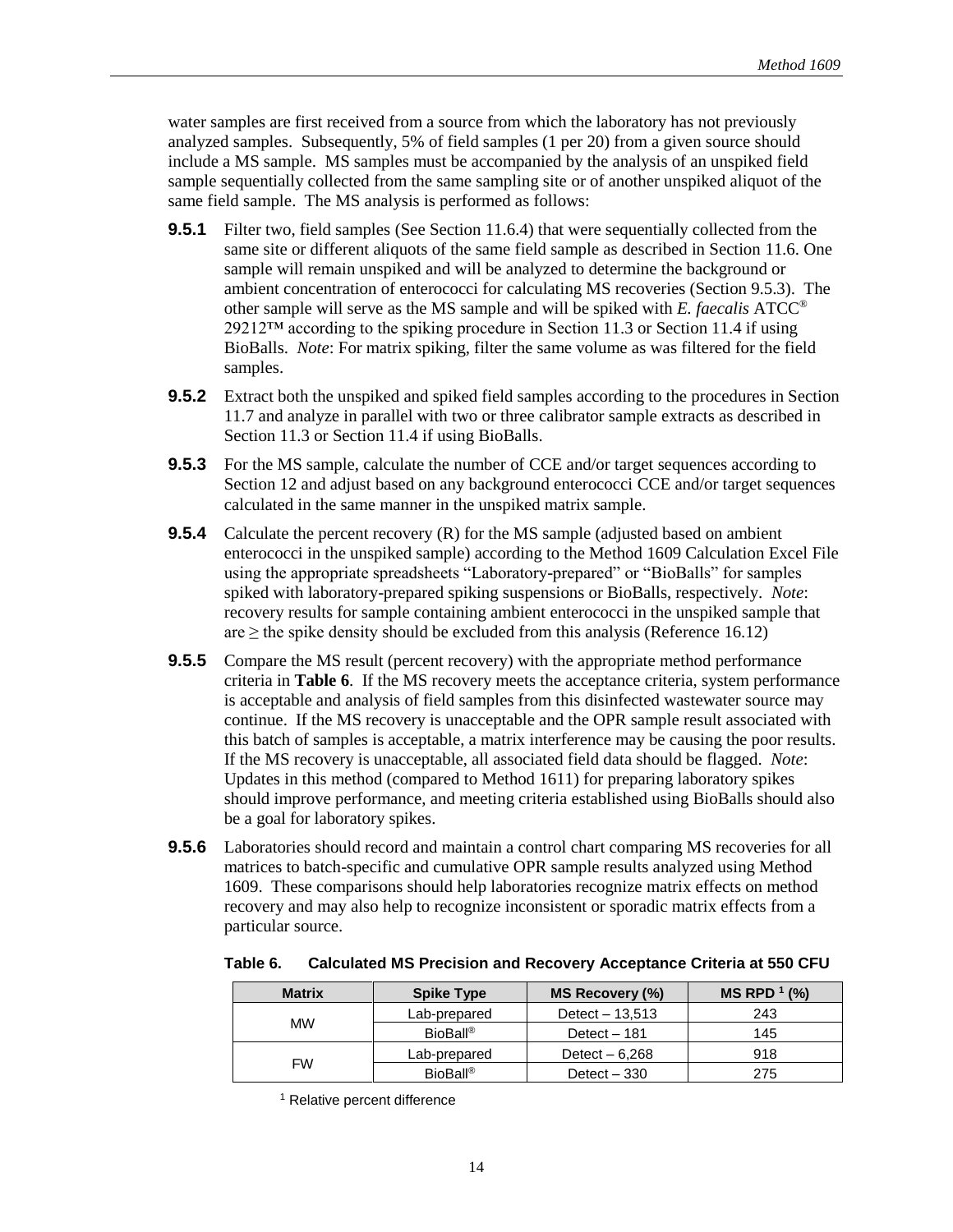- **9.6 Positive controls** The laboratory should analyze positive controls to ensure that the method is performing properly. Fluorescence amplification growth curve (PCR amplification trace) with an appropriate  $C_T$  value during PCR indicates proper method performance. On an ongoing basis, the laboratory should perform positive control analyses every day that samples are analyzed. In addition, controls should be analyzed when new lots of reagents or filters are used.
	- **9.6.1** Calibrator samples will serve as the positive control. Analyze as described in Section 11.3 or Section 11.4 if using calibrator samples prepared from BioBalls. *Note*: Calibrator samples contain the same amount of extraction buffer and starting amount of Salmon DNA as the test samples; hence *E. faecalis* calibrator sample extracts (Section 11.3) will be used as a positive control for both *Enterococcus* and SPC qPCR assays.
	- **9.6.2** If the positive control fails to exhibit the appropriate fluorescence growth curve response, check and/or replace the associated reagents, and reanalyze. If positive controls still fail to exhibit the appropriate fluorescence growth curve response, prepare new calibrator samples and reanalyze (see Section 9.11).
- **9.7 No template control (NTC)** The laboratory should analyze NTCs to ensure that the PCR master mix reagents are not significantly contaminated. On an ongoing basis, the laboratory should perform NTC analyses every day (or at least every week) that samples are analyzed. If the mean  $C_T$  value of the NTC reactions produces a CSE or CCE value that is greater than the method limit of detection/quantification (see Section 9.14) , the analyses should be repeated with new master mix working stock preparations. If unacceptable results are persistent, consider individually replacing each of the components of the reaction mixes (see Table 8) with new lots or new sources of the components and retesting. *Note*: While NTC analyses should not produce a  $C_T$  value (*i.e.*, reported as  $\sim 0$ " on Smart Cycler<sup>®</sup> and "Undetermined" on AB instruments), available results from a number of laboratories have suggested that this result can be difficult to achieve for all NTC analyses.  $C_T$  values producing CCE values that are less than the method limit of detection/quantification are therefore considered acceptable for recreational water quality monitoring in association with the EPA RWQC (Reference 16.11) since the levels of contaminating target sequences that these values represent should not lead to incorrect beach management decisions. This relaxed acceptance criterion, however, is based on the provisions that standard curve slope and intercept parameters follow the general guidelines provided in Section 9.10 and that no more than a 5-fold dilution of the test sample extracts are analyzed.
- **9.8 Method blank** (water sample filtration blank) Filter a 20-30 mL volume of sterile PBS before beginning the sample filtrations. Remove the funnel from the filtration unit. Using two sterile or flame-sterilized forceps, fold the filter on the base of the filtration unit and place it in an extraction tube with glass beads as described in Section 7.18. Extract as in Section 11.7. Criteria for the acceptance of method blank sample analysis results are the same as for NTC analyses (see Section 9.7). **Prepare at least one method blank filter for every PCR run (***e.g.***, a minimum two method blanks per 96 well plate or 1 per Smart Cycler run – see Sections 11.9 and 11.10).** If unacceptable results are persistent, consider replacing PBS (Section 7.4) and/or AE (Section 7.11) with new lots or new sources of these buffers and retesting. If unacceptable results continue to persist there may be a contamination problem in the physical environment of the filtration workstation. If possible, perform filtrations at a new location to confirm. Clean current filtration workstation and filtration manifold thoroughly with bleach solution.
- **9.9 Media and PBS contamination check** The laboratory should test media sterility by incubating one unit (plate or tube) from each batch of medium (BHIA/BHIB) as appropriate and observing for growth. PBS sterility should be checked by filtering 20 mL of PBS and incubating the filter on BHIA as appropriate and observing for growth. Absence of growth indicates media and PBS sterility. On an ongoing basis, the laboratory should perform a PBS sterility with each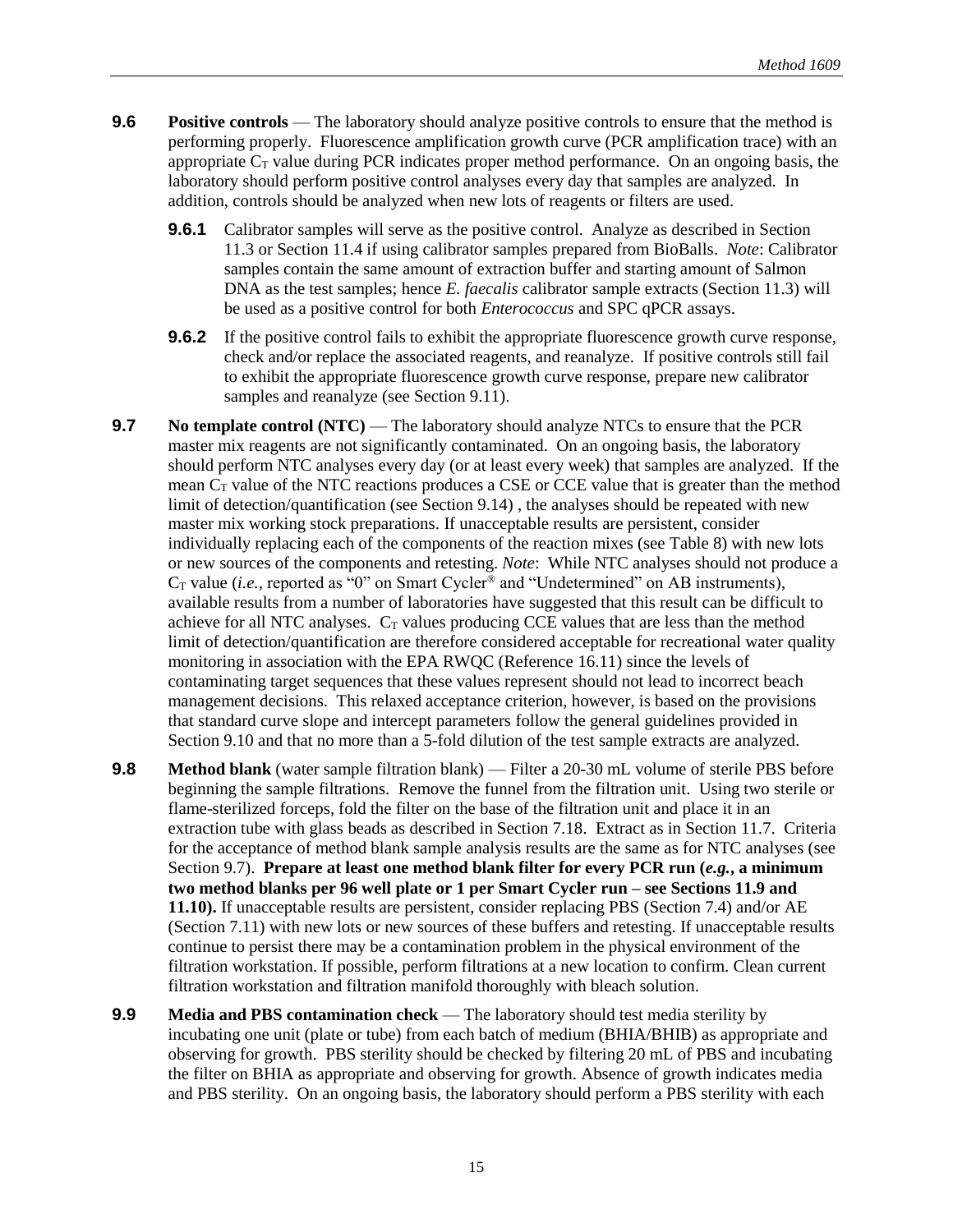new container of PBS, and media sterility checks should be performed with each new batch of media as needed.

**9.10 DNA standards and standard curves** — Purified, RNA-free and spectrophotometrically quantified *E. faecalis* genomic DNA should be prepared as described in Section 11.2. Based on reported values for it size, the weight of a single *E. faecalis* genome can be estimated to be ~3.6 fg and there are four lsrRNA gene copies per genome in this species (see the rRNA operon database at http://rrndb.cme.msu.edu). The concentration of lsrRNA gene copies per μL in the standard *E. faecalis* genomic DNA preparation can be determined from this information and from its spectrophotometrically determined total DNA concentration by the formula:

| Concentration of lsrRNA   | Total DNA concentration (fg/ $\mu$ L) $\times$ 4 lsrRNA gene copies |        |
|---------------------------|---------------------------------------------------------------------|--------|
| gene copies per $\mu L =$ | $3.6 \text{ fg/genome}$                                             | genome |

A composite standard curve should be generated from estimated log10 target sequence copy numbers and  $C_T$  values of at least four independent analyses of at least four serial dilutions of this DNA standard (see Sections 11.2 and 12.3) using the *Enterococcus* primer and probe assay and subjected to linear regression analysis after removal of any significant outlier  $C_T$  measurements. Regressions can be performed using the "regression" Analysis Tool which can be accessed in the drop down menu when clicking on "Data Analysis" under the "Data" tab in Microsoft Office Excel 2007 (access may differ in different versions of Excel). This tool provides the mean and 95% confidence ranges for slope and intercept parameters in the initial composite standard curve as well as R-square values (see example in Figure 1 below). A simplified and recommended tool for performing this analysis as well as a tool for identifying outlier measurements is also provided in the Method 1609 calculation spreadsheet available at:

[\(http://water.epa.gov/scitech/methods/cwa/bioindicators/biological\\_index.cfm\)](http://water.epa.gov/scitech/methods/cwa/bioindicators/biological_index.cfm).

| <b>Regression Statistics</b> |              |                       |          |          |                |            |
|------------------------------|--------------|-----------------------|----------|----------|----------------|------------|
| Multiple R                   | 0.97998503   |                       |          |          |                |            |
| R Square                     | 0.96037065   |                       |          |          |                |            |
| <b>Adjusted R Square</b>     | 0.96027784   |                       |          |          |                |            |
| <b>Standard Error</b>        | 0.57840384   |                       |          |          |                |            |
| <b>Observations</b>          | 429          |                       |          |          |                |            |
|                              |              |                       |          |          |                |            |
| <b>ANOVA</b>                 |              |                       |          |          |                |            |
|                              |              |                       |          |          |                |            |
|                              | df           | SS                    | ΜS       | F        | Significance F |            |
| Regression                   | 1            | 3461.881244           | 3461.881 | 10347.84 | 1.87E-301      |            |
| Residual                     | 427          | 142.8532799           | 0.334551 |          |                |            |
| Total                        | 428          | 3604.734524           |          |          |                |            |
|                              |              |                       |          |          |                |            |
|                              | Coefficients | <b>Standard Error</b> | t Stat   | P-value  | Lower 95%      | Upper 95%  |
| Intercept                    | 37.2137739   | 0.070444654           | 528.2697 | 0        | 37.075312      | 37.3522353 |

#### **Figure 1. Regression Analysis Standard Curve Data**

Following general industry recommendations

(http://www.invitrogen.com/site/us/en/home/Products-and-Services/Applications/PCR/real-timepcr/qpcr-education/pcr-understanding-ct-application-note.html), curve slope values should be within the range of  $3.1 - 3.6$  (amplification efficiency between 90 and 110%) for each individual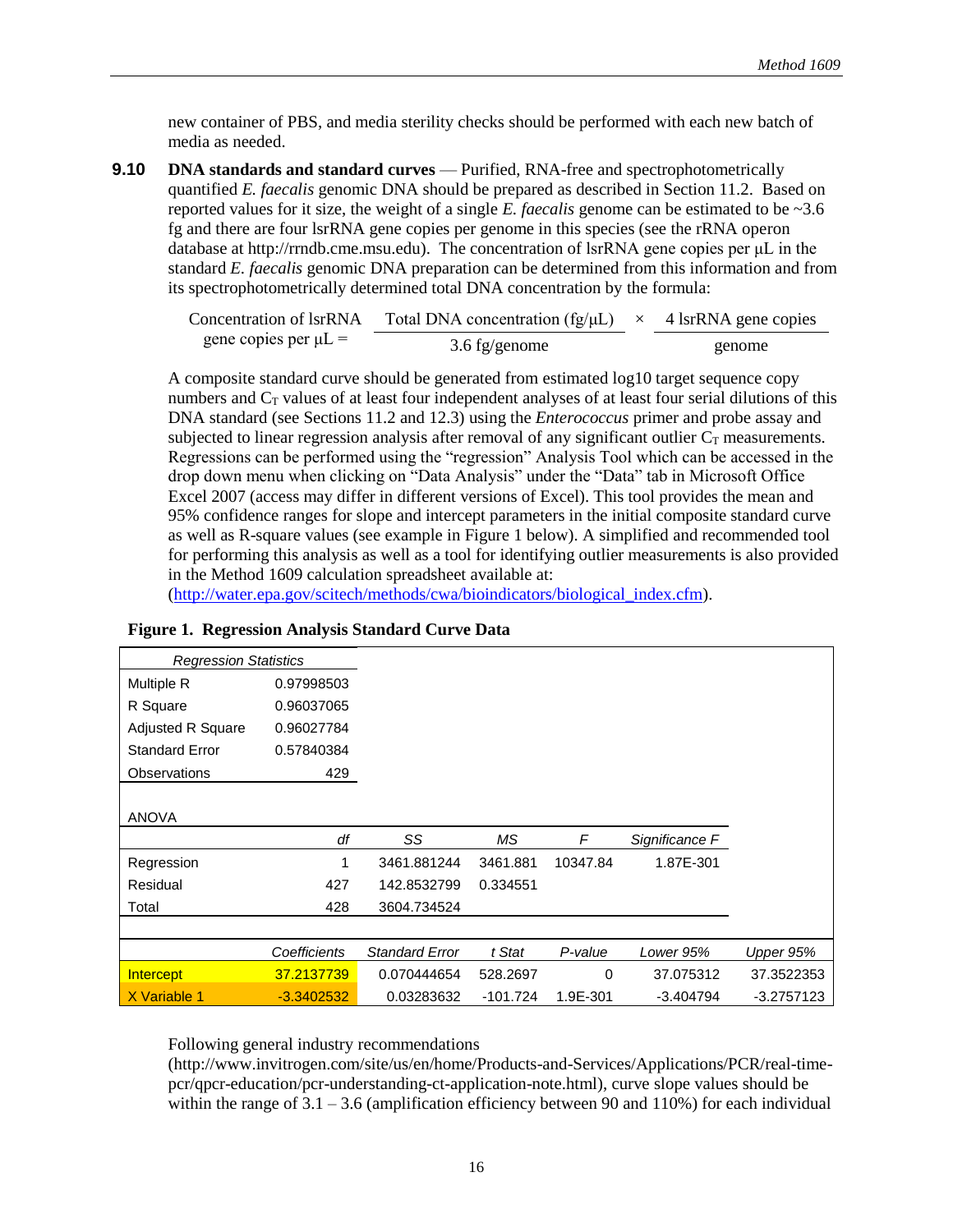curve used to generate the composite curve. Based on available data from curves generated with the reagents and thermal cycling conditions specified in this method on a StepOnePlus™ platform and using DNA extracts with most probable number (MPN) estimated target sequence copy concentrations (Reference 16.6), y-intercept values should fall within the range illustrated in Figure 2 for a given slope value. (*Note*: This range can only be provided as a guideline and not as a requirement, due to the uncertainty in the available MPN-estimated target sequence copy concentrations; expected intercept values also may differ for other platforms).



**Figure 2. Guidelines for Intercept and Slope Values from Standard Curves.** 

The R square values from regressions of these curves should ideally be 0.99 or greater. A convenient ANCOVA test for determining similarity of curves is provided in the Method 1609 calculation spreadsheet. In the event that the combination of slope and intercept values or R square values from the regressions of one or more individual curves are substantially outside of the guidelines in Figure 2 or differ significantly from the other curves generated by the individual laboratory, these curves should be repeated. Amplification efficiency factor (AF) values can be calculated from the slope of the initial composite standard curve as described in Section 12.3.

From that point on, it is highly recommended that additional standard curves be generated from triplicate analyses of these same diluted standard samples with each new lot of  $TaqMan^{\circledcirc}$  master mix reagents or primers and probes to demonstrate comparable performance by the new reagents. The R square values from regressions of these curves should ideally be 0.99 or greater after removal of any outlier  $C_T$  measurements. Comparable performance is assessed by the slopes of the new curves which should be within the range of values from the initial curves established by the individual laboratory. These assessments can be made either empirically or preferably by using the ANCOVA test in the Method 1609 calculation spreadsheet.

In the event that the slope value from a subsequent standard curve regression is outside of the initial range, the standards should be re-analyzed. If this difference persists, new working stocks of the reagents should be prepared and the same procedure repeated. Failure to meet this criterion or the observation of a significantly higher intercept value also may be an indication of deterioration of the DNA standards. New serial dilutions can be prepared from a freezer stock of the DNA standard (see Section 11.2) or frozen aliquots of the previously prepared standards can be thawed and analyzed as described above. If the differences continue to persist, a new composite standard curve should be generated and the AF values recalculated as described above.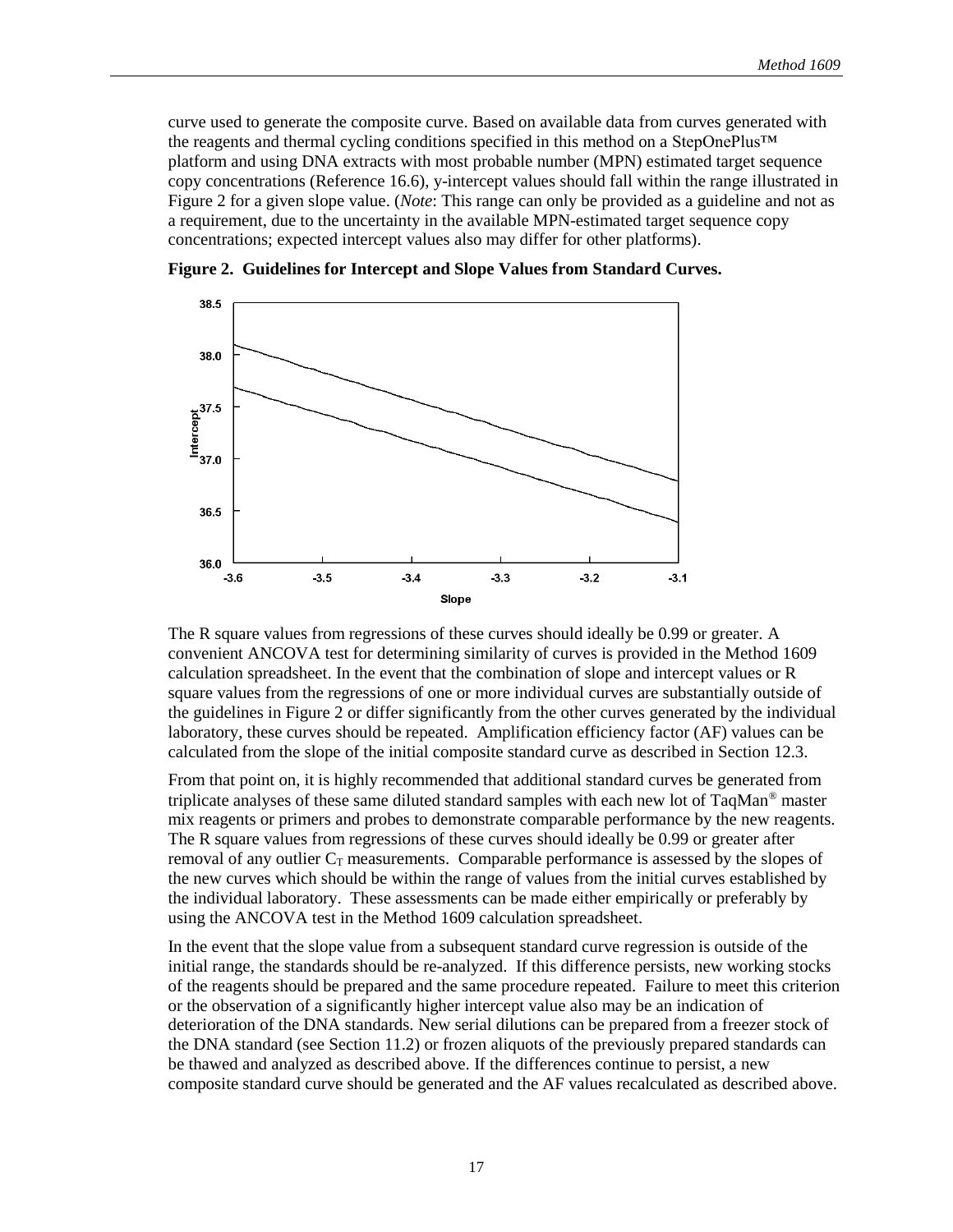**9.11 Calibrator samples** — The cell concentration of each cultured *E. faecalis* stock suspension used for the preparation of calibrator sample extracts should be determined as described in Section 11.1. The manufacturer's lot-specific certificate of analysis can be used to identify cell numbers in BioBalls. Initially, a minimum of four sets of calibrator sample extracts should be prepared and analyzed on different days from different freezer-stored aliquots of these stocks or from different BioBalls (*i.e.,* two or three (three is recommended) frozen cell or BioBall® extracts prepared per day and analyzed in duplicate on at least four different days) as described in Section 11.3 or 11.4. Dilutions of these calibrator sample extracts equivalent to the anticipated dilutions of the test samples used for analysis (*e.g.,* 1, 5 and/or 25-fold) should be analyzed induplicate with different preparations of the Entero/IAC and Salmon DNA (Sketa 22) assay mixes (Section 11.8) on each day. The overall average and standard deviation of the Entero/IAC and Salmon DNA (Sketa 22) assay  $C_T$  values from these analyses should be determined for each relevant dilution after removal of any extreme measurements ( $> \pm 3$  standard deviations). A simple test for identifying extreme measurements is to exclude any measurements that are suspected of being extreme from the data set, determine the standard deviation of the remaining measurements and then determine whether the excluded measurements are within  $\pm$  3 standard deviations of the mean. The mean  $\Delta C_T$  value for each calibrator sample and the overall mean and standard deviation of these  $\Delta C_T$  values should also be calculated to obtain initial laboratory-specific baseline values. These calculations are automatically performed in the Method 1609 calculation spreadsheet.

From that point on, fresh calibrator sample extracts should be prepared from an additional frozen aliquot of the same stock cell suspension or from the same lot of BioBalls at least weekly either before or with preparation and analyses of each batch of test samples as described in Section 11.3 or 11.4. Dilutions of each new calibrator sample extract equivalent to the initial dilutions (*e.g.*, 1, 5 and/or 25 fold) should be analyzed in duplicate using the Entero/IAC and Sketa22 assays. The mean  $\Delta C_T$  values from these analyses should not be  $> \pm 3$  standard deviations from the laboratory's mean baseline  $\Delta C_T$  value from analyses of their initial calibrator sample extracts. Laboratories may accept ongoing calibrator sample results if at least one of the calibrator sample extracts meets their  $\Delta C_T$  acceptance criterion. If more than one of the calibrator samples meets their acceptance criterion, the overall average of the mean  $\Delta C_T$  values from these samples should be taken. Results from calibrator samples that do not meet the laboratory's criterion should not be used for calculating test sample results. These analyses are automatically performed in the Method 1609 calculation spreadsheet. If the calibrator sample measurements do not meet the laboratory's acceptance criterion, new calibrator extracts should be prepared from another frozen aliquot of the same stock cell suspension or lot of BioBalls and analyzed in the same manner as described above. If the results are still not within the acceptance range, the reagents should be checked by the generation of a standard curve as described in Section 9.10. Calibrator samples prepared from new cultured *E. faecalis* cell suspensions or new lots of BioBalls must also meet the laboratory's ongoing acceptance criterion. If these samples repeatedly fail the criterion, the above procedures for determining initial calibrator sample  $C_T$  measurements should be repeated with samples prepared from the new cultured *E. faecalis* cell suspension or lot of BioBalls. *Note*: The 25-fold dilution is not applicable with extracts of laboratory-prepared calibrator samples containing <1000 cells per sample or extracts of BioBall® calibrator samples, as these dilutions may contain target sequence quantities that are below the method's limit of detection (see also Sections 9.14, 11.3 and/or 11.4).

**9.12 Salmon DNA Sample Processing Control (SPC) sequence analyses** — The Salmon DNA SPC is used as a DNA recovery control. Possibly due to difficulties in obtaining homogenous suspensions of this high molecular weight DNA or due to lot to lot variations in this product, some degree of variability in the  $C_T$  values may be obtained from different initial preparations or diluted batches of this DNA. Available data from the StepOnePlus<sup>™</sup> platform suggest that  $C_T$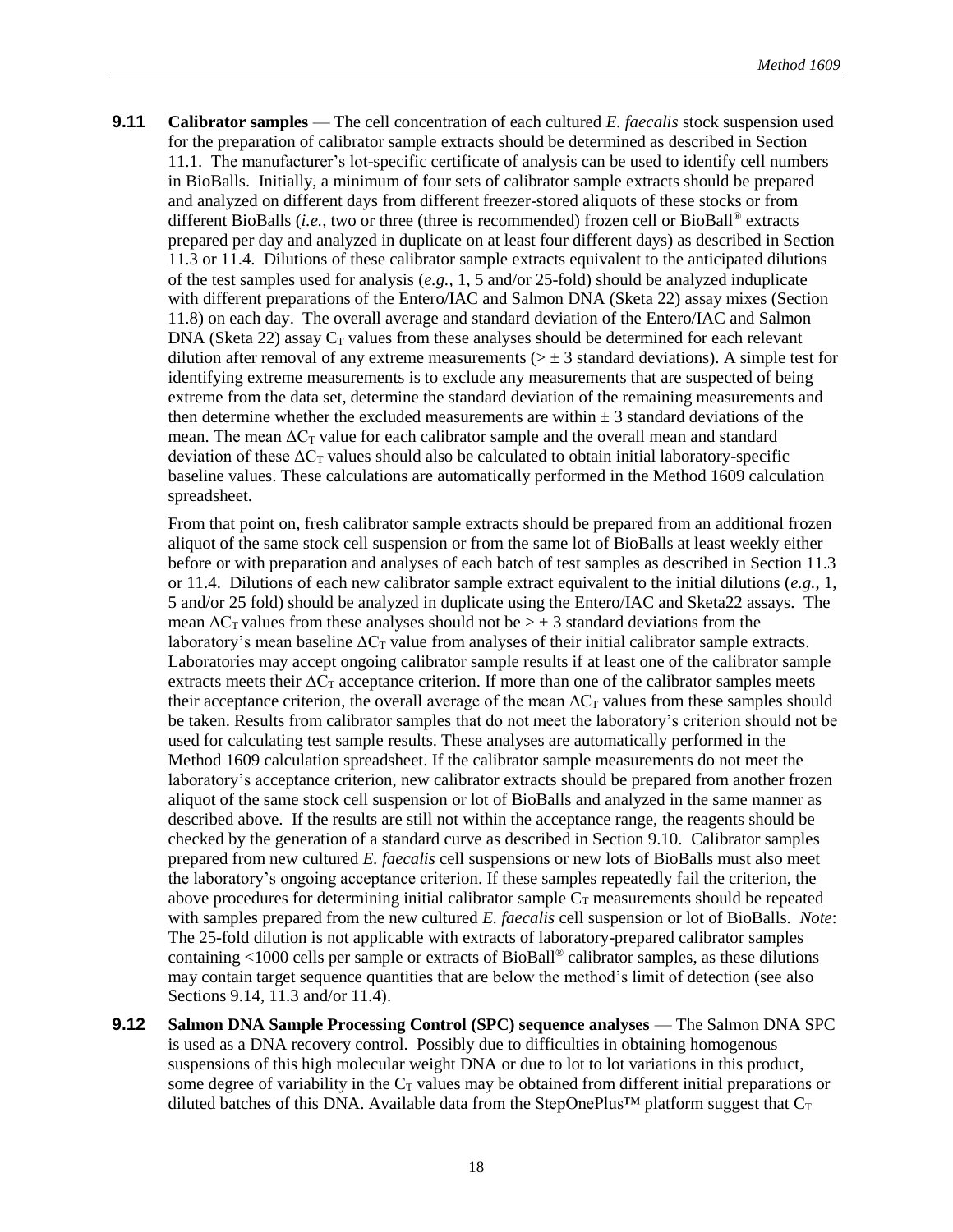values from undiluted 0.2  $\mu$ g/mL salmon DNA extraction buffer s should fall within a range of  $\sim$ 18 – 22 units for this assay (values may differ for other platforms). Because it is not used as an absolute standard in the method, such variation may be acceptable, however, changes in  $C_T$ values from new diluted batches of this DNA may necessitate the generation of new initial calibrator baseline  $\Delta C_{\text{T}}$  values in the Method 1609 calculation spreadsheet for ongoing analyses (see Section 9.11). It is permissible to adjust the concentrations of new diluted batches of this DNA to obtain  $C_T$  values that are similar to those of previous diluted batches in order to avoid having to generate new initial calibrator baseline  $\Delta C_T$  values.

While not mandatory, it is also good practice to prepare and analyze serial dilutions of the Salmon DNA extraction buffer as described for the *Enterococcus* DNA standards in Section 9.10. To our knowledge, rRNA gene operon copy numbers per genome have not been reported for the salmon species *O. keta*. However, log-transformed target sequence values of the *Enterococcus* DNA standards can be used for both assays for comparisons. A procedure is provided in a guidance document from the developers of the  $\Delta\Delta C_T$  calculation (Reference 16.1), for comparing the slopes of the Sketa22 and *Enterococcus* assays. (*Note*: serial dilutions of salmon and *Enterococcus* DNA do not necessarily need to be performed in the same tubes for this analysis as specified in the guidance document but it is recommended that the analyses of these dilutions be performed on the same plates). Available data indicates that the slopes of the Entero1A and Sketa22 assays meet the criterion for acceptable similarity specified in the guidance document. If results from an individual lab do not meet this criterion, it is recommended to make new working stocks of the Sketa22 assay probe and primers and/or new serial dilutions of the salmon DNA and repeat the test.

In general, target DNA concentrations in test samples can be calculated as described in Section 12. However, the Salmon DNA PCR assay results for each test sample should be within 3  $C_T$ units of the mean of the similarly diluted calibrator Salmon DNA sample results. Higher  $C_T$ values may indicate significant PCR inhibition or poor DNA recovery possibly due to physical, chemical, or enzymatic degradation. While poor DNA recovery is compensated for by the calculation method, a salmon DNA assay offset  $C_T$  value of greater than 3  $C_T$  units suggests that total DNA recovery was  $\langle \sim 10\%$  and therefore potentially unacceptably high levels of enterococci may not be detectable due to the very low recovery. When the Salmon PCR assay  $C_T$ value is within the 3  $C_T$  unit cutoff, the result from the IAC assay can be used to further determine the acceptability of the sample result as indicated in Section 9.13.

*Note*: If salmon DNA assay  $C_T$  values from analyses of a particular batch of test samples are all substantially higher or lower  $(e.g., \geq \pm 1 \, C_T \, \text{unit})$  than the mean of corresponding diluted calibrators samples, and this phenomenon is not normally observed for samples from this site, it is recommended that new calibrator samples be prepared and the test samples and new calibrator sample be re-analyzed. While consistent salmon DNA assay  $C_T$  offsets between the test samples and calibrator samples of  $> 1$  C<sub>T</sub> unit may be attributable to certain water matrices (Reference 16.4), such results have also been observed to be occasionally attributable to an as yet unidentified source of error in the analytical method. Therefore the validity of these types of salmon DNA assay results should be confirmed. Determination of percent recovery of matrix spikes of these test samples (see Section 9.5) also may be useful in determining whether the abnormal differences between salmon DNA assay  $C_T$  values for these test samples and the calibrators are an artifact of the analytical method or represent true test sample effects on DNA recovery. Potential mitigation procedures involving the use of higher salmon DNA concentrations in the extraction buffer for extraction of samples from sites that consistently produces substantially higher  $C_T$  measurements than those of corresponding diluted calibrators samples have been proposed (Reference 16.4). Salmon DNA concentrations in the extraction buffer used to extract calibrator samples should always be equivalent to those used to extract test samples.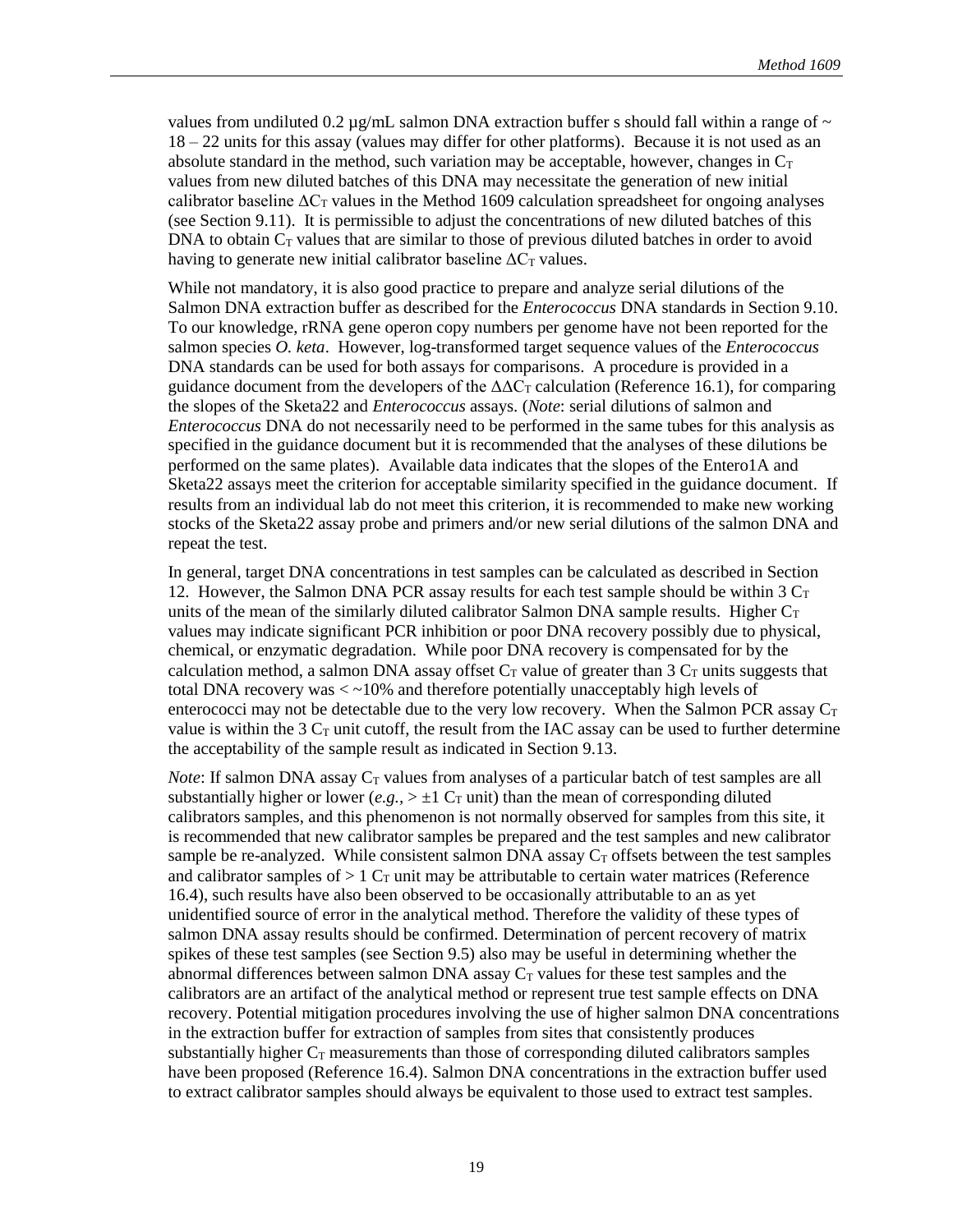**9.13 Internal Amplification Control (IAC) sequence analyses** — The IAC assay is expected (and thus far has been demonstrated, Reference 16.4) to be a sensitive indicator of inhibition of the *Enterococcus* assay since the two assays utilize the same primer set and because the IAC template is added just prior to the reaction. A more stringent acceptance criterion has been adopted for this assay where test sample  $C_T$  values cannot be offset by  $>1.5$  units compared to calibrator and/or control samples with no target DNA (Reference 16.4). The *Enterococcus*, IAC and salmon DNA PCR assays can be repeated on any samples that fail this criterion using a 5-fold higher dilution of the sample extracts. If the IAC assay  $C_T$  value is now within the 1.5  $C_T$  unit acceptance range, the corresponding *Enterococcus* and salmon assay results from this dilution can now be accepted and used in the comparative  $C<sub>T</sub>$  calculation method (see Section 12) with *Enterococcus* and salmon assay  $C_T$  results from equally diluted calibrator samples. As described in Section 7.23.3, mean  $C_T$  values for calibrator and/or control samples with this assay are considered to be acceptable within a range of ~30-34 units for StepOnePlus™ platforms (values may vary for other platforms). These values have been found to be indicative of a sufficient quantity of IAC template for the assay to show acceptable reproducibility in measurements while not causing competitive inhibition of *Enterococcus* target sequence amplification.

*Note*: In samples with very high concentrations of *Enterococcus* target sequences, the IAC assay may fail the 1.5 C<sub>T</sub> offset criterion due to competitive inhibition by the *Enterococcus* target sequences. Available data indicate that *Enterococcus* sequence concentrations that are high enough to have this effect will indicate unacceptable water quality so the IAC result can be ignored from the standpoint of beach advisory decisions. However, if accurate *Enterococcus* quantitative results are required for such samples, it may be necessary to either add a higher quantity of IAC templates to the reaction or further dilute the sample extract to the point where the IAC result passes the 1.5  $C<sub>T</sub>$  offset criterion in order to exclude the possibility of partial inhibition by the sample matrix. If a higher IAC template concentration is used in this repeat analysis and passes the  $1.5 \, \text{C}_\text{T}$  offset criterion, the *Enterococcus* assay Ct value from the initial analysis should be used for calculating *Enterococcus* densities in the test sample. If the sample extract is diluted, the *Enterococcus* assay Ct value from the repeat analysis should be used in conjunction with Ct results from equally diluted calibrator sample extracts for calculating *Enterococcus* densities in the test sample as indicated above.

*Note*: available data have indicated that intermediate concentrations of enterococci target sequences in a sample (e.g.  $\sim 10^5 - 10^6$  copies/sample or  $\sim 10^3 - 10^4$  copies/reaction) can slightly decrease IAC assay Ct values by an unknown facilitation process in this method. When using laboratory prepared cell suspensions in calibrator samples (e.g.  $\sim 10^4 - 10^5$  cells/calibrator sample, see Sections 11.1 and 11.3), this characteristic of the IAC assay may have the effect of increasing the stringency of the  $1.5$  C<sub>T</sub> IAC assay offset criterion in comparisons between the calibrator samples and test samples with lower enterococci densities. The opposite effect may occur when comparing BioBall® or negative control sample IAC assay Ct values with values from test samples with enterococci densities within this intermediate concentration range. For this reason, use of the multiplex IAC assay currently is not mandatory in this method but is highly recommended as a convenient surrogate test for identifying potential sample matrix inhibition and as a general positive control for each sample analysis. Determination of percent recovery of matrix spikes (see Section 9.5) is recommended to obtain the most reliable information on the effects of sample matrices on method performance.

**9.14 Method Limit of Detection/Quantification** — A report on the limit of quantification of the method is available at:

[http://water.epa.gov/scitech/methods/cwa/bioindicators/biological\\_index.cfm.](http://water.epa.gov/scitech/methods/cwa/bioindicators/biological_index.cfm) The 33% coefficient of variation values in this report are acceptable. The reported values are for 5x-diluted extracts and can be extrapolated to undiluted and 25x-diluted extracts by dividing or multiplying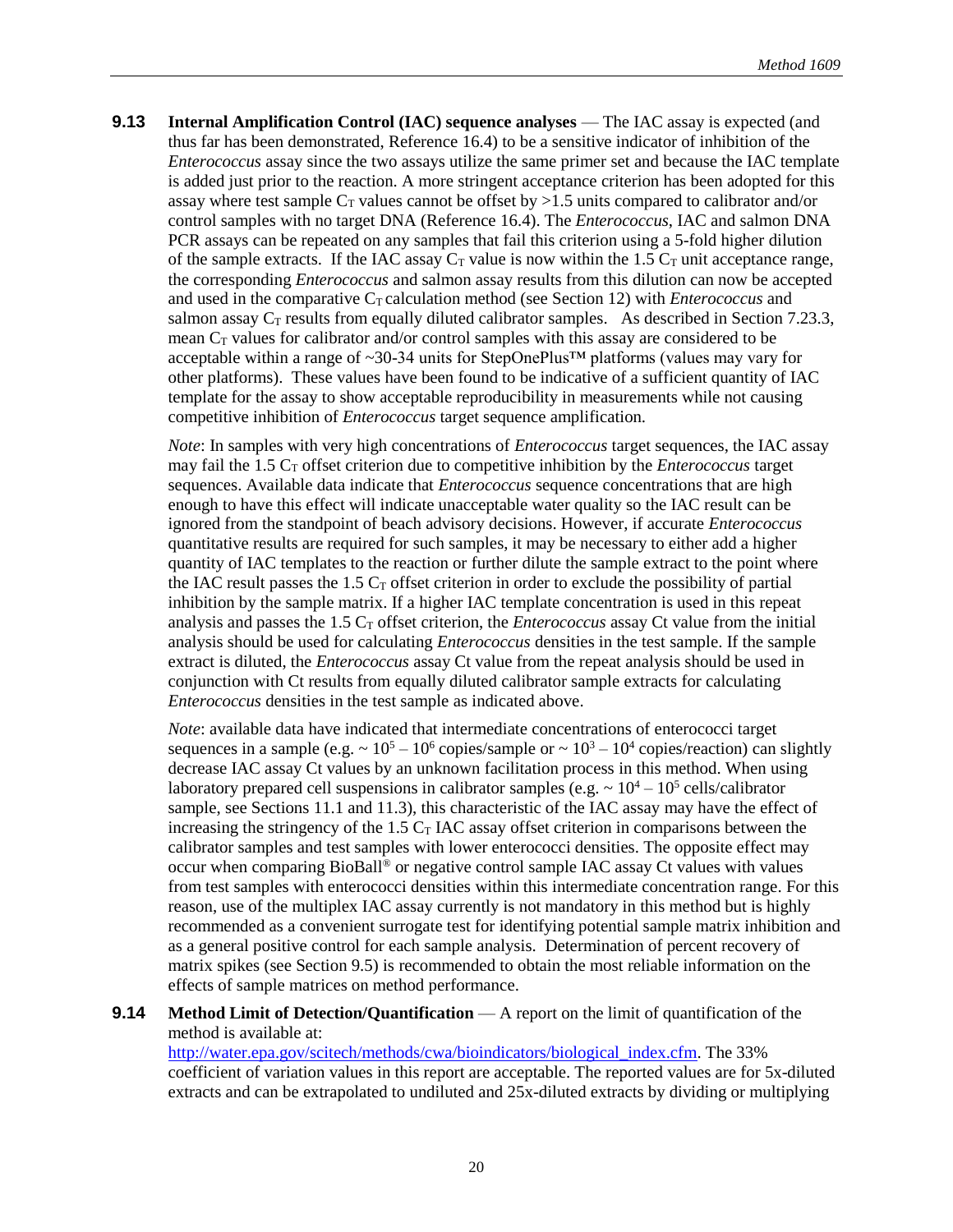<span id="page-27-0"></span>by 5, respectively. These values can be used for determining acceptable NTC and method blank results (see Sections 9.7 and 9.8). Limits of detection will be considered as equivalent to these values for the purposes of documenting laboratory capability. Laboratories are encouraged to document a similar limit of detection capability as described in Section 11.2.23.5. Ability to detect a 5 target sequence copy/reaction sample as described in this section will provide this documentation. Ability to detect a 10 target sequence copy/reaction standard as described in Section 11.2.25 will be considered as adequate.

# **10.0 Calibration and Standardization of Method-Related Instruments**

- **10.1** Check temperatures in incubators twice daily with a minimum of 4 hours between each reading to ensure operation within stated limits.
- **10.2** Check thermometers at least annually against a National Institute of Standards and Technology (NIST) certified thermometer or one that meets the requirements of NIST Monograph SP 250-23. Check columns for breaks.
- **10.3** Spectrophotometer should be calibrated each day of use using OD calibration standards between 0.01 - 0.5. Follow manufacturer instructions for calibration.
- **10.4** Micropipettors should be calibrated at least annually and tested for accuracy on a weekly basis. Follow manufacturer instructions for calibration.
- **10.5** Follow manufacturer instructions for calibration of real-time PCR instruments.

#### **11.0 Procedure**

*Note*: Procedures described in Section 11.1 can be omitted if laboratories choose to use commercially available *E. faecalis* cells (BioBalls) and procedures described in Section 11.2 can be omitted if laboratories choose to use DNA standards provided by EPA (see Appendix E). Preparation of calibrator, reference (PBS) matrix spike and matrix spike samples with BioBalls is described in Section 11.4. Preparation and use of EPA plasmid DNA standards is described in Section 11.5. Laboratory-prepared *E. faecalis* cell suspensions (Section 11.1), DNA standards (Section 11.2) and preliminary calibrator samples (Section 11.3) should be prepared and analyzed in advance of any test sample analyses (see Sections 9.10 and 9.11).

- **11.1** Preparation of laboratory-cultured *E. faecalis* cell suspensions for DNA standards, calibrator samples, matrix spike samples and spiked reference (PBS) matrix filters
	- **11.1.1** Thaw an *E. faecalis* (ATCC® 29212™) stock culture (Section 7.8) and streak for isolation on BHIA plates. Incubate plates at  $37^{\circ}$ C  $\pm$  0.5°C for 24  $\pm$  2 hours.
	- **11.1.2** Pick an isolated colony of *E. faecalis* from BHIA plates and suspend in 1 mL of sterile PBS and vortex.
	- **11.1.3** Use 10 μL of the 1 mL suspension of *E. faecalis* to inoculate a 10 mL BHIB tube. Place the inoculated tube and one uninoculated tube (sterility check) on a shaker set at 250 rpm [revolutions per minute] and incubate at  $37^{\circ}$ C  $\pm$  0.5°C for 24  $\pm$  2 hours. *Note*: It is advisable to verify that the selected colony is *Enterococcus* as described, for example, in Section 12.0 of EPA Method 1600.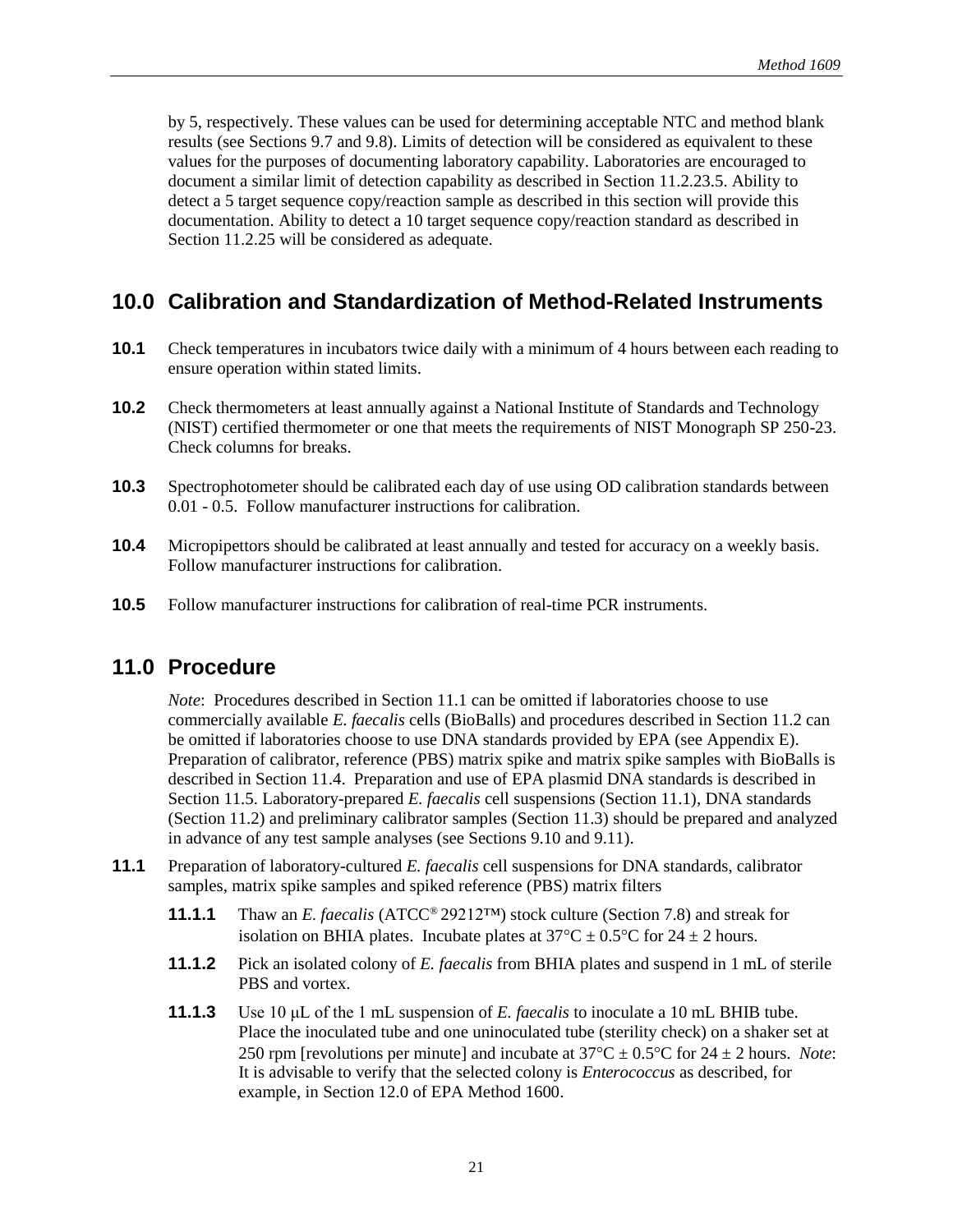- **11.1.4** After incubation, centrifuge the BHIB containing *E. faecalis* for 5 minutes at  $6000 \times g$ .
- **11.1.5** Aspirate the supernatant and resuspend the cell pellet in 10 mL PBS.
- **11.1.6** Repeat the two previous steps twice and suspend final *E. faecalis* pellet in 5 mL of sterile PBS. Label the tube as *E. faecalis* undiluted stock cell suspension, noting cell concentration after determination with one of the following steps.
- **11.1.7** Determination of calibrator sample cell concentrations based on the plating method below.

*Note*: BHIA plates should be prepared in advance if this option is chosen. For enumeration of the *E. faecalis* undiluted cell suspension, dilute and inoculate according to the following.

- A) Mix the *E. faecalis* undiluted cell suspension by vigorously shaking the 5 mL tube a minimum of 25 times. Use a sterile pipette to transfer 0.5 mL of the undiluted cell suspension to 49.5 mL of sterile PBS, cap, and mix by vigorously shaking the tube a minimum of 25 times. With care, a 50 mL tube may be used. This is cell suspension dilution "A". A 1.0 mL volume of dilution "A" is  $10^{-2}$ mL of the original undiluted cell suspension.
- B) Use a sterile pipette to transfer 5.0 mL of cell suspension dilution "A" to 45 mL of sterile PBS, cap, and mix by vigorously shaking the tube a minimum of 25 times. This is cell suspension dilution "B". A 1.0 mL volume of dilution "B" is  $10^{-3}$  mL of the original undiluted cell suspension.
- C) Use a sterile pipette to transfer 5.0 mL of cell suspension dilution "B" to45 mL of sterile PBS, cap, and mix by vigorously shaking the tube a minimum of 25 times. This is cell suspension dilution "C". A 1.0 mL volume of dilution "C" is 10-4 mL of the original undiluted cell suspension.
- D) Use a sterile pipette to transfer 5.0 mL of cell suspension dilution "C" to 45 mL of sterile PBS, cap, and mix by vigorously shaking the tube a minimum of 25 times. This is cell suspension dilution "D". A 1.0 mL volume of dilution "D" is 10-5 mL of the original undiluted cell suspension.
- E) Use a sterile pipette to transfer 5.0 mL of cell suspension dilution "D" to 45 mL of sterile PBS, cap, and mix by vigorously shaking the tube a minimum of 25 times. This is cell suspension dilution "E". A 1.0 mL volume of dilution "E" is 10-6 mL of the original undiluted cell suspension.
- F) Prepare BHIA (Section 7.6). Ensure that agar surface is dry. *Note*: To ensure that the agar surface is dry prior to use, plates should be made several days in advance and stored inverted at room temperature or dried using a laminar-flow hood.
- G) Each of the following will be conducted in triplicate, resulting in the evaluation of nine spread plates:
	- Pipet 0.1 mL of dilution "C" onto surface of BHIA plate  $[10^{-5}$  mL (0.00001) of the original cell suspension].
	- Pipet 0.1 mL of dilution "D" onto surface of BHIA plate  $[10^{-6}$  mL (0.000001) of the original cell suspension].
	- Pipet 0.1 mL of dilution "E" onto surface of BHIA plate  $[10^{-7}$  mL (0.0000001) of the original cell suspension].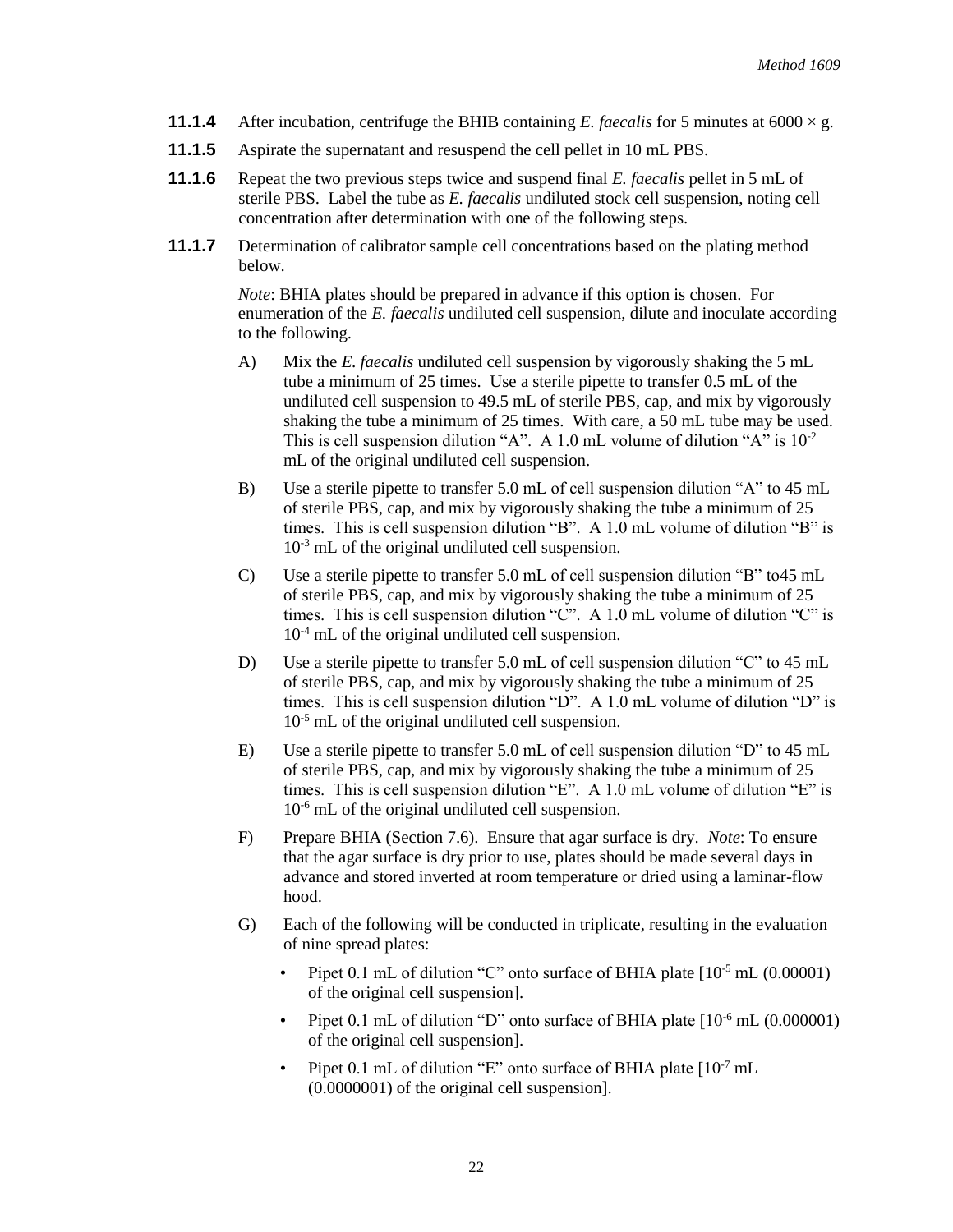- H) For each spread plate, use a sterile bent glass rod or spreader to distribute inoculum over surface of medium by rotating the dish by hand or on a rotating turntable.
- I) Allow inoculum to absorb into the medium completely.
- J) Invert plates and incubate at  $35^{\circ}C \pm 0.5^{\circ}C$  for  $24 \pm 4$  hours.
- K) Count and record number of colonies per plate. Refer to the equation below for calculation of undiluted cell suspension concentration.

$$
CFU/mLundiluted = \frac{CFU1 + CFU2 + .... + CFUn}{V1 + V2 + .... + Vn}
$$

|            |     | $CFU/mL$ <sub>undiluted</sub> = E. <i>faecalis</i> CFU [colony forming units]/mL in undiluted cell<br>suspension         |
|------------|-----|--------------------------------------------------------------------------------------------------------------------------|
| <b>CFU</b> |     | $=$ number of colony forming units from BHIA plates yielding<br>counts within the ideal range of 30 to 300 CFU per plate |
| V          | $=$ | volume of undiluted sample in each BHIA plate yielding<br>counts within the ideal range of 30 to 300 CFU per plate       |
| n          |     | $=$ number of plates with counts within the ideal range                                                                  |

**Table 7. Example Calculations of** *E. faecalis* **Undiluted Cell Suspension Concentration**

| <b>Examples</b> |                                                  | CFU / plate (triplicate analyses) from BHIA plates | E. faecalis CFU / mL in undiluted |                                                                                                                            |
|-----------------|--------------------------------------------------|----------------------------------------------------|-----------------------------------|----------------------------------------------------------------------------------------------------------------------------|
|                 | $10^{-5}$ mL plates                              | $10^{-6}$ mL plates                                | $10^{-7}$ mL plates               | suspension <sup>a</sup>                                                                                                    |
| Example 1       | 275, 250, 301                                    | 30, 10, 5                                          | 0, 0, 0                           | $(275+250+30)/(10^{-5}+10^{-5}+10^{-6})$ =<br>$555 / (2.1 \times 10^{-5}) = 26,428,571 =$<br>$2.6 \times 10^7$ CFU / mL    |
| Example 2       | TNTC <sup>b</sup> , TNTC, TNTC   TNTC, 299, TNTC |                                                    | 12, 109, 32                       | $(299+109+32) / (10^{-6}+10^{-7}+10^{-7}) =$<br>$440 / (1.2 \times 10^{-6}) = 366,666,667 =$<br>$3.7 \times 10^8$ CFU / mL |

a Cell concentration is calculated using all plates yielding counts within the ideal range of 30 to 300 CFU per plate **b** Too numerous to count

- **11.1.8** Divide remainder of undiluted cell suspension (approximately 4.5 mL) into 0.5 mL aliquots for DNA standard preparations and/or to create sub-stocks for calibrator samples and into  $0.01$  mL  $(10 \mu L)$  aliquots for calibrator samples and matrix spike samples and freeze at -80°C. *Note*: Cell suspension should be stirred or gently vortexed repeatedly while aliquoting. It is also recommended that separate micropipettor tips be used for each 10  $\mu$ L aliquot transfer and that the volumes in each tip be checked visually for consistency. *Note*: Frozen 0.5 mL substocks may be thawed one time, sub-divided into 10 µL aliquots (make sure to gently vortex the substock tubes repeatedly while aliquoting) and the 10 µL aliquots re-frozen, however extracts of these sub-divided aliquots should be characterized as described in Section 9.11.
- **11.2** Preparation of *E. faecalis* genomic DNA standards
	- **11.2.1** Remove two 0.5 mL undiluted *E. faecalis* cell suspension aliquots (Section 11.1.8) from freezer and thaw completely.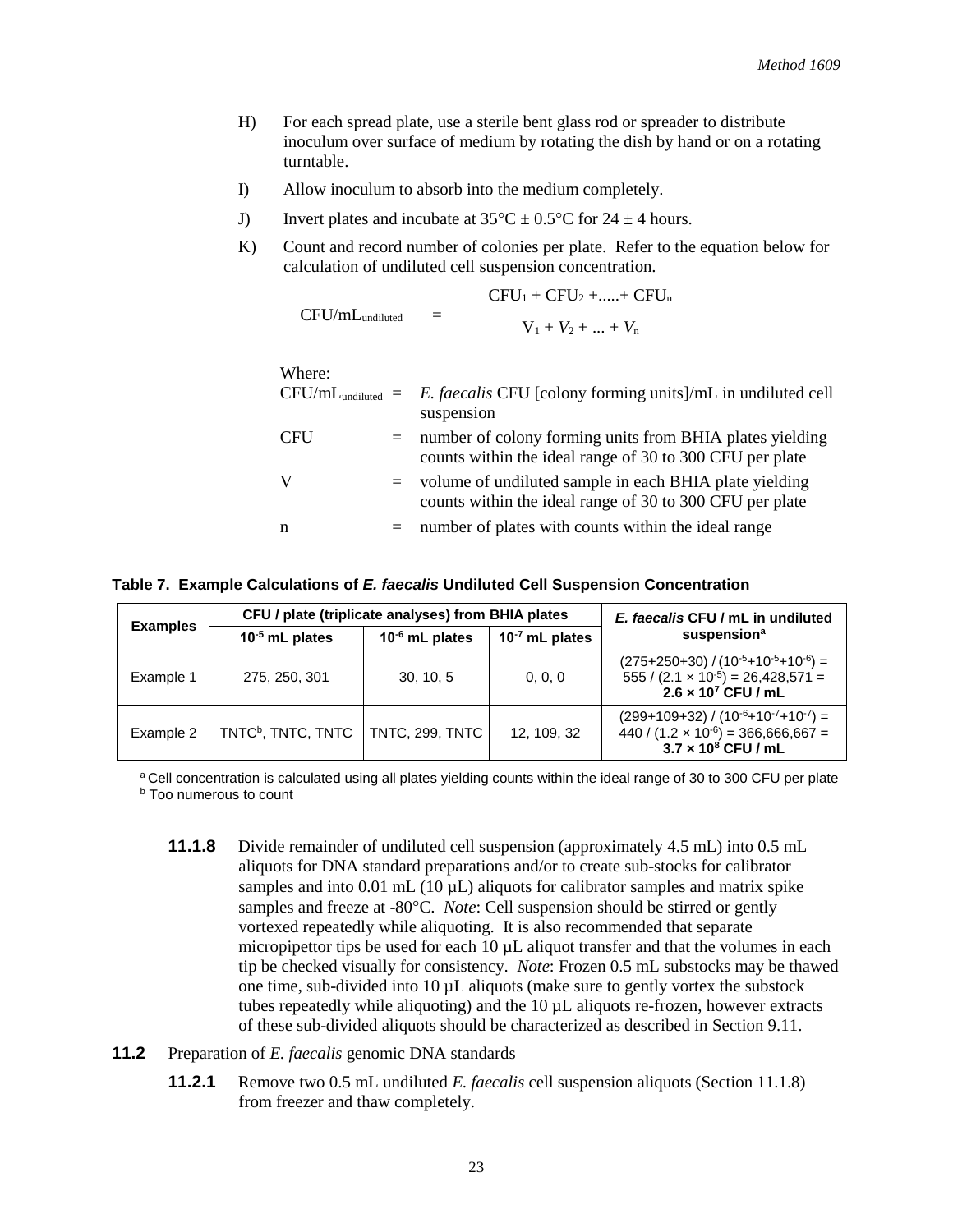- **11.2.2** Transfer cell suspensions to extraction tubes with glass beads.
- **11.2.3** Tightly close the tubes, making sure that the O-rings are seated properly.
- **11.2.4** Place the tubes in bead beater and shake for 60 seconds at the maximum rate (5000) rpm).
- **11.2.5** Remove the tubes from the mini bead beater and centrifuge at  $12,000 \times g$  for one minute to pellet the glass beads and debris.
- **11.2.6** Using a 200 μL micropipettor, transfer 350 μL of supernatants to sterile 1.7 mL microcentrifuge tubes. Recover supernatants without disrupting the glass beads at the tube bottom.
- **11.2.7** Centrifuge crude supernatants at  $12,000 \times g$  for 5 minutes and transfer 300 μL of clarified supernatant to clean, labeled 1.7 mL low retention microcentrifuge tubes, taking care not to disturb the pellet.
- **11.2.8** Add 1 μL of 5 μg/μL RNase A solution to each clarified supernatant, mix by vortexing and incubate at  $37^{\circ}$ C for 1 hour.

*Note*: Steps 11.2.9 − 11.2.15 may be substituted with an optional method if a DNA purification procedure is chosen other than the DNA-EZ purification kit. In such a case, manufacturer instructions should be followed rather than these steps, and the method should be followed beginning at step 11.2.16.

- **11.2.9** Add 0.6 mL of binding buffer solution from a DNA-EZ purification kit to each of the RNase A-treated extracts and mix by vortexing. *Note*: In general, a minimum concentration of  $5 \times 10^8$  cells is required for this step.
- **11.2.10** If using the DNA-EZ purification kit, perform the following steps. Insert one DNAsure™ column from the DNA-EZ purification kit into a collection tube (also provided with kit) for each of the two extracts. Transfer the extract and binding buffer mixtures from Section 11.2.9 to a DNAsure™ column and collection tube assembly and centrifuge for 1 minute at  $12,000 \times g$ .
- **11.2.11** Transfer each of the DNAsure<sup>™</sup> columns to new collection tubes. Discard previous collection tubes and collected liquid.
- **11.2.12** Add 500 μL EZ-Wash Buffer from the DNA-EZ purification kit to each of the DNAsure<sup>TM</sup> columns and centrifuge at  $12,000 \times g$  for 1 minute. Discard the liquid in the collection tube.
- **11.2.13** Repeat step 11.2.12.
- **11.2.14** Transfer each of the DNAsure™ columns to a clean, labeled 1.7 mL low retention microcentrifuge tube and add 50 μL of DNA elution buffer to each column. Centrifuge for 30 seconds at  $12,000 \times g$ . Repeat this procedure again to obtain a total DNA eluate volume of  $~100 \mu$ L from each column.
- **11.2.15** Pool the two eluates to make a total volume of approximately 200  $\mu$ L.
- **11.2.16** Transfer entire purified DNA eluate volume from each column to a clean and sterile microcuvette for UV spectrophotometer and read absorbance at 260 and 280 nm. (*Note*: The cuvette should be blanked with DNA elution buffer before reading the sample). If necessary, the sample may be diluted with elution buffer to reach minimum volume that can be accurately read by the spectrophotometer (see manufacturer's recommendation); however, this may reduce the DNA concentration to a level that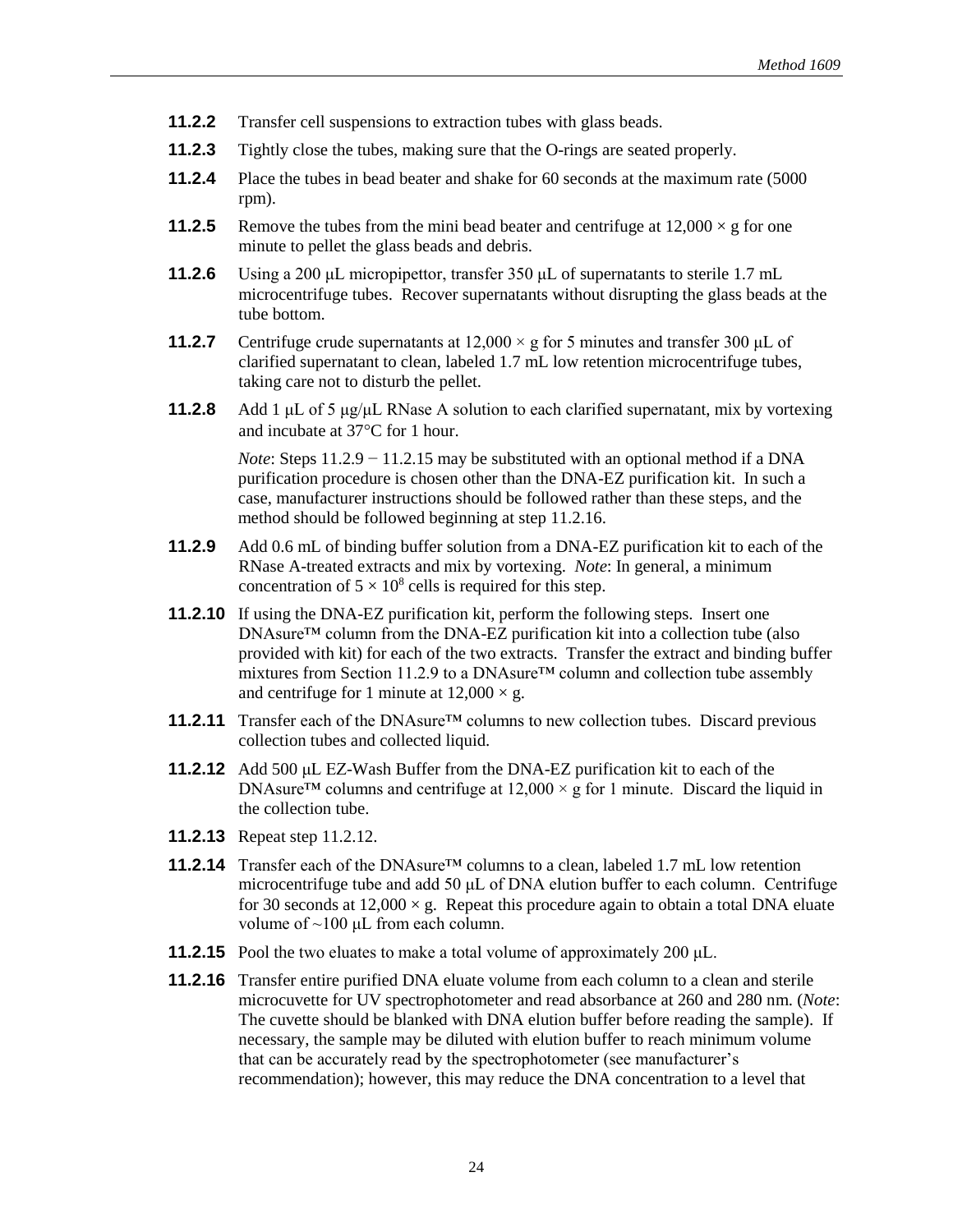cannot be accurately read by the spectrophotometer. If available, readings can be taken of 2 μL aliquots of the sample with a NanoDrop™ Spectrophotometer.

- **11.2.17** The sample is acceptable as a standard if ratio of  $OD_{260}/OD_{280}$  readings is  $>$  to 1.75.
- **11.2.18** Record UV spectrophotometer results.
- **11.2.19** Calculate total DNA concentration in sample by formula:

 $OD_{260}$  reading  $\times$  50 ng/μL DNA/OD<sub>260</sub>

- **11.2.20** Transfer sample back to labeled 1.7 mL non-retentive microcentrifuge tube and store at  $-20^{\circ}$ C.
- **11.2.21** Using total DNA concentration (Section 11.2.19), calculate *E. faecalis* PCR target sequence concentration (TSC) in purified extract (Section 9.10).

*Example*:

 $OD_{260} = 0.7271$  Total DNA concentration =  $OD_{260}$  Reading  $\times 50$  ng/ $\mu$ L  $0.7271 \times 50 = 36.36$  ng/ $\mu$ L =  $36.36 \times 10^6$  fg/ $\mu$ L =  $3.636 \times 10^7$  fg/ $\mu$ L  $3.636 \times 10^7$  fg/µL ×  $\frac{3.636 \times 10^7 \text{ fg/µL}}{3.6 \text{ fg/genome}}$   $\times$   $\frac{4 \text{ IsrRNA gene copies}}{\text{genome}}$   $=$   $4.04 \times 10^7 \text{ gene copies/µL}$ 

- **11.2.22** Record UV spectrophotometer results and all calculations.
- **11.2.23** In appropriately labeled 1.7 mL low retention microcentrifuge tubes, perform serial dilutions using AE buffer to prepare DNA standards of  $4 \times 10^{4}/5$   $\mu$ L,  $4 \times 10^{3}$  TSC/5 μL,  $4 \times 10^2$  TSC/5 μL, 40 TSC/5 μL, and 10 TSC/5 μL (see below).

*Note*: Perform initial dilution of purified and quantified DNA as required to achieve a stock concentration of  $2 \times 10^8$  TSC/5  $\mu$ L $4 \times 10^7$  TSC/5  $\mu$ L with AE buffer prior to initiating serial dilutions. For the example concentration of  $4.04 \times 10^7$  TSC/ $\mu$ L (2.02  $\times$ 10<sup>8</sup> TSC/5 μL) shown in Section 11.2.21, this would be a 5.05-fold dilution (*e.g.,* 1 mL: 4.05 mL). It is recommended that DNA stocks (*i.e.*,  $> 4 \times 10^4$  TSC/5 µL) be stored and manipulated in a different room than that used for routine sample processing in order to minimize the potential for laboratory contamination.

- **11.2.23.1** Perform 10-fold serial dilutions of the  $4 \times 10^7$  TSC/5 μL stock (*e.g.*, 100) μL : 900 μL) with AE buffer to achieve stocks of  $4 \times 10^6$  TSC/5 μL; and  $4 \times 10^5$  TSC/5 μL.
- **11.2.23.2** Perform 10-fold dilution of  $4 \times 10^5$  TSC /5 μL stock (*e.g.*, 100 μL : 900 μL) with AE buffer to achieve the first standard:  $4 \times 10^4$  TSC/5 μL.
- **11.2.23.3** Perform successive 10-fold serial dilutions of the  $4 \times 10^4$  TSC/5  $\mu$ L standard (*e.g.*, 100 μL : 900 μL) to achieve  $4 \times 10^3$  TSC/5 μL;  $4 \times 10^2$ TSC/5 μL and 40 TSC/5 μL standards.
- **11.2.23.4** Perform a 4-fold dilution of 40TSC/5 μL standard (*e.g.,* 100 μL : 300 μL) to achieve 10 TSC/5 μL standard.
- **11.2.23.5** (Optional) Perform a final 2-fold dilution of 10 TSC/5 μL standard (*e.g.,* 25 μL : 25 μL) to achieve 5 TSC/5 μL. *Note:* Preparation and analysis of this dilution is not necessary for determining standard curves but is recommended for determining limit of detection capability (see Section 9.14).  $C_T$  values resulting from true positive logarithmic amplification traces should be obtained from at least 90% of the analyses of this dilution to document the laboratory's limit of detection capability with the method.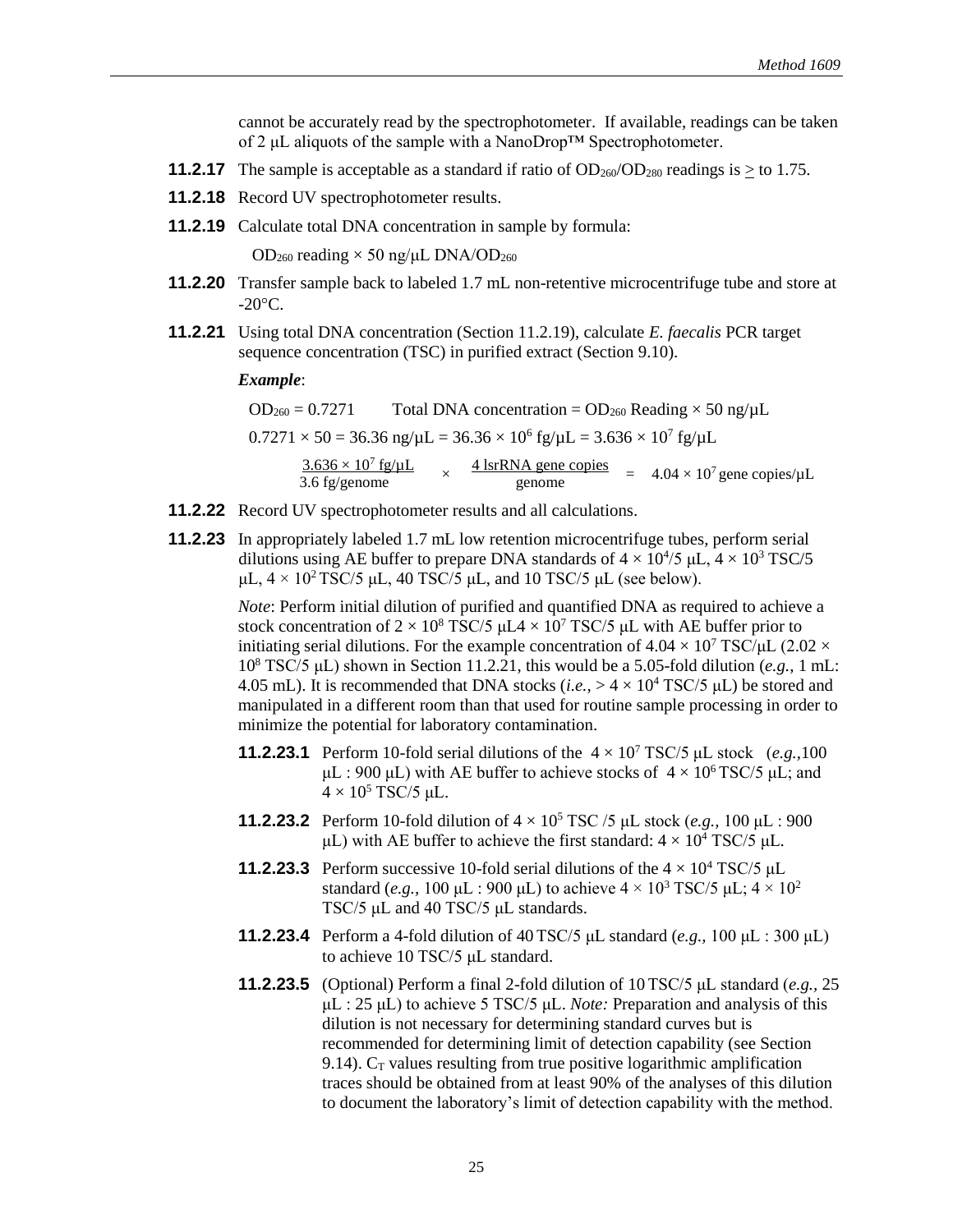*Note*: It is also strongly recommended that further dilutions of the 5 TSC/5 μL dilution be analyzed to obtain most probable number estimates of target sequence concentration as described in Reference 16.6 (a detailed protocol is provided in Appendix D) when using laboratory prepared standards. Mean target sequence estimates in the standards, as determined by this technique, should be consistent with the spectrophotometric based estimates. If they are not, the use of DNA standards that have been prepared and tested by the EPA is recommended. This analysis should not be necessary when using these DNA standards (see Section 11.5).

- **11.2.24** Store DNA standards in refrigerator at 4<sup>o</sup>C. For long term storage, freeze aliquots at  $-80^{\circ}$ C.
- **11.2.25** Generate DNA standard curves by analyzing 5 μL aliquots of the 40,000, 4000, 400, 40 and 10 TSC/5 μL standards with 3 replicate analyses of each standard per curve according to Section 11.9 (AB) or 11.10 (Smart Cycler®), as appropriate. (*Note*: EPA recommends the generation of at least four independent standard curves (from separate instrument runs performed on different days and/or with different mixes of reagents) for determination of a composite standard curve as detailed in Section 9.10. It is further recommended that initial analyses of calibrator sample extracts, as detailed in Section 9.11, be performed at the same time (preferably in the same instrument runs if using 96 well format instruments) as the analyses of these standards). *Note*:  $C_T$  values resulting from true positive logarithmic amplification traces should be obtained from at least 95% of the analyses of each standard to document each laboratory's limit of detection capability with the method.
- **11.3** Preparation and DNA extraction of *E. faecalis* calibrator, matrix spike and reference (PBS) matrix spike samples prepared from laboratory-grown cell suspensions. *Note*: If using BioBalls to prepare calibrator, matrix spike and reference (PBS) matrix spike samples see Section 11.4.
	- **11.3.1** Either two or three calibrator sample extracts should be prepared and extracted either daily or at least weekly during water sample analyses. Calibrator samples can be prepared and extracted either in advance of, or in parallel with water sample filters.
		- **11.3.1.1** Remove one tube containing a 10 μL aliquot of *E. faecalis* undiluted stock cell suspension (Section 11.1.8) from the freezer and place on ice.
		- **11.3.1.2** Transfer 990 μL PBS buffer (Section 7.4) to the 10 μL *E. faecalis* stock cell tube to make a 100x dilution of the cells and mix thoroughly by vortexing.
		- **11.3.1.3** (Optional procedure for preparation of lower cell density calibrator samples): Dilute 10 or 100 μL of 100x diluted cell suspension from step 11.3.3 to a final volume of 1 mL with AE buffer to make 1000x or 10,000x dilutions. *Note*: This procedure involving additional dilution of the *E. faecalis* cell suspensions to prepare lower cell density calibrator samples has not been validated. However, it has the advantage of providing calibrator sample and matrix spike cell densities that more closely approximate actual EPA recreational water beach action values (References 16.5 and 16.11). Use of standard dilutions of the *E. faecalis*  cell suspensions in the calibrator samples may also give "failed" IAC assay results due to the high proportion of *E. faecalis* to IAC target sequences (see Section 9.13). Such calibrator sample failures can be ignored, however, and water sample IAC  $C_T$  values should be compared to those of the negative control samples in these instances.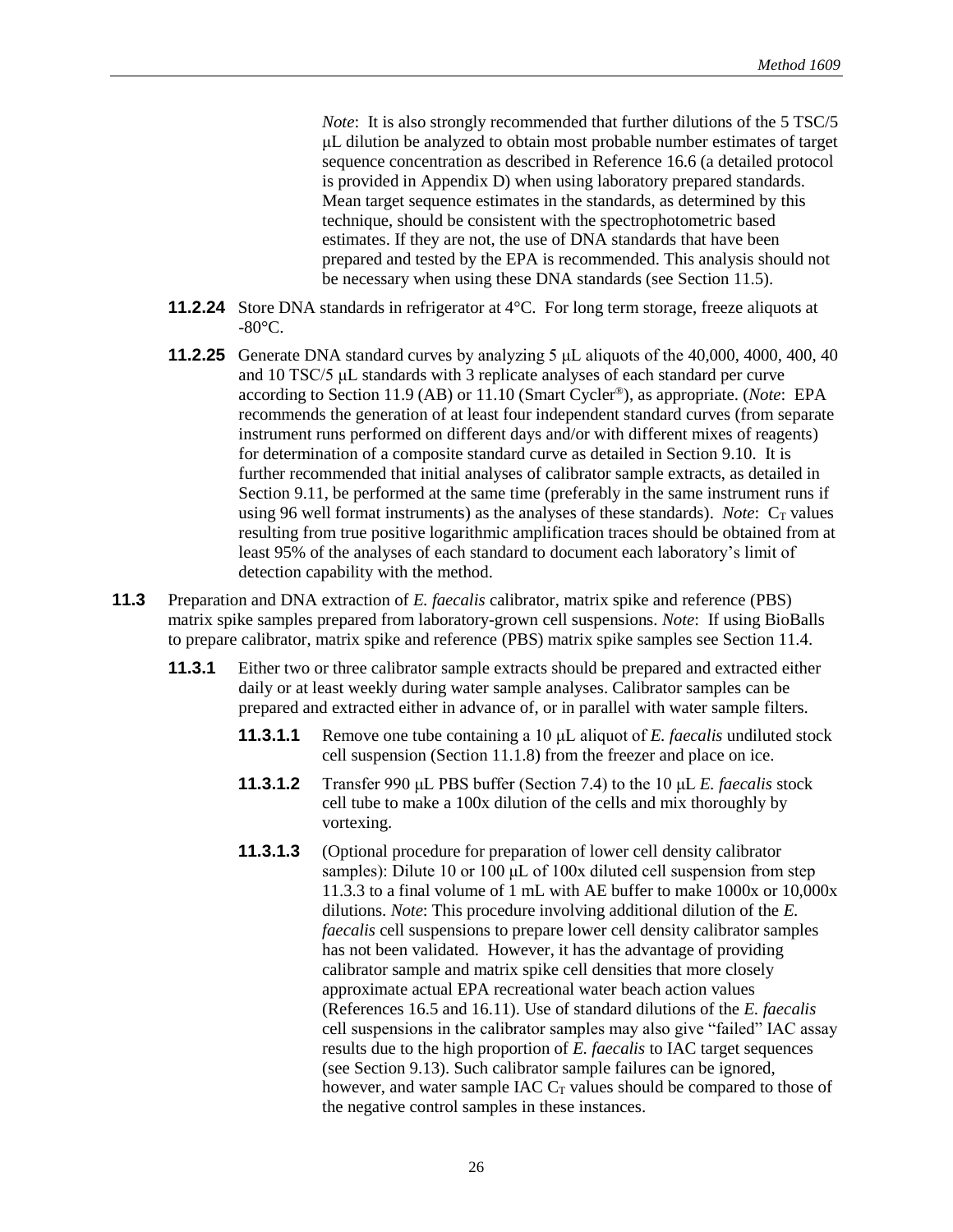- **11.3.1.4** Note: If following this optional procedure, it is recommended that laboratories initially choose and then use only one dilution of their *E. faecalis* stock cell suspensions to prepare calibrator samples and matrix spikes on a routine basis so that consistency of results can be followed as described in Section 9.11. As indicated above, use of cell densities in the calibrator and matrix spike samples that approximate EPA recreational water beach action values may be preferable. However, the precision of  $C_T$ measurements from extracts of the lower cell numbers in the calibrator samples should be assessed to determine if acceptable precision can be achieved on the basis of the laboratory's own judgment (see Section 9.11). *Reminder*: The cell suspensions used for the matrix spikes should always be the same as is used for the calibrators.
- **11.3.2** Transfer 10 μL aliquots of the 100x (or optional 1000x or 10,000x) cell suspension dilution to additional tubes containing 1 mL PBS buffer equal to the number of calibrator samples to be prepared (see Section 11.3.1).
- **11.3.3** Prepare one membrane filtration system with polycarbonate filter as described in Sections 11.6.1 – 11.6.2 for each calibrator sample.
- **11.3.4** Filter each 1 mL cell suspension from step 11.3.4 (calibrator sample) through a membrane filtration system with a polycarbonate filter. After filtering, wash each membrane with 20 mL of sterile PBS (Section 7.4) and continue filtration until all liquid has been pulled through the filter. Turn off the vacuum and remove the funnel from the filter base.
- **11.3.5** Label extraction tubes with glass beads (Section 7.18) to identify samples. Leaving the filters on the filtration unit base, fold the filter into a cylinder with the sample side facing inward, being careful to handle the filters only on the edges, where the filters have not been exposed to the sample. Insert each folded filter into a labeled extraction tube with glass beads.
- **11.3.6** Dispense 600 μL of Salmon DNA/extraction buffer (Section 7.12) into each extraction tube with glass beads and filter.
- **11.3.7** Place the tubes with filters in the bead beater and shake for 60 seconds at the maximum rate (5000 rpm).
- **11.3.8** Remove the tubes from the bead beater and centrifuge at  $12,000 \times g$  for one minute to pellet the glass beads and debris.
- **11.3.9** Using a 200 μL micropipettor, transfer the crude supernatant to the corresponding labeled sterile 1.7 mL microcentrifuge tube. Transfer 400 μL of supernatant taking care to minimize picking up glass beads at the tube bottom. *Note*: The filter will normally remain intact during the bead beating and centrifugation process. Generally, 400 μL of supernatant can be easily collected.
- **11.3.10** Centrifuge at  $12,000 \times g$  for 5 minutes and transfer  $\sim$ 350 µL of clarified supernatant to a clean, labeled 1.7 mL tube, taking care not to disturb the pellet. *Note*: Cell pellet may not be visible in calibrator samples.
- **11.3.11** Label the tubes as undiluted or 1x *E. faecalis* calibrator extracts. Label additional 1.7 mL tubes for 5 and 25 fold dilutions if necessary. In appropriately labeled tubes, using a micropipettor, add a 50 μL aliquot of each 1x *E. faecalis* calibrator extracts and dilute each with 200 μL AE buffer (Section 7.11) to make 5 fold dilutions if necessary. In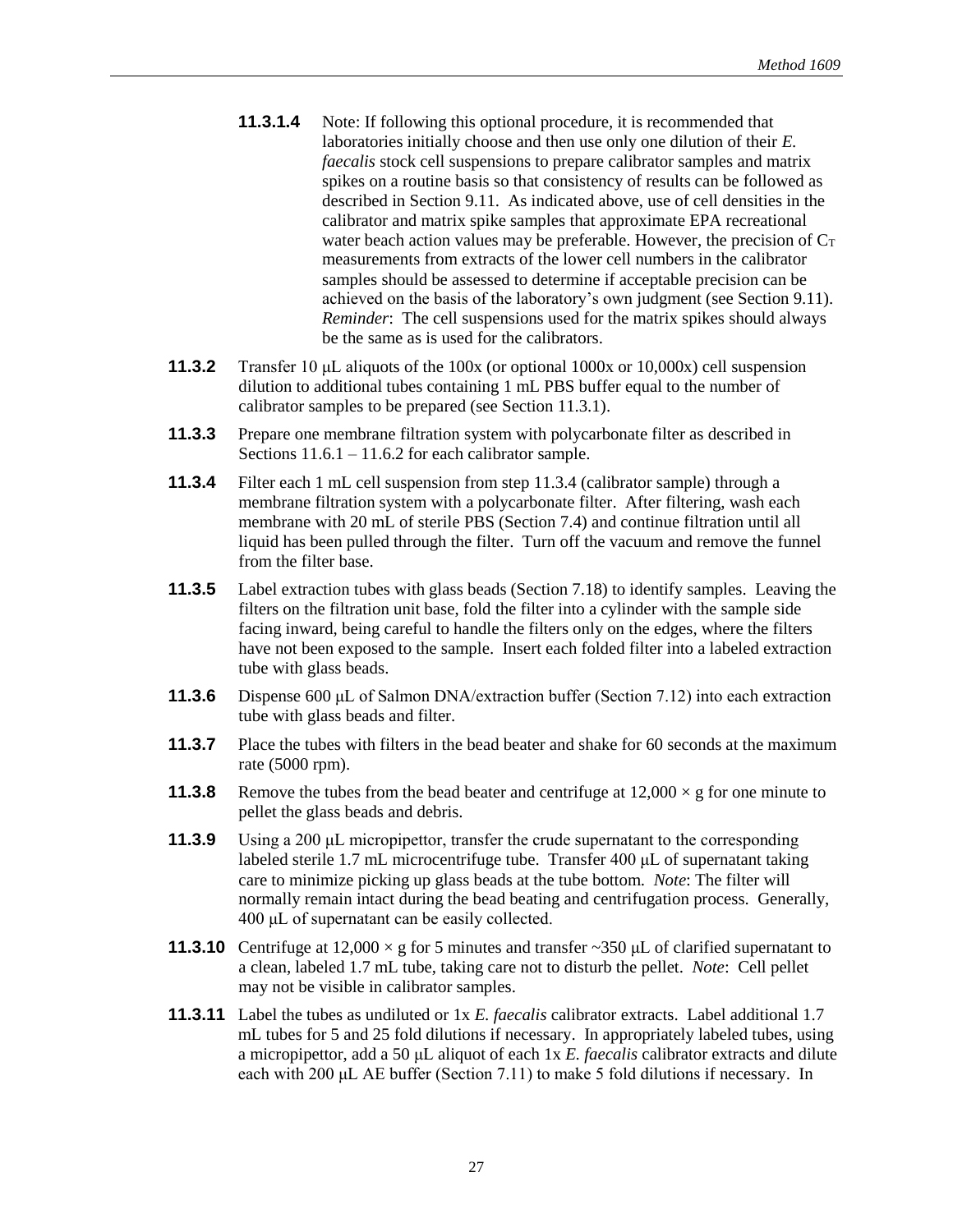appropriately labeled tubes using a micropipettor, add a 50 μL aliquot of each 5 fold dilution and dilute each with 200 μL AE buffer to make 25 fold dilutions if necessary.

- **11.3.12** Refrigerate the extracts until ready to analyze. Calibrator extracts can be held in this manner and reused for repeated analyses with different batches of water sample extracts for up to 1 week.
- **11.3.13** Matrix spike samples:
	- **11.3.13.1** Prepare matrix spike samples for interference testing at frequencies indicated in Section 9.5. Samples should be spiked with the same diluted *E. faecalis* cell suspensions as used for preparing daily or weekly calibrator samples. Diluted *E. faecalis* cell suspensions can be held in refrigerator for up to one week for the latter purpose.
	- **11.3.13.2** Transfer 10 μL aliquot of 100x (or optional 1000x or 10,000x) dilution of calibrator cell suspension (see Section 11.3.3) to 100 mL (or 50 mL – see Section 11.6.4) of the water sample selected for testing.
	- **11.3.13.3** Filter spiked water sample as described in Section 11.6 (see guidance in Section 9.5 concerning pairing of spiked and unspiked water sample filters for interference testing).
	- **11.3.13.4** Transfer each filter to labeled extraction tube with glass beads and 600 μL of Salmon DNA/extraction buffer.
	- **11.3.13.5** Extract spiked and unspiked water sample filters in same manner as described for calibrator samples in Sections 11.3.9 – 11.3.14. Analyze spiked and unspiked water sample and calibrator sample extracts in parallel if possible (as described in Sections 11.8 and 11.9 or 11.10) the same day the water sample extracts are prepared.
- **11.3.14** Reference (PBS) matrix spike samples:
	- **11.3.14.1** Prepare reference (PBS) matrix spike samples at frequencies described in Sections 9.3 or 9.4. Samples should be spiked with the same cell suspensions as used for preparing daily or weekly calibrator samples.
	- **11.3.14.2** Prepare membrane filtration system with polycarbonate filter(s) as described in Sections  $11.6.1 - 11.6.2$ .
	- **11.3.14.3** Transfer 10 μL aliquot of 100x (or optional 1000x or 10,000x) dilution of calibrator cell suspension (see Section 11.3.3) to 50 or 100 mL of PBS.
	- **11.3.14.4** Filter spiked PBS reference (PBS) matrix sample as described in Section 11.6.
	- **11.3.14.5** Transfer each filter to labeled extraction tube with glass beads and 600 μL of Salmon DNA/extraction buffer.
	- **11.3.14.6** Analyze reference (PBS) matrix spike and calibrator sample extracts in parallel if possible (as described in Sections 11.8 and 11.9 or 11.10) within one week of their preparation.
- **11.4** Preparation and DNA extraction of *E. faecalis* calibrator, matrix spike and reference (PBS) matrix spike samples from BioBalls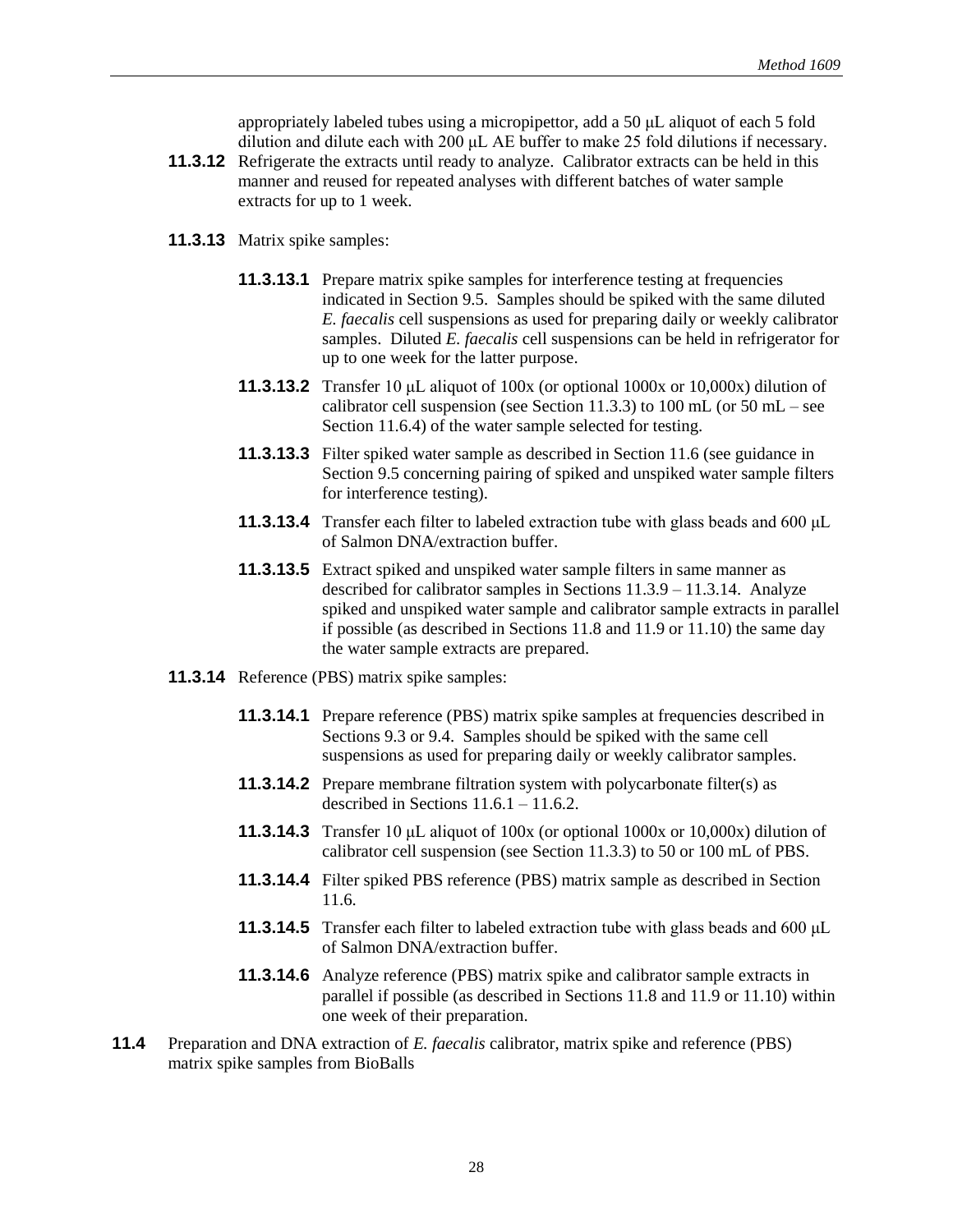**11.4.1** Either two or three calibrator extracts should be prepared and extracted either daily or at least weekly during water sample analyses. BioBall® calibrator samples can be prepared and extracted either in advance of, or in parallel with water sample filters.

*Note*: Upon receipt, BioBalls should be stored at -20°C. Culturing of BioBalls prior to spiking is not necessary, as they can be spiked directly into a sample once the vial is opened.

- **11.4.2** Open one BioBall<sup>®</sup> vial for each calibrator sample to be prepared. Aseptically add each *E. faecalis* BioBall® to 1 mL of PBS and dissolve by gentle vortexing. *Note*: Each BioBall® contains ~550 CFU of *E. faecalis*. See manufacturer's lot-specific certificate of analysis to identify exact cell (*i.e.*, CFU) numbers.
- **11.4.3** Prepare one membrane filtration system with polycarbonate filter as described in Sections  $11.6.1 - 11.6.2$  for each calibrator sample.
- **11.4.4** Filter each BioBall<sup>®</sup> cell suspension (calibrator sample) through a membrane filtration system with a polycarbonate filter. After filtering, wash each membrane with 20 mL of sterile PBS (Section 7.4) and continue filtration until all liquid has been pulled through the filter. Turn off the vacuum and remove the funnel from the filter base.
- **11.4.5** Label extraction tubes with glass beads (Section 7.18) to identify samples. Leaving the filter on the filtration unit base, fold into a cylinder with the sample side facing inward, being careful to handle the filter only on the edges, where the filter has not been exposed to the sample. Insert the folded filter into the labeled extraction tube with glass beads. Prepare one filter for each BioBall® sample filtered in this manner.
- **11.4.6** Dispense 600 μL of Salmon DNA/extraction buffer (Section 7.12) into each extraction tube with glass beads and filter.
- **11.4.7** Tightly close the tubes, making sure that the O-ring is seated properly.
- **11.4.8** Extract BioBall® calibrator sample filters in same manner as described for laboratoryprepared calibrator samples in Sections 11.3.9 – 11.3.14.
- **11.4.9** Label the tubes as undiluted or 1x *E. faecalis* calibrator extracts. Label additional 1.7 mL tubes for 5 fold dilutions if necessary. In appropriately labeled tubes, using a micropipettor, add a 50 μL aliquot of each 1x *E. faecalis* BioBall® calibrator extracts and dilute each with 200 μL AE buffer (Section 7.11) to make 5 fold dilutions if necessary.
- **11.4.10** Refrigerate the extracts until ready to analyze. BioBall<sup>®</sup> calibrator extracts can be held in this manner and reused for repeated analyses with different batches of water sample extracts for up to 1 week.
- **11.4.11** Matrix spike samples:
	- **11.4.11.1** Prepare matrix spike samples for interference testing at frequencies indicated in Section 9.5. Samples should be spiked with the same lot of BioBalls as used for preparing daily or weekly calibrator samples.
	- **11.4.11.2** Prepare membrane filtration system with polycarbonate filter(s) as described in Sections  $11.6.1 - 11.6.2$ .
	- **11.4.11.3** Aseptically transfer one BioBall® to 100 mL (or 50 mL see Section 11.6.4) of the water sample selected for testing as described in Section 11.4.2 and allow to dissolve.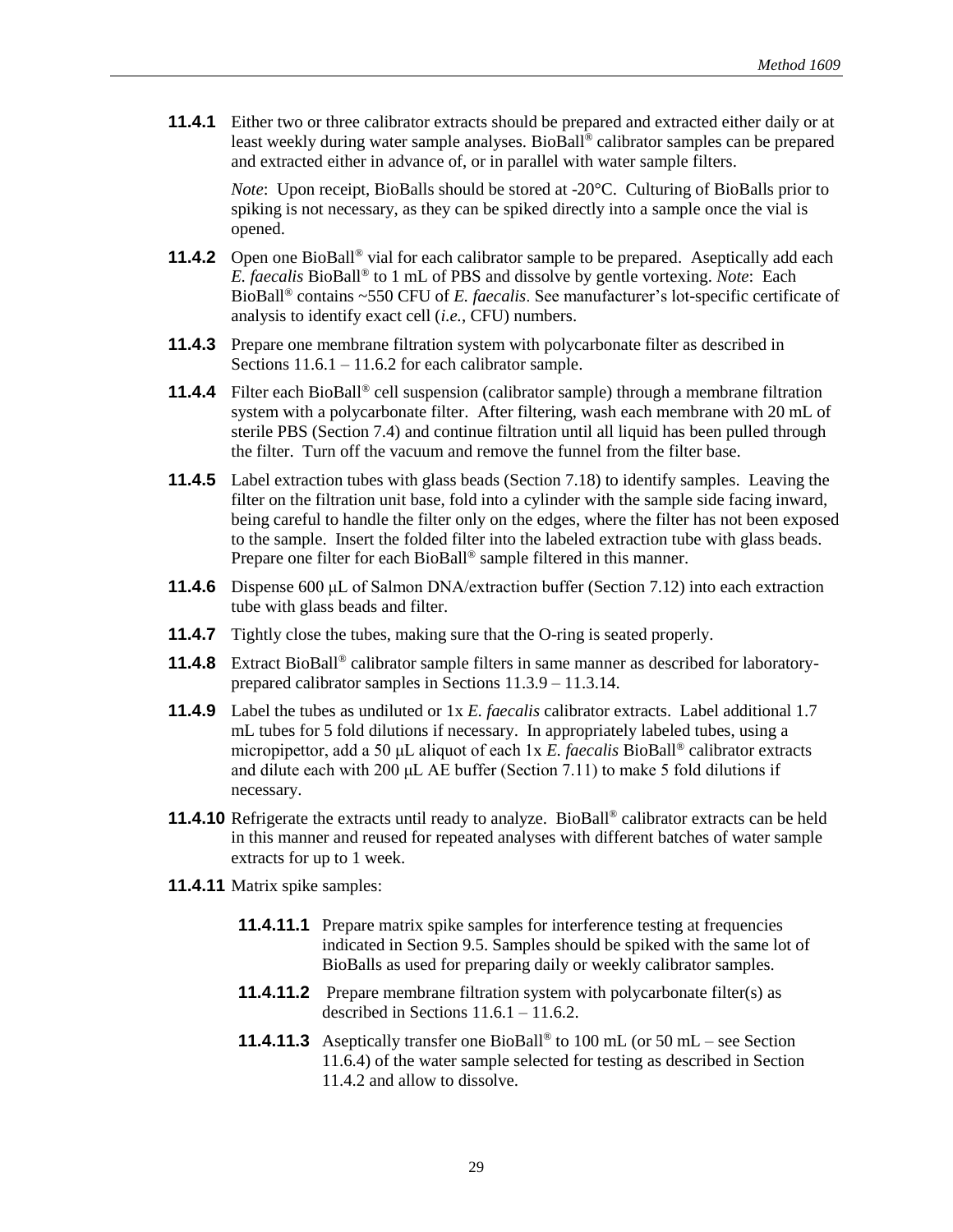- **11.4.11.4** Filter spiked water sample as described in Section 11.6 (see guidance in Section 9.5 concerning pairing of spiked and unspiked water sample filters for interference testing)
- **11.4.11.5** Transfer each filter to extraction tube with glass beads and 600 μL of Salmon DNA/extraction buffer.
- **11.4.11.6** Extract spiked and unspiked water sample filters in same manner as described for calibrator samples in Sections 11.3.9 – 11.3.14. Analyze spiked and unspiked water sample and calibrator sample extracts in parallel if possible (as described in Sections 11.8 and 11.9 or 11.10) the same day the water sample extracts are prepared.
- **11.4.12** Reference (PBS) matrix spike samples:
	- **11.4.12.1** Prepare reference (PBS) matrix spike samples at frequencies described in Section 9.4. Samples should be spiked with the same lot of BioBalls as used for preparing daily or weekly calibrator samples.
	- **11.4.12.2** Prepare membrane filtration system with polycarbonate filter(s) as described in Sections  $11.6.1 - 11.6.2$ .
	- **11.4.12.3** Aseptically transfer one BioBall® to 50 or 100 mL of PBS as described in Section 11.4.2 and allow to dissolve.
	- **11.4.12.4** Filter spiked PBS reference (PBS) matrix sample as described in Section 11.6.
	- **11.4.12.5** Transfer each filter to extraction tube with glass beads and 600 μL of Salmon DNA/extraction buffer and label.
	- **11.4.12.6** Extract spiked reference (PBS) matrix sample filters in same manner as described for calibrator samples in Sections 11.3.9 – 11.3.14. Analyze reference (PBS) matrix spike and calibrator sample extracts in parallel if possible (as described in Sections 11.8 and 11.9 or 11.10) within one week of their preparation.
- **11.5** Use of EPA plasmid DNA standards (see Appendix E for instructions on acquiring these standards).
	- **11.5.1** DNA standards will be provided as a kit/package consisting of 5 components: **Dilution 1:**  $\sim$ 4×10<sup>4</sup> copies/5 μL; **Dilution 2:**  $\sim$ 4×10<sup>3</sup> copies/5 μL; **Dilution 3:**  $\sim$ 4×10<sup>2</sup> copies/5 μL; **Dilution 4:**  $\sim 4 \times 10^1$  copies/5  $\mu$ L; **Dilution 5:**  $\sim 1 \times 10^1$  copies/5  $\mu$ L. *Note*: Mean concentration estimates and standard deviations may vary slightly by lot. Lot-specific concentration information will be provided with each kit.
	- **11.5.2** Upon receipt of the kit, freeze all components at -80°C until ready to use (*Note*: if -80°C storage capability is not available, it is recommended that the kit be stored at  $-20^{\circ}$ C and used as soon as possible as described below).
	- **11.5.3** Thaw kit components and store at 4°C.
	- **11.5.4** Generate DNA standard curves by analyzing 5 μL aliquots of kit components 1-5 with 3 replicate analyses of each component per instrument run according to Section 11.9 (Life Technologies/AB) or 11.10 (Smart Cycler®), as appropriate. *Note*: Sufficient volumes of components 1-5 are provided in each kit to generate at least twelve standard curves in this manner. EPA recommends the generation of at least four independent standard curves (from separate instrument runs performed on different days and/or with different mixes of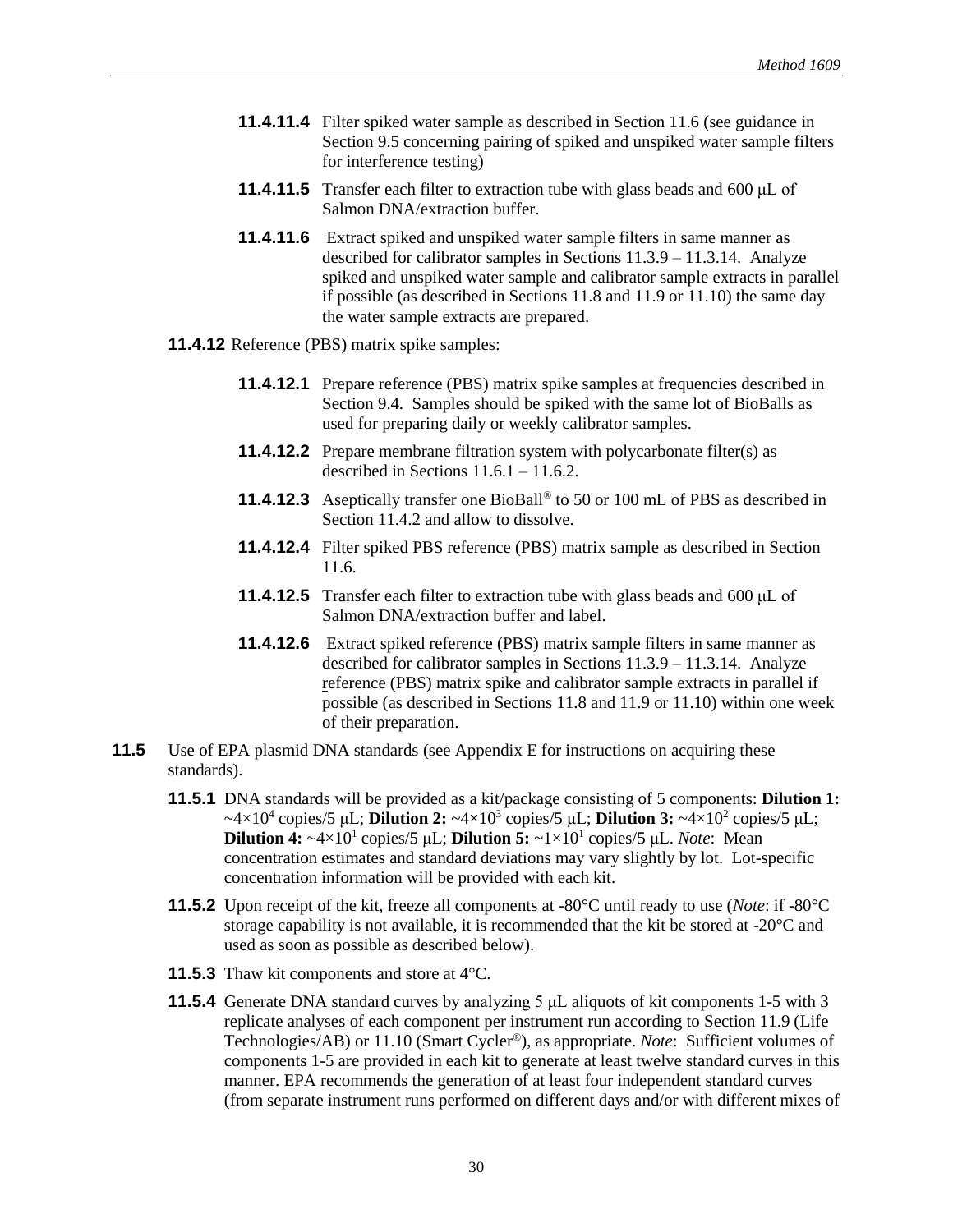reagents) for determination of a composite standard curve as detailed in Section 9.10. EPA further recommends that these analyses be completed within one month of thawing the kit components. Finally, it is recommended that initial analyses of at least eight independent calibrator sample extracts, as detailed in Section 9.11, be performed at the same time (preferably in the same instrument runs if using 96 well format instruments) as the analyses of these standards. Aliquots of the kit components that are not used for initial analysis after initial thawing immediately should be transferred to low retention tubes (see Section 6.24) and re-frozen one time at -80°C for subsequent use. Repeated freezing and thawing of these components should be avoided.

**11.6** Water sample filtration

*Note*: It is required that at least one water sample filtration blank (method blank) be prepared for every PCR run (Section 9.8) and analyzed by the same procedure as the water samples.

- **11.6.1** Assemble manifold (Section 6.11), safety trap (Section 6.12) and vacuum system (Section 6.9) and connect membrane filtration unit(s) (Section 6.8) to manifold.
- **11.6.2** Place a polycarbonate filter (Section 6.14) on each filter base, and attach the funnel to the base so that the membrane filter is now held between the funnel and the base. *Note*: Most disposable plastic membrane filtration units (*e.g.,* Nalgene CN 130-4045,CN 145-0045, or equivalent) are provided with a cellulose nitrate filter that must be removed and replaced with the polycarbonate filter, do not remove filter support pad provided with the unit.
- **11.6.3** Shake the sample bottle vigorously 25 times to distribute the bacteria uniformly, and measure 100 mL of sample (or 50 mL – see Section 11.6.4) into the funnel. (*Note*: Use of the graduations in most brands of disposable plastic membrane filtration units is acceptable for measuring)
- **11.6.4** Filter 100 mL of water sample. After filtering the sample, rinse the sides of the funnel with 20 mL of sterile PBS (Section 7.4) and continue filtration until all liquid has been pulled through the filter. Turn off the vacuum and remove the funnel from the filter base. *Note*: If 100 mL water sample volumes from your site can not be routinely filtered within a reasonable amount of time (*e.g.,* ~15 min), it is permissible to filter a 50 mL water sample volume (see Section 12.7). This deviation must be noted in the results. For method blanks, only the above rinse procedure with 20 mL of sterile PBS is necessary.
- **11.6.5** Label an extraction tube with glass beads (Section 7.18) to identify water sample. Leaving the filter on the filtration unit base, fold into a cylinder with the sample side facing inward, being careful to handle the filter only on the edges, where the filter has not been exposed to the sample. Insert the rolled filter into the labeled extraction tube with glass beads. Prepare one filter for each sample filtered in this manner.
- **11.6.6** Cap the extraction tube. Tubes may be frozen at -20 $\degree$ C for up to 1 week or -80 $\degree$ C for up to 1 year until analysis.
- **11.7** DNA extraction of water sample filters and method blanks
	- **11.7.1** Using a 1000 μL micropipettor, dispense 600 μL of the Salmon DNA/extraction buffer (Section 7.12) to each labeled extraction tube with glass beads containing water sample or method blank filters from Section 11.6.
	- **11.7.2** Tightly close the tubes, making sure that the O-ring is seated properly. Extract water sample and method blank filters in same manner as calibrator samples (see Section 11.3). Extract the method blank(s) last.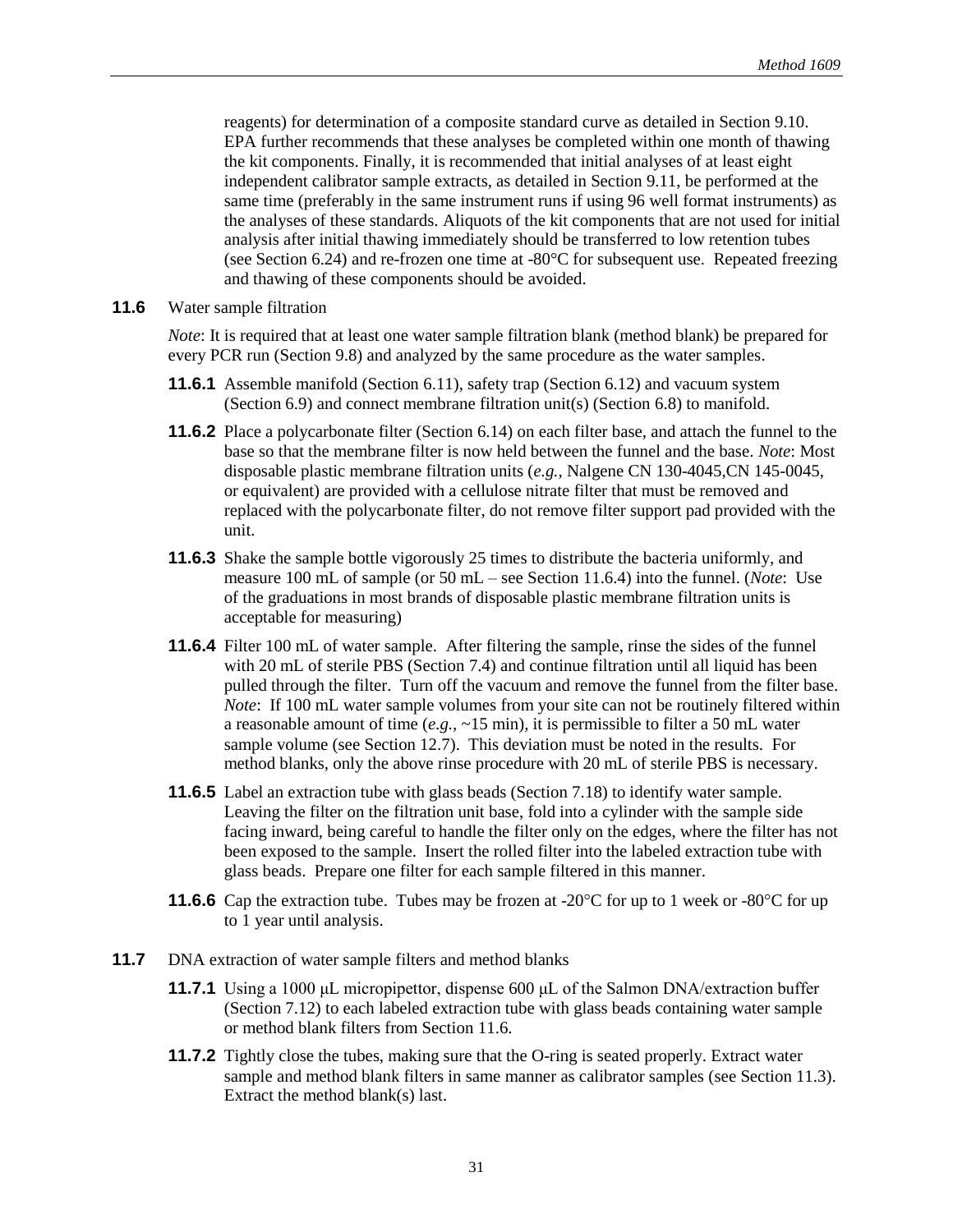- **11.7.3** Label the tubes as undiluted or 1x water sample extracts with sample identification. These are the water sample filter extracts. Also label tubes for method blanks. Label additional 1.7 mL tubes for 5 fold dilutions. In appropriately labeled tubes, using a micropipettor, add a 50 μL aliquot of each 1x water sample extract and dilute each with 200 μL AE buffer (Section 7.11) to make 5 fold dilutions. Dilute the method blank supernatant last.
- **11.7.4** Store all diluted and undiluted extracts in refrigerator. *Note*: Use of undiluted samples for analysis is currently recommended if only one dilution can be analyzed.
- **11.7.5** qPCR analysis of calibrator and water sample extracts should be performed in parallel if possible as described in Sections 11.8 and 11.9 or 11.10. Analyses should be performed immediately if possible and no later than the same day the water sample extracts are prepared.
- **11.8** Preparation of qPCR assay mix
	- **11.8.1** To minimize environmental DNA contamination, routinely treat all work surfaces with a 10% bleach solution, allowing the bleach to contact the work surface for a minimum of 15 minutes prior to rinsing with sterile water. If available, turn on UV light for 15 minutes. After decontamination, discard gloves and replace with new clean pair.
	- **11.8.2** Remove primers and probe stocks from the freezer and verify that they have been diluted to solutions of 500 μM primer and 100 μM probe.
	- **11.8.3** Prepare working stocks of Entero/IAC multiplex assay primer/probe by adding 10 μL of each primer stock (forward and reverse) and 4 μL each probe (Entero Probe and UC1P1) to 572 μL PCR-grade water. Prepare Sketa22 Salmon DNA primer/probe mix by adding 10 μL of each primer stock (forward and reverse) and 4 μL of probe stock to 576 μL of PCR-grade water, and vortex. Pulse centrifuge to create a pellet. Use a micropipettor with aerosol barrier tips for all liquid transfers. Transfer aliquots of working stocks for single day use to separate tubes and store at  $4^{\circ}C$ .
	- **11.8.4** Using a micropipettor, prepare assay mix for the Entero/IAC and Salmon DNA (Sketa 22) reactions in separate, sterile, labeled 1.7 mL microcentrifuge tubes as described in **Table 8**.

| Reagent                                                             | <b>Volume/Sample</b><br>(multiply by # reactions to be analyzed per day + at least<br>2 extra reactions) |  |  |
|---------------------------------------------------------------------|----------------------------------------------------------------------------------------------------------|--|--|
| PCR-grade water (containing IAC for<br>Entero/IAC multiplex assays) | $2.0 \mu L$                                                                                              |  |  |
| <b>BSA</b>                                                          | $2.5$ µL                                                                                                 |  |  |
| TaqMan <sup>®</sup> master mix                                      | $12.5$ µL                                                                                                |  |  |
| Primer/probe working stock solution                                 | $3.0 \mu L$                                                                                              |  |  |

#### **Table 8. PCR Assay Mix Composition**

*Note*:This will give a final concentration of 1 μM of each primer and 80 nM of probe in the reactions. Prepare sufficient quantity of assay mix for the number of reactions to be analyzed per day including calibrators and negative controls plus at least two extra reactions. Prepare assay mixes each day in clean area (see Section 6.1) before handling any samples containing DNA.

**11.8.5** Vortex the assay mix working stocks; then pulse microcentrifuge to coalesce droplets. Return the primer/probe working stocks and other reagents to the refrigerator.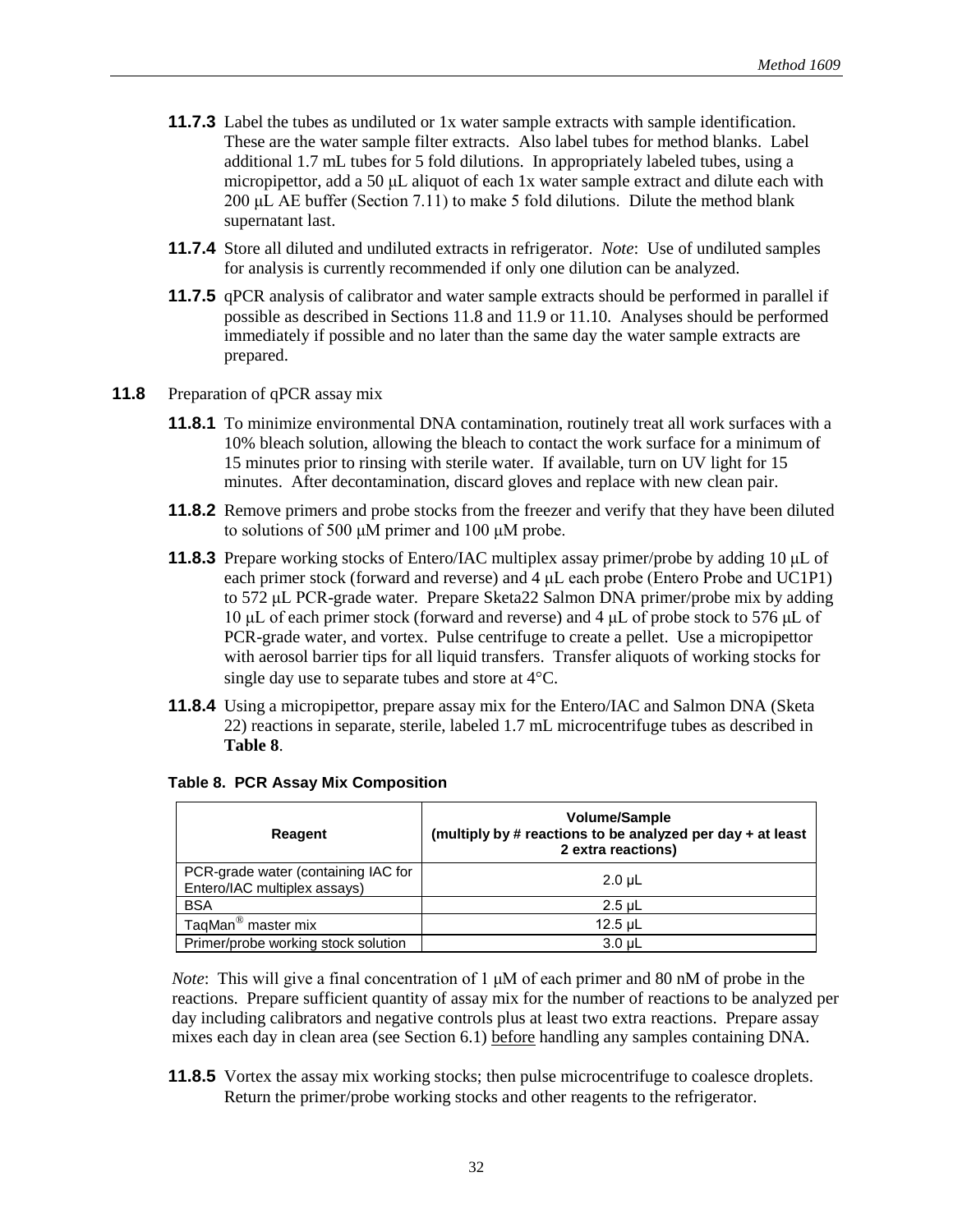- **11.9** Life Technologies StepOnePlus™, and AB 7500 (all non-Fast mode) qPCR assay preparation (Reference 16.1)
	- **11.9.1** Transfer 20 μL of Entero/IAC and Sketa 22 master mixes (from Table 8) to wells of a 96 well PCR reaction tray equal to number of samples to be analyzed including calibrator and negative control samples. Pipette into the center of the wells, taking care to not touch the well walls with the pipette tip. (*Note*: The same tip can be used for pipetting multiple aliquots of the same assay mix as long as it doesn't make contact with anything else).

*Example*: For the analysis of 18 recreational water samples, 48 wells each will require the addition of Entero/IAC and Sketa 22 master mixes as follows: 18 samples, two replicates each (36 total), 2 method blanks, two replicates each (4 total), 2 NTCs and 2 or 3 calibrators, 2 replicates each  $(4-6 \text{ total}) = 94$  or 96 wells.

- **11.9.2** When all wells are loaded, cover tray loosely with aluminum foil or plastic wrap and transfer to refrigerator or directly to the PCR preparation station used for handling DNA samples (Section 6.1). *Note*: All aliquoting of assay mixes to reaction trays must be performed each day before handling of DNA samples.
- **11.9.3** DNA standards − Transfer 5 μL each concentration of the undiluted DNA extracts or EPA plasmid DNA standards (Section 11.5) to separate wells of the PCR reaction tray containing *Enterococcus* assay mix. *Note*: Record positions of each concentration.
- **11.9.4** Water samples − Transfer 5 μL each of the undiluted (or 5- or 25-fold diluted) DNA extracts of method blanks and water samples (Section 11.6), and corresponding dilutions of calibrator samples (Section 11.3.13), to separate wells of the PCR reaction tray containing Entero/IAC and Sketa 22 master mixes. *Note*: Record positions of each sample. Use of undiluted calibrator and water sample extracts for analysis is recommended in this method if only one dilution can be analyzed. Additional analyses of 5-fold diluted calibrator and water sample extracts is recommended if feasible to confirm absence of PCR inhibition. If the CCE or target sequence density estimates (see Section 12) from the 5-fold diluted extract analysis are more that 4-fold greater than from the undiluted extract analysis, the 5-fold diluted extract result should be used. Analyses of 25-fold dilutions may unnecessarily sacrifice sensitivity and may result in inadequate sensitivity of the method in certain situations.
- **11.9.5** Transfer 5 μL each of the undiluted (or 5- or 25-fold diluted) DNA extracts of method blanks and water samples (Section 11.6), and then corresponding dilutions of calibrator samples (Section 11.3.13), to separate wells of the PCR reaction tray containing Entero/IAC and Sketa 22 master mixes. *Note*: Record positions of each sample.
- **11.9.6** Tightly cap wells of PCR reaction tray containing samples or cover tray and seal tightly with optical adhesive PCR reaction tray.
- **11.9.7** Run reactions in AB StepOnePlus™, AB 7900, or AB 7500 (all in non-Fast mode) Real-Time PCR Systems. For platform-specific operation see Appendix A with the exception that both FAM (Entero P1) and VIC (IAC) reporters are selected from the menu.
- **11.10** Smart Cycler® qPCR assay preparation
	- **11.10.1** Label 25 μL Smart Cycler® tubes with sample identifiers and assay mix type (see Section 11.10.8 for examples) or order tubes in rack by sample number and label rack with assay mix type. It is recommended that the unloaded open Smart Cycler<sup>®</sup> tubes be irradiated under UV light in a PCR cabinet for 15 minutes. Using a micropipettor, add 20 μL of the *Enterococcus* assay mix (Section 11.8.4) to labeled tubes. Avoid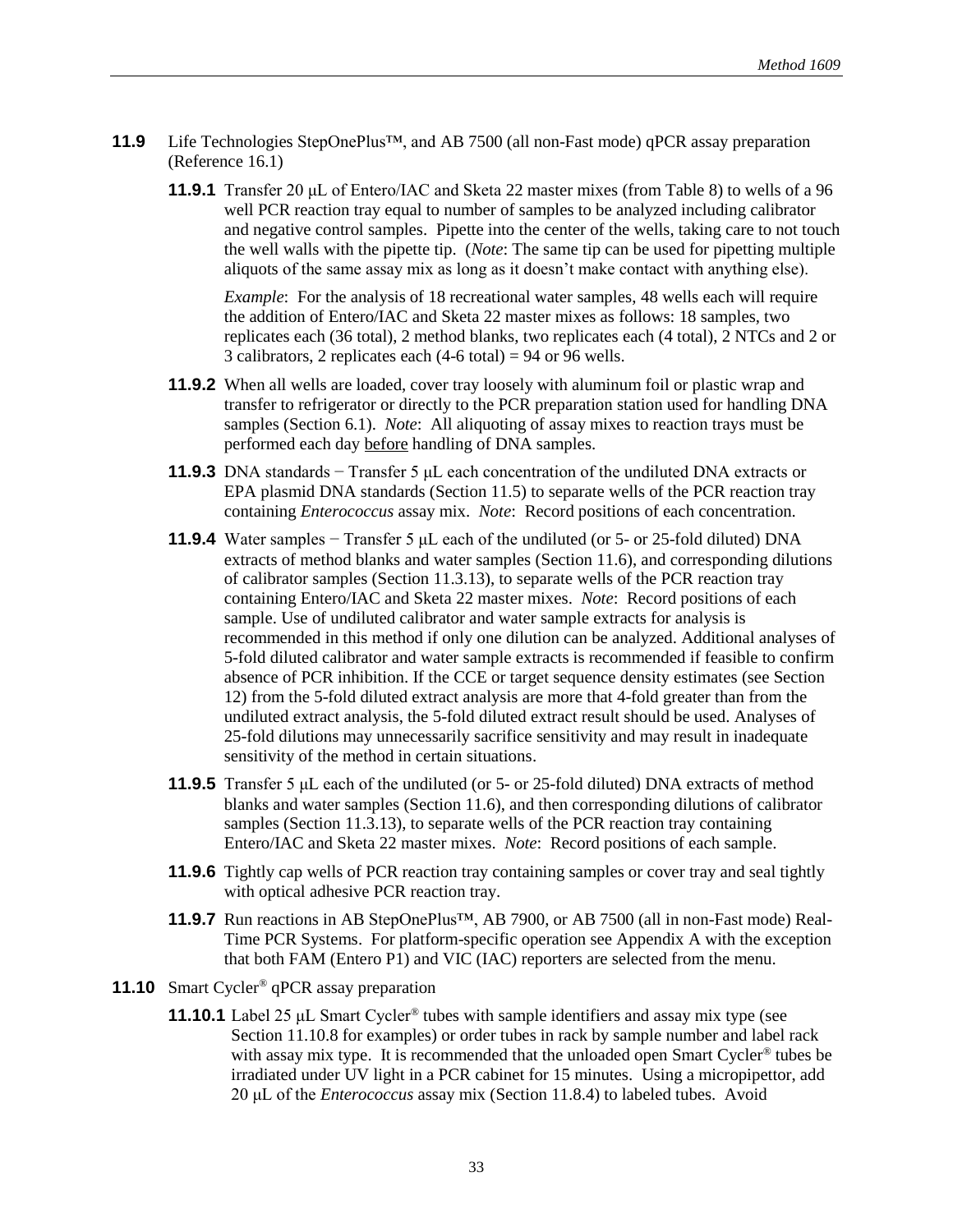generating air bubbles, as they may interfere with subsequent movement of the liquid into the lower reaction chamber. The same tip can be used for pipetting multiple aliquots of the same assay mix as long as it doesn't make contact with anything else. Repeat procedure for Salmon DNA (Sketa 22) assay mix.

- **11.10.2** Add 5 μL of AE buffer to NTC tubes and close tubes tightly.
- **11.10.3** Close the other PCR tubes loosely and transfer to refrigerator or directly to the PCR preparation station used for handling DNA samples (Section 6.1). *Note*: All aliquoting of assay mixes to reaction tubes must be performed each day before handling of DNA samples.
- **11.10.4** Transfer 5 μL each of the undiluted (or 5- or 25-fold diluted) DNA extracts of method blanks and water samples (Section 11.6), and then corresponding dilutions of calibrator samples (Section 11.3.13) to tubes containing *Enterococcus* and Salmon DNA (Sketa 22) mixes. Close each tube tightly after adding sample. Load the method blank PCR assays last. Label the tube tops as appropriate.
- **11.10.5** When all Smart Cycler<sup>®</sup> tubes have been loaded, place them in a Smart Cycler<sup>®</sup> centrifuge, and spin for 2 - 4 seconds.
- **11.10.6** Inspect each tube to verify that the sample has properly filled the lower reaction chamber. A small concave meniscus may be visible at the top of the lower chamber, but no air bubbles should be present. (If the lower chamber has not been properly filled, carefully open and reclose the tube, and re-centrifuge). Transfer the tubes to the thermocycler.
- **11.10.7** For platform-specific operation see Appendix B.
- **11.10.8** Suggested sample analysis sequence for Smart Cycler®

*Example*: For analyses on a single 16-position Smart Cycler<sup>®</sup>, calibrator samples and water samples will need to be analyzed in separate runs and a maximum of 6 water samples  $(3 \text{ samples} \times 2 \text{ replicates})$  can be analyzed per run, as described in **Tables 9** and **10**. *Note*: Since calibrator and water sample extracts cannot be analyzed in parallel in this instance,  $C_T$  measurements from a single run of calibrator sample extracts can be used in conjunction with results from multiple water sample extract runs for up to one week to calculate *Enterococcus* densities in the water samples.

| <b>Sample Description*</b>                                                         | Quantity | <b>PCR Assay Master Mix</b> |
|------------------------------------------------------------------------------------|----------|-----------------------------|
| 2 or 3 Calibrators x 2 replicates (undiluted or diluted 5, or<br>$25$ fold)        | 4-6      | Enterococcus/IAC            |
| 2 or 3 Calibrators $\times$ 2 replicates (undiluted or diluted 5, or<br>$25$ fold) | $4-6$    | Salmon DNA                  |
| No template controls (reagent blanks)                                              |          | Enterococcus/IAC            |

**Table 9. Calibrator PCR Run**

\* Diluted equivalently to the water samples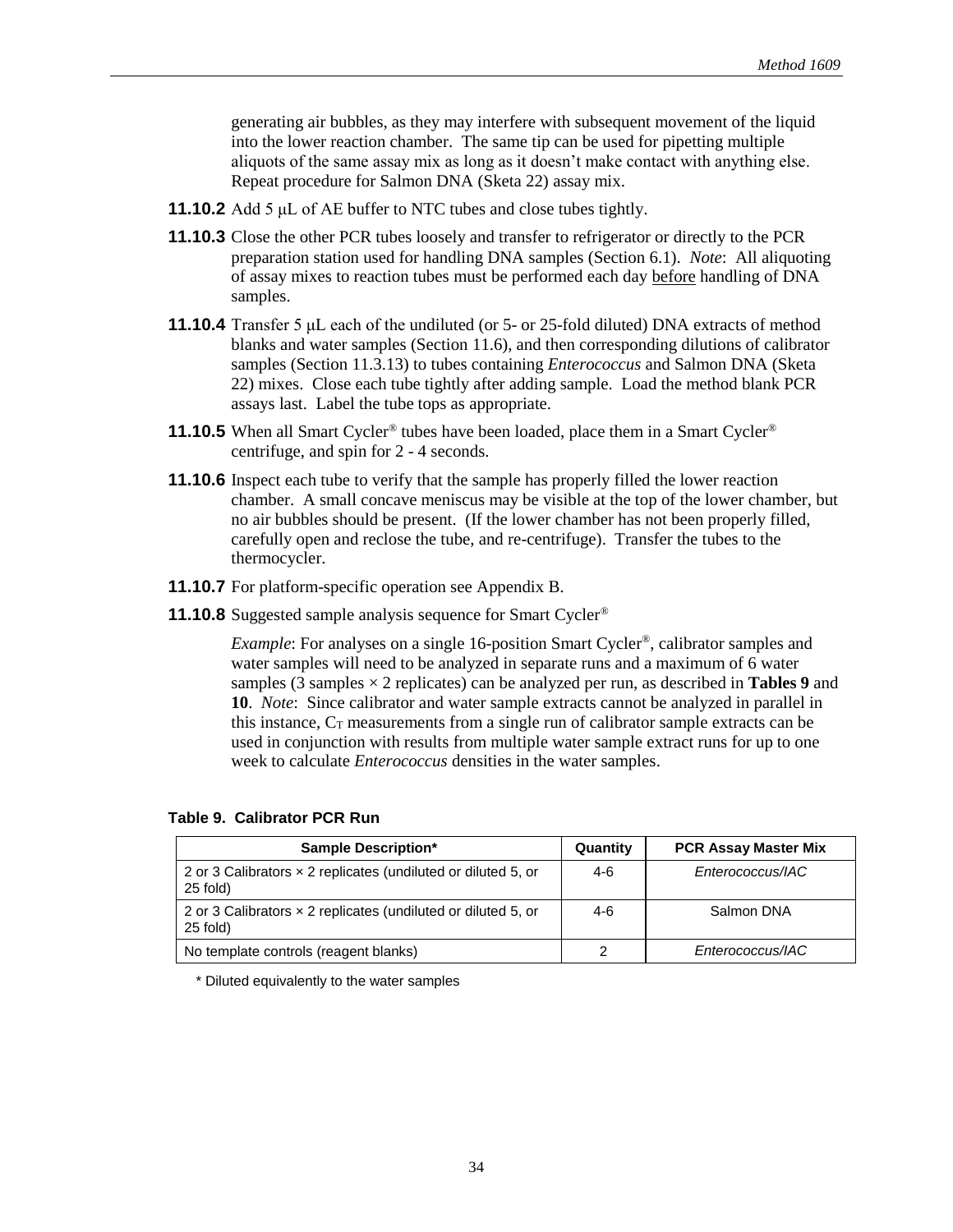| <b>Sample Description*</b>                                          | Quantity | <b>PCR Assay Master Mix</b> |
|---------------------------------------------------------------------|----------|-----------------------------|
| 3 Water samples x 2 replicates (undiluted or diluted 5, or 25 fold) | 6        | Enterococcus/IAC            |
| 1 Method blank x 2 replicates (undiluted or diluted 5, or 25 fold)  |          | Enterococcus/IAC            |
| 3 Water samples x 2 replicates (undiluted or diluted 5, or 25 fold) | 6        | Salmon DNA                  |
| 1 Method blank x 2 replicates (undiluted or diluted 5, or 25 fold)  |          | Salmon DNA                  |

#### **Table 10. Water Sample PCR Run - 6 Samples + 1 Method Blank per run**

\* Use of undiluted calibrator and water sample extracts for analysis is recommended in this method if only one dilution can be analyzed. Additional analyses of five-fold diluted calibrator and water sample extracts is recommended if feasible to confirm absence of PCR inhibition. Analyses of 25 fold dilutions may unnecessarily sacrifice sensitivity and may result in inadequate sensitivity of the method in certain situations.

### **12.0 Data Analysis and Calculations**

**12.1 Overview**: This section describes a method for determining the ratio of the target sequence quantities recovered from a test (water filter) sample compared to those recovered from identically extracted calibrator samples using an arithmetic formula, referred to as the comparative C<sub>T</sub> method. The  $\Delta\Delta C_T$  comparative C<sub>T</sub> method also normalizes these ratios for differences in total DNA recovery from the test and calibrator samples using qPCR analysis  $C_T$ values for a reference sequence provided by the SPC DNA. These ratios are converted to CCEs recovered from the test samples. Methods are provided in Sections  $12.4 - 12.6$  for determining absolute quantities of total target sequences recovered from calibrator and test sample extracts and using these values to obtain EPA RWQC-adjusted CCE estimates in water samples. These methods for determining RWQC-adjusted CCE estimates are recommended based on EPA estimates of the ratios of target sequences to CCEs used to establish beach action values in the 2012 EPA Recreational Water Quality Criteria (References 16.5 and 16.11). Tools for performing many of the calculations indicated below are provided in the Method 1609 calculation spreadsheet available at:

(http://water.epa.gov/scitech/methods/cwa/bioindicators/biological\_index.cfm).

#### **12.2 Direct Calculation of RWQC-adjusted CCEs in test samples based on cell numbers in calibrator samples**

*Note*: This method can be used if laboratories can document that the average target sequence recovery per cell in their calibrator sample extracts is 15 as determined by dividing the average target sequence recovery in calibrator sample extracts (calculated in Section 12.4) by the estimated number of cells in the calibrator samples or by adjusting the cell number values in their calibrator samples to obtain this value (see Section 12.6: A minimum of two or three fresh calibrator samples should be extracted at least on a weekly basis and analyzed in association with each batch of water sample filtrates. QC analysis of the results from these calibrator extracts should be performed as described in Section 9.11.  $C_T$  values from the *Enterococcus* and salmon DNA SPC qPCR assays for both the calibrator and test samples are used in the  $\Delta\Delta C_T$  method to determine the ratios of target sequences in the test and calibrator sample extracts and these ratios are converted to CCEs recovered from the test samples as specified below and illustrated in **Table 11**.

**12.2.1** Subtract the mean Sketa22 assay  $C_T$  value ( $C_T$ , Sketa) from the mean Entero assay  $C_T$ value ( $C_T$ , Entero) for each calibrator sample extract to obtain  $\Delta C_T$  values and calculate the overall average  $\Delta C_T$  value for all calibrator samples.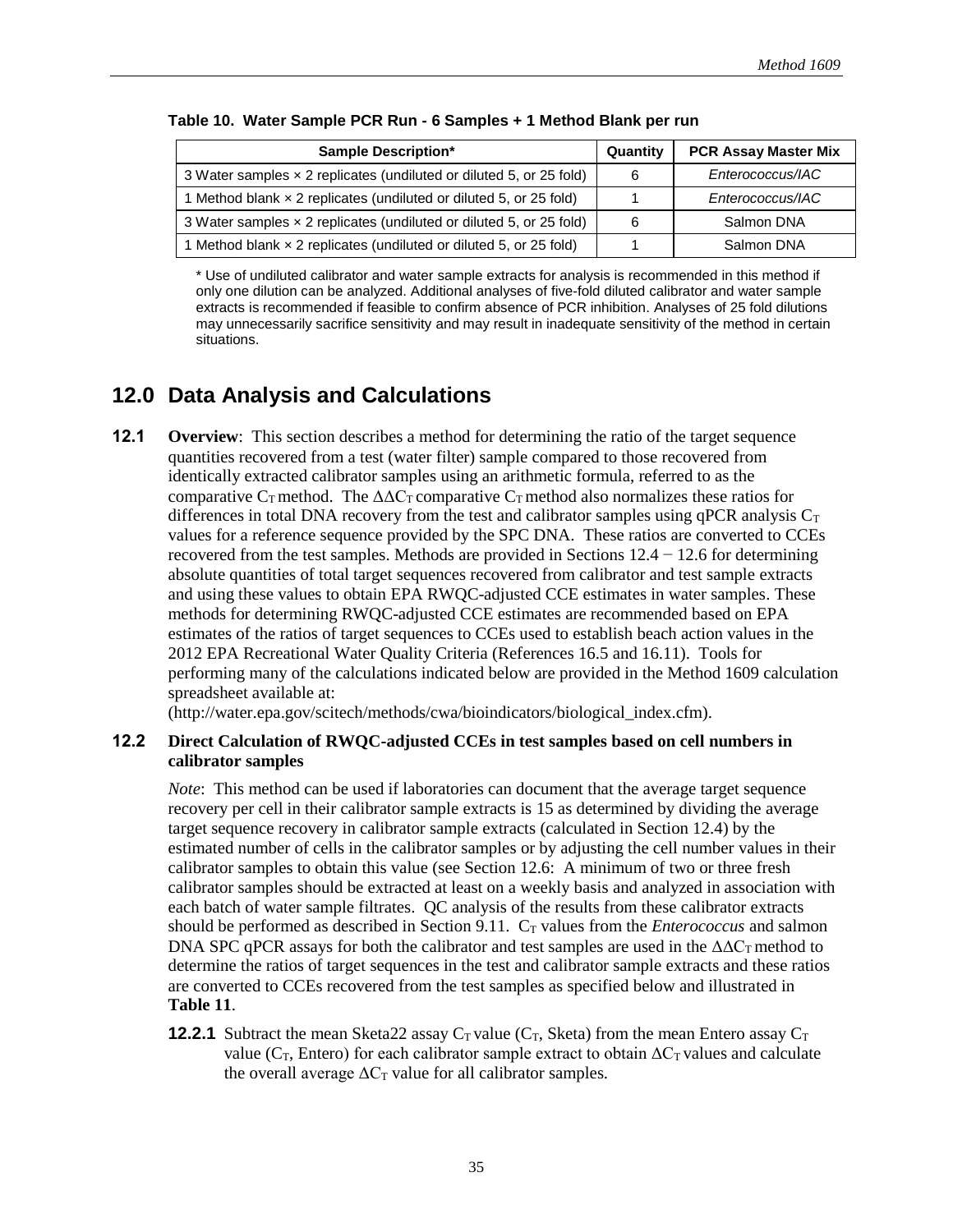- **12.2.2** Subtract the Sketa22 assay  $C_T$  value ( $C_T$ , Sketa) from the Entero assay  $C_T$  value ( $C_T$ , Entero) for each water sample filtrate extract to obtain  $\Delta C_T$  values for each of these test samples. *Note*: If duplicate analyses are performed on these samples, use the mean Entero and Sketa22  $C_T$  values to calculate average  $\Delta C_T$  values.
- **12.2.3** Subtract the overall average  $\Delta C_T$  value for the calibrator samples from the  $\Delta C_T$  value (or average  $\Delta C_T$  value) for each of the test samples to obtain  $\Delta \Delta C_T$  values.
- **12.2.4** Calculate the ratio of the target sequences in the test and calibrator samples using the formula:  $AF^{\wedge (-\Delta \Delta CT)}$ , where  $AF =$  amplification factor of the target organism qPCR assay, determined as described in Section 12.2. *Note*: An alternative formula for this calculation is:  $10^{\circ}(\Delta\Delta C_T / B)$  where *B* is the mean slope from the standard curve (Reference 16.7).
- **12.2.5** Multiply the ratio of the target sequences in the test and calibrator samples by the estimated count (*e.g.*, CFU) determined in Section 11.1.7 to determine the CCEs for each of the test samples. *Note*: This calculation can be applied without modification to the analyses of diluted extracts if both the test sample and calibrator extracts are equally diluted and equal volumes of diluted extracts are analyzed.

| <b>Estimated</b><br><b>Cell Count</b> | <b>Sample</b><br>Type | $C_{T.tarcat}$ | $C_{T,SPC}$ | ΔCт  | ΔΔCτ  | <b>Ratio calib/test</b><br>1.96-AACT | <b>CCEs in Test Sample Extract</b><br>$(1.96 - AACTx)$ Est cell count) |
|---------------------------------------|-----------------------|----------------|-------------|------|-------|--------------------------------------|------------------------------------------------------------------------|
| 120000                                | Calibrator            | 24.31          | 21.68       | 2.63 | ----- | $---$                                | ----                                                                   |
|                                       | Test                  | 31.49          | 22.01       | 9.48 | 6.85  | 0.01                                 | $0.01 \times 120000 = 1200$                                            |

**Table 11. Example Calculations (AF = 1.96)** 

**12.3 Generation of C<sup>T</sup> value vs. target sequence standard curve**: Serial dilutions of a DNA standard should be prepared to give concentrations of  $\sim 4 \times 10^4$ ,  $4 \times 10^3$ ,  $4 \times 10^2$ ,  $4 \times 10^1$  and  $\sim 1 \times$ 10<sup>1</sup> lsrRNA gene sequences per 5 μL (the standard sample volume added to the PCR reactions) as described in Section 11.2 or 11.5. *Note*: A procedure to confirm target sequence concentrations in laboratory-prepared DNA standards is provided in Section 11.2.23. Guidance is also provided in Section 9.10 for intercept values that should be expected from the standard curves produced by certain instruments if the target sequence concentrations in the standards are acceptably accurate. Preparation and analyses of an additional dilution of the standards containing 5 lsrRNA gene sequences per 5 μL is suggested to better characterize the method's limit of detection in each laboratory (see Sections 11.2.23.5 and 9.14) but is not required for generation of standard curves.

 Aliquots of each of these dilutions should be stored frozen at -80°C in low retention microcentrifuge tubes. Thawed aliquots should be stored at  $4^{\circ}$ C and should be analyzed within one month of thawing. qPCR analyses of these diluted standards using the *Enterococcus* primer and probe assay should initially be performed in triplicate on at least four separate instrument runs on different days and/or with different mixes of reagents.  $C_T$  values from these composite analyses should be subjected to regression analysis against the log10-transformed target sequence numbers per reaction as described in Section 9.10.

AFs used for subsequent  $\Delta\Delta C_T$  calculations (Section 12.4) can be calculated from the slope value of this curve by the formula  $AF = 10^{\circ}(1 / (-)$  slope value). An example calculation using the slope value from the example regression in Figure 1 (see Section 9.10) is shown below:

 $AF = 10^{\circ}$  (1 / 3.4163) = 1.96

**12.4 Calculation of average target sequence recovery in calibrator sample extracts**: A minimum of eight calibrator sample extracts should initially be prepared from different freezer-stored aliquots of each cultured *E. faecalis* stock suspension or from eight BioBalls as described in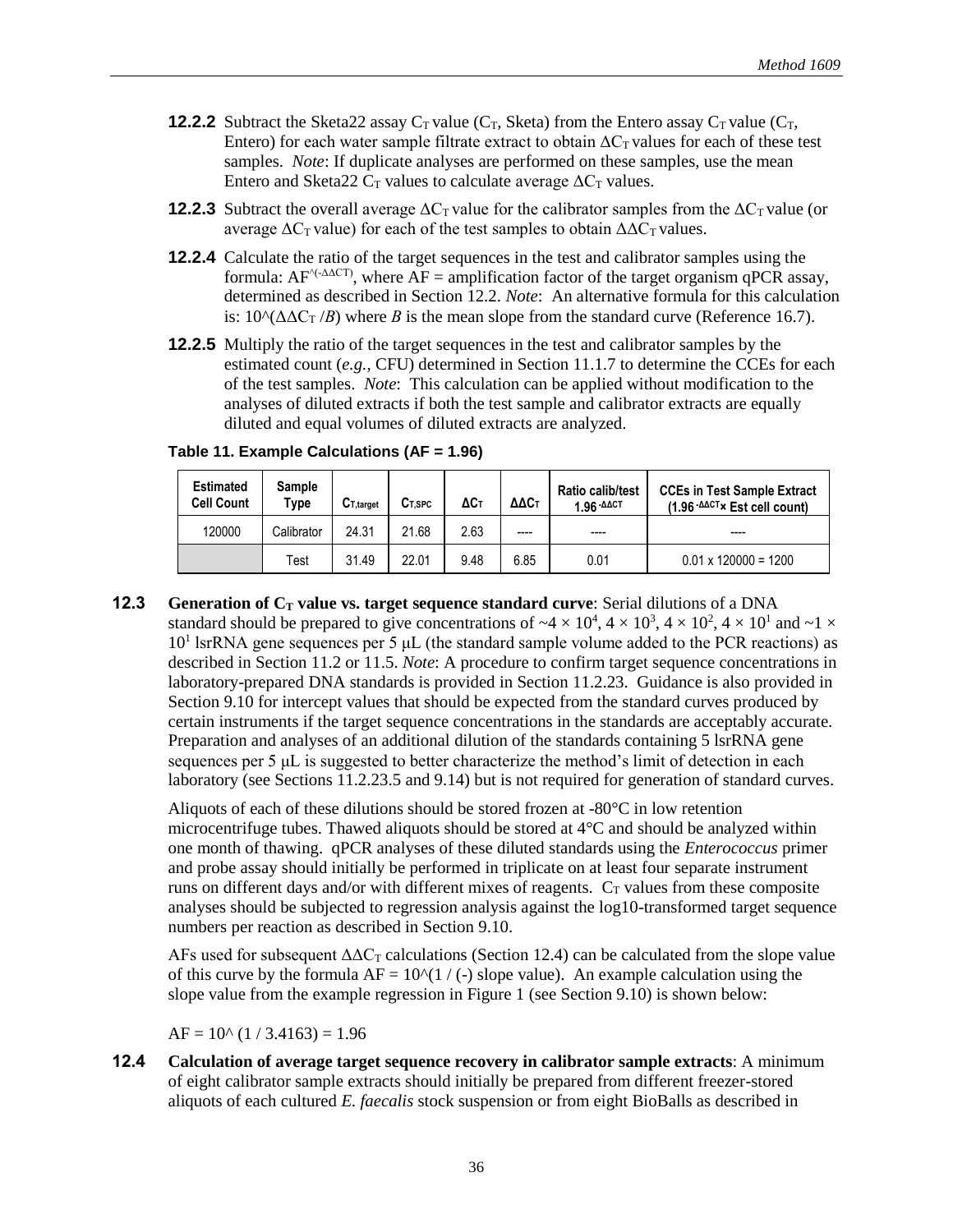Section 9.11. Dilutions of each of these calibrator sample extracts equivalent to the anticipated dilutions of the test samples used for analysis (*e.g.,* undiluted and/or, 5- and/or 25-fold) should be analyzed with the *Enterococcus* Entero/IAC primer and probe assay in at least four independent instrument runs. (*Note*: Sketa22 assay results are not needed for this calculation but this assay should be performed in parallel to determine  $\Delta C_T$  values as described in Section 9.11. IAC results also are not needed for this calculation but it is recommended to perform these analyses with the same primer/probe working stocks that will be used for ongoing analyses). The average  $C_T$  value from these analyses and the slope and intercept values of the composite standard curve generated from the DNA standards (Section 9.10) should be used to determine the average number of target sequences per 5 μL of extract used in the reactions. Accurate determination of laboratory-prepared DNA standard concentrations (see Section 11.2.23.5) or use of EPA plasmid DNA standards (see Section 11.5) is required. An example calculation using an average calibrator extract  $C_T$  value of 24.31 and the standard curve from Figure 1 in Section 9.10 is shown below:

Average calibrator target sequences/5  $\mu$ L extract = 10 $\frac{N(24.31-37.2137)}{23.3402}$  = 7297.1270

 *Note*: The number should be rounded to four decimal places (*i.e*., 4285.0744). Dividing this value by 5 gives the average calibrator target sequences/μL extract which can be multiplied by the total volume of the extract (*e.g.,* 600 μL for undiluted extracts, 3000 μL for 5-fold diluted extracts or 15000 μL for 25-fold diluted extracts) to determine the average total quantity of target sequences recovered in the calibrator sample extracts. An example of this calculation using the average calibrator target sequences/reaction value determined immediately above is shown below:

#### $(7297.1270/5) \times 600 = 875655$  target sequences / total extract

*Note*: A tool for calculating average target sequence recovery in calibrator sample extracts is also provided in the Method 1609 calculation spreadsheet available at: [\(http://water.epa.gov/scitech/methods/cwa/bioindicators/biological\\_index.cfm\)](http://water.epa.gov/scitech/methods/cwa/bioindicators/biological_index.cfm).

#### **12.5 Calculation of calibrator target sequence equivalents (CSE) in test samples**

- **12.5.1** Perform calculations as described in Sections 12.2.1 − 12.2.4 above.
- **12.5.2** Multiply the ratio of the target sequences in the test and calibrator samples by the estimated average target sequences per total calibrator sample extract determined in Section 12.4. *Note*: This calculation can be applied without modification to the analyses of diluted extracts if both the test sample and calibrator extracts are undiluted or equally diluted and equal volumes of undiluted or diluted extracts are analyzed.

*Note*: A tool for calculating average calibrator target sequence equivalents (CSE) in test samples is also provided in the Method 1609 calculation spreadsheet available at: [\(http://water.epa.gov/scitech/methods/cwa/bioindicators/biological\\_index.cfm\)](http://water.epa.gov/scitech/methods/cwa/bioindicators/biological_index.cfm).

- **12.5.3** The geometric mean of the measured target sequences and associated coefficients of variation in multiple water samples can be determined from individual sample  $C_T$  values using the following procedure:
	- **12.5.3.1** Use  $\Delta C_T$  value for each individual water sample extract and the mean calibrator  $\Delta C_T$  value to calculate the measured target sequence numbers in each water sample extract, as described in Section 12.4.
	- **12.5.3.2** Calculate the log<sub>10</sub> of the measured target sequence numbers in each water sample (log N)
	- **12.5.3.3** Calculate the mean (M) and standard deviation (S) from the values of log N obtained in the previous step for all of the water sample extracts.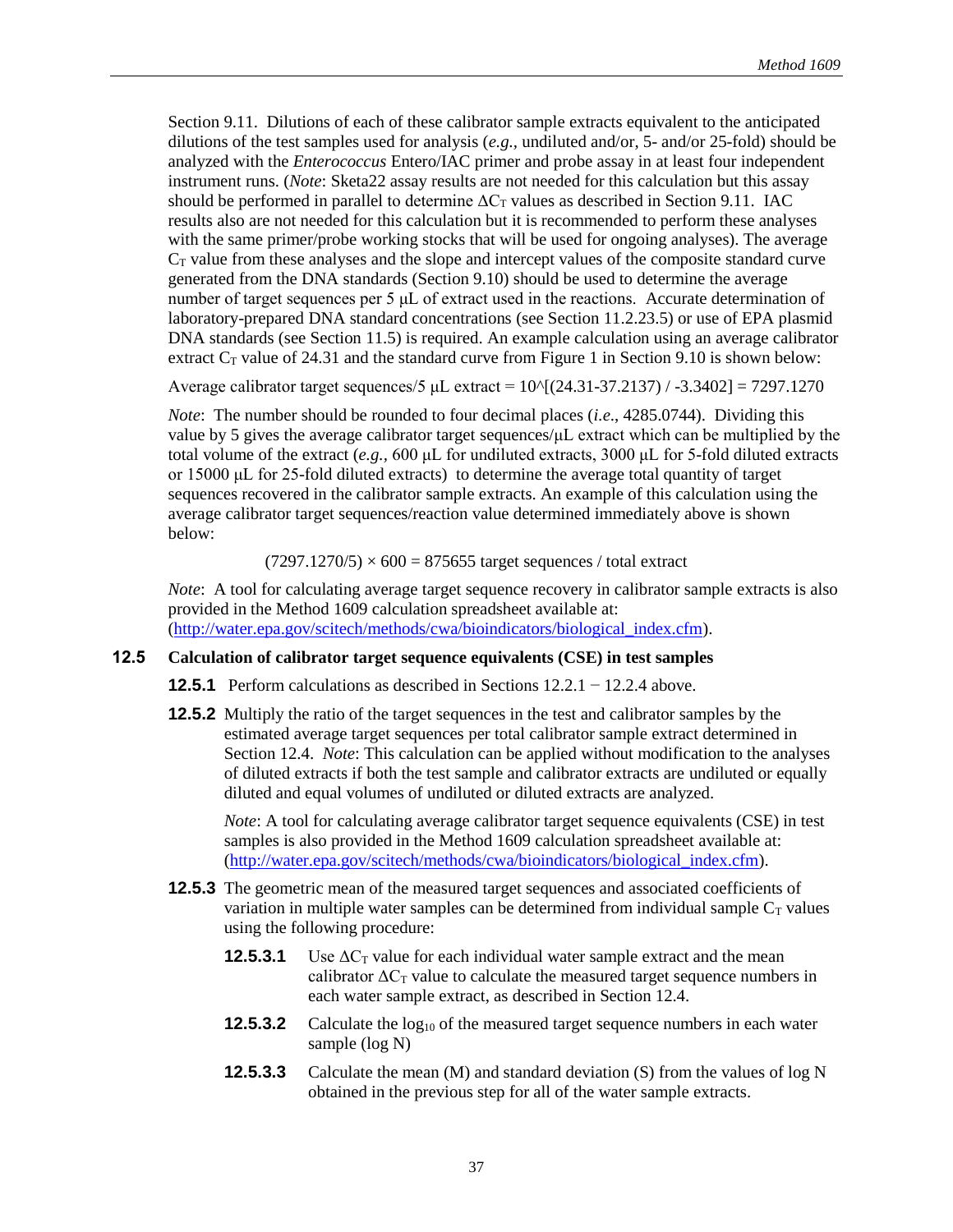- **12.5.3.4** Calculate the geometric mean as  $10^{\text{M}}$ .
- **12.5.4** The implied coefficient of variation (CV) is calculated, based on the log normal distribution, as the square root of  $10^{V/0.434}$  - 1, where  $V = S^2$ .

### **12.6 Calculation of EPA RWQC-standardized CCE in test samples.**

- **12.6.1** Divide estimates of target sequences (CSE) per test sample from Section 12.5 by 15. *Note*: 15 is the mean EPA estimate of target sequences per calibrator cell used to establish CCE beach action values in the 2012 EPA Recreational Water Quality Criteria (Reference 16.5 and 16.11). The Method 1609 calculation spreadsheet available at: [\(http://water.epa.gov/scitech/methods/cwa/bioindicators/biological\\_index.cfm\)](http://water.epa.gov/scitech/methods/cwa/bioindicators/biological_index.cfm) automatically performs this calculation.
- **12.7 Reporting Results**: Where possible, duplicate analyses should be performed on each sample and results based on mean  $C_T$  values. Report the results as *Enterococcus* CCEs per 100 mL water sample filtered as per Section 12.2 or as per Sections  $12.4 - 12.6$ ). If CCE results are based on analyses of non-standard water sample volumes (*i.e.,* 50 mL), multiply the CCE values by two and note that the reported results are based upon this conversion.

### **13.0 Method Performance**

- **13.1** Multi-laboratory Validation (MLV) of Method 1609 in Marine and Fresh Water
	- **13.1.1** Marine Water
		- **13.1.1.1** Seven volunteer (marine water) laboratories participated in EPA's MLV study of EPA Method 1609. The purpose of the study was to characterize method performance across multiple laboratories and multiple marine water matrices and to develop QC acceptance criteria. A detailed description of the study and results are provided in the validation study report (Reference 16.12). Results submitted by laboratories were validated using a standardized data review process to confirm that results were generated in accordance with study-specific instructions and the May 2012 draft version of EPA Method 1609 (1609).
		- **13.1.1.2** Recovery Method 1609 was characterized by mean laboratory-specific recoveries of enterococci from marine water samples spiked with BioBalls ranging from 4% to 142% with an overall mean recovery of 63%.
		- **13.1.1.3** Precision Method 1609 was characterized by laboratory-specific RSDs from marine water samples spiked with BioBalls ranging from 15% to 440% with an overall pooled within-laboratory RSD of 79%.
	- **13.1.2** Fresh Water
		- **13.1.2.1** Eight volunteer (fresh water) laboratories participated in EPA's MLV study of EPA Method 1609. A detailed description of the study and results are provided in the validation study report (Reference 16.12). Results submitted by laboratories were validated using a standardized data review process to confirm that results were generated in accordance with study-specific instructions and the May 2012 draft version of EPA Method R (1609).
		- **13.1.2.2** Recovery Method 1609 was characterized by mean laboratory-specific recoveries of enterococci from fresh water samples spiked with BioBalls ranging from -48% to 415% with an overall mean recovery of 124%.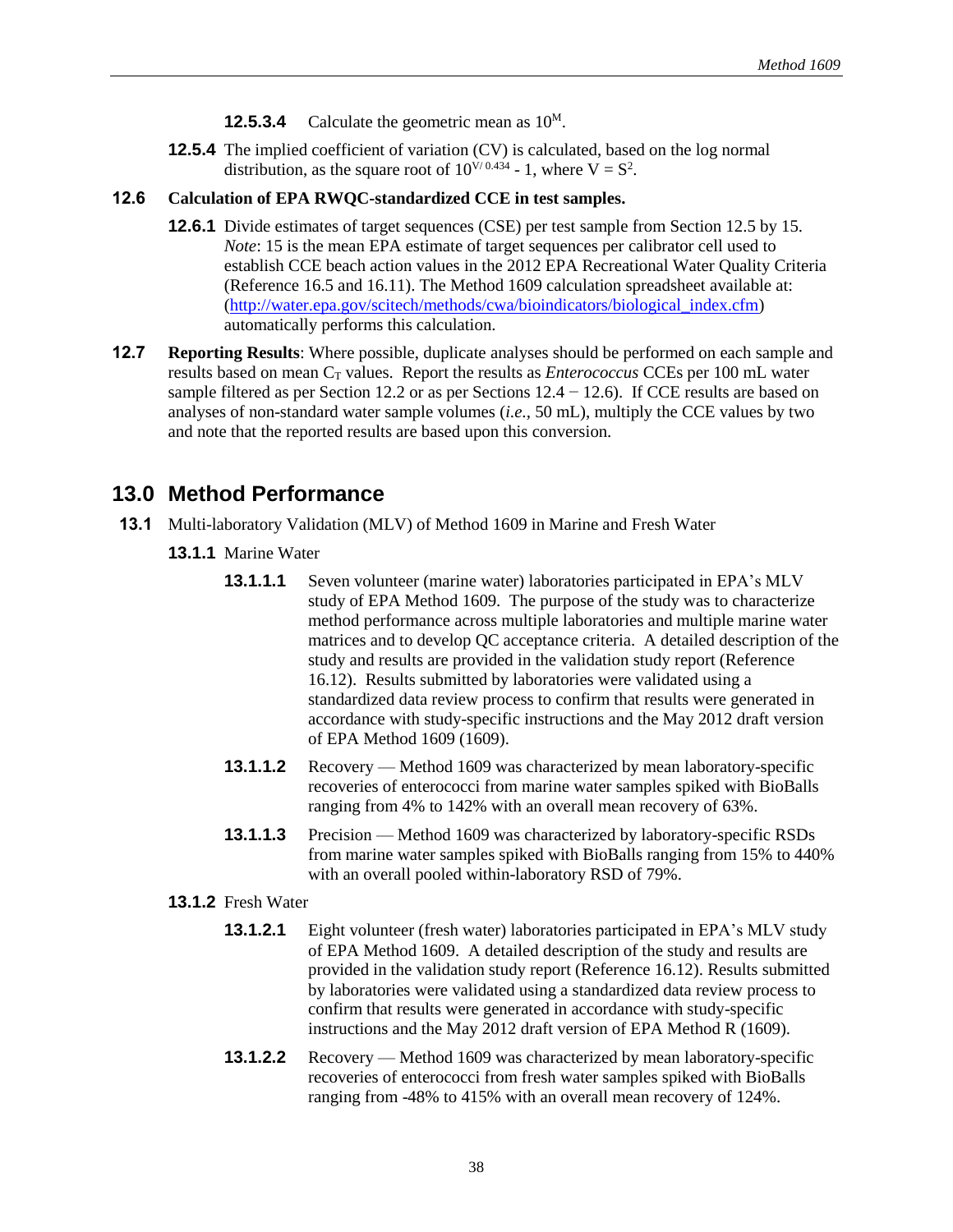**13.1.2.3** Precision — Method 1609 was characterized by laboratory-specific RSDs from fresh water samples spiked with BioBalls ranging from -6000% to 198%, with an overall pooled within-laboratory RSD of 84%.

### **13.1.3** PBS

- **13.1.3.1** A total of twelve volunteer laboratories analyzed PBS samples during EPA's MLV study of EPA Method 1609.
- **13.1.3.2** Recovery Method 1609 was characterized by mean laboratory-specific recoveries of enterococci from PBS samples spiked with BioBalls ranging from 0.1% to 330% with an overall mean recovery of 119%.
- **13.1.3.3** Precision Method 1609 was characterized by laboratory-specific RSDs from PBS samples spiked with BioBalls ranging from 12% to 200%, with an overall pooled within-laboratory RSD of 73%.

### **14.0 Pollution Prevention**

- **14.1** The solutions and reagents used in this method pose little threat to the environment when recycled and managed properly.
- **14.2** Solutions and reagents should be prepared in volumes consistent with laboratory use to minimize the volume of expired materials to be disposed.

### **15.0 Waste Management**

- **15.1** It is the laboratory's responsibility to comply with all federal, state, and local regulations governing waste management, particularly the biohazard and hazardous waste identification rules and land disposal restrictions, and to protect the air, water, and land by minimizing and controlling all releases from fume hoods and bench operations. Compliance with all sewage discharge permits and regulations is also required.
- **15.2** Samples, reference materials, and equipment known or suspected to have viable enterococci attached or contained must be sterilized prior to disposal.
- **15.3** For further information on waste management, consult "The Waste Management Manual for Laboratory Personnel" and "Less Is Better: Laboratory Chemical Management for Waste Reduction," both available from the American Chemical Society's Department of Government Relations and Science Policy, 1155 16th Street NW, Washington, DC 20036.

### **16.0 References**

- **16.1** Anonymous. 1997. User Bulletin #2. ABI Prism 7700 Sequence Detection System. Foster City, CA, Applied Biosystems.
- **16.2** Bordner, R., J.A. Winter, and P.V. Scarpino (eds.). 1978. *Microbiological Methods for Monitoring the Environment: Water and Wastes*, EPA-600/8-78-017.
- **16.3** Cabelli, V. J., A. P. Dufour, M. A. Levin, L. J. McCabe, and P. W. Haberman. 1979. Relationship of Microbial Indicators to Health Effects at Marine Bathing Beaches. Amer. Jour. Public Health. 69:690 - 696.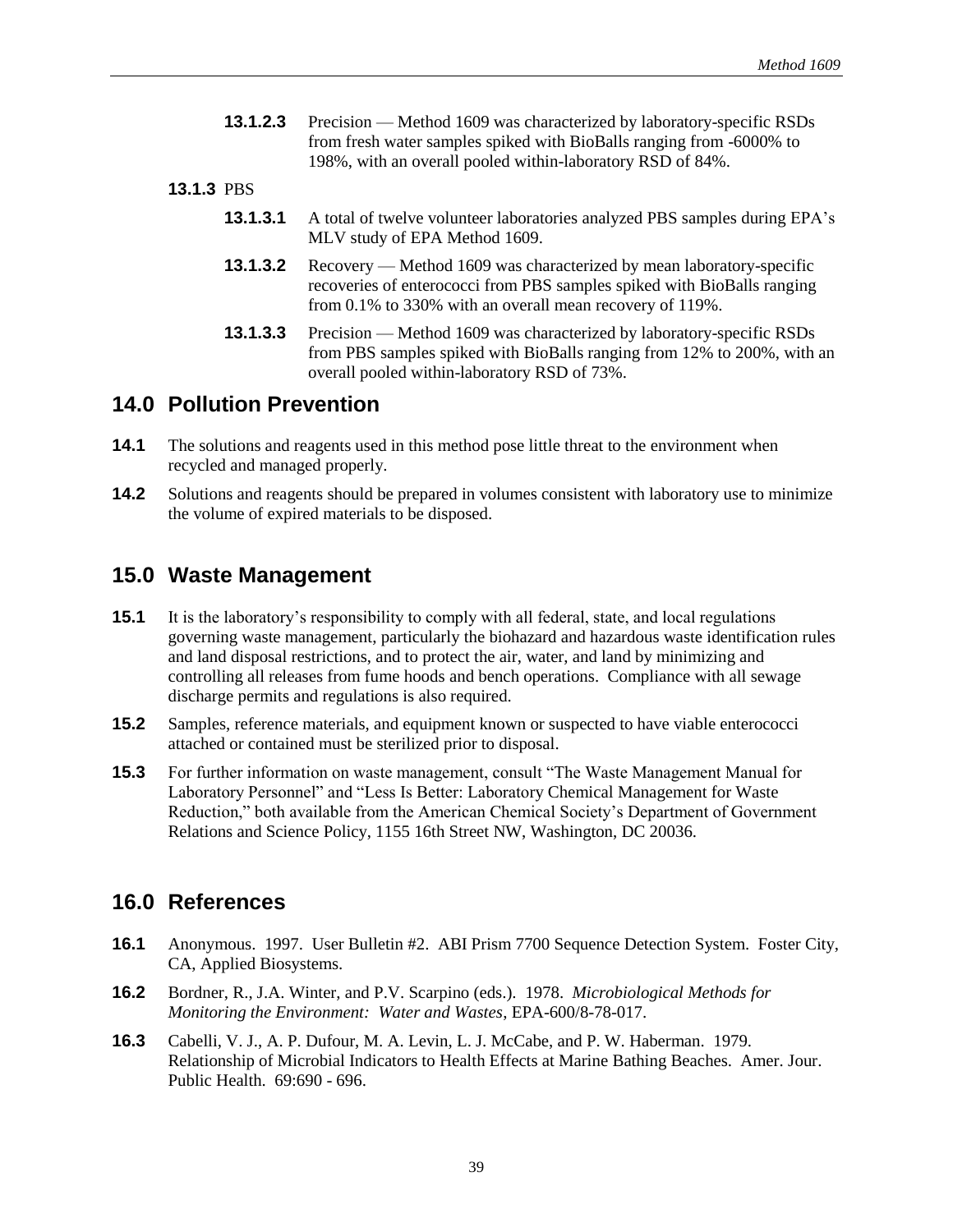- **16.4** Haugland, R.A., S. Siefring, J. Lavender, and M.Varma, 2012. Influences of Sample Interference and Interference Controls on Quantification of Enterococci Fecal Indicator Bacteria in Surface Water by the qPCR Method. Water Research. 46(18):5989–6001.
- **16.5** Haugland, R.A., S. Siefring, M. Varma, A.P. Dufour, K.P. Brenner, T.J. Wade, E. Sams, S. Cochran, S. Braun, and M. Sivaganesan. 2014. Standardization of Enterococci Density Estimates by EPA qPCR Methods and Comparison of Beach Action Value Exceedances in River Waters with Culture Methods. J. Microbiol. Methods. 105:59–66.
- **16.6** Sivaganesan, M., S. Siefring, M. Varma, and R.A. Haugland. 2011. MPN Estimation of qPCR Target Sequence Recoveries from Whole Cell Calibrator Samples. J. Microbiol. Methods. 87:343-349.
- **16.7** Sivaganesan, M., S. Siefring, M. Varma, and R.A. Haugland. 2014. Comparison of *Enterococcus* quantitative polymerase chain reaction analysis results from midwestern U.S. river samples using EPA Method 1611 and Method 1609 PCR reagents. J. Microbiol. Methods. 101:9–17.
- **16.8** USEPA. 1983. Health Effects Criteria for Marine Recreational Waters. EPA-600/1-80-031.
- **16.9** USEPA. 1984. Health Effects Criteria for Fresh Recreational Waters. EPA-600/1-84-004.
- **16.10** USEPA. 1986. Ambient water quality criteria for bacteria 1986. EPA 440/5-84-002.
- **16.11** USEPA. 2012. Recreational water quality criteria. EPA, Office of Water 820-F-12-058.
- **16.12** USEPA. 2013. Results of the Multi-Laboratory Validation of EPA Method 1609 (1609) for Enterococci in Marine and Fresh Waters by TaqMan® Quantitative Polymerase Chain Reaction (qPCR) with Internal Amplification Control (IAC) Assay. EPA 820-R-13-007.
- **16.13** Wade, T.J., R.L. Calderon, K.P. Brenner, E. Sams, M. Beach, R. Haugland, L. Wymer, and A.P. Dufour. 2008. High Sensitivity of Children to Swimming-Associated Gastrointestinal Illness: Results Using a Rapid Assay of Recreational Water Quality. Epidemiol. 19:375-383.
- **16.14** Wade, T.J., E. Sams, K.P. Brenner, R. Haugland, E. Chern, M. Beach, L. Wymer, C.C. Rankin, D. Love, Q. Li, R. Noble and A.P. Dufour. 2010. Rapidly Measured Indicators of Recreational Water Quality and Swimming-Associated Illness at Marine Beaches: A Prospective Cohort Study. Environ. Health 9:66–79.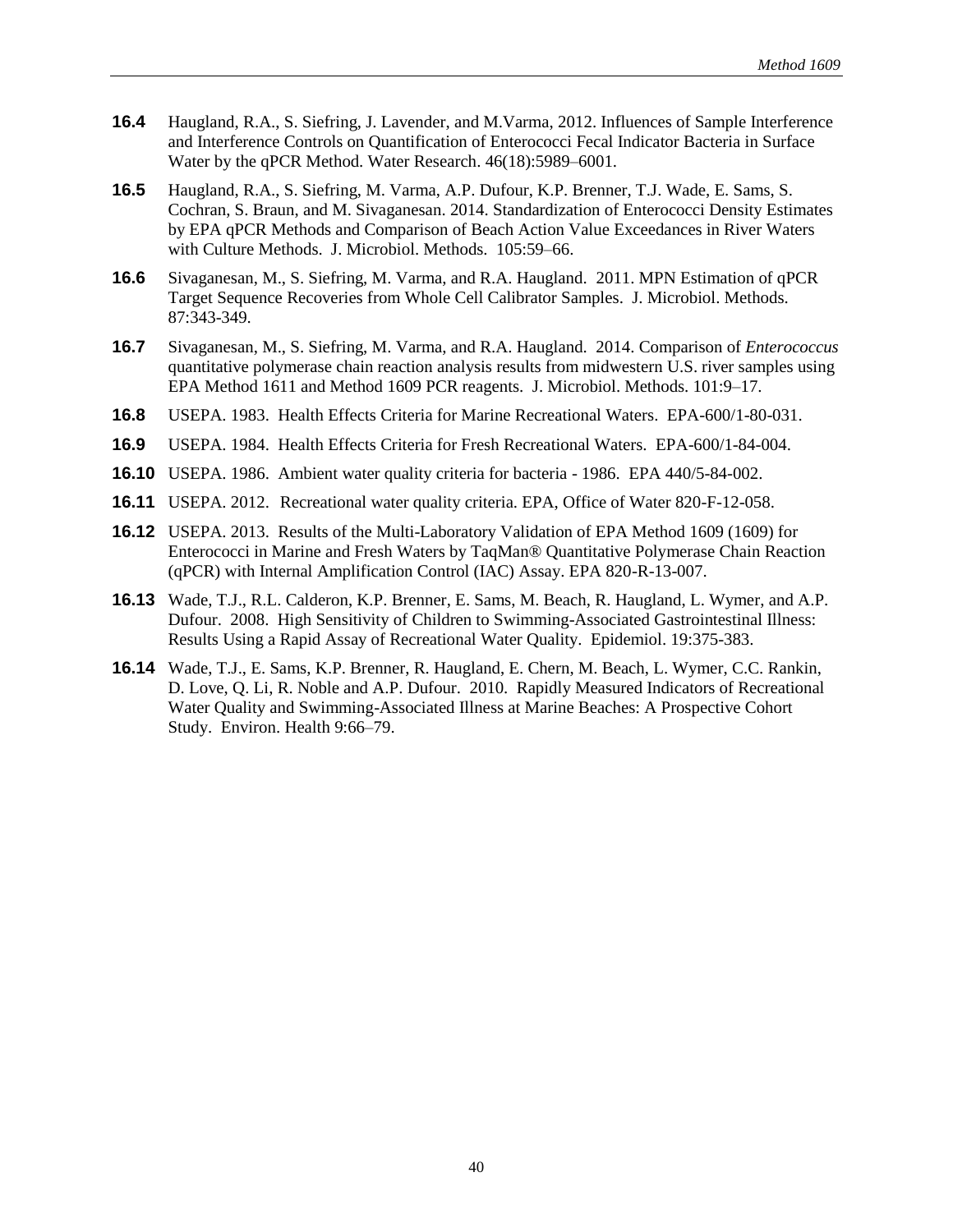# **17.0 Abbreviations**

| $\Delta \Delta C_T$ | Comparative cycle threshold calculation method   |
|---------------------|--------------------------------------------------|
| AB                  | Applied Biosystems (currently Life Technologies) |
| AF                  | Amplification factor                             |
| <b>BHIA</b>         | Brain heart infusion agar                        |
| BHIB                | Brain heart infusion broth                       |
| Bp                  | Base pair                                        |
| BSA                 | Bovine serum albumin                             |
| <b>CCE</b>          | Calibrator cell equivalent                       |
| <b>CFU</b>          | Colony forming units                             |
| $C_T$               | Cycle threshold                                  |
| <b>CV</b>           | Coefficient of variation                         |
| <b>DNA</b>          | Deoxyribonucleic acid                            |
| <b>EDTA</b>         | Ethylenediaminetetraacetic acid                  |
| GI                  | Gastrointestinal illness                         |
| <b>HEPA</b>         | High efficiency particulate air                  |
| IAC                 | Internal amplification control                   |
| <b>lsrRNA</b>       | Large subunit ribosomal RNA (i.e., 23S rRNA)     |
| <b>MLV</b>          | Multi-laboratory validation                      |
| MS                  | Matrix spike                                     |
| <b>NTC</b>          | No template control                              |
| <b>OD</b>           | Optical density                                  |
| <b>OPR</b>          | Ongoing precision and recovery                   |
| <b>PBS</b>          | Phosphate buffered saline                        |
| <b>PCR</b>          | Polymerase chain reaction                        |
| <b>PSI</b>          | Pounds per square inch                           |
| QA                  | Quality assurance                                |
| QC                  | Quality control                                  |
| qPCR                | Quantitative polymerase chain reaction           |
| <b>RNA</b>          | Ribonucleic acid                                 |
| <b>RPD</b>          | Relative percent difference                      |
| rpm                 | Revolutions per minute                           |
| <b>RSD</b>          | Relative standard deviation                      |
| <b>SPC</b>          | Sample processing control                        |
| <b>TNTC</b>         | Too numerous to count                            |
| <b>TSC</b>          | Target sequence copy                             |
| <b>UV</b>           | Ultraviolet (light)                              |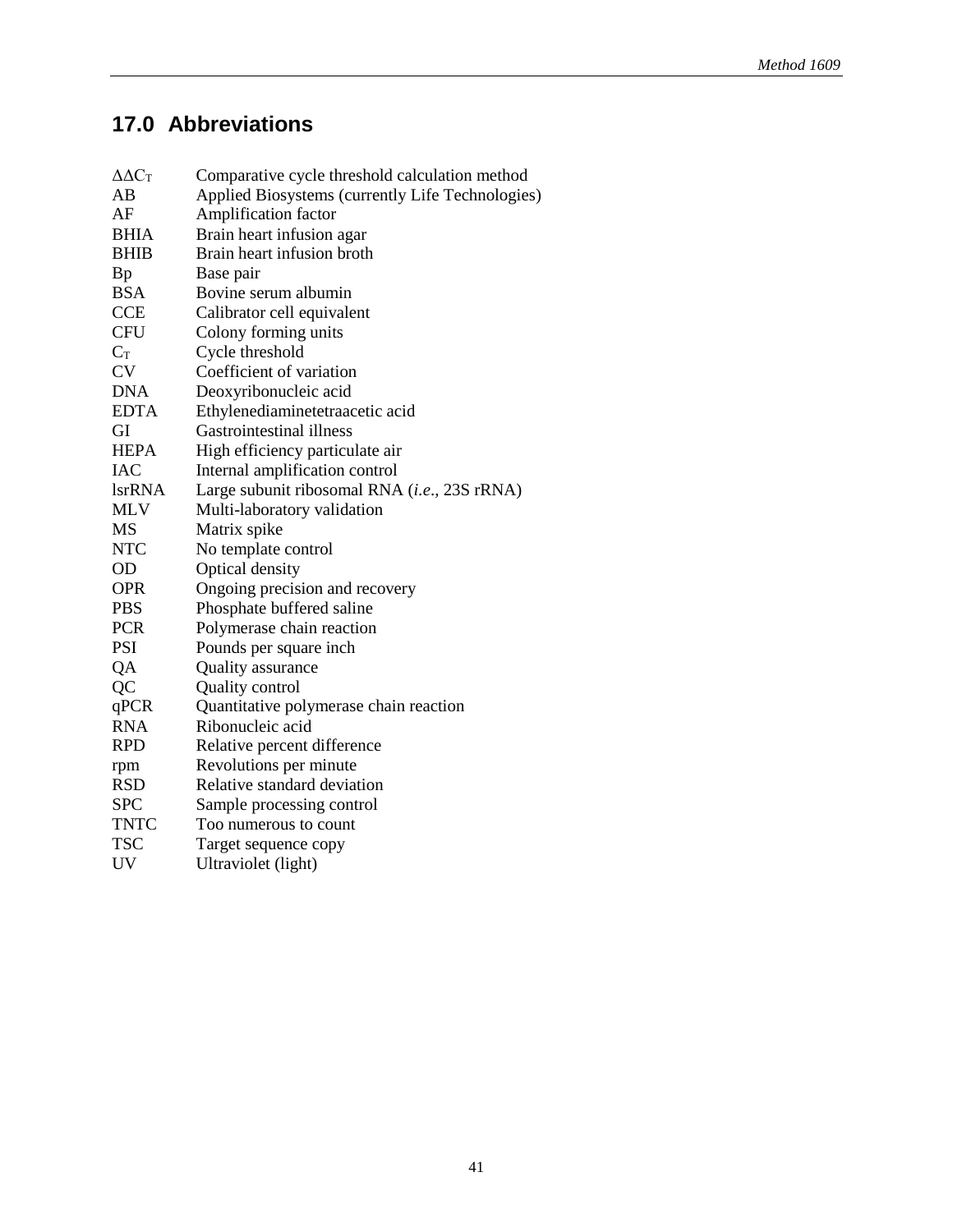# **Appendix A: Part II (General Operations), Section A (Sample Collection, Preservation, and Storage)**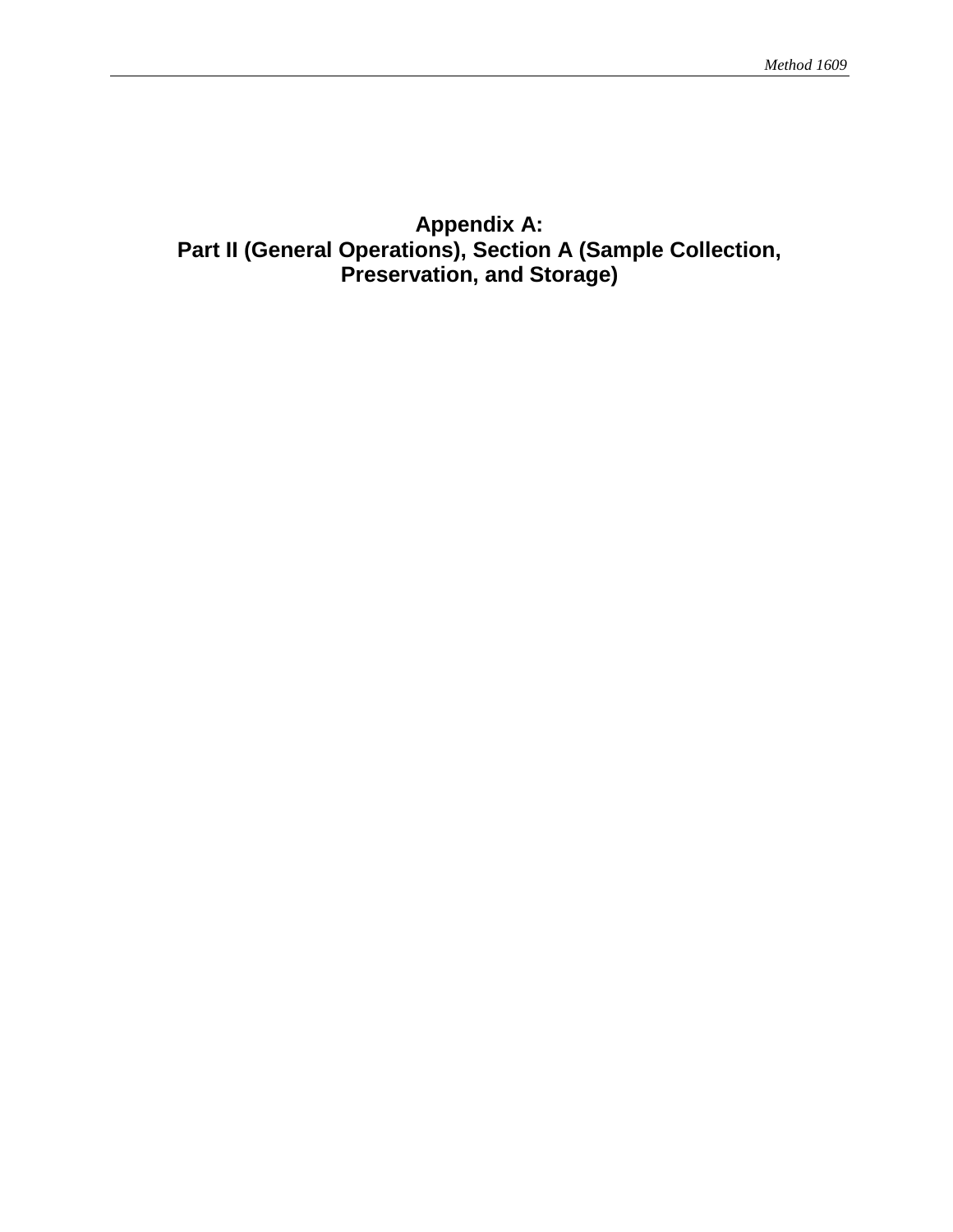### **Sample Collection**<sup>1</sup>

### **1.0 Sample Containers**

**1.1 Sample Bottles:** Bottles must be resistant to sterilizing conditions and the solvent action of water. Wide-mouth borosilicate glass bottles with screw-cap or ground-glass stopper or heat-resistant plastic bottles may be used if they can be sterilized without producing toxic materials (see examples A and C in Figure 1). Screw-caps must not produce bacteriostatic or nutritive compounds upon sterilization.



Figure 1. Suggested sample containers

- **1.2 Selection and Cleaning of Bottles:** Samples bottles should be at least 125 mL volume for adequate sampling and for good mixing. Bottles of 250 mL, 500 mL, and 1000 mL volume are often used for multiple analyses. Discard bottles which have chips, cracks, and etched surfaces. Bottle closures must be water-tight. Before use, thoroughly cleanse bottles and closures with detergent and hot water, followed by a hot water rinse to remove all trace of detergent. Then rinse them three times with laboratory-pure water.
- **1.3 Dechlorinating Agent:** The agent must be placed in the bottle when water and wastewater samples containing residual chlorine are anticipated. Add sodium thiosulfate to the bottle before sterilization at a concentration of 0.1 mL of a 10% solution for each 125 mL sample volume. This concentration will neutralize approximately 15 mg/L of residue chlorine.
- **1.4 Chelating Agent:** A chelating agent should be added to sample bottles used to collect samples suspected of containing  $>0.0$  1 mg/L concentrations of heavy metals such as copper, nickel or zinc, etc. Add 0.3 mL of a 15% solution of ethylenediaminetetraacetic acid (EDTA) tetrasodium salt, for each 125 mL sample volume prior to sterilization.
- **1.5 Wrapping Bottles: Protect** the tops and necks of glass stoppered bottles from contamination by covering them before sterilization with aluminum foil or Kraft paper.
- **1.6** Sterilization of Bottles: Autoclave glass or heat-resistant plastic bottles at 121<sup>°</sup>C for 15 minutes. Alternatively, dry glassware may be sterilized in a hot oven at 170°C for not less than two hours. Ethylene oxide gas sterilization is acceptable for plastic containers that are not heat-resistant. Sample bottles sterilized by gas should be stored overnight before being used to allow the last traces of gas to dissipate.
- $<sup>1</sup>$  The text is taken from Part II, Section A, of the EPA publication "Microbiological Methods for</sup> Monitoring the Environment" EPA-600/8-78-017, December 1978.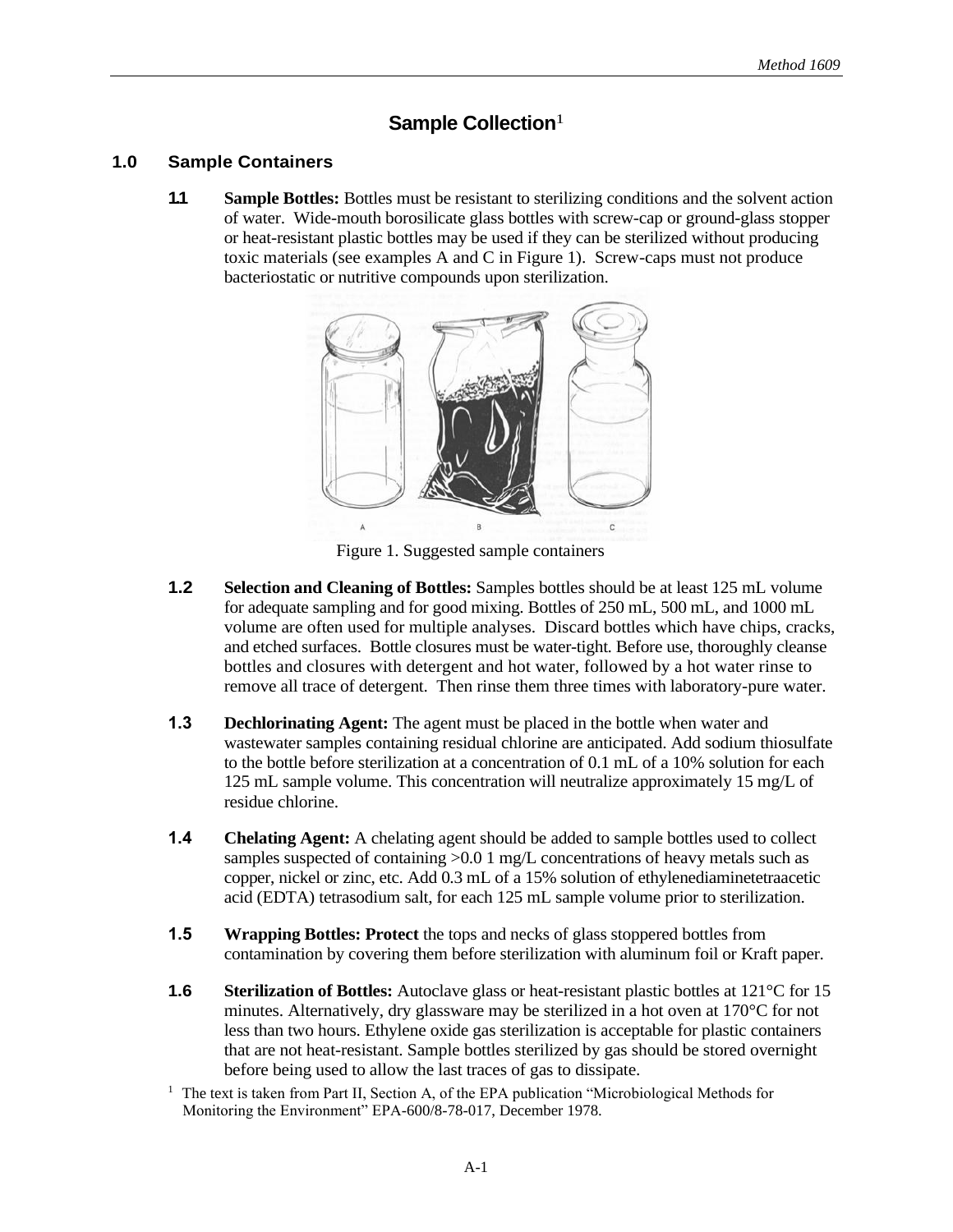**1.7 Plastic Bags:** The commercially available bags (Whirl-pak) (see example B in Figure 1) are a practical substitute for plastic or glass samples bottles in sampling soil, sediment, or biosolids. The bags are sealed in manufacture and opened only at time of sampling. The manufacturer states that such bags are sterilized.

### **2.0 Sampling Techniques**

Samples are collected by hand or with a sampling device if the sampling site has difficult access such as a bridge or bank adjacent to a surface water.

- **2.1 Chlorinated Samples: When** samples such as treated waters, chlorinated wastewaters or recreational waters are collected, the sample bottle must contain a dechlorinating agent (see Section 1.3 above).
- **2.2 Composite Sampling:** In no case should a composite sample be collected for bacteriologic examination. Data from individual samples show a range of values. A composite sample will not display this range. Individual results will give information about industrial process variations in flow and composition. Also, one or more portions that make up a composite sample may contain toxic or nutritive materials and cause erroneous results.
- **2.3 Surface Sampling by Hand:** A grab sample is obtained using a sample bottle prepared as described in (1) above. Identify the sampling site on the bottle label and on a field log sheet. Remove the bottle covering and closure and protect from contamination. Grasp the bottle at the base with one hand and plunge the bottle mouth down into the water to avoid introducing surface scum (Figure 2). Position the mouth of the bottle into the current away from the hand of the collector and, if applicable, away from the side of the sampling platform. The sampling depth should be 15-30 cm (6-12 inches) below the water surface. If the water body is static, an artificial current can be created, by moving the bottle horizontally in the direction it is pointed and away from the sampler. Tip the bottle slightly upwards to allow air to exit and the bottle to fill. After removal of the bottle from the stream, pour out a small portion of the sample to allow an air space of 2.5-5 cm (1-2 inches) above each sample for proper mixing of the sample before analyses. Tightly stopper the bottle and place on ice (do not freeze) for transport to the laboratory.



Figure 2. Grab sampling technique for surface waters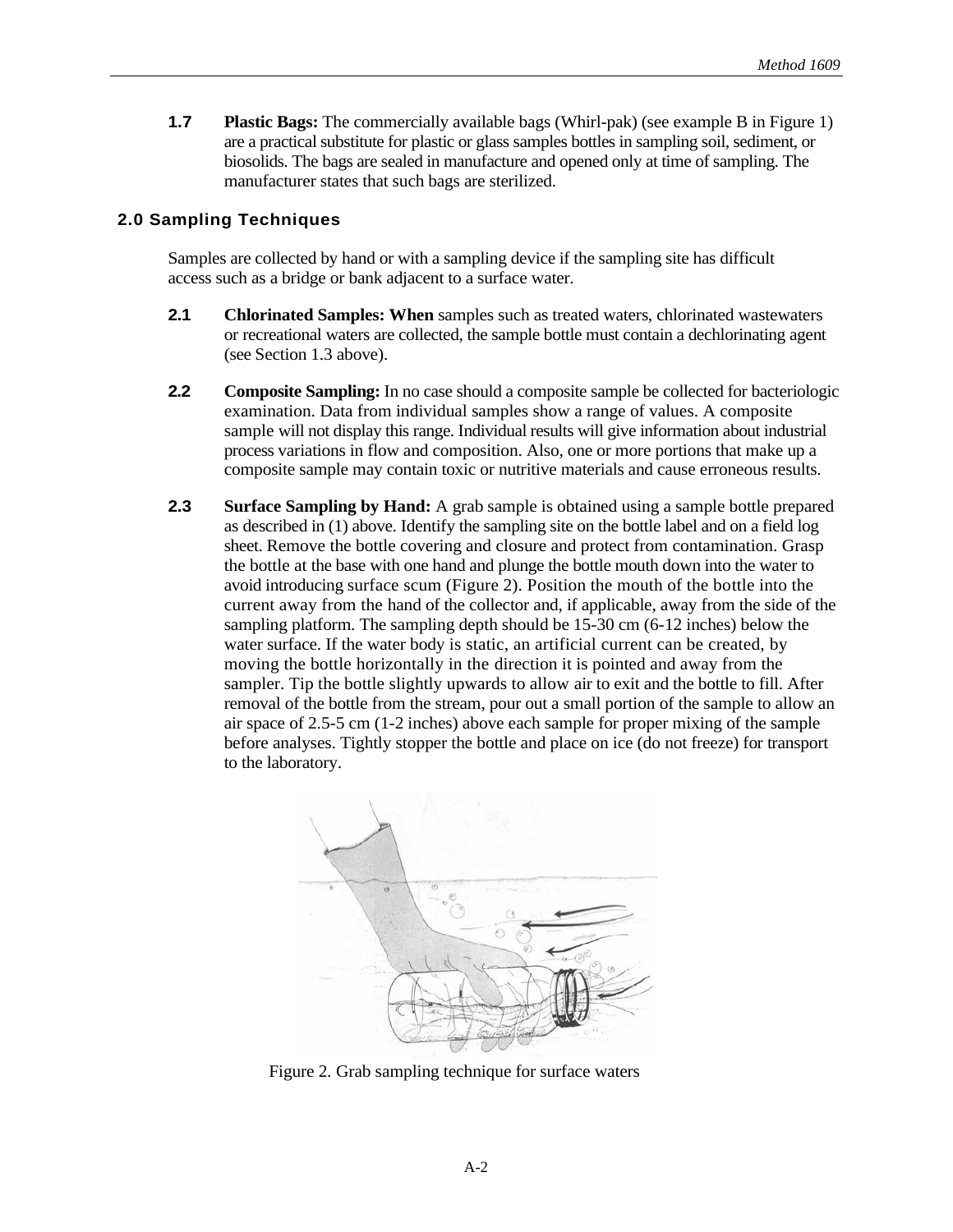### **3.0 Selection of Sampling Sites and Frequency**

These will be described for streams, rivers, estuarine, marine, and recreational waters as well as domestic and industrial wastewaters.

- **3.1 •• Stream Sampling:** The objectives of the initial survey dictate the location, frequency and number of samples to be collected.
	- **3.1.1** Selection of Sampling Sites: A typical stream sampling program includes sampling locations upstream of the area of concern, upstream and downstream of waste discharges, upstream and downstream from tributary entrances to the river and upstream of the mouth of the tributary. For more complex situations, where several waste discharges are involved, sampling includes sites upstream and downstream from the combined discharge area and samples taken directly from each industrial or municipal waste discharge. Using available bacteriological, chemical and discharge rate data, the contribution of each pollution source can be determined.
	- **3.1.2** Small Streams: Small streams should be sampled at background stations upstream of the pollution sources and at stations downstream from pollution sources. Additional sampling sites should be located downstream to delineate the zones of pollution. Avoid sampling areas where stagnation may occur (e.g., backwater of a tributary) and areas located near the inside bank of a curve in the stream which may not be representative of the main channel.
	- **3.1.3** Large Streams and Rivers: Large streams are usually not well mixed laterally for long distances downstream from the pollution sources. Sampling sites below point source pollution should be established to provide desired downstream travel time and dispersal as determined by flow rate measurements. Particular care must be taken to establish the proper sampling points. Occasionally, depth samples are necessary to determine vertical mixing patterns.
- **3.2 Estuarine and Marine Sampling**: Sampling estuarine and marine waters requires the consideration of other factors in addition to those usually recognized in fresh water sampling. They include tidal cycles, current patterns, bottom currents and countercurrents, stratification, seasonal fluctuations, dispersion of discharges and multi-depth samplings.

The frequency of sampling varies with the objectives. When a sampling program is started, it may be necessary to sample every hour around the clock to establish pollution loads and dispersion patterns. The sewage discharges may occur continuously or intermittently.

When the sampling strategy for a survey is planned, data may be available from previous hydrological studies done by the Coast Guard, Corps of Engineers, National Oceanic and Atmospheric Administration (NOAA), U.S. Geological Survey, or university and private research investigations. In a survey, float studies and dye studies are often carried out to determine surface and undercurrents. Initially depth samples are taken on the bottom and at five feet increments between surface and bottom. A random grid pattern for selecting sampling sites is established statistically.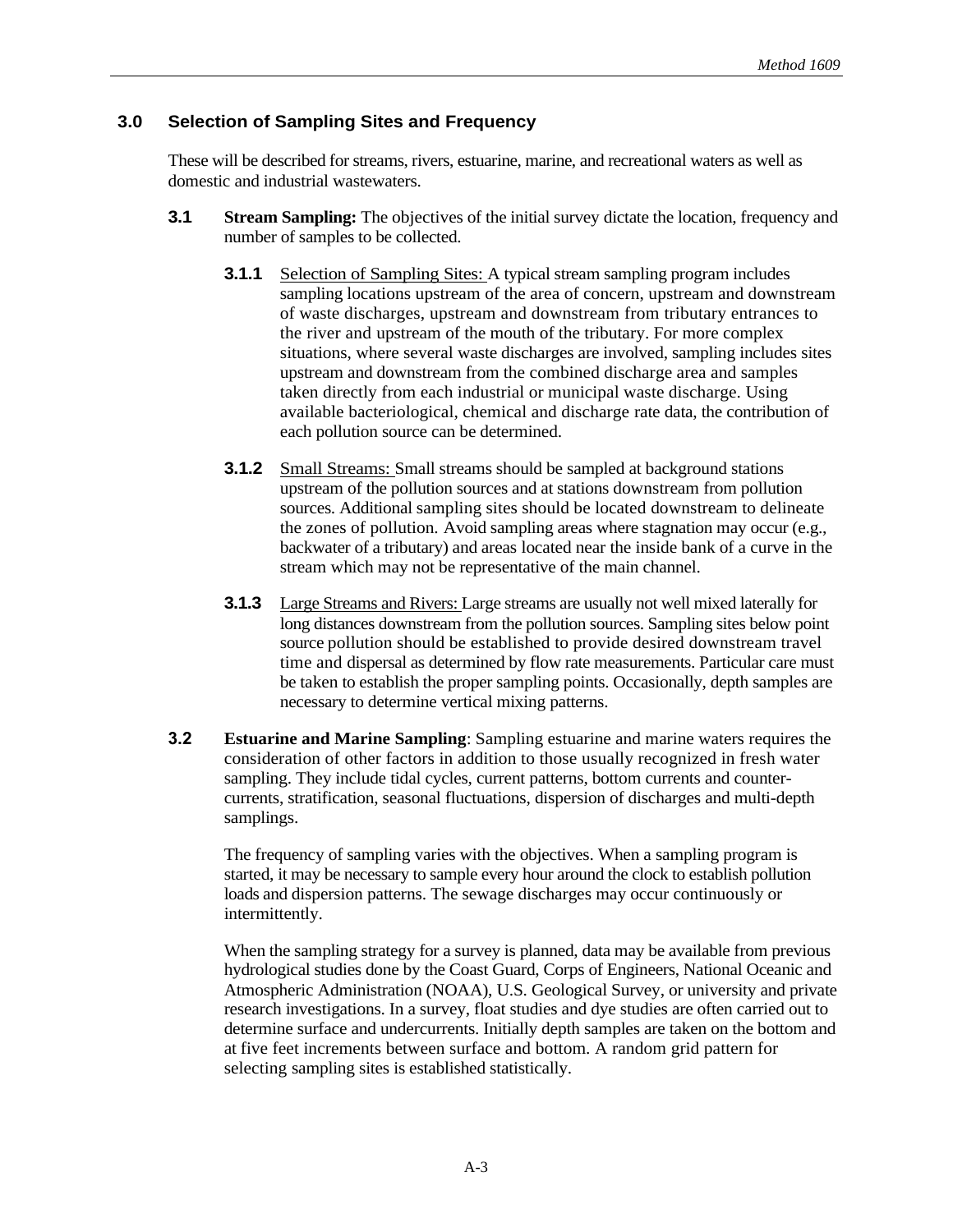**3.2.1** Estuarine Sampling: When a survey is made on an estuary, samples are often taken from a boat, usually making an end to end traverse of the estuary. Another method involves taking samples throughout a tidal cycle, every hour or two hours from a bridge or from an anchored boat at a number of fixed points.

In a large bay or estuary where many square miles of area are involved, a grid or series of stations may be necessary. Two sets of samples are usually taken from an area on a given day, one at ebb or flood slack water, and the other three hours earlier, or later, at the half tidal interval. Sampling is scheduled so that the mid-sampling time of each run coincides with the calculated occurrence of the tidal condition.

In location sampling sites, one must consider points at which tributary waters enter the main stream or estuary, location of shellfish beds and bathing beaches. The sampling stations can be adjusted as data accumulate. For example, if a series of stations half mile apart consistently show similar values, some of these stations may be dropped and other stations added in areas where data shows more variability.

Considerable stratification can occur between the salt water from the sea and the fresh water supplied by a river. It is essential when starting a survey of an unknown estuary to find out whether there is any marked stratification. This can be done by chloride determinations at different locations and depths. It is possible for stratification to occur in one part of an estuary and not in another.

On a flood tide, the more dense salt water pushing up into the less dense fresh river water will cause an overlapping with the fresh water flowing on top. A phenomenon called a salt water wedge can form. As a result, stratification occurs. If the discharge of pollution is in the salt water layer, the contamination will be concentrated near the bottom at the flood tide. The flow or velocity of the fresh water will influence the degree of stratification which occurs. If one is sampling only at the surface, it is possible that the data will not show the polluted underflowing water which was contaminated at the point below the fresh water river. Therefore, where stratification is suspected, samples at different depths will be needed to measure vertical distribution.

**3.2.2** Marine Sampling: In ocean studies, the environmental conditions are most diverse along the coast where shore, atmosphere and the surf are strong influences. The shallow coastal waters are particularly susceptible to daily fluctuations in temperature and seasonal changes.

Sampling during the entire tidal cycle or during a half cycle may be required. Many ocean studies such as sampling over the continental shelf involve huge areas and no two areas of water are the same.

Selection of sampling sites and depths are most critical in marine waters. In winter, cooling of coastal waters can result in water layers which approach  $0^{\circ}$ C. In summer, the shallow waters warm much faster than the deeper waters. Despite the higher temperature, oxygen concentrations are higher in shallow than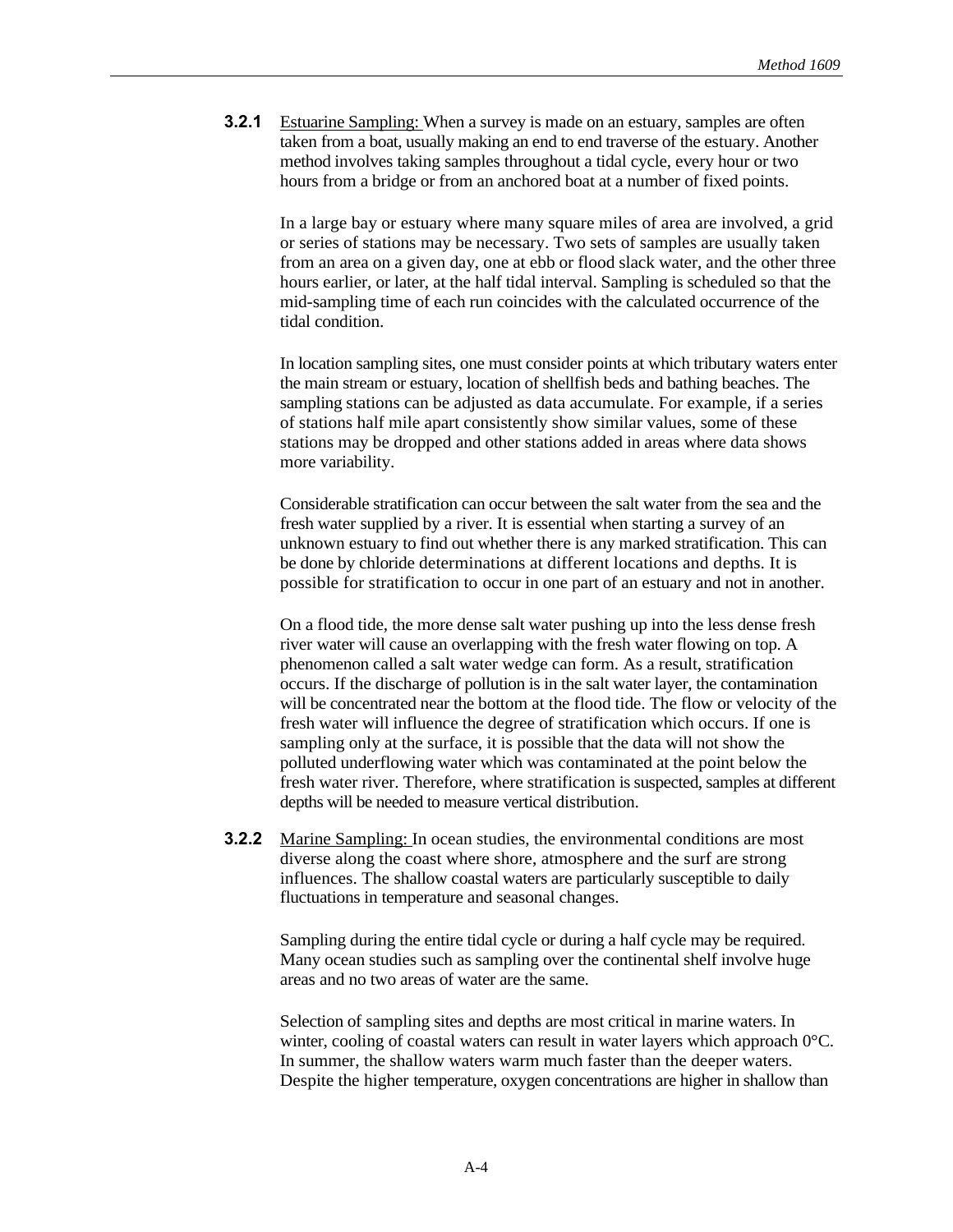in deeper waters due to greater water movement, surf action and photosynthetic activity from macrophytes and the plankton.

Moving from the shallow waters to the intermediate depths, one observes a moderation of these shallow water characteristics. In the deeper waters, there is a marked stabilization of conditions. Water temperatures are lower and more stable. There is limited turbulence, little penetration of light, sparse vegetation and the ocean floor is covered with a layer of silts and sediments.

- **3.3** Recreational Waters (Bathing Beaches): Sampling sites at bathing beaches or other recreational areas should include upstream or peripheral areas and locations adjacent to natural drains that would discharge stormwater, or run-off areas draining septic wastes from restaurants, boat marinas, or garbage collection areas. Samples of bathing beach water should be collected at locations and times of heaviest use. Daily sampling, preferably in the afternoon, is the optimum frequency during the season. Weekends and holidays which are periods of highest use must be included in the sampling program. Samples of estuarine bathing waters should be obtained at high tide, ebb tide and low tide in order to determine the cyclic water quality and deterioration that must be monitored during the swimming season.
- **3.4** Domestic and Industrial Waste Discharges: It is often necessary to sample secondary and tertiary wastes from municipal waste treatment plants and various industrial waste treatment operations. In situations where the plant treatment efficiency varies considerably, grab samples are collected around the clock at selected intervals for a three to five day period. If it is known that the process displays little variation, fewer samples are needed. In no case should a composite sample be collected for bacteriological examination. The National Pollution Discharge Elimination System (NPDES) has established wastewater treatment plant effluent limits for all dischargers. These are often based on maximum and mean values. A sufficient number of samples must be collected to satisfy the permit and/or to provide statistically sound data and give a fair representation of the bacteriological quality of the discharge.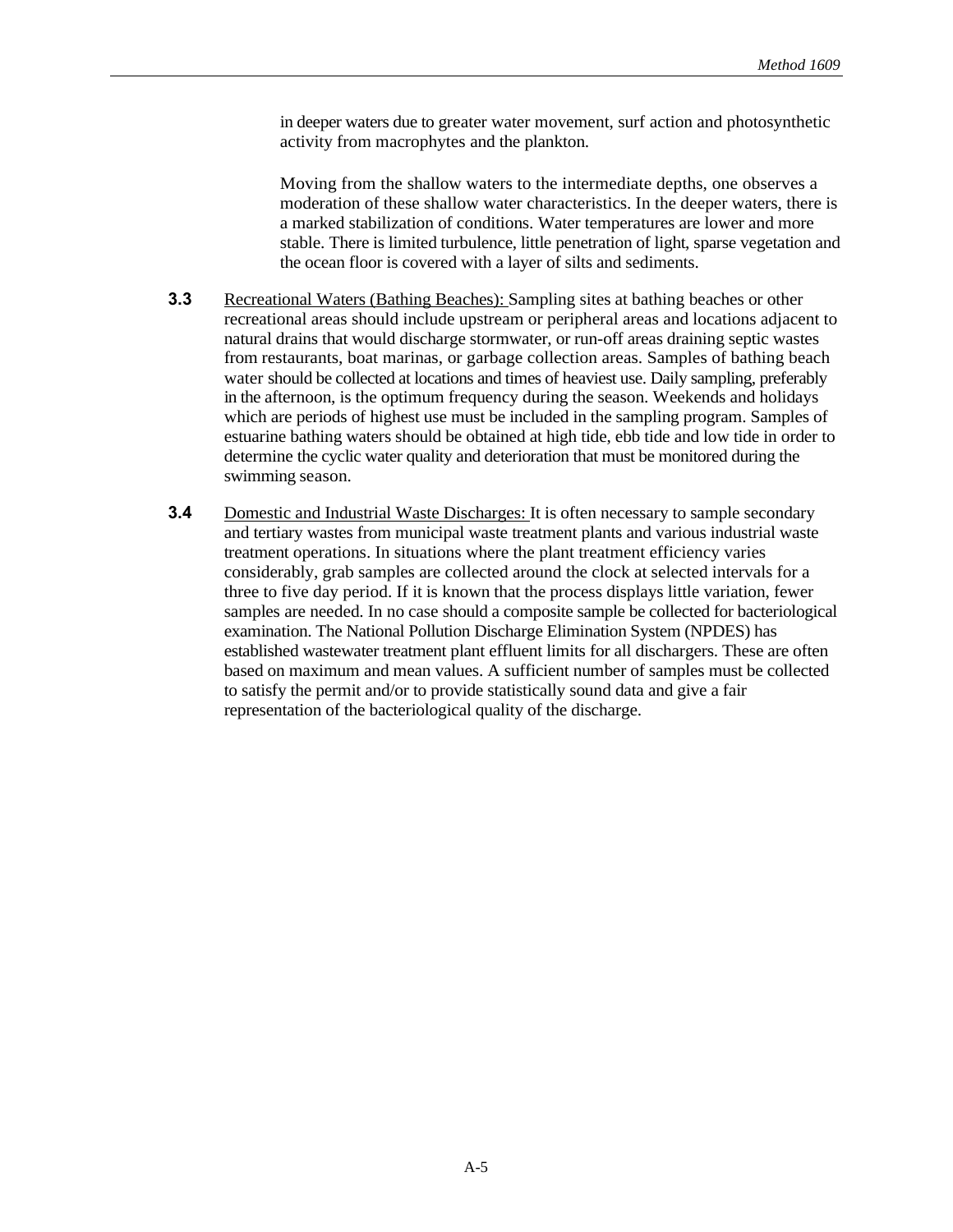## **Appendix B: Life Technologies StepOnePlus™, Applied Biosystems AB 7900, and AB 7500 Real-Time PCR System Operation**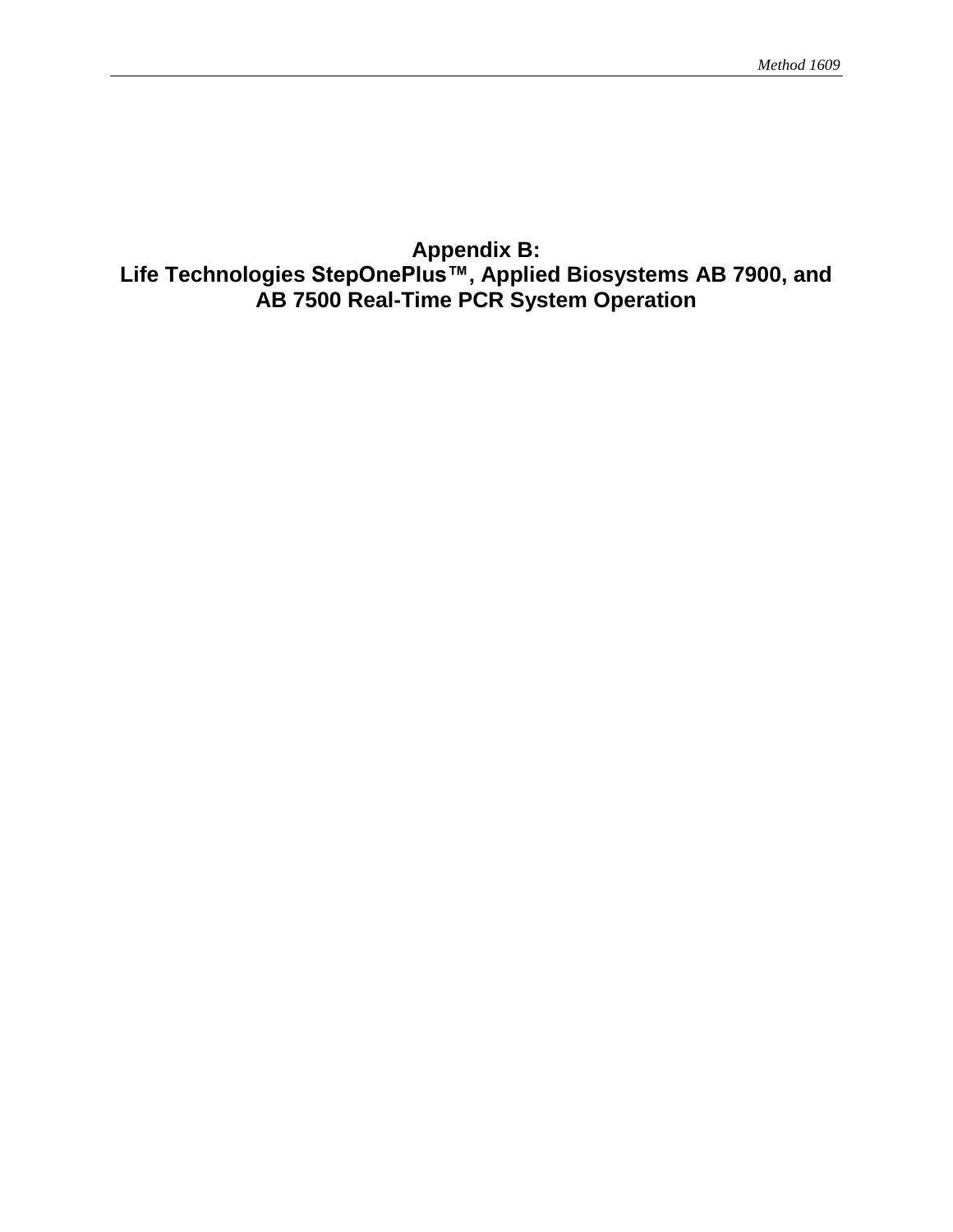# **Appendix B: Life Technologies StepOnePlus™, Applied Biosystems AB 7900, and AB 7500 Real-Time PCR System Operation**

### **1.0 Life Technologies StepOnePlus™**

- **1.0.1** Turn on the StepOnePlus™ and then the computer. Launch the **StepOnePlus™** software program by double clicking on its icon on the computer desktop or from the Computer Programs menu.
- **1.0.2** On the StepOnePlus™ home screen select **Advanced Set Up**.
- **1.0.3** On the right side of the main screen click in the box **Experiment Name**, enter identifying information for the experiment (Name/Date etc such that experiment can be identified). Then go through the following fields:
	- Which instrument is going to be used to run the experiment: **StepOnePlus™ Instrument** (96 wells) is default (highlighted).
	- What experiment do you want to set up: **Quantitation-Standard Curve** is default (highlighted).
	- Which reagents will be used to detect the target: **TaqMan® Reagents** is default (highlighted).
	- Which ramp speed do you want to use in the instrument run: Click on **Standard-2 hours** (Not Default)
- **1.0.4** Click on **Plate Set Up** from the navigational pane of the present screen to define the targets, and then assign them to wells in the reaction plate (Step 1.0.8).
- **1.0.5** Define target You can add a new target or use a saved target. By clicking on **Add Saved Target** the window with the target library will open.
- **1.0.6** Select the target(s) for your assay(s) and click on **Add Selected Targets**. All of the targets may be selected simultaneously by holding the Ctrl key and highlighting the desired targets (*e.g*., Entero, Sketa). The selected targets will then be added on to the define target and sample screen.
- **1.0.7** Optional: If a new target is to be added click the **Enter Target Name** cell and type the name. From the **Reporter** dropdown menu, select FAM (default). From the **Quencher** dropdown menu, select TAMRA (NFQ-MGB) (default). Leave the default in the color field.
- **1.0.8** Click on the tab **Assign Targets and Samples** to see the screen view of the plate layout with 96 wells.
	- Select the wells, based on the plate set up, by highlighting, one target at a time.
	- Select the wells for the first target by checking the box for the desired target in **Assign Target** to the selected wells and it will automatically populate the wells for that target. If more than one target is being used, repeat the process above for each target.
	- The wells can be selected individually or by rows by clicking in the left corner of the row. In addition, the whole plate may be selected by clicking in the left corner of the plate.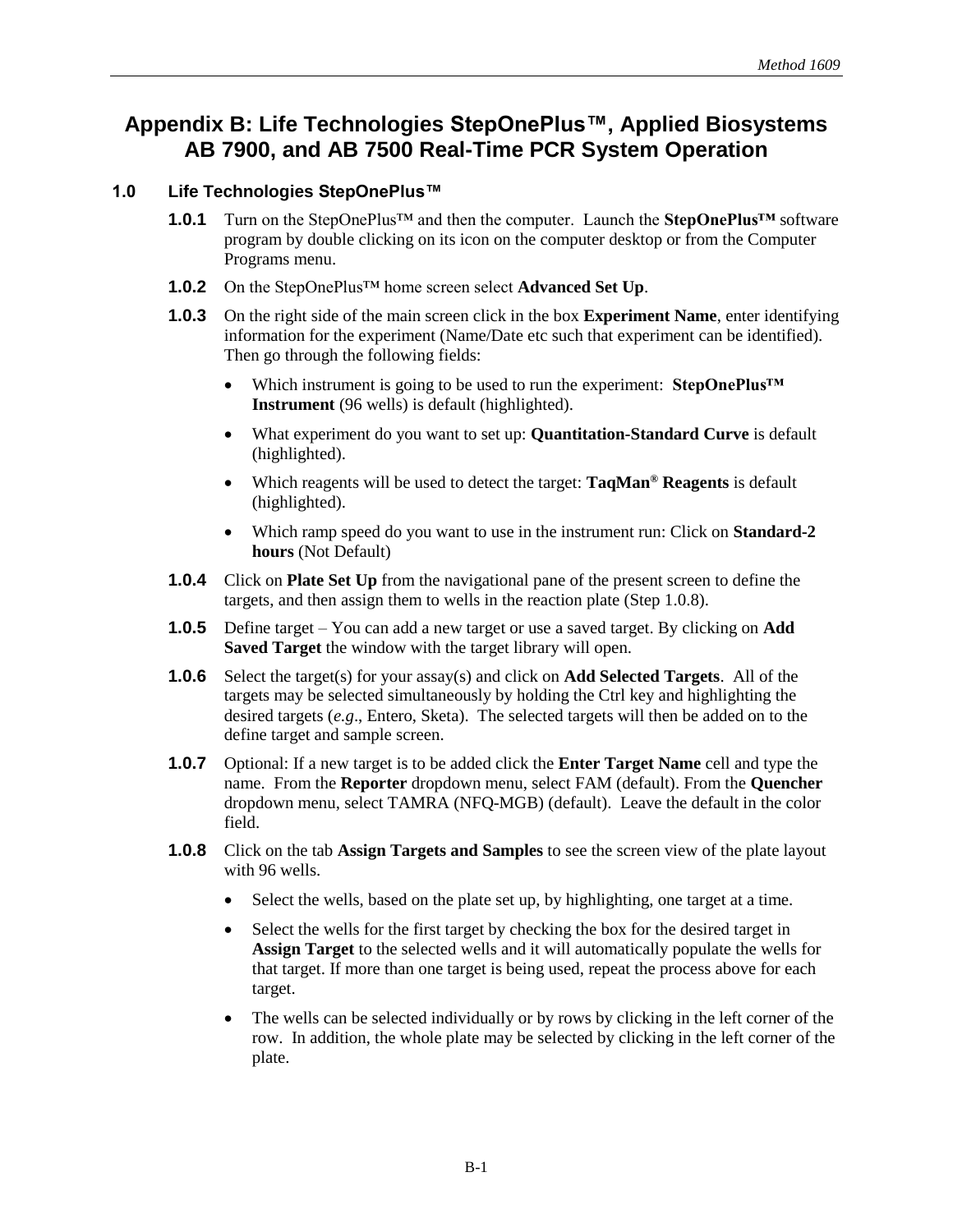- To deselect a row or well press Ctrl & click the selected portion one more time and it will deselect the row or well. Selected wells/rows will be highlighted grey, while unselected wells/rows will remain white.
- **1.0.9** Run the Method
	- **1.0.9.1** On the run method screen, review the reaction volume and the thermal profile for the default run. If needed: The default run method can be edited or replaced with one from the run method library. Click either the **Graphical view** (default) or **Tabular View** tab.
	- **1.0.9.2** Make sure the reaction volume per well field displays 25 µL, this is not the default setting.
	- **1.0.9.3** Set the thermal profile to the following holding and cycling stages: Holding Stage 1: 50.0°C for 2:00 minutes, Holding Stage 2: 95.0°C for 10:00 minutes, Cycling Stage: 95.0°C for 0:15 seconds. The second step of the Cycling Stage is defaulted at 60.0°C for 1 minute. Use instrument default of 40 cycles.
	- **1.0.9.4** *Note*: When using a run from the library click on the tab **Open Run Method** in the graphical view. Select **Run Method** and click ok. It will replace the default run with the saved run.
- **1.0.10** Load the plate into the instrument.
- **1.0.11** Click on the **Plate Set Up** tab and start the run by clicking the green button in the upper right hand corner of the screen.
	- **1.0.11.1** Save Experiment dialogue box − Click **Save** to accept default file name and location (the name assigned when setting up the experiment). The experiment is saved by default to the <drive>:\ applied Biosystems\<software name>\experiment folder.
	- **1.0.11.2** Run progress can be viewed from the touch screen of the instrument. *At the beginning of a run do not leave the instrument or computer until you verify that the run has started.*
- **1.0.12** Once the run is completed remove the reaction plate and discard.
- **1.0.13** Analyze the run
	- **1.0.13.1** Click on the tab in the top right corner of screen to **Analyze the Run**.
	- **1.0.13.2** Highlight all of the sample wells and click on **Analysis Settings** to get to C<sub>T</sub> settings (default  $C_T$  settings).
	- **1.0.13.3** Highlight all the targets running in the plate; uncheck the default setting for automatic threshold and **set the threshold to 0.03**. Keep the Automatic Baseline. Click on **Apply Analysis Settings** to save changes. The new settings can be confirmed by viewing the threshold line on the amplification plot.
- **1.0.14** Press the **Export** tab on the left corner of the view plate layout screen. Click on the browse button to find the correct place to **export the data** and click Start Exporting. After the export is done **close export tool**.

### **1.1 AB 7900 Real-Time PCR System Operation**

**1.1.1** Turn on the AB Model 7900 and then the computer. Launch the **SDS 2.2.2** software program by double clicking on its icon on the computer desktop or from the Computer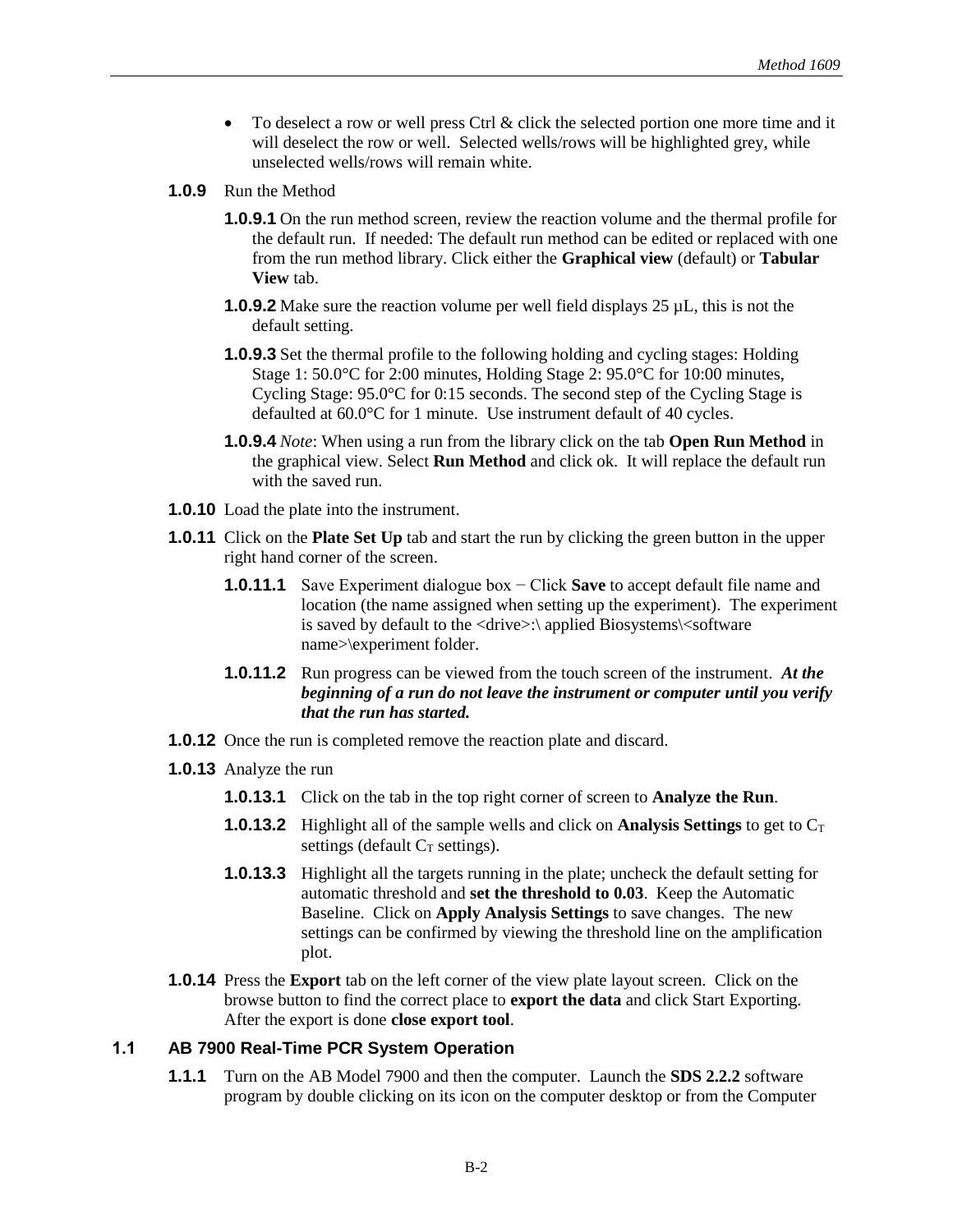Programs menu. The computer will establish communication with the 7900 instrument and if the connection is successful, the software will display the Connected icon in the status bar when a plate document is opened.

- **1.1.2** Under File menu, select **New**.
- **1.1.3** In resulting **New Document** window that appears, change container selection from **384 well clear plate** to **96 well clear plate** using drop down menu. Accept default selections of **Absolute Quantification** and **Blank Template**. Click **OK** to display a new plate document.
- **1.1.4** Click, hold and drag mouse over all PCR reaction tray wells containing samples in upper left window. Selected wells will be outlined with a bold line and their position numbers should appear in the results table in the lower left window. To unselect wells, repeat above process while holding down control key.
- **1.1.5** Above right hand window, click on **Setup** tab.
- **1.1.6** Before any analyses are performed, a specific detector for the method must be created. Click on **Add Detector** button at the bottom of the setup screen.
- **1.1.7** Click on **New** in the pop-up window that appears. Another pop-up window will appear. Under **Name**, type in a name for the detector that will be used by this method (*e.g.*, "Method 1609"). Under **Group** select Default. Under **Reporter** select FAM and VIC. Under **Quencher** select TAMRA. Click on **OK** to close second pop-up window. This step only needs to be performed before the initial analysis run of the method. The detector that is named is selected in all subsequent analysis runs as indicated in step 1.1.8)
- **1.1.8** In pop-up window that was opened in step 1.1.7, select the desired detector under Names menu (*e.g.,* Method 1609) and click on **Copy to Plate Document** button. Click on **Done** button to return to setup screen.
- **1.1.9** Click on **Use** box next to FAM (Entero and Sketa 22) VIC (IAC) detectors in right hand window. These boxes should become marked with an X. Name and color codes for FAM and VIC detectors should appear in each of the selected well positions in the upper left window and a data column for this detector should be created for each of the selected well positions in the results table in the lower left window.
- **1.1.10** Click on **Instrument** tab right hand window.
- **1.1.11** In instrument screen, change **sample volume** to 25 μL and choose **9600 emulation**.
- **1.1.12** Still in instrument screen, click on **Connect,** then click on **Open/Close** button in lower right hand "Real Time" window to open PCR reaction tray holder door on instrument.
- **1.1.13** Insert PCR reaction tray with prepared reactions in holder.
- **1.1.14** Click on **Open/Close** button to close PCR reaction tray holder door on instrument.
- **1.1.15** Click on **Start** button in lower right hand "Real Time" window to start thermal cycling in instrument.
- **1.1.16** Name run file at prompt.
- **1.1.17** At termination of the run, instrument-calculated cycle threshold  $(C_T)$  values should automatically appear for each well position and detector entry in the lower left hand results table window.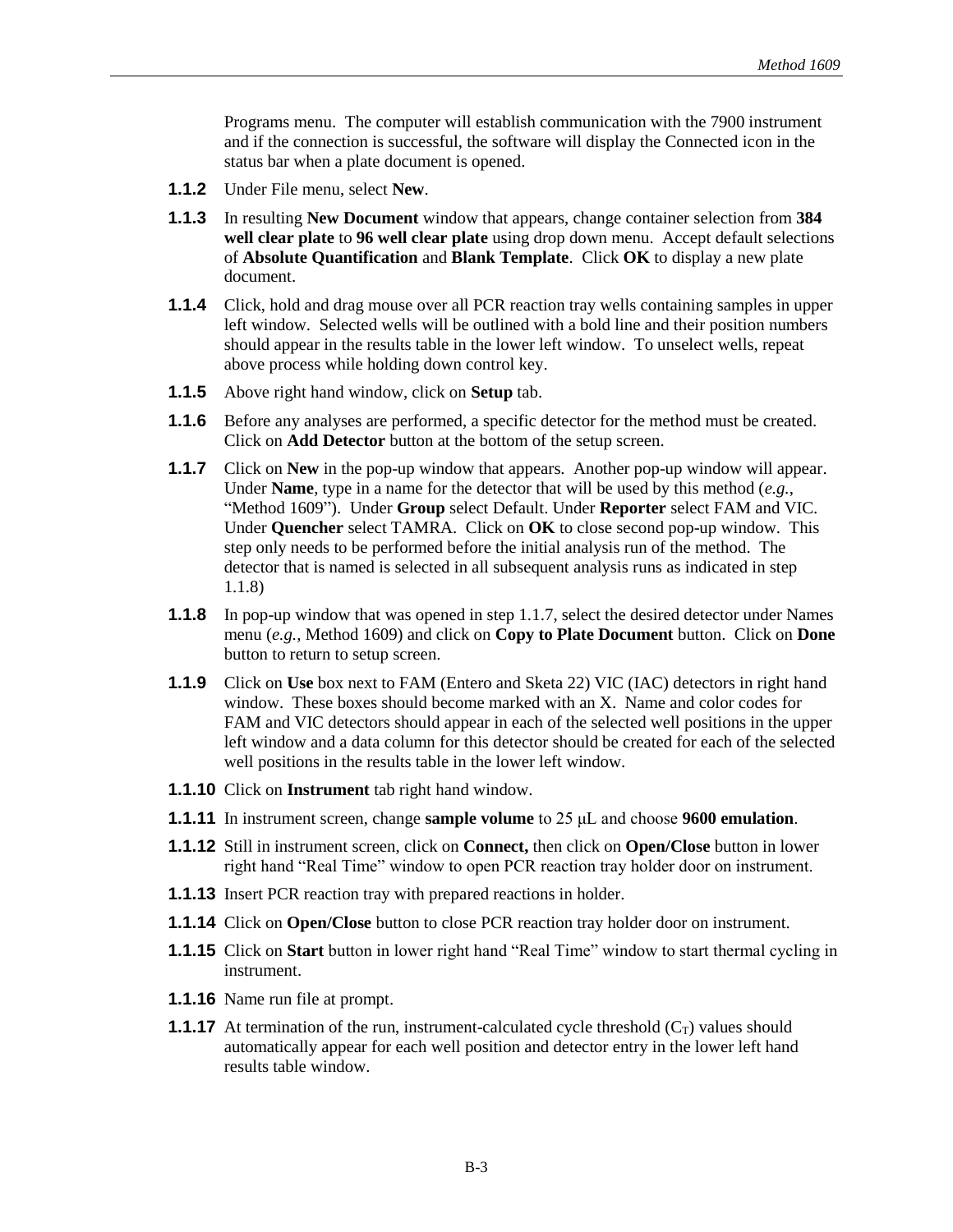- **1.1.18** At termination of the run success complete, choose **Analysis Settings** from the toolbar. In that box enter a value for the **Manual CT Threshold** (see 1.0.13.3). Click on **OK**. Click on **Analyze** from the toolbar. You should see  $C_T$  values in the Results Table.
- **1.1.19** The instrument-selected threshold line is indicated by the bold red line on the plot and the value is listed below the window. This can be manually adjusted by either click-hold and dragging the line up or down or entering new values below. *Note*: Based on results thus far with the instrument, the threshold value can be adjusted from the default value of 0.2 to 0.03, however, this should be done only if the threshold line remains above the background values (seen before the growth curves) for all of the samples.
- **1.1.20** Calculated C<sub>T</sub> values for each of the sample tray positions in the lower left hand "Results" Table" will automatically be updated following adjustments of the threshold line. Once the threshold is adjusted to the desired level, select "Print Report" under the "File" menu. Check or uncheck desired report items by clicking on their associated boxes and the click on "Print" button. *Note*: Minimum report should have both detector boxes, *i.e*., "FAM" checked which will show  $C_T$  values for all selected tray positions for this detector.
- **1.1.21** Export data by clicking on **File** from the toolbar. From the drop down menu choose **Export**. In the box you will see **Look in**: and here you choose a directory to send the exported file too. Click on **Export**. **Save changes** to document? will appear, click on **Yes**. Click **OK**.

### **1.2 AB 7500 (non-Fast) Real-Time PCR System Operation**

- **1.2.1** Turn on the AB Model 7500 and then the computer. Launch the software program by double clicking on its icon on the computer desktop or from the Computer Programs menu. The computer will establish communication with the 7500 instrument. See "How to Set Up a New Experiment Using the AB 7500" for screen shots.
- **1.2.2** Click on either the **New Experiment** or **Advanced Setup** button to create a new experiment, which will pull up the Experiment Menu.
- **1.2.3** From the **Setup** menu, select **Experimental Properties** to select the experiment type and give the experiment a name. Enter the experiment name in the asterisked box.
	- **1.2.3.1** Click on **7500 (96 Wells)** to select the instrument type. *Note*: This protocol is not designed for the 7500 Fast.
	- **1.2.3.2** Scroll down to access more experiment properties options. Click on **Quantitation – Standard Curve** to select the experiment type.
	- **1.2.3.3** Click on **TaqMan**® **Reagents** to select the reagents used.
- **1.2.4** From the **Setup** menu, select **Plate Setup**. Click on the **Define Targets and Samples** tab to define the reporter-quencher dye for each target and also to enter the sample identifications (*e.g.*, Ent 5X).
	- **1.2.4.1** Click on **Add New Target** and enter the name of the target. Under the Reporter heading, click on the drop down menu to select the reporter dye **FAM** (Entero and Sketa 22) and **VIC** (IAC). Under the Quencher heading, click on the drop down menu to select **TAMRA** as the quencher.
	- **1.2.4.2** Repeat the process in Section 1.2.4.1 to add more than one target, *e.g.*, Sketa 5x.
	- **1.2.4.3** In the **Define Samples** section, click on **Add New Sample** and enter the sample name in the Sample 1 box.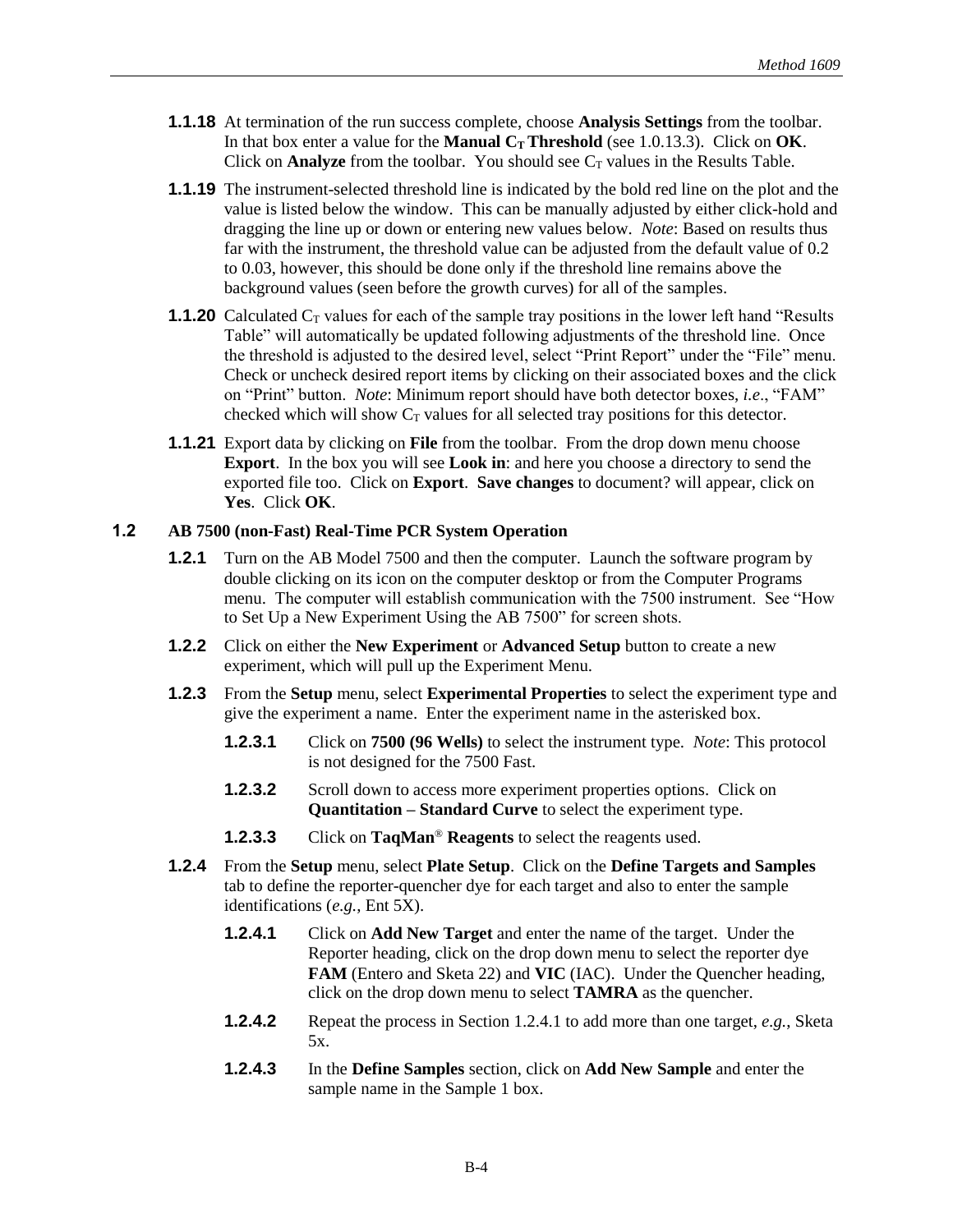- **1.2.4.4** Click on the **Assign Targets and Sample** tab to assign the Target, sample ID and sample type to the wells.
- **1.2.4.5** Drag the mouse over the desired cells to assign the Target, Task and Sample.
- **1.2.4.6** While the cells are highlighted, in the **Assign target(s) to the selected wells** section, check the box under **Assign** for the appropriate Target, then under **Task**, select **U** for unknown, **S** for standard or **N** for negative control.
- **1.2.4.7** In the **Assign sample(s)** to the selected wells section, check the box under **Assign** to label the highlighted cells as Sample 1 (*e.g.*).
- **1.2.4.8** Repeat the process in Section 1.2.4.4, dragging the mouse over the appropriate cells, and then assigning them as **U**nknowns, **S**tandards or **N**egative Controls, as appropriate. Note that for the Standards, in the **Assign target(s) to the selected wells** section, if there are 4 different values, each cell will need to be highlighted separately, and a quantity (*e.g.*, 40000.0) typed in the **Quantity** box.
- **1.2.4.9** Click on **Print Report** at the top of the screen to print a plate layout for loading master mix and sample extracts.
	- **1.2.4.9.1** Select **Plate Layout** option by clicking on the box next to it.

**1.2.4.9.2** Click **Print Report** to print the plate layout.

- **1.2.5** From the **Setup** menu, select **Run Method** to set up the thermo cycling profile.
	- **1.2.5.1** In the **Graphical View** tab, change the **Reaction Volume Per Well** from the default 50 μL to 25 μL by typing in 25.
	- **1.2.5.2** Under **Cycling Stage** section, change the **Number of Cycles** to 45.
	- **1.2.5.3** Check that the default settings of Temperature and Time for the two Holding Stages and the Cycling Stage are correct. Specifically, these should be: Holding Stage 1: 50.0°C for 1:00 minute, Holding Stage 2: 95.0°C for 10:00 minutes, and Cycling Stage: 95.0°C for 0:15 seconds.
	- **1.2.5.4** The second step of the Cycling Stage is defaulted at 60.0°C for 1 minute. *Note*: This sets the detection of the fluorescence signal to occur at the end of the second step in each cycle.
	- **1.2.5.5** Click on **Save** at the top of the screen to save the run before actually running the experiment.
	- **1.2.5.6** The Save screen will open so that you may select the folder to save the Run Data File. Type in the Experiment Name (if you did not already do so at the beginning of the Experiment Setup) and click on **Save**. If you had previously typed in an Experiment Name and there is no change, click on **Save**. *Note*: You must save to the hard drive (rather than a flash drive).
- **1.2.6** From the **Experiment** menu, select **Run** to monitor the run in real time.
	- **1.2.6.1** The Run Status screen will open click on **Start Run**. When the run has successfully started, the **Start Run** button will turn change from green to red.
- **1.2.7** When the run has completed, from the **Setup** menu, select **Analysis** to export your results. See "How to Export Results from the AB 7500 Software" for screen shots.
	- **1.2.7.1** The **Analysis Settings for** *Experiment name* screen will open.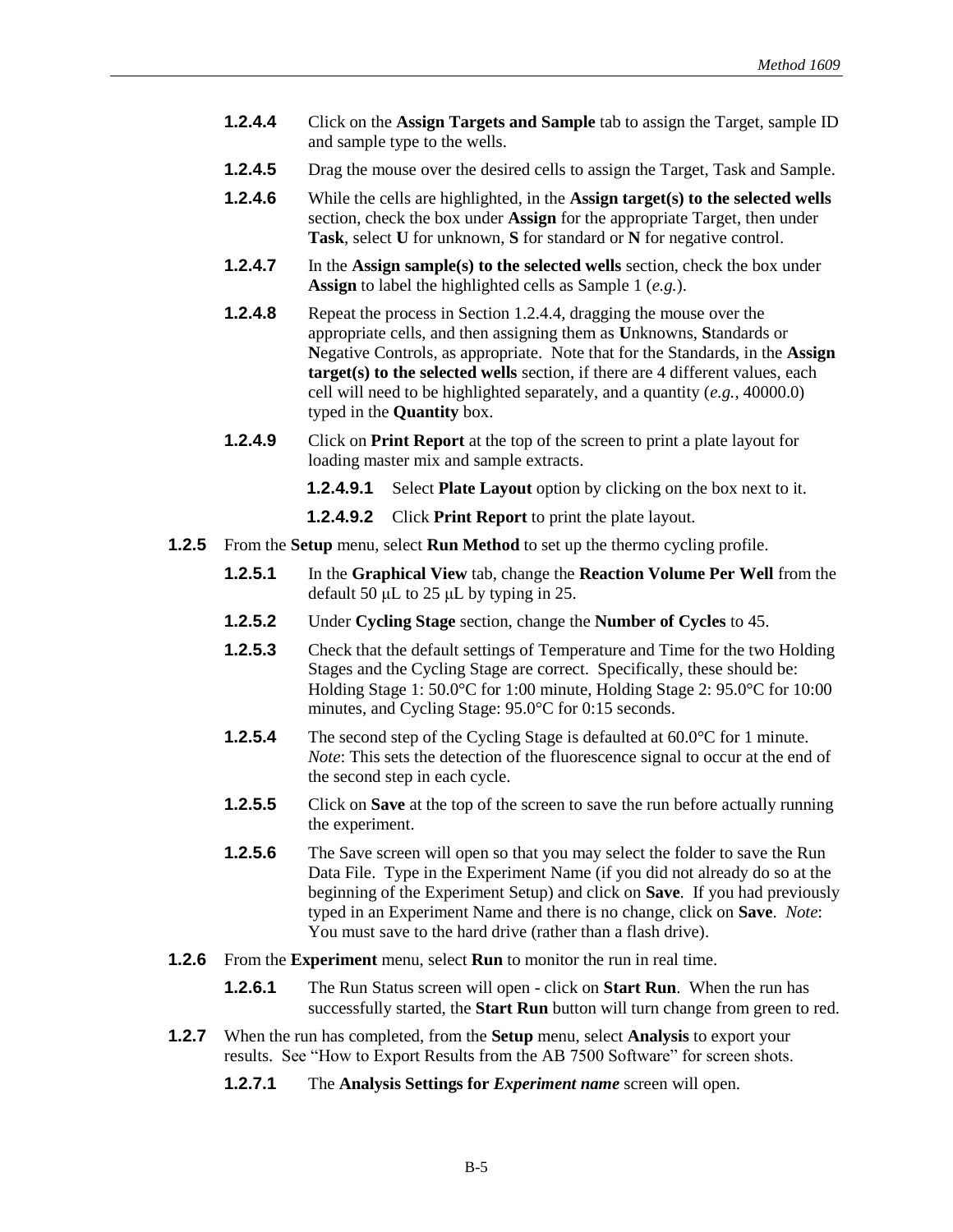- **1.2.7.2** Under the **C<sup>T</sup> Settings** tab, click on the Target desired to be set from Default to Manual Threshold setting (generally, this would be the Ent).
- **1.2.7.3** In the **C<sup>T</sup> Settings for ENT** section, uncheck the boxes next to **Use Default Settings**, and **Automatic Threshold**. Enter the desired Threshold (*e.g.,* 0.025). If more than one target is present, highlight the next target (*e.g.,* Sketa) and repeat this step.
- **1.2.7.4** Click on **Apply Analysis Settings** to save the changes.
- **1.2.8** Click on **Export** at the top of the screen to save the experiment results data and to save the selected plots required in the report. Note that the threshold value will have changed on the Amplification plot curve graphic.
	- **1.2.8.1** The Export Data screen will open. In the **Select data to export** section, check all of the boxes (*i.e.*, Sample Setup, Raw Data, Amplification Data, Results, and Multicomponent Data).
	- **1.2.8.2** For **Select one file or separate files**, select **One file** to export all the data into one file with multiple tabs.
	- **1.2.8.3** For **Export File Name**, enter the name of the Experimental data file to be exported, and for **File Type**, choose \*.xls.
	- **1.2.8.4** For **Export File Location**, click on **Browse** to select the folder in which you wish to export your file. Always save your file to the hard drive.
	- **1.2.8.5** Click on **Start Export**. When this is completed, an Export Completed screen will open – click on **Close Export Tool** to complete this task.
- **1.2.9** How to interpret your results. See "How to Interpret Results from the AB 7500" for screen shots.
	- **1.2.9.1** After exporting your data, from the **Experiment** menu, select **Analysis.**
		- **1.2.9.1.1** From the **Analysis** menu, select **Amplification Plot** to view the results of the selected samples at different plot settings.
		- **1.2.9.1.2** Drag the mouse over the desired cells to select the samples to be plotted in the amplification plot.
		- **1.2.9.1.3** In the **Amplification Plot** section, in the **Plot Settings** tab, select the **Plot Type** (from the drop down menu) and the **Graph Type** (from the drop down menu).
		- **1.2.9.1.4** If the plot requires the display of the Threshold and Baseline, in the **Options** tab, check the boxes next to **Threshold** and **Baseline**. If you want to see the results in tabular format, click on **View Well Table**, and scroll down or sideways for more samples and analysis parameters.
		- **1.2.9.1.5** The toolbar above the graph can be used to make hard copy prints, saving the file as \*.jpg, zooming in and out, and changing the plot properties.
	- **1.2.9.2** For the Standard Curve, select **Standard Curve** from the **Analysis** menu to view the results of the same sample (assuming they have the same target) and standards in the plot.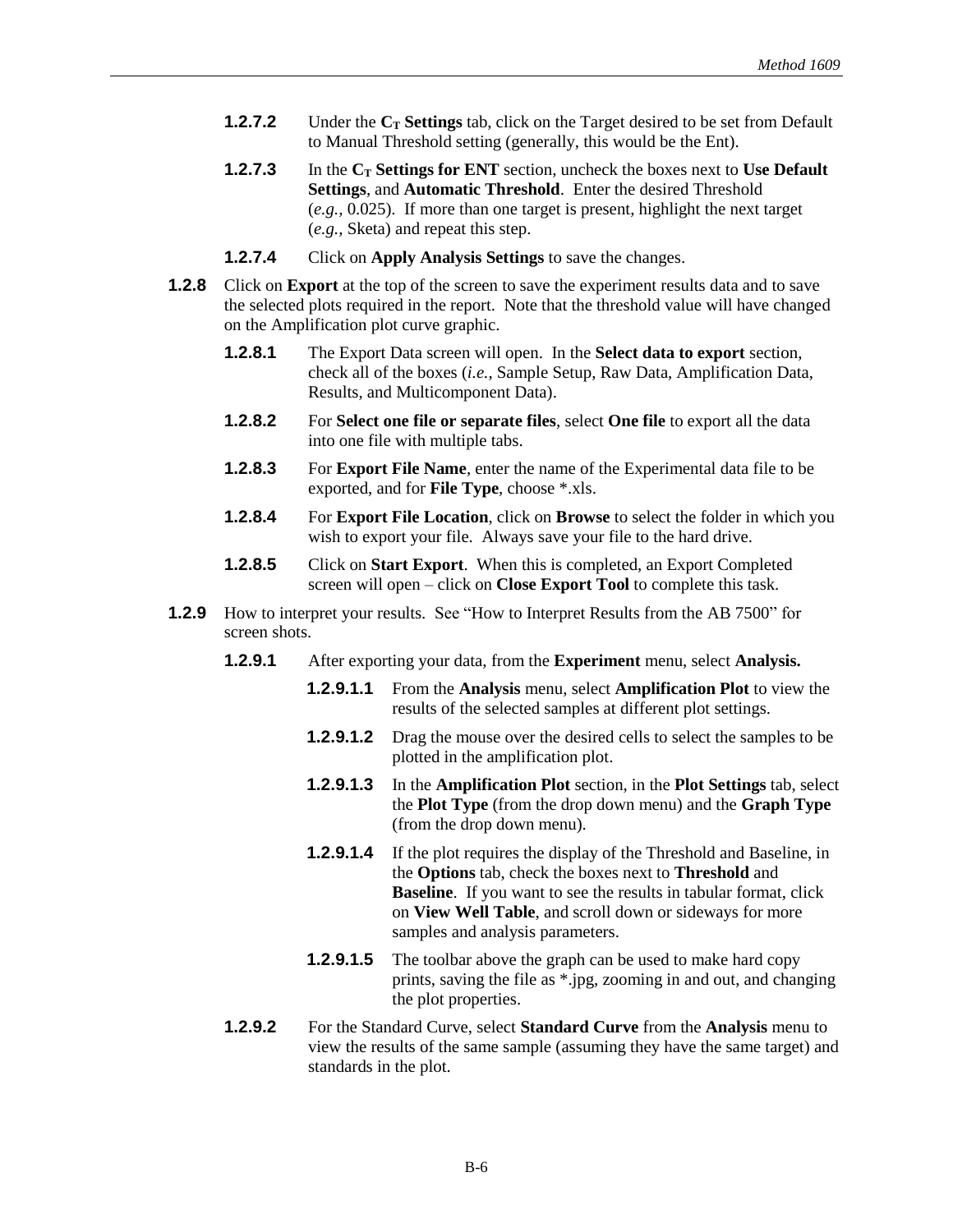- **1.2.9.2.1** In the **Plot Settings** tab, click the drop down menu arrow beside **Target** to select a different target (if the standards were analyzed in more than one target), and click the drop down menu arrow beside **Plot Color** to change the plot color.
- **1.2.9.2.2** The standard curve parameter display below the plot (*i.e.*, Target, Slope, Y-Inter(cept),  $R^2$ , and Eff% (percent efficiency) is useful for data analysis.
- **1.2.9.3** For Multicomponent plots, click on **Multicomponent Plot** from the **Analysis**  menu to view the variation in the fluorescence of the dyes used in the experiment over the ascending repeat of the 40 thermo cycles based on well, target, or dye.
- **1.2.9.4** Click on the drop down menu arrow next to **Plot Color** in the **Plot Settings** tab to select the parameter for the basis of the graph (*e.g.*, well, target, or dye).
- **1.2.9.5** For raw data plots, select **Raw Data Plot** from the **Analysis** menu to view the variation in the emission of fluorescence of the dyes in different filters present over the ascending repeat of the 40 thermo cycles.
- **1.2.9.6** In the **Options** tab, drag the pointer on the cycle scale to the desired cycle number to view the fluorescence variation through filters of the samples at that cycle.
- **1.2.9.7** For quality controls, click on **QC Summary** from the **Analysis** menu to view the analysis summary of the samples.
- **1.2.9.8** To view all the plots, click on **Multiple Plots View** from the **Analysis** menu to see all of the plots for the samples in a single window. Each plot will have its own drop down menu.
- **1.2.10** To print the report, click on **Print Report** at the top of the screen.
	- **1.2.10.1** Check all of the boxes *(i.e., Experimental Summary, Results Summary, Plate* Layout, Amplification Plot (3 boxes), Standard Curves, Results Table, and QC Summary).
	- **1.2.10.2** Click on **Print Report** at the bottom of the screen.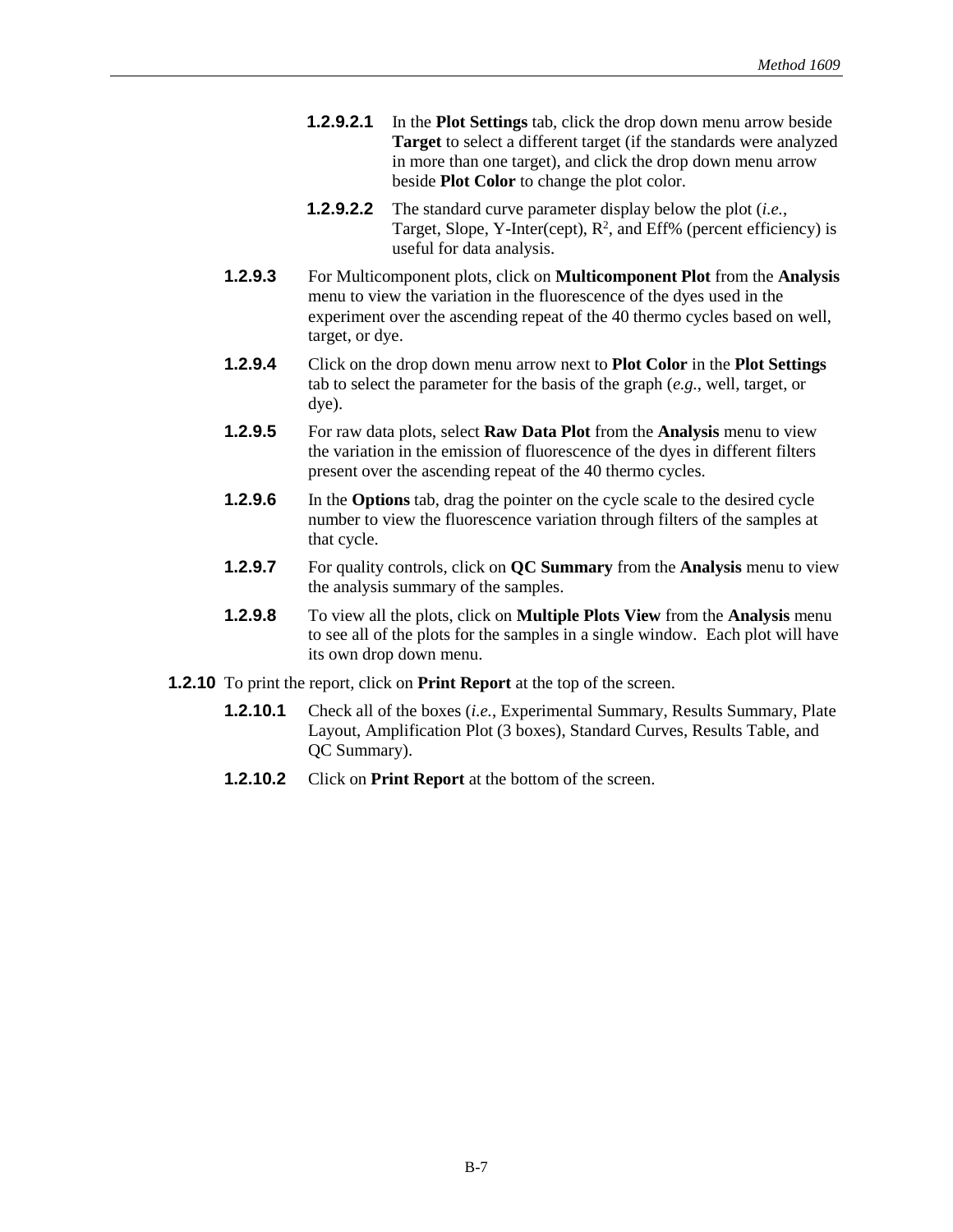# **Appendix C**: **Cepheid Smart Cycler® Operation**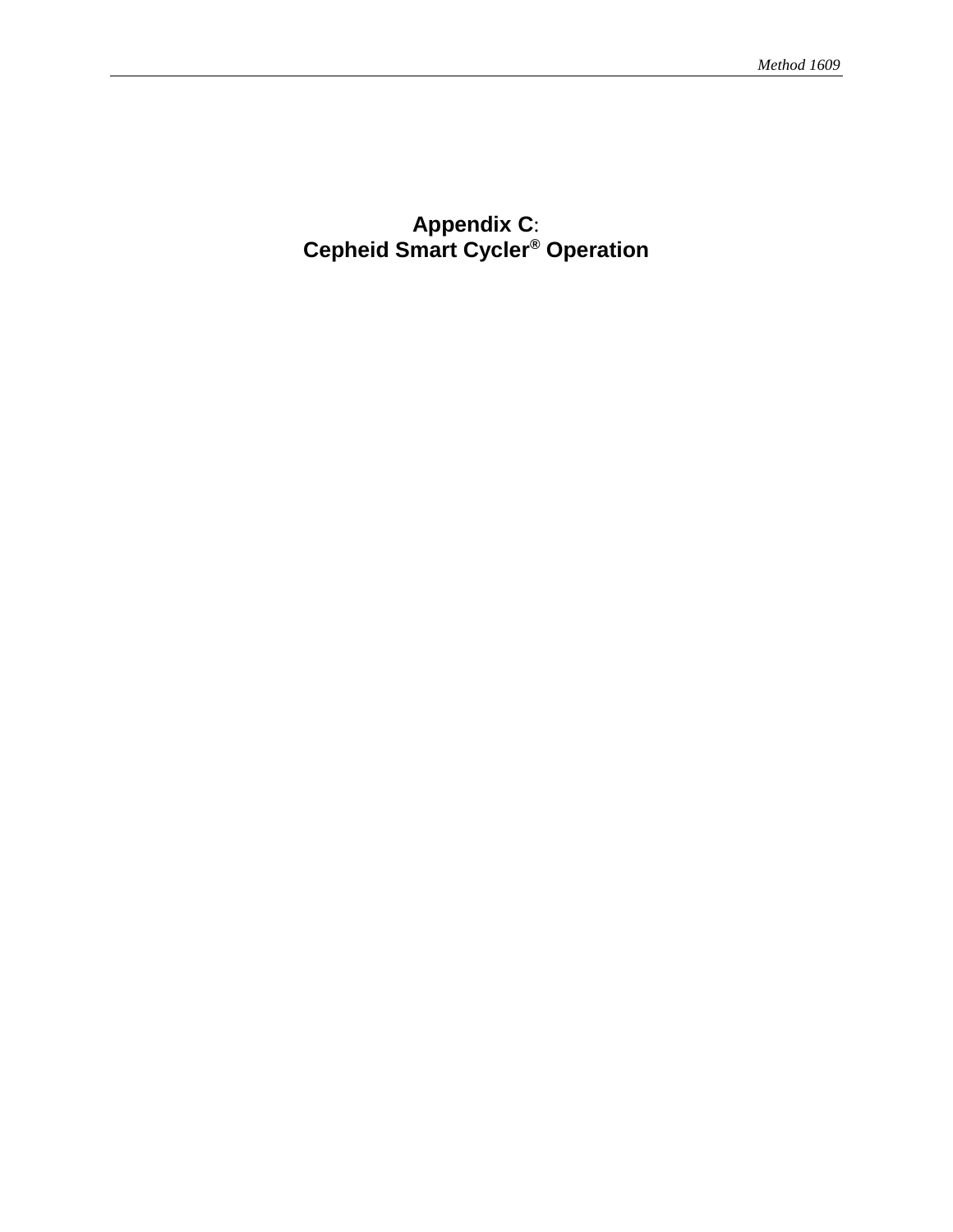# **Appendix C - Cepheid Smart Cycler® Operation**

### **1.0 Smart Cycler® Operation**

- **1.1** This protocol is intended to provide only information about critical instrument settings required to perform EPA Method 1609. Further details concerning the operation of the instrument can be obtained from the Smart Cycler® Operation Manual, Cepheid Part D0190, Rev. D.
- **1.2** Turn on the Smart Cycler<sup>®</sup>; then the computer.
- **1.3** Double-click on the **Smart Cycler**<sup>®</sup> icon on the computer desktop.
- **1.4** The following steps for defining a protocol are only required before the initial run of the instrument. The protocol that is defined in these steps is used in all subsequent runs of the instrument. See "How to Set Up a New Experiment Using the Smart Cycler® (Software Version 2.0" for screen shots.
	- **1.4.1** Click on the **Define Protocols** icon to go to **Define Protocols** screen.
	- **1.4.2** Click on the **New Protocol** button to open the **Protocol Name?** dialog. Enter "EPA Enterococcus Method 1609" for the new protocol name, and click **OK**. The protocol stages are defined in the series of boxes at the bottom of the **Define Protocol** screen. Make sure the new protocol is highlighted and begin to choose state settings. To define **Stage 1**, click on its drop-down box to display the menu of stage types; then select **Hold**. In the **Temp** column, enter 50.0, and in **Secs** column, enter 60, leaving the **Optics** setting as the default **Off** setting.
	- **1.4.3** To define **Stage 2**, click on its drop-down box to display the menu of stage types, and again select **Hold**. In the **Temp** column, enter 95.0, and in **Secs** column enter 600. Again, leave the **Optics** setting on **Off.**
	- **1.4.4** To define **Stage 3**, select **2-Temperature Cycle** from its drop down menu. For the first step, enter 95.0 in the first row of the **Temp** column and 15 in the **Secs** column, **Optics** column **Off**. For the second step, enter 60.0 in the second row of the **Temp** column, 60 in the **Secs** column, and click on the **Optics** cell to select **On** from the drop-down menu. (*Note*: This sets the detection of the fluorescence signal to occur at the end of the second step in each cycle.) Enter 40 in the **Repeat** field at the top of the **Stage 3** box to specify that it should be repeated for 40 cycles. Click the **Save Protocol** button.
	- **1.4.5** To display primary curve graphs, click **Define Graphs**. Highlight **FAM** and **VIC** in **Graph** column. Check the box for **Automatically add to new runs**. Under **Graph Type** choose **Optics** from the pull down menu. Under **Channels** check the box for **Ch 1 (FAM) and Ch 2 (VIC)**. Under **Show** check the boxes for **Primary Curve, Threshold (Vertical)** and **Threshold (Horizontal)**. Under **Axes** check the box for **Fluorescence vs. Cycle**. At the bottom of the screen click on **Save Graph**.
- **1.5** Click on the **Create Run** icon to open the **Create Run** screen. For each new run, enter a unique name in the **Run Name** field. (*Note*: The software does not allow duplicate run names).
- **1.6** Enter any additional information about the run in the **Notes** field. Click the arrow in the **Dye Set** box to display a drop-down menu of the possible selections. Select **FTTC25**. (*Note*: This selects the dye set: FAM, TET, Tex Red, Cy5, and a 25 μL reaction).
- **1.7** Click the **Add/Remove Sites** button. The **Select Protocols and Sites...** dialog will appear. Highlight (click on) the "EPA Method 1609" protocol developed prior to the first run (Section 1.4.2) in the **Protocols** list. In the **Sites** list, highlight the sites on the instrument to be used with this protocol in the current run by clicking on them with the shift key held down (*Note*: Sites refer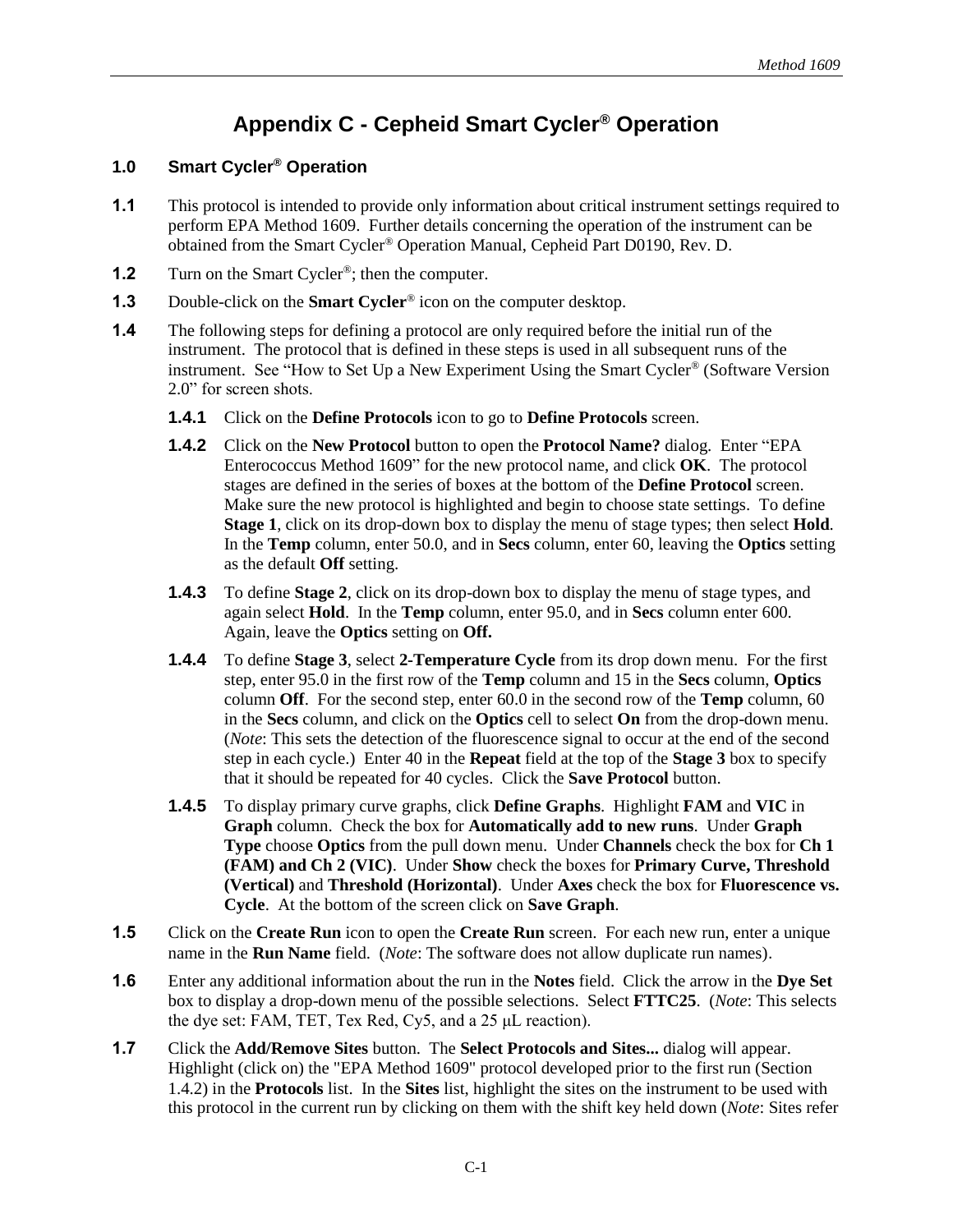to the I-core modules in the Smart Cycler® processing block in which reaction tubes will be placed; a total of 16 are possible per block. When using multiple blocks, the site numbers will be preceded by the block letters, *e.g.,* A, B, C); then click the right pointing arrow to transfer the selected sites and protocol to the **Selections** table.

- **1.8** Click on the **OK** button to save the selections, and return to the **Create Run** screen.
- **1.9** Place the loaded Smart Cycler<sup>®</sup> reaction tubes in the I-core module slots, selected above for current run. The tubes should snap into place. Either the front or back of the caps can face the front of the processing block.
- **1.10** In one of the **View** menus that is shown, select **Analysis Settings**. The displayed table includes one row for each of the four possible dye channels defined in the dye set. Click on the cell in the **FAM** row under the **Usage** column heading, and select **Assay** from the drop down menu. Set the **Usage** cells for **VIC** in the same manner. (*Note*: All assays in this protocol use FAM and VIC as the reporter dye). All other cells in this table should be left at default settings (See Smart Cycler® Operation Manual).
- **1.11** In the other **View** menu that is shown, select the **Results Table**. Enter the sample identification information for each site in the **Sample ID** column (additional information can be entered into the **Notes** column.). Leave the other columns as default settings (see Smart Cycler® Operation Manual.).
- **1.12** Click on the **Start Run** button. The orange LEDs on the Smart Cycler<sup>®</sup> processing block should turn on, and the software will automatically switch to the **View Results** screen.
- **1.13** To display the real time temperature profiles for all sites, click **Temperature** in either of the **View** menus. To display real time growth curves for all samples (*i.e.,* the fluorescence signal vs. cycle), click **FAM** and **VIC** in the other **View** menu.
- **1.14** At the end of the run, it is recommended to check the cycle threshold values calculated by the instrument for each sample by opening the **Results Table** window by clicking on this selection in the upper **View** menu. It is also recommended to inspect the growth curves in the **FAM** window and in the **VIC** window which can be opened in the same manner from the lower **View** menu. The default threshold fluorescence value is shown in this window as a single horizontal red line and the cycle thresholds for each site are shown as vertical red lines. To view the data for individual sites in this window, click on that site number in the table to the right of the graph. If the default threshold fluorescence line is well above all of the growth curve lines prior to visible amplification, the threshold fluorescence value can be changed to a lower value. This is done by reopening the **Analysis Settings** window from the upper **View** menu and entering a new value in the **Manual Thresh Fluor Units** cell in the **FAM** row and **VIC** row. Conversely if the default threshold fluorescence line is below any of the growth curve lines prior to visible amplification, the threshold fluorescence value should be changed to a higher value in the same manner. Previous studies have indicated that a threshold value of 8 works well for most analyses. Click on the **Update Analysis** button to view the new threshold line in the **FAM** window and **VIC** window. The cycle threshold values will be automatically updated in the **Results Table**.
- **1.15** Once the threshold fluorescence value is adjusted to an optimal value, click the **Save Run** button. (*Note*: The Smart Cycler® Software does not give a prompt to save changes before printing or exporting. Therefore, it is possible to make changes to the Results Table or Analysis Settings, and immediately print or export the data, then close the run without saving the changes. In this case, the data saved in the Smart Cycler® database will not match the printed or exported data. If no changes are made in the threshold fluorescence value, the run data is automatically saved as it is when the program is closed or a new run is created).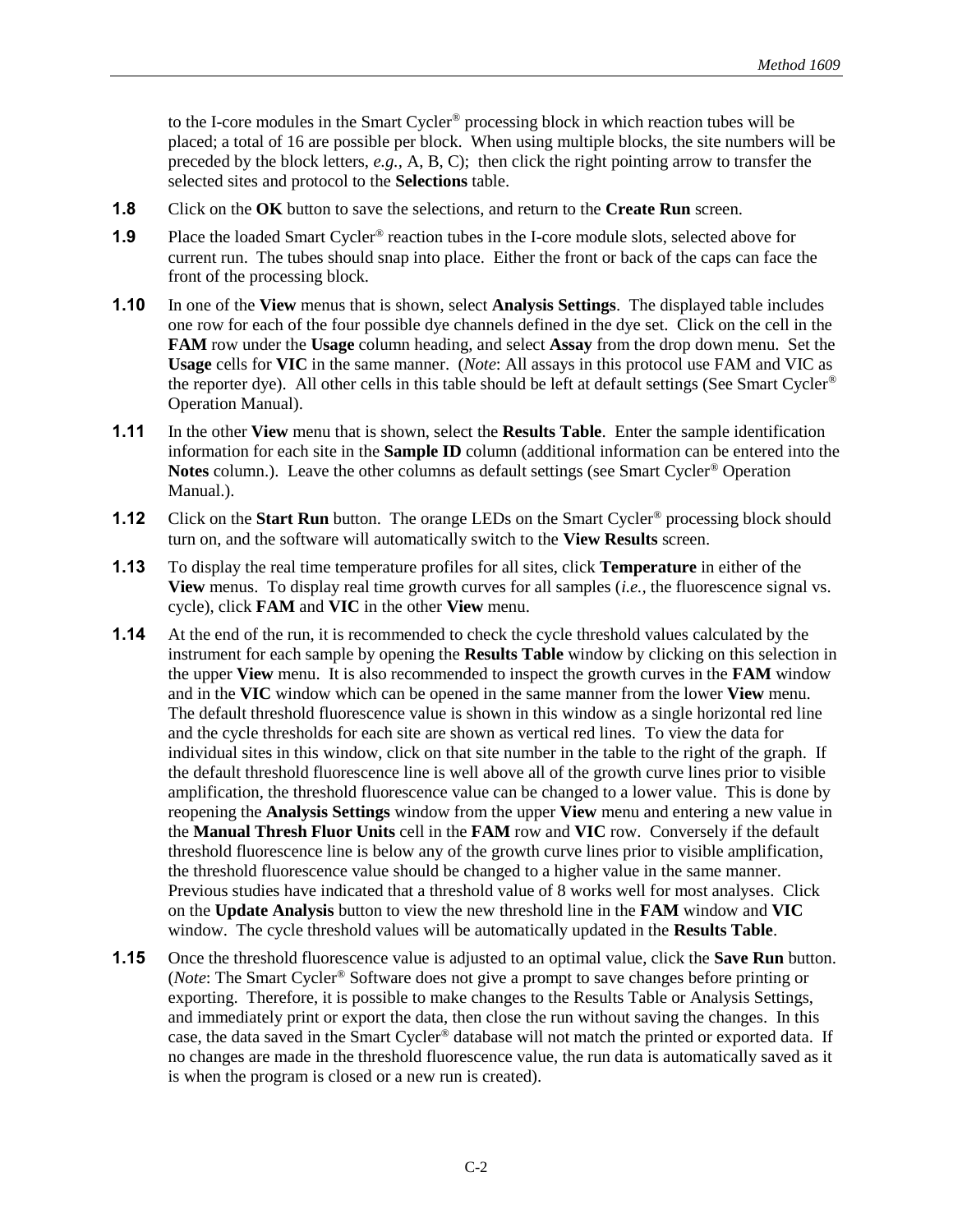- **1.16** To set up automatic export of raw data, (see "How To Set Up Automatic Export of Raw Data" for screen shots) from the main menu, click on **Setup**, then **System Defaults**, then **Export Settings**. From the Export Settings dialog box, check the box beside Results Table and Analysis Settings. Click the **Browse** button to select the folder where you want your raw data saved. Click on the radio button next to Automatic export on run completion, then click the **OK** button.
- **1.17** To manually save the **Results Table and Analysis setting** containing the instrument-calculated cycle threshold values for each sample (see "How to Manually Export Raw Data" for screen shots), click the **Export** button to display the **Export Data** dialog box. Check the box next to the heading **Export Results Table and Analysis Settings** by clicking on it. Leave all other boxes unchecked. Click on **Export**. A box labeled **Export Data** will appear with the run name in the file name box. Click on the drop down menu to the right of Save In: at the top left of the screen to change the directory where you want your data saved. Click on **Save**. Data are exported as comma-delimited text (\***.cvs**) files in MS Excel-compatible files to the Export folder in the Smart Cycler® folder: C:\Smart Cycler®\Export. Always save to the hard drive.
- **1.18** To archive a run in the Smart Cycler® program, click on **Tools**. From the drop down menu click on **Data Management** and then **Archive Runs**. Click **Proceed**. Select the run to be archived by clicking on its name in the database list. Click **OK** and then **Proceed**. A box labeled **Archive Run** will appear on the screen. There will be a line labeled **Save in:** Input which directory you would like the run to be saved in. There will be a line **File Name:** Enter a file name. Click **Save**. Click **OK**.
- **1.19** To print run data (see "How to Print Run Data" for screen shots), after the run is completed, right click on the graph area, and select **Print**, then **Print Graph with Results Table**. An Optics Graph print preview screen will pop up, click **Print**. The screen will switch back to the post run screen. To print the generated report, click **Report**. A Run Report print preview screen will pop up, click **Print**.
- **1.20** To set up a new analysis (see "How to Set Up a New Run" for screen shots), from the post run screen, click **Create Run** at the top left. The results of your just completed will disappear and a **Add/Remove Sites** button will appear in the middle of the screen – click it. A Select Protocols and Sites screen will pop up, select **EPA Enterococcus Method 1609** in the Protocols box, and highlight the amount of sites needed for the assay (A1-A16) in the Sites box. Click the right arrow to the right of the sites box to move the sights to the Selections box. After double checking that the correct protocol is highlighted, click **OK**. Add the Run Name in the Run Name box. The Site ID, Protocol, Sample ID, Sample Type, Notes (etc.) box will pop up. Enter the Sample ID for each site. Under this box, find the Usage column and click on **Assay** to select **Unused** for Cy3, TxR and Cy5 (leave Assay for FAM). In the same box, find the Manual Thresh Fluor Units, and click on the units for FAM to change it from 30.0 to 8.0 (leave the units at 30.0 for Cy3, TxR and Cy5). After loading the Smart Cycler® with tubes, click **Start Run**. A red light should appear on sites that are in use.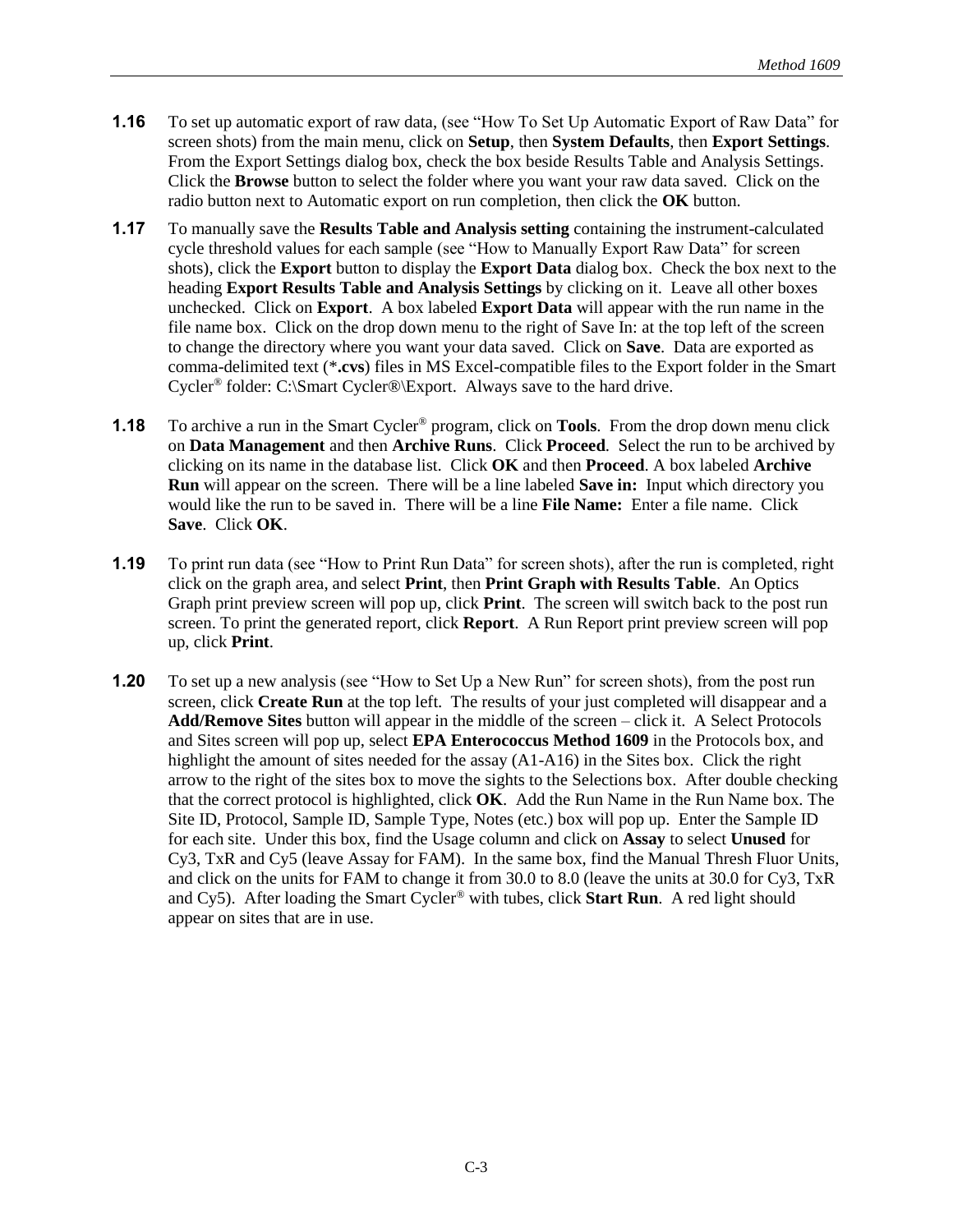# **Appendix D**: **Protocol for MPN Estimation of DNA Standard Concentrations**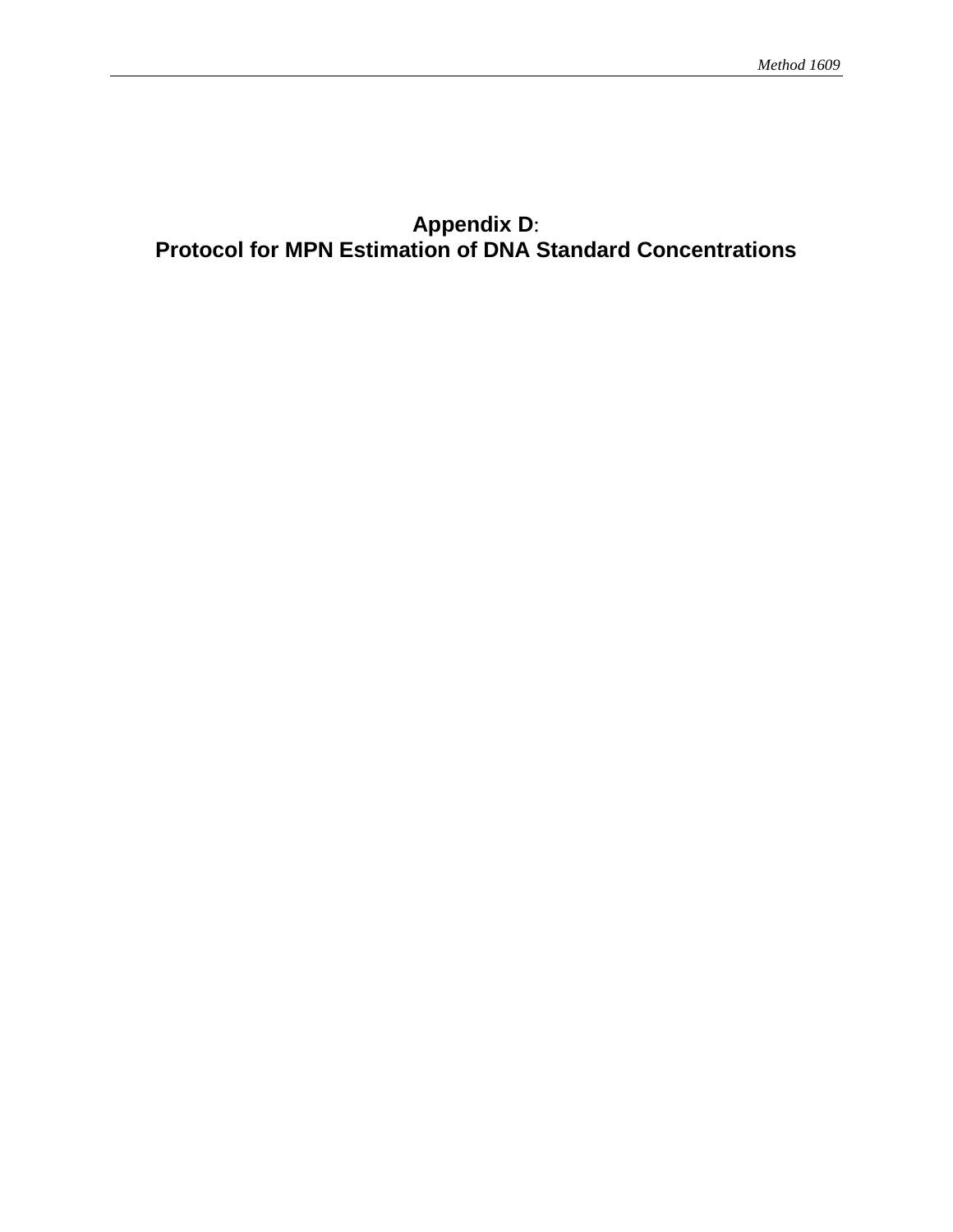# **Appendix D: Protocol for MPN Estimation of DNA Standard Concentrations**

Initial qPCR analysis for negative control

- 1. Prepare master mix containing primer/probe working stock for Entero1A assay, BSA and 2x ABI Environmental Master Mix for sufficient reactions and transfer  $24 - 20 \mu L$  aliquots to 96 well reaction plate.
- 2. Add 5 µL AE buffer to each well containing master mix and cover plate with optical adhesive tape
- 3. Run reactions using ABI instrument default thermal cycling conditions for 45 cycles
- 4. At completion of run, set instrument fluorescence threshold to 0.03 and inspect results for frequency of positive wells (wells giving  $C_T$  values as opposed to "undetermined")
	- a. Frequency of positive wells should either be zero or very low for MPN analysis. If frequency of positives is > 25%, there is unacceptable contamination of reagents to perform MPN analysis. Repeat using a different lot of Environmental Master Mix.

### First DNA qPCR analysis

- 5. Dilute genomic DNA or linearized plasmid stock solution in AE buffer to presumptive concentration of  $4 \times 10^5$  copies/5 µL based on estimated target sequence concentration of the DNA stock solution determined as described in Section 11.2 (genomic DNA) or Section 7.23 (plasmid DNA).
- 6. Perform 10-fold serial dilutions of presumptive  $4 \times 10^5$  copies/5 µL sample from step 5 with AE buffer to make DNA standards with presumptive  $4 \times 10^4$  copies/5 µL,  $4 \times 10^3$  copies/5 µL,  $4 \times$ 10<sup>2</sup> copies/5  $\mu$ L and  $4 \times 10^{1}$  copies/5  $\mu$ L. *Note*: Perform dilutions in low retention micro-tubes (see Section 6.24).
- 7. Prepare master mix containing primer/probe working stock for Entero1A assay, BSA and 2x ABI Environmental Master Mix for sufficient reactions and transfer  $24 - 20 \mu L$  aliquots to 96 well reaction plate.
- 8. Add 5 µL of presumptive  $4 \times 10^4$  copies/5 µL,  $4 \times 10^3$  copies/5 µL,  $4 \times 10^2$  copies/5 µL,  $4 \times 10^1$ copies/5 µL standards and AE buffer to 4 wells each containing master mix and cover plate with optical adhesive tape.
- 9. Run reactions using ABI instrument default thermal cycling conditions for 45 cycles.
- 10. At completion of run, set instrument fluorescence threshold to 0.03 and record  $C_T$  values.
- 11. Perform regression analysis of  $C_T$  values on log<sub>10</sub> copies/well as described in Section 9.10.

### Second DNA qPCR analysis

- 12. Perform 2-fold serial dilutions of presumptive  $4 \times 10^1$  copies/5 µL standard in AE buffer to make  $2 \times 10^1$  copies/5 µL,  $1 \times 10^1$  copies/5 µL,  $5 \times 10^0$  copies/5 µL,  $2.5 \times 10^0$  copies/5 µL,  $1.25 \times 10^0$ copies/5  $\mu$ L and  $0.625 \times 10^0$  copies/5  $\mu$ L. *Note*: Perform dilutions in low retention micro-tubes (see Section 6.24).
- 13. Prepare master mix containing primer/probe working stock for Entero1A assay, BSA and 2x ABI Environmental Master Mix for sufficient reactions and transfer  $96 - 20 \mu L$  aliquots to two - 96 well reaction plates.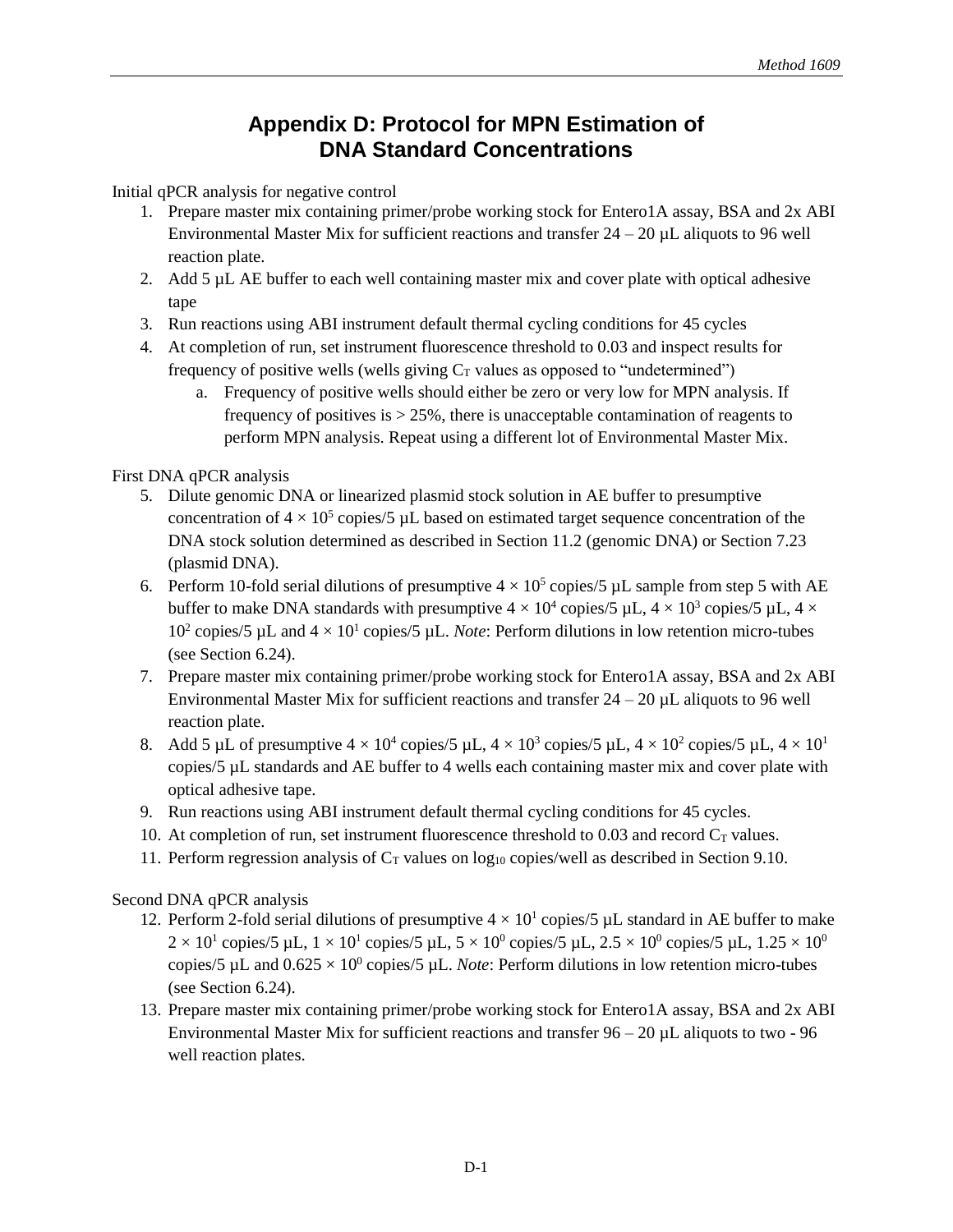- 14. Add 5 µL of presumptive  $2 \times 10^1$  copies/5 µL,  $1 \times 10^1$  copies/5 µL,  $5 \times 10^0$  copies/5 µL and AE buffer to 24 wells each of the first plate containing master mix and cover plate with optical adhesive tape.
- 15. Add 5 µL of presumptive  $2.5 \times 10^0$  copies/5 µL,  $1.25 \times 10^0$  copies/5 µL,  $0.625 \times 10^0$  copies/5 µL and AE buffer to 24 wells each of the second plate containing master mix and cover plate with optical adhesive tape.
- 16. Run reactions using ABI instrument default thermal cycling conditions for 45 cycles.
- 17. At completion of run, set instrument fluorescence threshold to 0.03 and record  $C_T$  values.
- 18. Record number of wells giving positive  $C_T$  values as opposed to "undetermined" for each dilution of the presumptive  $4 \times 10^{1}$  copies/5 µL standard (and for AE buffer on each plate if applicable). *Note*: At least 3 of the dilutions should give a mixture of positive and negative results in the 24 replicate reactions. If this is not the case, it may be necessary to repeat the experiment with even higher dilutions of the presumptive  $4 \times 10^1$  copies/5  $\mu$ L standard (*i.e.*, if all wells are giving positive results) or beginning with dilutions from the presumptive  $4 \times 10^2$  copies/5 µL standard (*i.e.,* if all wells are giving negative results)

Statistical analyses

19. Starting with lowest dilution where some wells give negative results, type number of positive wells in cell C3 of MPN calculation spreadsheet. *Note*: If any AE wells on same plate are positive, type following formula in cell C3:

= ((number of positive wells for dilution - number of positive wells for AE) / (24 - number of positive wells for AE)) x 24

- 20. Repeat previous step, typing number of positive wells (or formula) from progressively higher dilutions of the standard in cells C4, C5, C6 etc. up to the highest dilution where any wells are positive (or outnumber positive AE wells on corresponding plate)
- 21. Type the value 24 in each row of column B corresponding to rows in column C that contain values.
- 22. Calculate the fraction of the volume of the presumptive  $4 \times 10^{1}$  copies/5 µL standard from step 6 that was added to the reactions corresponding to the lowest dilution giving usable data as described in step 19 (e.g. if usable data started with a two-fold dilution of this standard, the calculated value would be 0.5; if usable data started with a four-fold dilution of this standard, the value would be 0.25; if usable data started with an eight-fold dilution of this standard, the value would be 0.125; etc. Type this initial value in cell A3. Type 0.5 x this value in cell A4; 0.25 x this value in cell A5, 0.125 x this value in cell A6, etc, corresponding to each row in column C that contain values.
- 23. Type the number that then appears in cell J3, into cell G2. Hit Enter key.
- 24. Then hold down Ctrl key and type "m". Correct MPN (cell G2) logMPN (cell G3), and low and high 95% confidence limits (cells G7-H8) will now be displayed.
- 25. Also check value in cell J16 to confirm test assumptions have not been violated (improbability ratios > 1.00E-04 are considered acceptable in the spreadsheet but available results suggest improbability ratios should be  $< 1.0E-01$ )
- 26. The displayed MPN (cell G2) logMPN (cell G3) values are your corrected estimates of the target sequences/5 µL of the presumptive  $4 \times 10^1$  copies/5 µL DNA standard from step 6.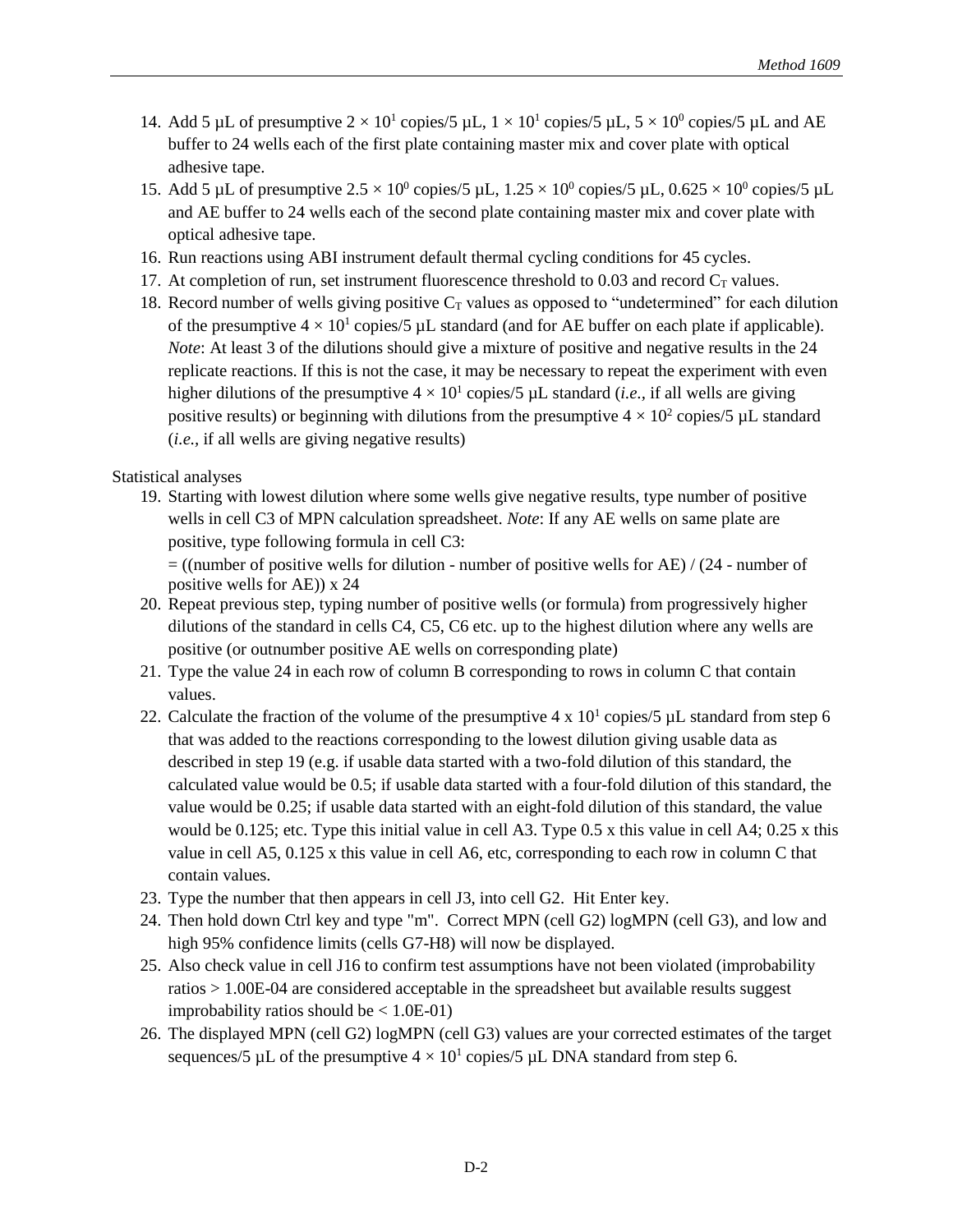Additional DNA qPCR and statistical analyses

- 27. To increase confidence in the MPN estimate, it is recommended that the analysis indicated above should be repeated at least twice (3 replicate runs total). These additional runs only need to be performed using the three lowest dilutions that all gave both positive and negative results in different wells in the initial analysis (if lowest such dilution gives close to 100% positives (*e.g*. > 20/24), avoid this dilution and start with the next dilution to reduce possibility of 100% positives in some of the replicate runs). EPA data suggests that the coefficient of variation in the MPN estimates from these multiple runs should not exceed ~30%. Assuming similarity of results from run to run, the MPN estimates from each experiment can be averaged to calculate a final mean MPN estimate.
- 28. To characterize uncertainty by statistical analysis, the analysis should be repeated at least 5 additional times (total of at least 6 replicate runs) (*Note*: Statistical analysis of uncertainty is not discussed in detail in this guidance. See Reference 16.6 for further guidance).
- 29. Assuming the standard curve(s) performed in step 9 meet the acceptability criteria for slope specified in Section 9.10, the final MPN target sequences/5  $\mu$ L estimate for the presumptive 4  $\times$ 10<sup>1</sup> copies/5 µL DNA standard also can be used to obtain corrected concentration estimates of the other 3 standards prepared in step 6 simply by multiplying by the dilution factors, e.g. 10x, 100x and 1000x.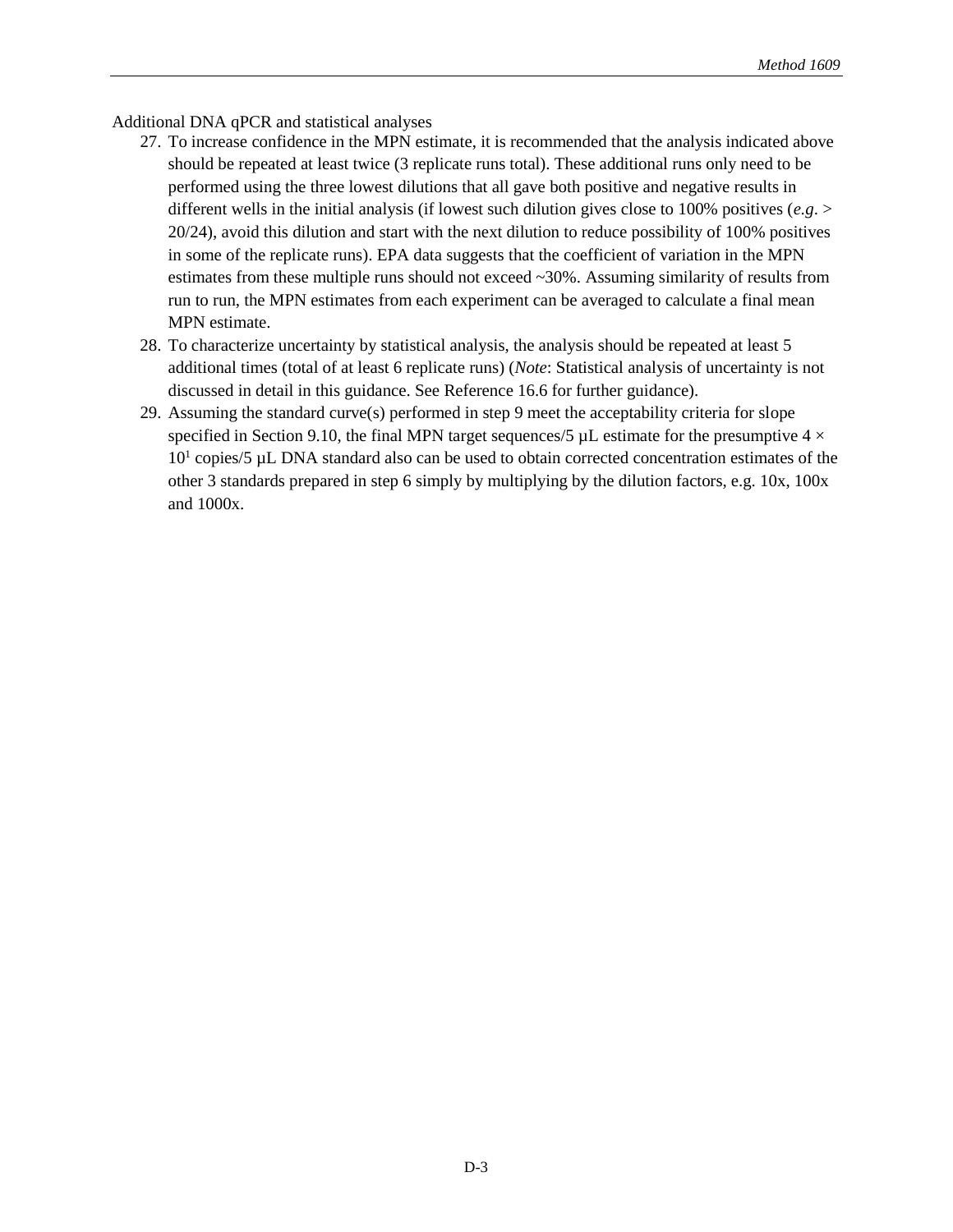# **Appendix E**: **How to Obtain DNA Standards from EPA**